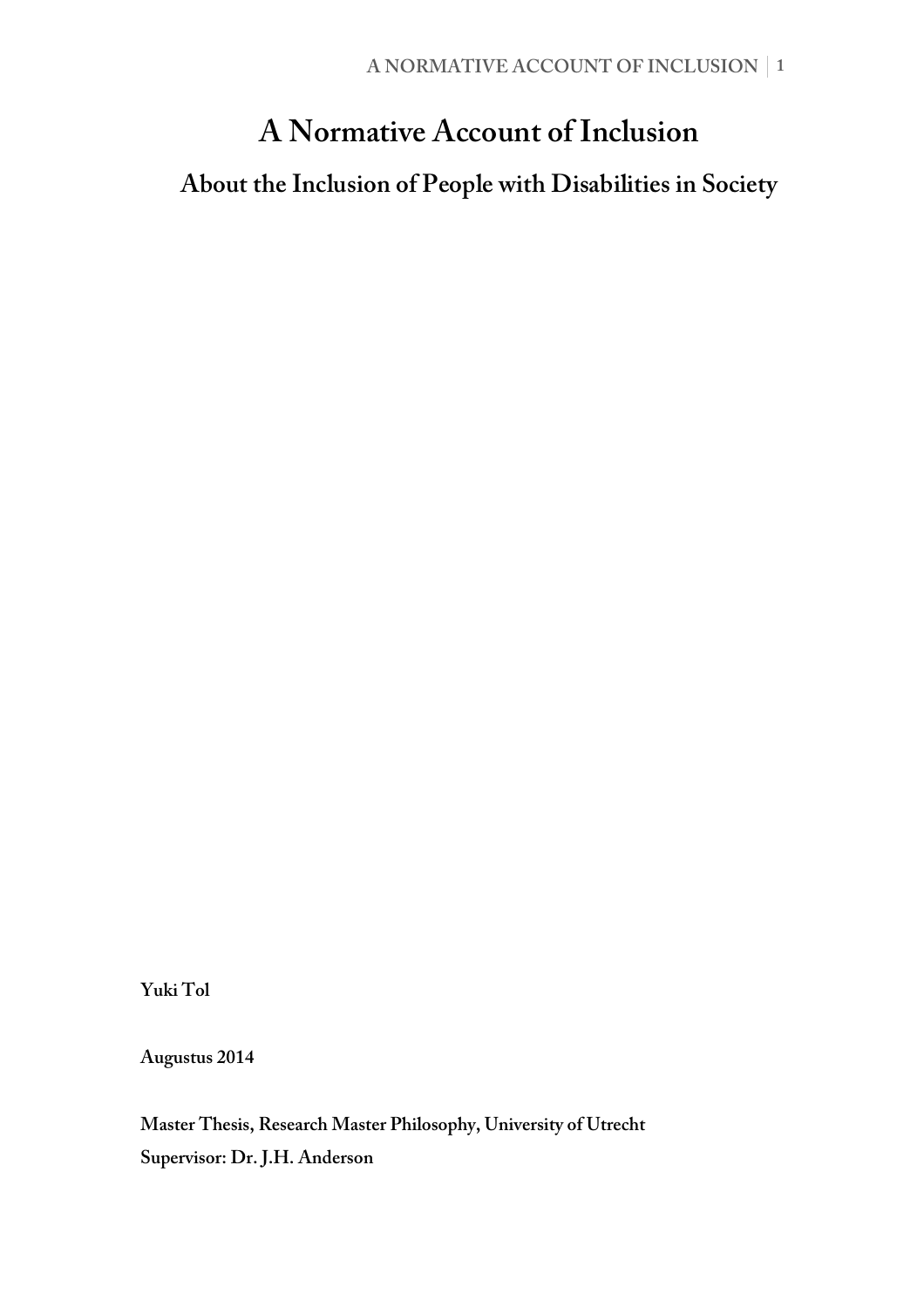# **Table of Content**

| 1. Introduction                                      | 3  |
|------------------------------------------------------|----|
| 2. Equality and Inclusion                            | 6  |
| 3. The Requirements of Inclusion                     | 31 |
| 4. Social, Physical and Political Inclusion          | 43 |
| 5. Disability and Inclusion                          | 67 |
| 6. A Case Study: Organizing Care in an Inclusive Way | 71 |
| 7. Conclusion                                        | 88 |
| Bibliography                                         | 91 |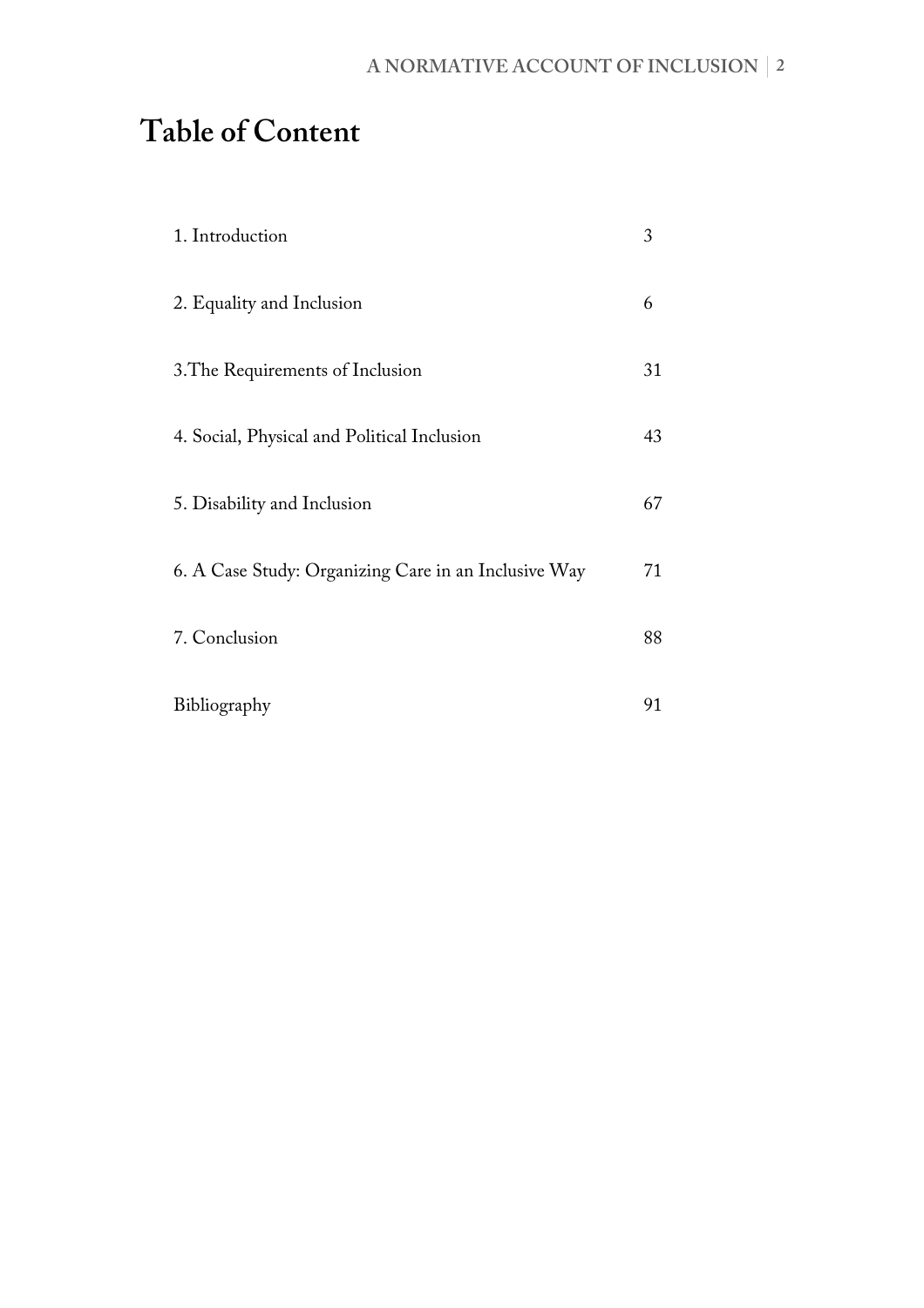### **1. Introduction**

 

From the second half of the past century the position of people with disabilities in society has been of concern to disability rights activists and scholars. This thesis contributes to this debate by developing an account of inclusion. Exclusion has been identified as a problem for people with disabilities by many different authors.<sup>1</sup> But not much has been written about inclusion as something that encompasses what is required to improve the position of people with disabilities in society.2 Therefore I research whether it is possible to develop an account of inclusion that gives substance to what it is disability rights activists strive for.

In contemporary western societies people with disabilities have a lot more opportunities in life than has been the case in the past. Still, people with disabilities are confronted with situations that testify of society being insufficiently responsive to differences between people. How can one not feel subordinated or an outcast when one is not provided access to a building, to which the majority of people does have access? Or when others are surprised about one participating in a practice considered to be normal for other people?

People with disabilities are part of society. But what does it mean to say that they belong? When can you say that people with disabilities are included in society? In this thesis an answer will be provided to the question: *what does inclusion of people with disabilities in society mean?* The aim of this thesis is to answer this question by developing an account of inclusion. In order to develop such an account a justificatory basis for the normative content of the account should be provided. Subsequently, a

<sup>1</sup> See Elisabeth S. Anderson, "What Is the Point of Equality?" *Ethics* 109 (1999), 287–337. Mike Clear, *Promises Promises: Disability and Terms of Inclusion* (Sydney: The Federation Press, 2000). Paul T. Jaeger and Cynthia Ann Bowman, *Understanding Disability: Inclusion, Access, Diversity, and Civil Rights* (Westport: Praeger Publishers, 2005). Eva Feder Kittay, *Love's Labor: Essays on Women, Equality, and Dependency*. (New York: Routledge 1999). Deborah Marks, "Disability and Cultural Citizenship: Exclusion, 'Integretion' and Resistance," in *Culture and Citizenship* ed. Nick Stevenson 167 - 179 (London: SAGE publications Ltd., 2001). Anita, Silvers, David Wasserman and Mary B. Hahowald, *Disability, Difference, Discrimination: Perspectives on Justice in Bioethics and Public Policy* (Lanham/Oxford: Rowman & Littlefield Publishers, 1998).

<sup>2</sup> Arie Rimmerman, *Social Inclusion of People with Disabilities: National and International Perspectives*. (New York: Camebridge University Press, 2013), 35.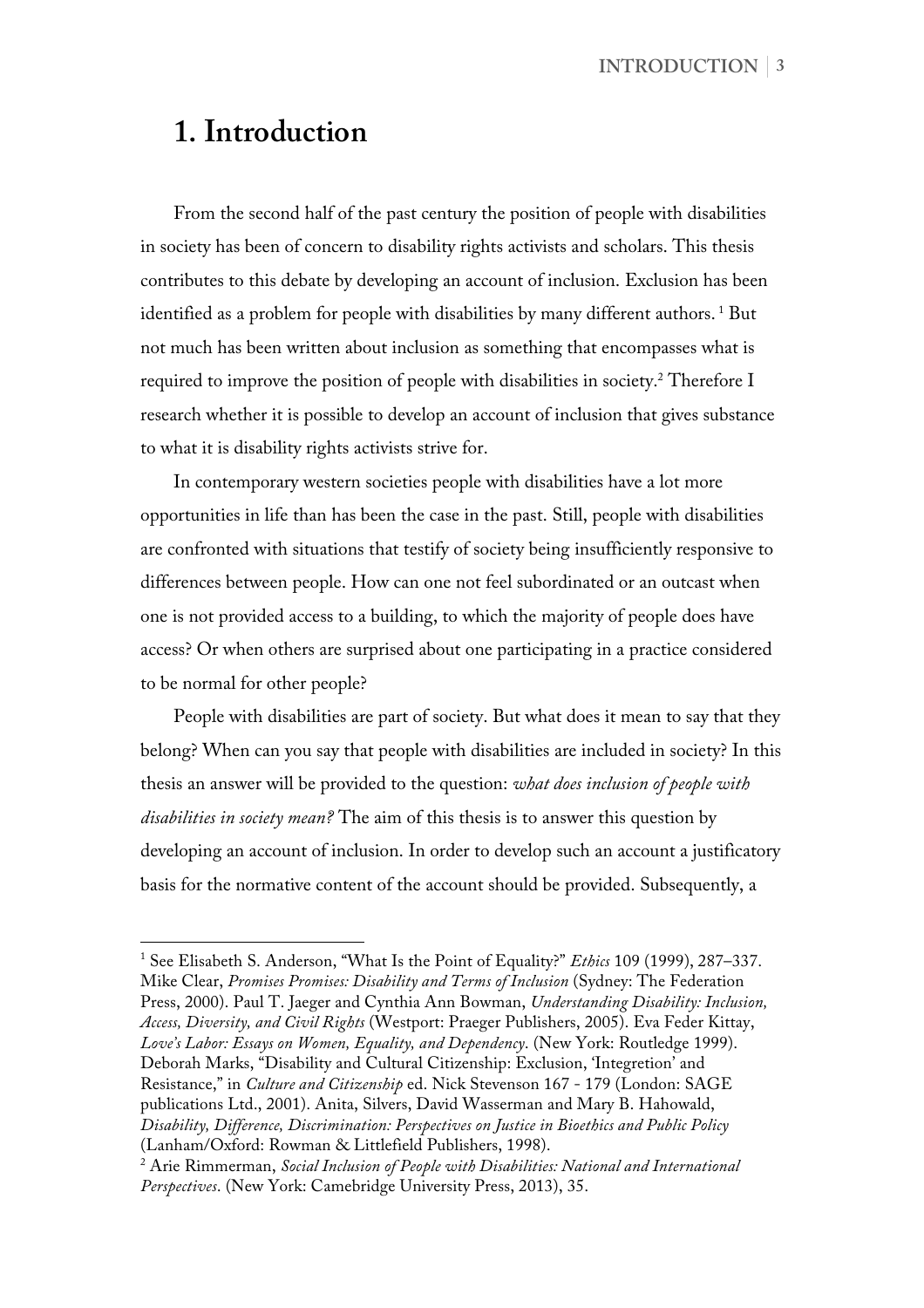clear definition of inclusion has to be presented. Furthermore, it should be explained how the developed account of inclusion can be used to evaluate the position of people with disabilities in society. Finally, it has to be made clear what realizing the inclusion of people with disabilities in society requires.

My starting point consists of three conceptions of equality developed by Anita Silvers,<sup>3</sup> Elizabeth Anderson<sup>4</sup> and Eva Feder Kittay<sup>5</sup> that provide the justificatory basis for the normative content of my account of inclusion. Each of these authors points at a different way in which people with disabilities are unjustly excluded from society. By exploring the instances of unjust exclusion one gets an idea of what inclusion consists of. From each of these three theories a different principle of inclusion is abstracted. The three principles of inclusion are brought together into one notion of inclusion, that is able to address all the issues covered by the three theories of equality separately. The thus obtained notion of inclusion provides a more encompassing basis than the three theories of equality separately for diagnosing unjust practices of exclusion, because these three theories were not able to address the problems the other theories did address. Moreover, this notion of inclusion prescribes how people can relate to each other in accordance with everyone's equal moral worth. Everyone is of equal moral worth, therefore everyone should be included in society.

In chapter 2 it is argued that inclusion consists of three principles – the *recognition of equality principle*, the *participation principle* and the *needs principle* – which are found in Anita Silvers' theory of formal equality,<sup>6</sup> Elizabeth Anderson's theory of democratic equality<sup>7</sup> and Eva Feder Kittay's theory of connection-based equality8 respectively. Theses authors provide a firm justificatory basis for the principles that together form the requirements of inclusion.

In chapter 3 is claimed that one is included if: one is recognized as an equal (*recognition of equality principle*); one is not excluded from participating as a peer *(participation principle)*; and the needs one has are taken into account (*needs principle*).

<sup>3</sup> Anita Silvers, "Formal Justice," in *Disability, Difference, Discrimination: Perspectives on Justice in Bioethics and Public Policy* 13 – 145 (Oxford: Rowman & Littlefield Publishers, 1998). <sup>4</sup> Elisabeth S. Anderson, "What Is the Point of Equality?" *Ethics* 109 (1999), 287–337.

<sup>5</sup> Eva Feder Kittay, *Love's Labor: Essays on Women, Equality, and Dependency*. (New York: Routledge 1999).

<sup>6</sup> Anita Silvers, "Formal Justice."

<sup>7</sup> Elisabeth S. Anderson, "What Is the Point of Equality?"

<sup>8</sup> Eva Feder Kittay, *Love's Labor*.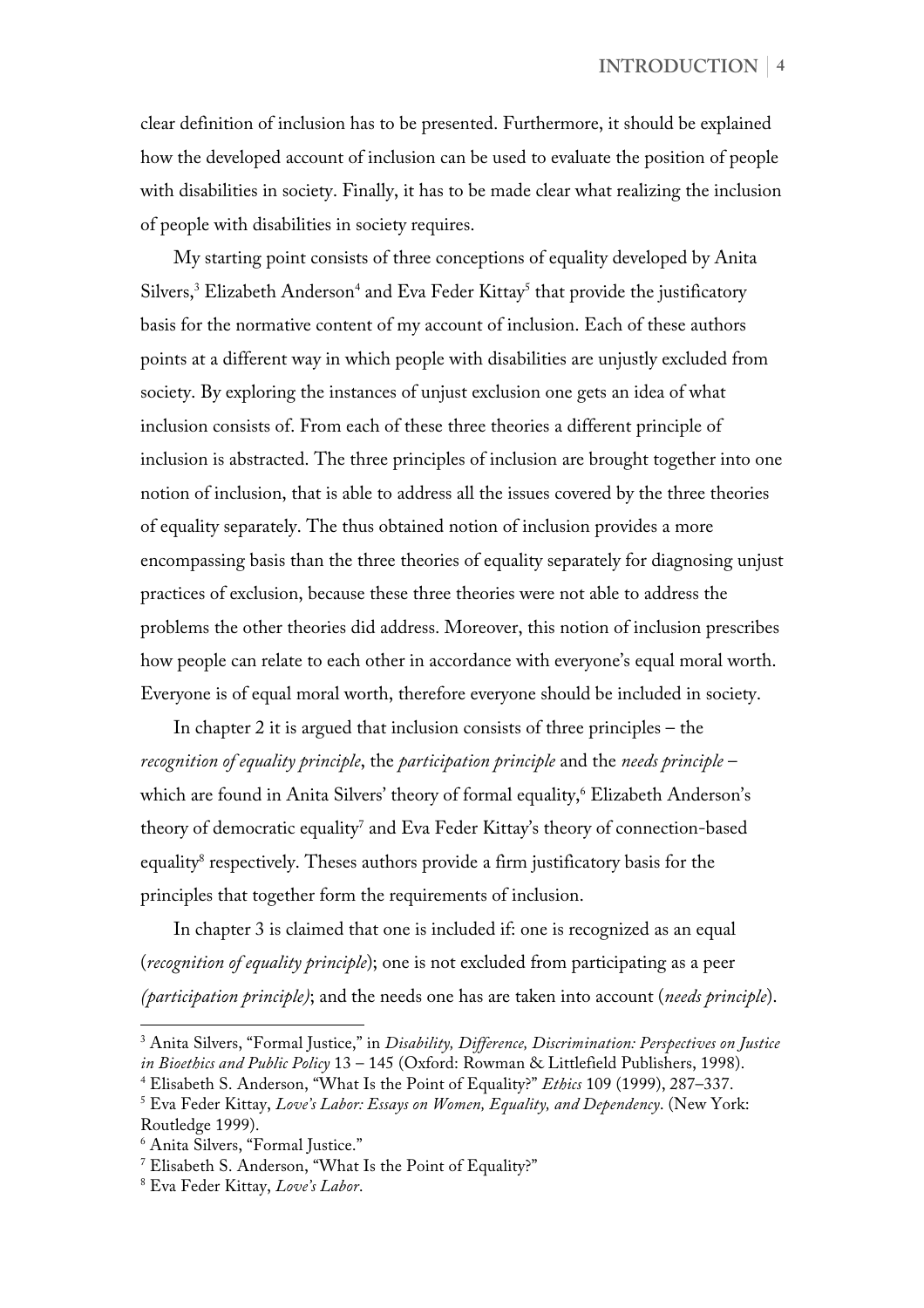With these three principles at hand, in chapter 4, it is attested that establishing the inclusion of people with disabilities in society consists of fulfilling the requirements of inclusion at three different levels. Social, physical and political inclusion have to be established.

In chapter 5 it is argued that the inclusion of people with disabilities in society does not take away all difficulties associated with disability. Still, the three requirements of inclusion can function as guidelines in dealing with disability related issues that do exist in an inclusive society. How this can take shape in the organization of long term care is discussed in chapter 6 with a case study of the personal assistance model based on direct payment.

I consider it to be important to approach the position of people with disabilities in society from the perspective of inclusion. Because inclusion is something positive, it embodies an ideal waiting to be realized. And there are positive developments with regard to the position of people with disabilities in society, such as the adoption of the UN Convention on the Rights for People with Disabilities. <sup>9</sup> I think it is time to consider what the final goal, disability rights activists strife for, can be. I think inclusion embodies this final goal. Equality cannot encompass such a goal because either it cannot be realized for everyone or it does not entail equal treatment and equality in participation which are both very important for improving the position of people with disabilities in society.

<sup>9</sup> Convention on the Rights of People with Disabilities (adopted 13 December 2006, viewed at http://www.un.org/disabilities/convention/conventionfull.shtml in June 2014).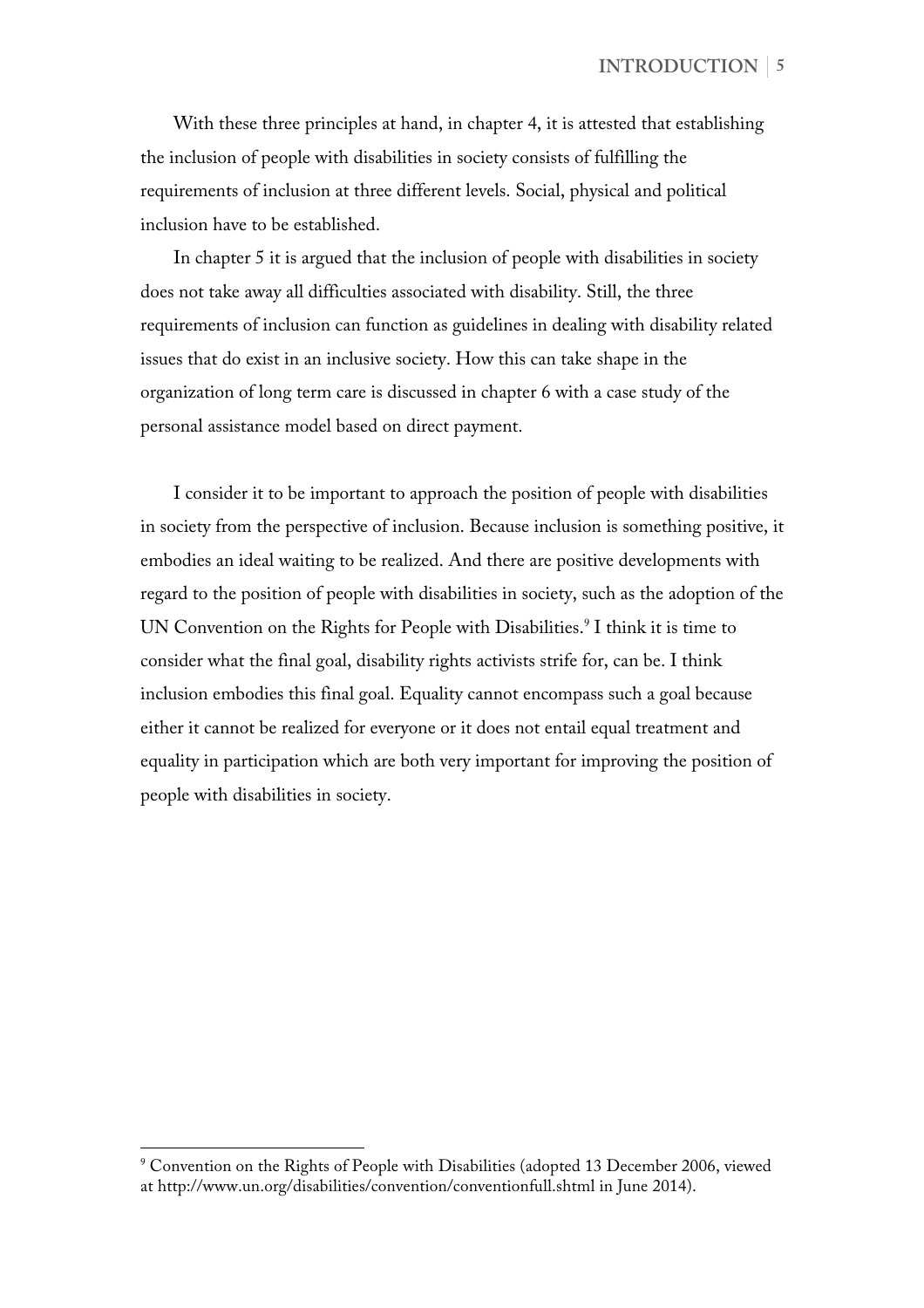### **2. Equality and Inclusion**

By making claims for justice based on equality, Anita Silvers<sup>10</sup>, Elizabeth Anderson<sup>11</sup> and Eva Feder Kitty<sup>12</sup> show us how certain groups in society are marginalized. Their analysis of the injustice of exclusion in terms of equality is discussed in this chapter, in order to get a better understanding of what a notion of inclusion consists of. By analysing these different conceptions of equality, it becomes clear how all of them emphasise a different aspect of inclusion.

First, Anita Silvers' conception of formal equality is explained. By claiming equality for people with disabilities, Silvers wants to eliminate exclusion that resulted from an unequal treatment of people who differ from the majority. According to her, people with disabilities have not been recognized as equal citizens with the same rights as able-bodied citizens. What stands out is that her notion of equality does not take able-bodied people as a reference group setting the standard for the organization of society. According to her, equality requires that society should be organized in such a way that no one faces any difficulties that result from being different from the norm. From Silvers' account of formal equality it becomes clear that inclusion means that one is *recognized* as an equal member of society. This is called the *recognition of equality principle*.

Second, Elizabeth Anderson's conception of democratic equality is considered. She proposes a relational account of equality in which being equal means standing in relationships of equality with others. Such a relationship requires certain capabilities to be present in order to be able to participate as an equal citizen. For some people with disabilities, having these capabilities can only be realized with the help of certain aids or support. The problems Anderson addresses with regard to people with disabilities are injustices resulting from the absence of certain capabilities that results in marginalization of people with disabilities. From Anderson's account of democratic equality follows that inclusion is strongly connected with being able to *participate* as an equal member in society. This is called the *participation principle*.

 <sup>10</sup> Anita Silvers, "Formal Justice."

<sup>&</sup>lt;sup>11</sup> Elisabeth S. Anderson, "What Is the Point of Equality?"

<sup>12</sup> Eva Feder Kittay, *Love's Labor*.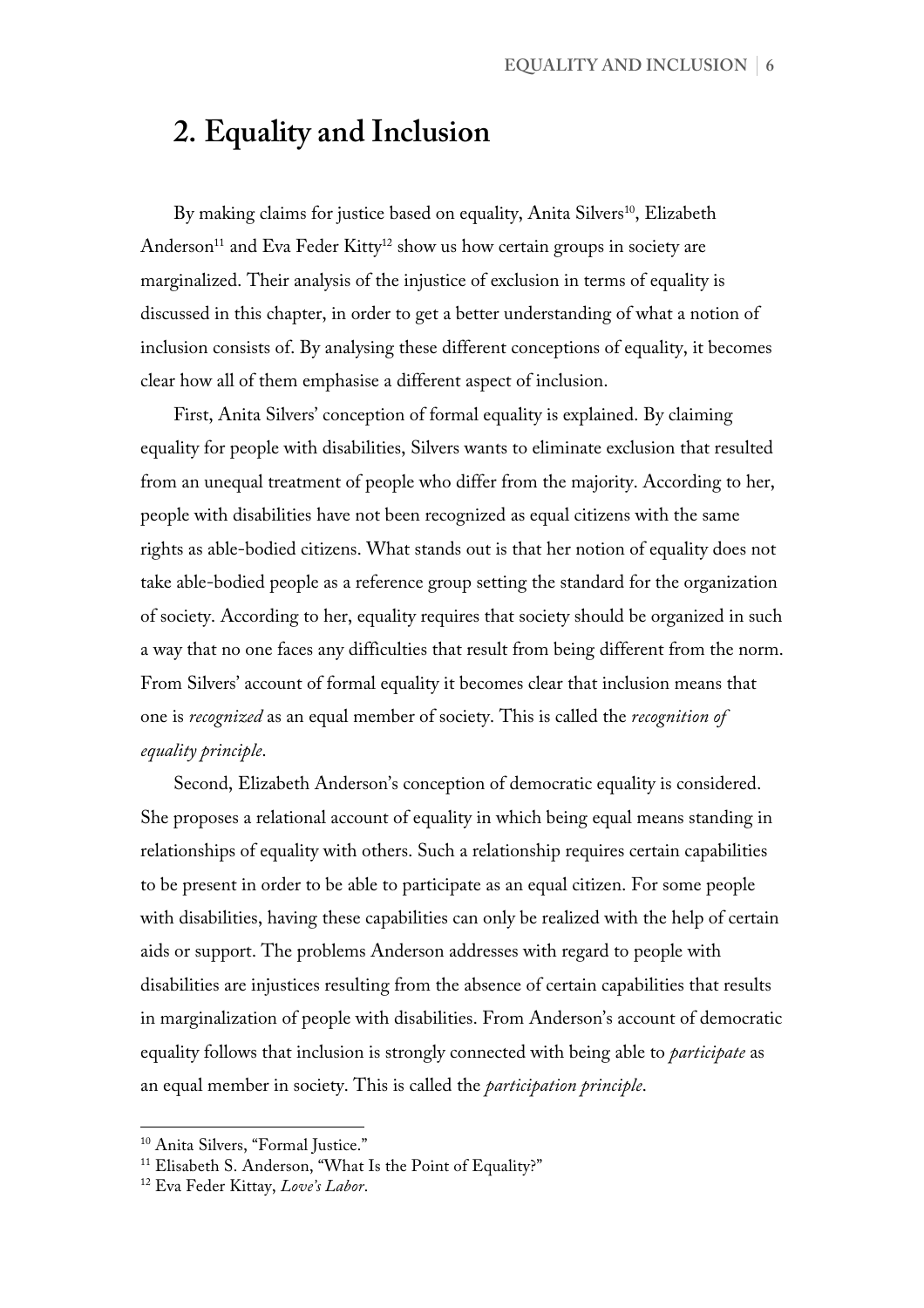Finally, Eva Feder Kittay's conception of connection-based equality is discussed. She stresses that regardless the efforts to remove barriers or promote capabilities there will always be people with severe disabilities who are dependent on others and who will not be able to participate as equals. Therefore Kittay proposes a connection-based notion of equality that applies even to the most severely disabled people (and their caregivers). By adopting such a conception of equality they will no longer have to be excluded both from theories of equality and from society. Central to this notion of equality is that everyone's needs have to be taken into account. From Kittay's notion of connection-based equality it can be learned that inclusion also consists of everyone's *needs* being taken into account. This is called the *needs principle*.

The aim of this chapter is to explain the different notions of equality developed by Silvers, Anderson and Kittay in order to make clear what problems they try to solve and which aspects of inclusion play a role in these different notions of equality. This will provide a starting point for the development of an account of inclusion that incorporates all aspects of inclusion these different theories deal with separately.

#### **2.1. Formal Equality**

Anita Silvers has developed an account of formal equality based on the presupposition that all people – either with or without disabilities – are equal and should be treated equally.13 She observes that in the past, people with disabilities have not been recognized as equal persons with equal entitlements to able-bodied people.<sup>14</sup> This resulted in their exclusion. Formal equality is supposed to ensure that being different from the majority, in itself, does not lead to one's exclusion.

What makes Silvers' argument appealing is that she starts from the idea that it is societies' attitude towards being different from the majority that resulted in the exclusion of people with disabilities, and not the nature of the difference that constitutes a disability. What is required, according to Silvers, to counter act exclusion, is equal treatment. By explaining that equal treatment means being responsive to difference – in order to ensure that people are not being disadvantaged by socially constructed barriers – Silvers employs a convincing argument supporting the inclusion of people with disabilities in society.

 <sup>13</sup> Anita Silvers, "Formal Justice."

 $14$  Ibid., 55–56.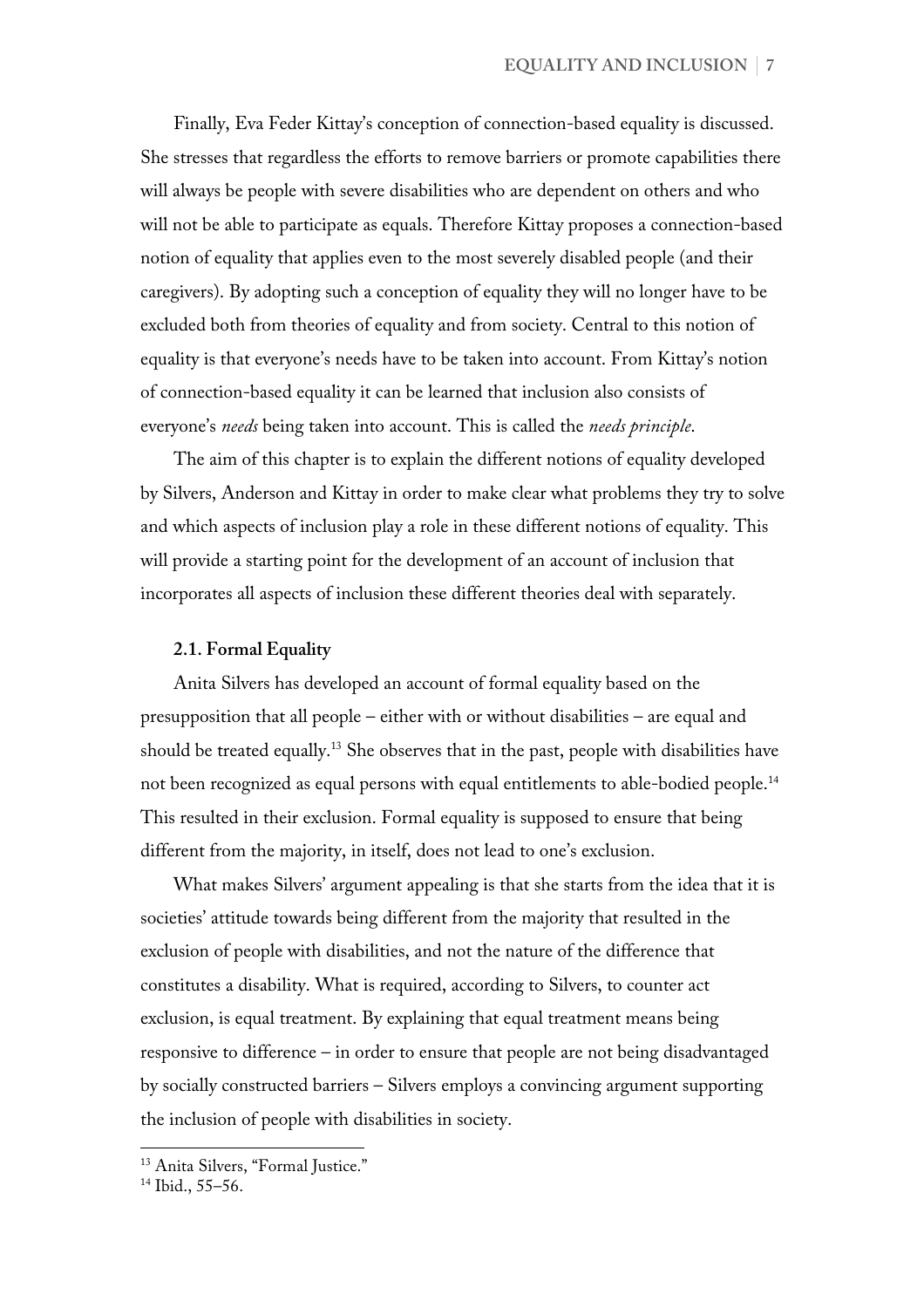First, it is described how Silvers bases the legitimacy of claims for formal equality on the commonly shared idea that social arrangements that put certain people in a disadvantaged position are unjust. Subsequently it is explored why Silvers conceives of people with disabilities as facing disadvantages that are rooted in unjust social arrangements. Then it is explained what, according to Silvers, treating people equally comes down to.

After this it is clarified why Silvers conceives of recognition of equality, instead of recognition of difference, as what will improve the position of people with disabilities in society. This is an important point to discuss because it illustrates why Silvers values equality instead of difference. Silvers stresses that it is the recognition of equality that leads toward a more inclusive society. From Silvers's notion of equality it is learned that inclusion requires recognition of one's equality.

Additionally, Silvers' method of historical counterfactualizing is explained in order to show how one can identify unjust past practices of exclusion. This is instructive, because it makes clear that some instances of exclusion do not seem to be problematic in Silvers' terms. Namely, forms of exclusion that result from natural inequalities, as opposed to socially constructed inequalities. Therefore Silvers' account of equality cannot provide the sole basis for an account of inclusion.

According to Silvers, two kinds of inequalities can be distinguished: "artificial inequalities stemming from social arrangements<sup>"15</sup> that occur for instance when "individuals are unwarrantedly penalized because they are identified with an unfairly disparaged group"16 and "natural inequalities occasioned by individual disparities of talent, industriousness, or luck."17 Silvers states that artificial inequality is condemned by democratic morality, unlike natural inequality, which is not uniformly rejected by democratic morality.18

Therefore, according to Silvers, "we must decide whether the disadvantages characteristically associated with those differences we identify as physical, sensory, or

 

 $18$  Ibid.

<sup>&</sup>lt;sup>15</sup> Anita Silvers, "Formal Justice," 15.

<sup>16</sup> Ibid., 15.

 $17$  Ibid.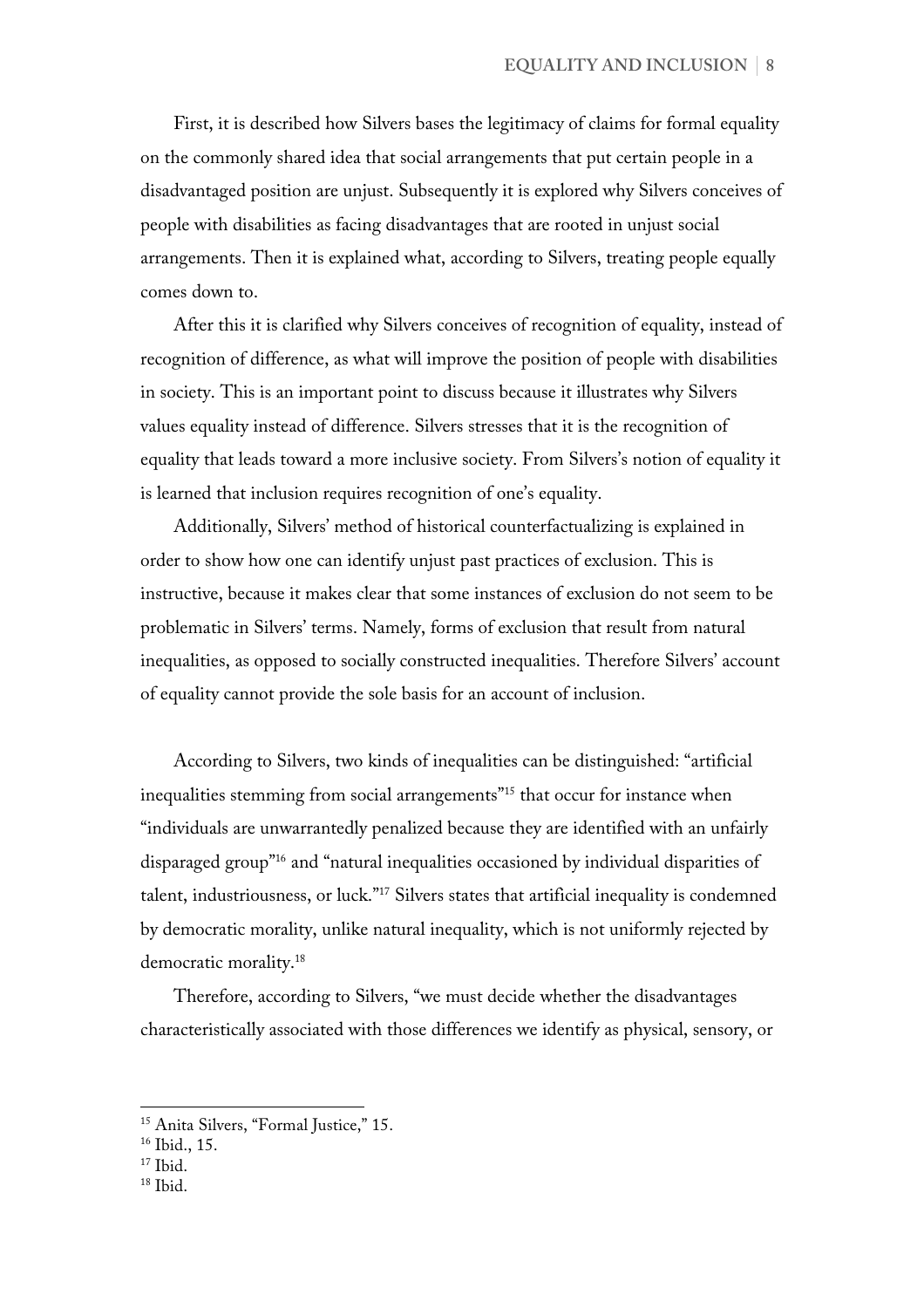cognitive impairments are artificial or natural."19 Because when these disadvantages are artificial there will be hardly any disagreement that society should alter its practices in order to restore the impediment.

Silvers describes how historically people with disabilities had been regarded as deficient and burdensome, and how practices of attending to special needs had lead to their segregation from other citizens.<sup>20</sup> For example, children with disabilities were sent to special schools and people with disabilities were supposed to travel with special transportation.21 She points at a historical development in which people with disabilities were conceived of as unfit to fulfill certain roles such as being an employee or a parent.<sup>22</sup>

Citizens with disabilities have also been denied equality with regard to the law. As Silvers explains, people with disabilities "have until very recently been regarded as so naturally inferior as to be ineligible to be equally protected by the law. Their impairments have defeated their appeals to rights, so to speak. Either they have been denied rights others possess because law or tradition deems them incompetent, or else their impairments have barred them from meaningful exercise of the rights others appeal to freely."23

According to Silvers, we have to determine whether the disadvantages and unequal treatment people with disabilities face are inseparable from the constitution of their bodies or are due to hostile environments. This will help us decide whether society was justified in treating people with disabilities unequally.<sup>24</sup>

Silvers emphasizes that, "[o]ften the functional deficits customarily associated with disability are neither more nor less than an alterable cultural artifact."25 This is expressed in the social model of disability:

The social model of disability transforms the notion of "handicapping condition" from a state of a minority of people, which disadvantages them in

 

<sup>21</sup> Ibid., 24.

<sup>25</sup> Ibid., 75.

 $^{19}$  Ibid.

<sup>20</sup> Ibid., 24, 25, 117.

<sup>22</sup> Ibid., 54, 55.

 $23$  Ibid., 55–56.

<sup>&</sup>lt;sup>24</sup> Ibid., 74, 75.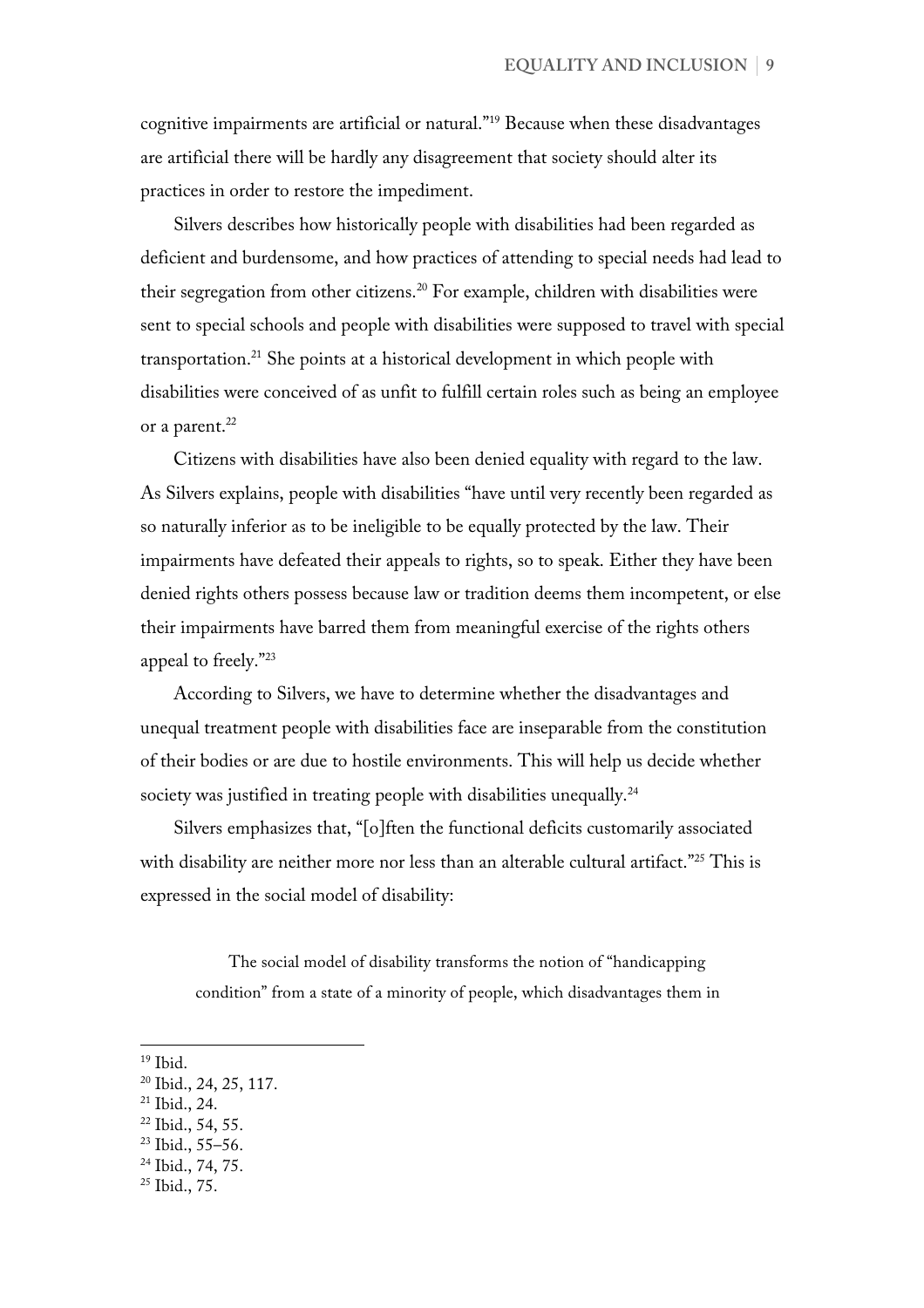society, to a state of society, which disadvantages a minority of people. The social model traces the source of this minority's disadvantage to a hostile environment and treats the dysfunction attendant on (certain kinds of) impairment as artificial and remedial, not neutral and immutable.<sup>26</sup>

This does not mean that all difficulties people with disability face are socially constructed, but it does mean that most of the time the disadvantages people with disabilities face are not due to their bodies but due to how society treats them. And this is something that can be changed.

As noted above, artificial inequalities stemming from social arrangements should be eliminated. Silvers considers whether the establishment of formal equality for people with disabilities will restore the injustice that resulted in their exclusion throughout history. Formal equality means that people with a disability should be treated equally, according to Silvers, this should be distinguished from treating people similarly.<sup>27</sup> "[T] reating people similarly will not be treating them equally in cases in which the actions instrumental to pursuing opportunity are so narrowly or rigidly constrained as to exclude people with (certain) impairments."28 This means, that a program that can only be accessed by climbing stairs, does not treat people who can and people who cannot climb stairs equally.<sup>29</sup> Even though, the door is similarly open to all people, only people who can climb the stairs get entrance.<sup>30</sup> The realization of formal equality in this case, does not mean that all people have to be the same, but instead that the built environment should be accommodative to the variety of ways in which people move around in order to provide access to everyone equally.<sup>31</sup>

Getting access should not be a privilege of those who constitute the majority, it should also be provided to people with disabilities who constitute a minority. Equality for Silvers does not mean that all differences between people have to be equalized, but that one should not be disadvantaged by society because of a difference. To ensure this, formal equality should be promoted; every citizen should be recognized as an

- <sup>29</sup> Ibid.
- <sup>30</sup> Ibid.
- $31$  Ibid.

 $26$  Ibid.

<sup>27</sup> Ibid., 126.

<sup>28</sup> Ibid., 127.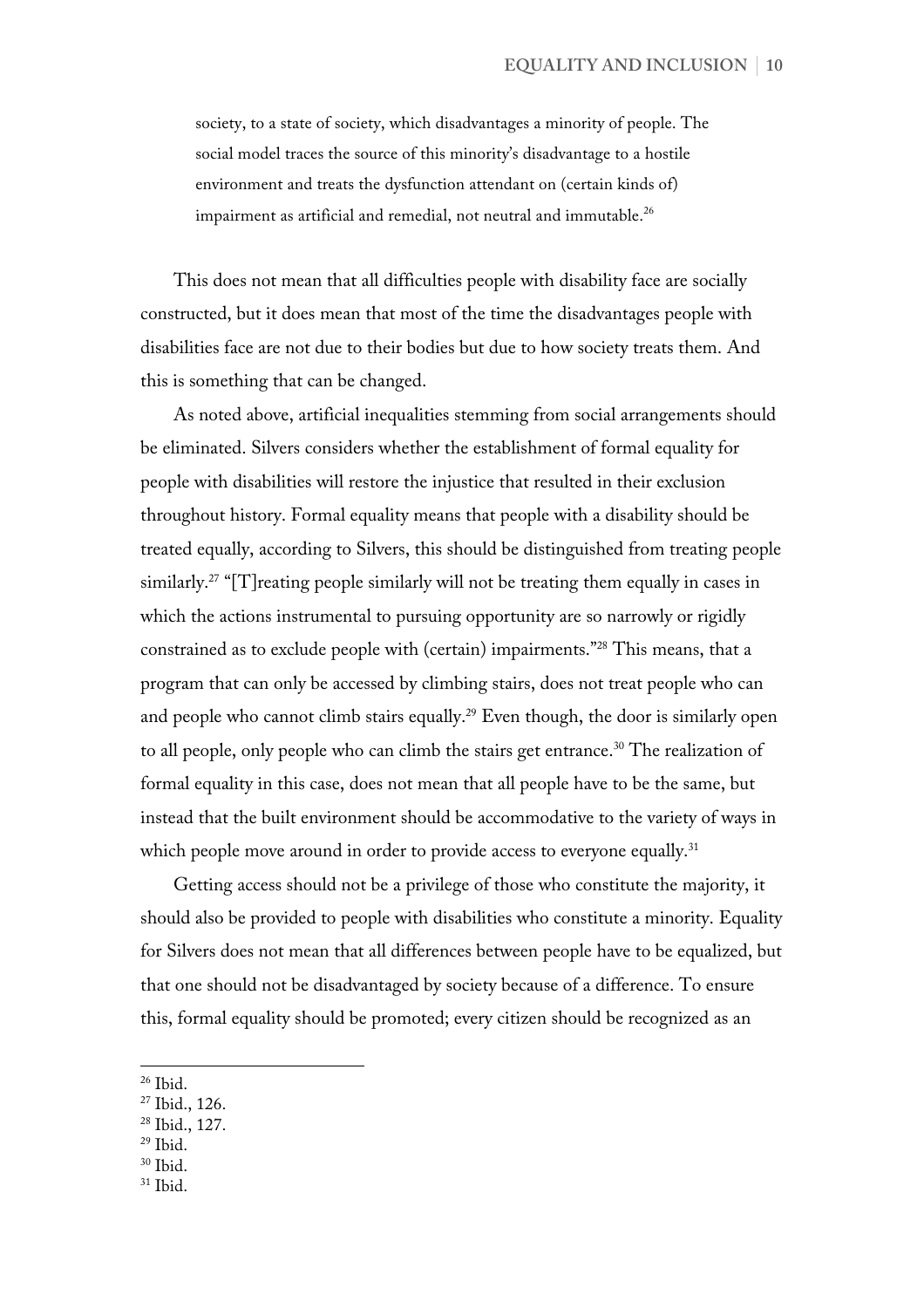equal member and thus be treated equally. But, not everyone is convinced that formal equality will be in the interest of people who are part of a marginalized minority. Some feminist are convinced that it is more important to recognize difference in order to improve the position of marginalized groups in society.

#### *2.1.1. Dilemma of Difference*

Silvers explains that the ones who are seeking justice for historically subordinated groups – such as racial and ethnic minorities, women and people with disabilities – are confronted with dilemmas of difference, which make some of them prefer recognizing difference over equality.<sup>32</sup> Silvers refers to Martha Minow<sup>33</sup> as the one who put the dilemma of difference on the agenda.<sup>34</sup>

The dilemma one faces is the choice between stressing difference – in order to get recognition for the injustices that are connected to particular differences and thereby reinforcing the difference – or not doing so in order to further equality. Equality would be promoted by not emphasizing difference, because when one believes that we are all equal, one should not make distinctions between different groups or kinds of people. But, in our non-ideal world people do face disadvantages because of the fact that they differ from the dominant group. This is for instance the case for women, racial or ethnic minorities and people with disabilities. Not stressing the differences that make these people suffer unjust treatment seems to equal ignoring the problems they face because of it, and thereby disregarding that they should be treated justly. Silvers is very critical about the view that one has to emphasize difference instead of equality. But, as she points out, some feminist did choose difference over equality because:

In the service of equalizing, it is charged, our Enlightenment tradition imposes uniformity on the core descriptions of moral agents, stripping them of their differentiating particularities and positions so that what counts toward moral personhood is neither multifarious nor susceptible of much

<sup>&</sup>lt;sup>32</sup> Anita Silvers, "Reconciling Equality to Difference: Caring (F)or Justice For People With Disabilities," *Hypatia* 10 (1995) 31.

<sup>33</sup> Martha Minow, *Making All the Difference: Inclusion, Exclusion and American Law* (Ithaca/London: Cornell University Press, 1990).

<sup>&</sup>lt;sup>34</sup> Anita Silvers, "Reconciling Equality to Difference," 31.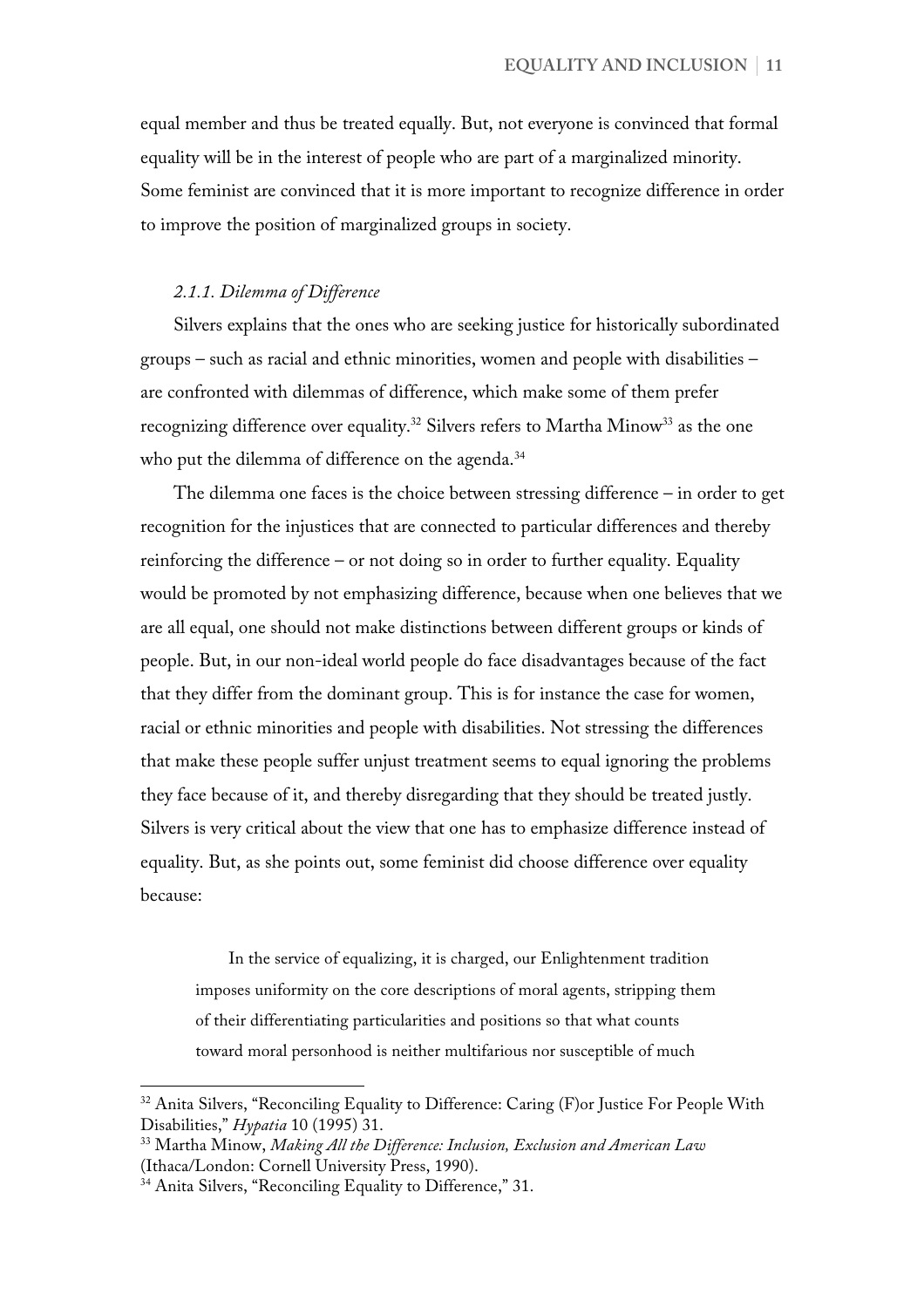variation. Forms of recognition responsive to race, culture, sex, gender, class, and other features that diversify us thus are dismissed as not vital to moral identity, a repudiation that implicitly confers permission to marginalize individuals for whose personal or social identities these differences are inescapable. Far from liberating members of groups subordinated on account of difference by demonstrating their underlying identity with dominant kinds of persons, the conceptual device of abstracting from difference to uniformity is thought by feminist critics and others to become just another instrument furthering social repression.<sup>35</sup>

The conception of equality these feminists oppose to is one that discards all differences between people as morally irrelevant, because we are all actually equal. Equality as these feminists describe it, tends to sameness: we are all equal because we are all the same. Of course this does not mean that they conceive of the proponents of equality as believing that people do not differ from each other. But, what they oppose to is the idea that in the morally relevant sense people are all the same – because their differences are considered to be irrelevant – and should thus be treated equally. According to the feminists Silvers refers to, there are differences between people, which are so substantial for the individual, that you cannot abstract these away. Therefore, they prefer difference over equality, because they want recognition for certain differences between people.

But Silvers opposes this stance. According to her, one can reconcile equality to difference and thereby resolve dilemmas of difference. She points out that equality has propelled us "toward progressively inclusive social practice," <sup>36</sup> and therefore worries that letting go of equality also means disregarding inclusion. The way in which Silvers wants to reconcile equality to difference is by considering whether contemporary inequality is due to past practices of exclusion.

#### *2.1.2. Historical Counterfactualizing*

 

By historically counterfactualizing, one can find out whether inequality is due to past practices of exclusion. If one takes the example of public transport, one can ask

<sup>35</sup> Anita Silvers, "Reconciling Equality to Difference," 32.

<sup>36</sup> Ibid., 30.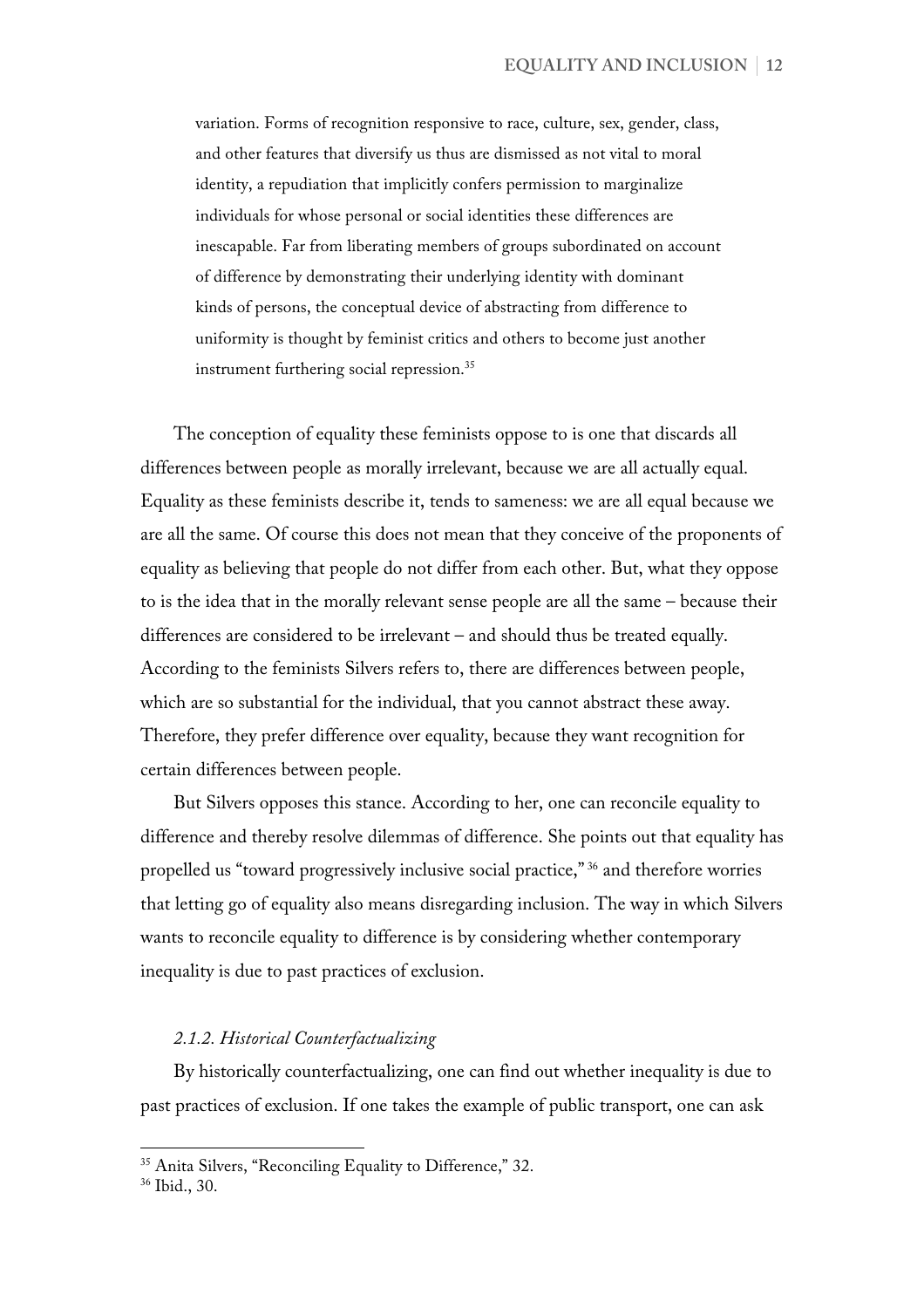whether public transport would be inaccessible for people who use a wheelchair when the majority of people would use a wheelchair. The answer would be 'no,' because the point of public transport is that it is accessible to the public, and if that public consists of wheelchair users, it would be accommodative to wheelchair users. This means that the inequality of access is not due to some difference of the individual who uses the wheelchair, but due to unequal treatment of persons with disabilities. As Silvers points out, people with disabilities have been regarded (or sometimes are still regarded) as unequal due to their bodily or mental differences.<sup>37</sup> By pointing out that the established inequalities are not due to these differences, Silvers believes that she can avoid dilemmas of difference by stressing that the difference only contingently caused the inequality. In this way she can be responsive to the difference without reinforcing the inequality by emphasizing the difference, because she transforms the conception of difference in order to promote equality.38

Historical counterfactualizing then strips differentia of their negative meanings by disclosing that the source of adverse signification lies in the remediable accidents of social arrangement, not in the immutable inferiority of the alienated group. By doing so, historical counter-factualizing deflects the regrettable tendency abstract thought has of equivocating between what has been accidentally true of certain kinds of people and what is inescapable about them. It thus counters one of the criticisms levied by advocates of the ethics of difference against the ethics of equality.39

What stands out is that, according to Silvers, the things that distinguish the members of marginalized groups, do not actually make them unequal. Prejudice and maladaptation made people think of disabled people as unequal.

As Silvers points out, a lot of people do believe that disabled people do not have equal moral standing because of their defective bodies.40 Therefore, people fail to recognize disabled citizens as equal members of society. "While most other differences between persons are dismissed as contingent and external, and thus as accidental to a

<sup>37</sup> Ibid., 34-35, 43-50.

<sup>38</sup> Ibid., 50.

<sup>39</sup> Ibid.

 $40$  Ibid.,  $34-35$ .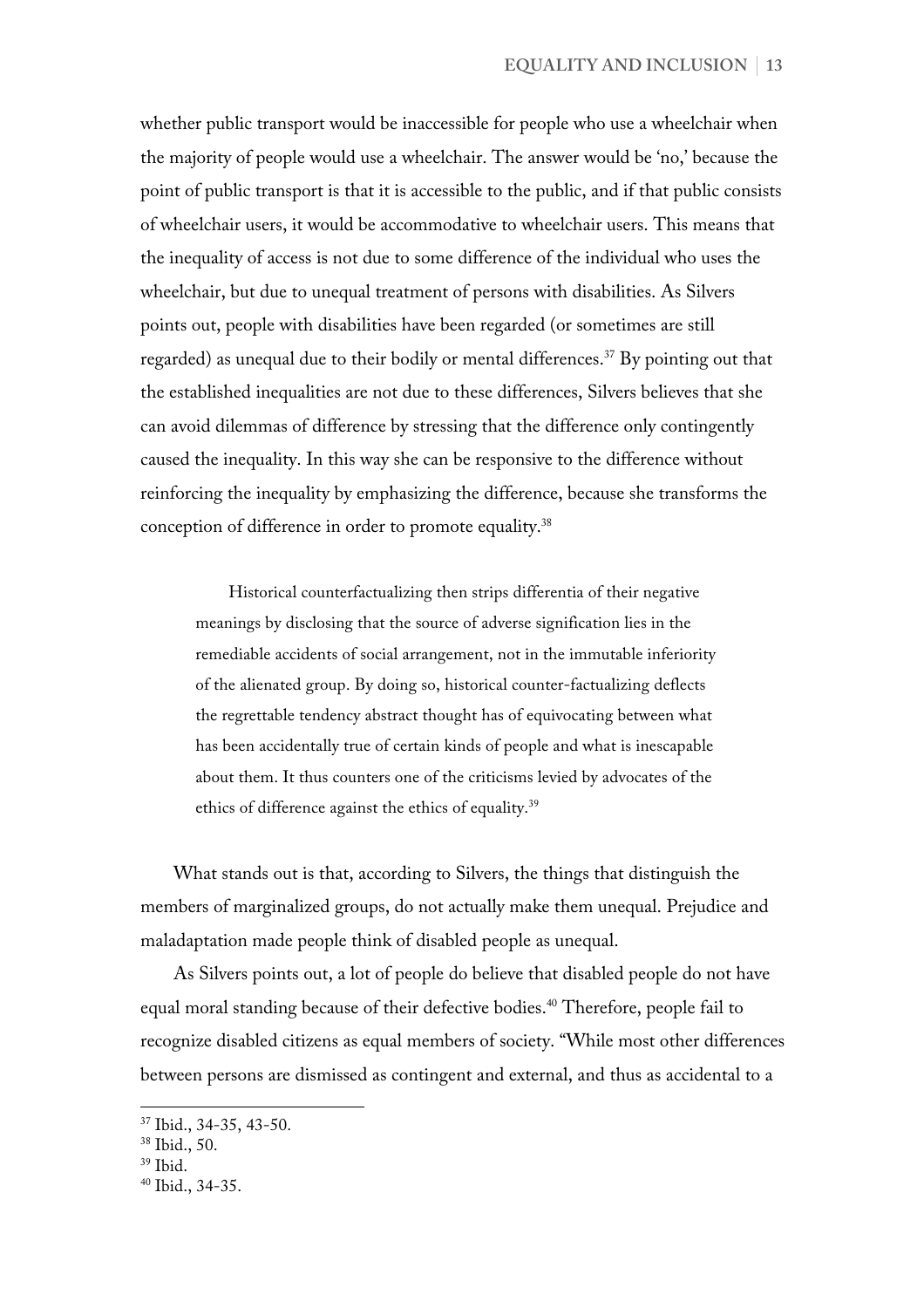person's moral being (this being the maneuver of which radical feminist theory complains) disability unmistakably has been embraced as a morally essential attribute, one which assigns those who have it to the borderline of moral worth."41

Silvers attributes this misconception to an inability of able-bodied persons to understand what it is like to have a disability from the perspective of someone with a disability. The testimony of someone without a disability, about what it is like to have a disability, is not a good source for judging what it actually is like.<sup>42</sup> Therefore, one should not judge that disabled people are morally inferior to able-bodied people because of such defective testimonies.

What is needed to realize formal equality of people with disabilities seems to be inseparable from inclusion. In order to realize formal equality, one should not be excluded because one differs from the majority. Social practice should be organized in such a way that no one is excluded because of a minority trait. Inclusion requires that everyone is recognized as an equal member of society and is treated equally. As is explained above, recognizing someone as an equal does not mean that one cannot be responsive to differences. Recognizing someone as an equal means that one has to treat the other as an equal as to realize formal equality, this encompasses being responsive to difference. With developing her account of formal equality Silvers emphasizes a very important aspect of inclusion, namely: in order to be included, one has to be recognized as an equal. I will call this the *recognition of equality principle*. When one is recognized as an equal it is no longer contingent whether one is treated equally as to whether one is able to comply with the majority. Even if one is unable to comply with the majority, one will be treated as an equal and not be obstructed by socially constructed barriers that testify of misrecognition of one's equality. This means that one is included, not only because one is not excluded, but also because a stance is taken towards one that encompasses that one belongs as an equal.

By historical counterfactualizing, one can distinguish inequality due to an exclusionary practice, from inequality that is not due to an exclusionary practice. And the latter instances of inequality are not evidently problematic, according to Silvers'

<sup>41</sup> Ibid., 35.

 $42$  Ibid.,  $35-36$ .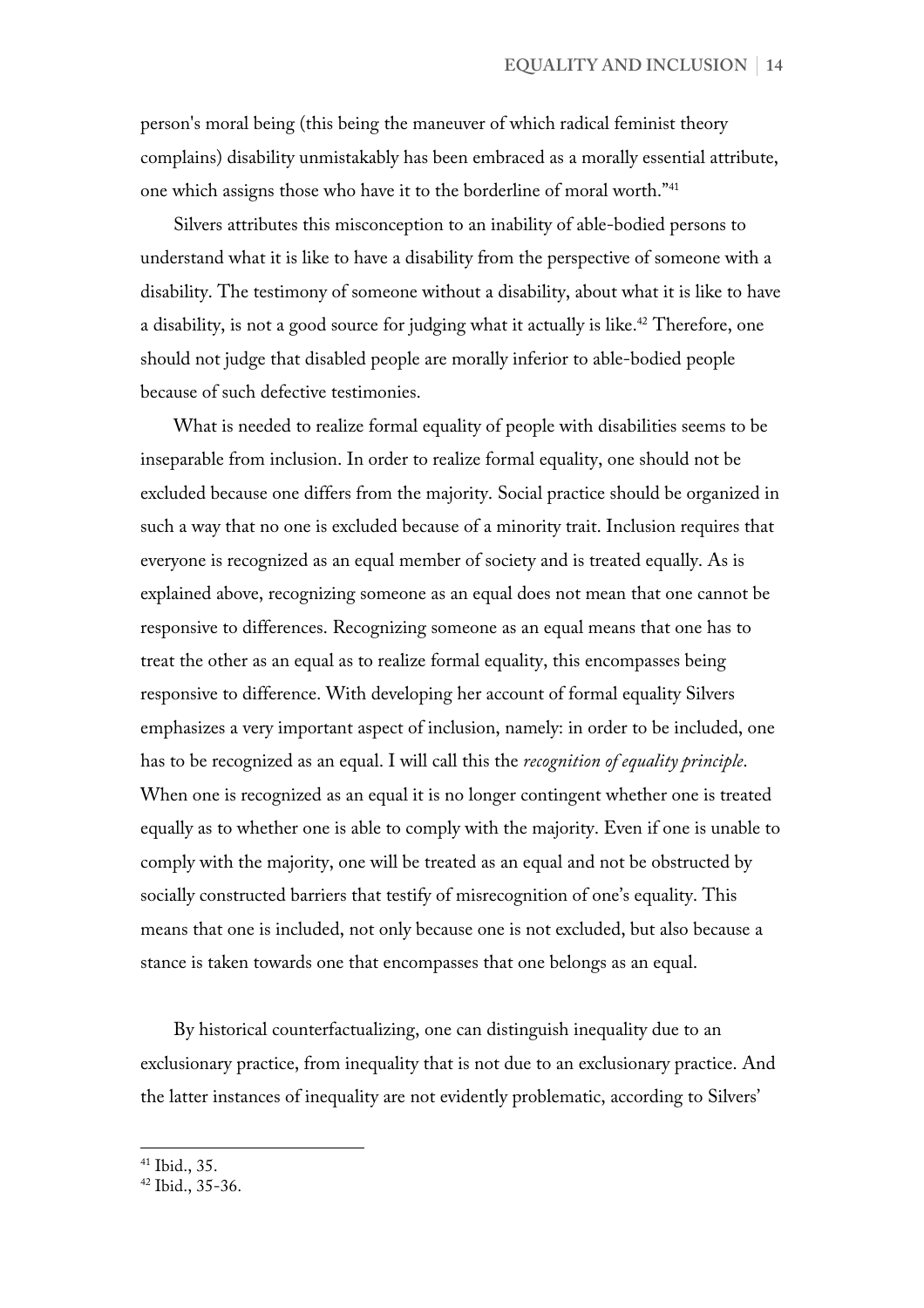notion of formal equality. This means that not all differences give rise to claims for equality, as will become clear in the following discussion. This may be problematic for the inclusion of people with disabilities, because it could mean that some differences, that encompass a disability, do justify exclusion as is discussed below.

#### *2.1.3. Problems with Formal Equality, Historical Counterfactualizing and Inclusion*

To find out whether one is unjustly excluded one can counterfactualize what a certain practice would look like when the minority trait prevails. This leaves open the possibility that the traits typical for certain minorities do justify exclusion because one cannot imagine how a certain practice would be different when the majority had those features. For example, what would a concert be like when the majority of the people were hypersensitive to sound? Probably there would be no concerts.<sup>43</sup> It seems counter intuitive to say that equality requires us to no longer have concerts because there are people who suffer from the sound of music. Maybe this issue rises because the counterfactualizing is done in the wrong way. Perhaps one should not ask how a concert would be organized when the majority of the people were hypersensitive, but how society would organize the performance of music. This would probably only be done at particular places where people who cannot bear it do not have to be. For example, there can be music at the concert hall, but not at the community home. This does mean that hypersensitive people may be excluded from the concert hall, because of their sensitivity, by the practice of playing (loud) music. Would this mean that hypersensitivity is a difference that legitimizes exclusion? And does that open the door for excluding people with disabilities?

On the one hand, Silvers seems to advocate that equality means that differences such as disability are morally irrelevant and that therefore people should not be excluded because of a disability. On the other hand, she does leave the possibility for exclusion based on disability open. What Silvers wants to achieve with historical counterfactualizing, is leveling the playing field in order to make sure that people with disabilities do not face artificial obstacles that result in their exclusion.<sup>44</sup> She is aware

<sup>&</sup>lt;sup>43</sup> As it does not make sense to organize concerts without music.

<sup>&</sup>lt;sup>44</sup> Anita Silvers, "Formal Justice," 136.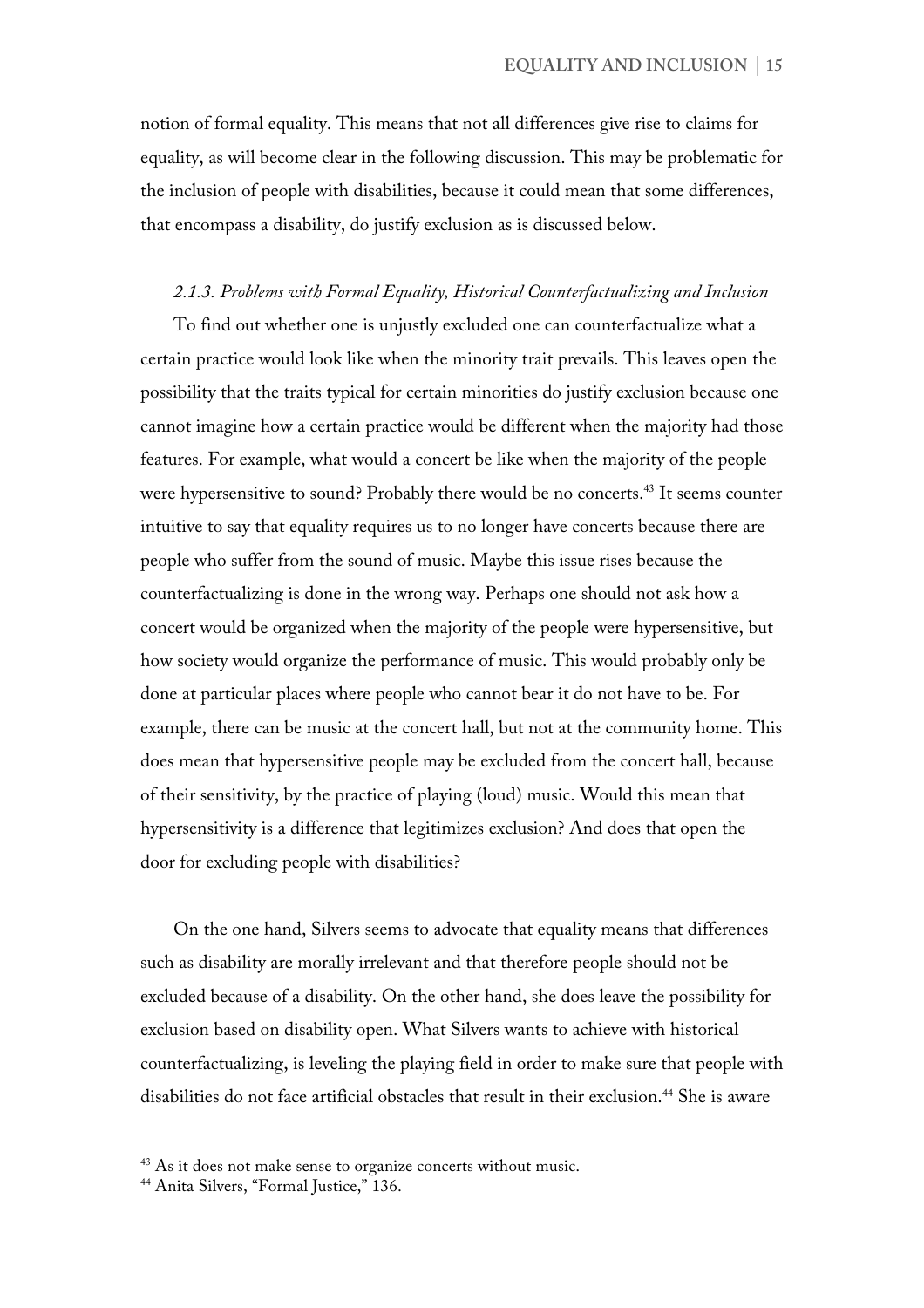that a level playing field possibly may not result in the inclusion of all persons with a disability.<sup>45</sup>

But for Silvers this should not result in concluding that people with disabilities are therefore unequal and that treating them equally is based on a fiction. Silvers rejects such a view when she discusses the work of Charles Taylor who employs such an argument.

By assuming that being handicapped places an individual in global deficit, Taylor suggests that it is only in virtue of an intervening fiction that such "defective" agents have equitable access to the categorical principles on which humans generally are accorded dignity or respect. Far from flattering the egalitarian project, this way of putting things deconstructs it by intimating that "handicapped" people are equal only by extension or derivation or fiction because they really don't possess the essentially humanizing capacity to fulfill their potential 'normally.<sup>'46</sup>

Silvers objects to Taylor by stressing that fulfilling one's potential cannot be the requirement for normalcy or equality because lots of people do not fulfill their potential.47 What she wants to point out, when she tries to reconcile the equality of disabled people to their differences, is that these differences do not legitimize unequal treatment, and that the formal equality of people with disabilities should not be considered as based on some kind of fiction. Unfortunately, she does not elaborate on the cases in which someone with a disability is excluded and historical counterfactualizing cannot point at a historical development that has lead to this exclusion.

Silvers does propose equal treatment instead of compensatory treatment in such a way that she allows for the situation where not all disabled are included in all common practices.48 In her view, there is a strong connection between equality and exclusion, but furthering equality for her does not equal ensuring inclusion for all persons with a disability. Formal equality, as proposed by Silvers, aims at abolishing

<sup>45</sup> Ibid., 135.

<sup>46</sup> Anita Silvers, "Reconciling Equality to Difference," 35.

<sup>47</sup> Ibid.

<sup>48</sup> Anita Silvers, "Formal Justice," 138.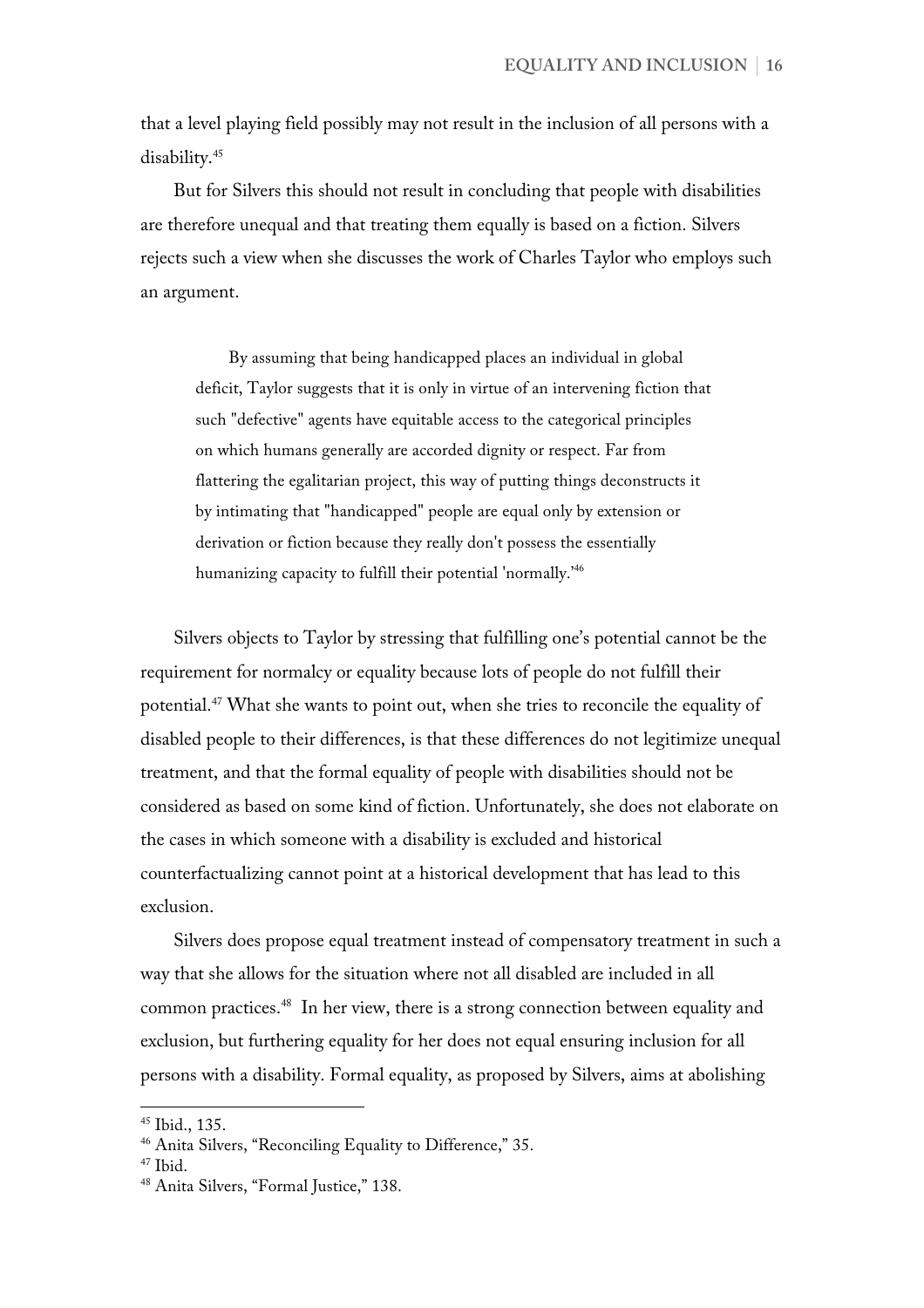inequalities that result from historical exclusion of people with disabilities. This is important for people with disabilities, who are capable of participating, but who have been excluded, because they were not recognized as equal and thus where not treated equally. By providing them with equal rights and access, they are able to take care of themselves and participate in society. Inclusion, following Silvers' notion of formal equality, has to do with being recognized as equal members of society and thus being treated equally.

But, some people with disabilities are still unable to participate in common practice in society when all the socially constructed barriers are eliminated. Their exclusion consists of more than misrecognition of their status as an equal member of society. Realizing formal equality does not lead to their inclusion in society. Thus in order to be included something more is needed than recognition of one's equality. Silvers' account of formal equality is unfit for guiding the improvement of the position of people with disabilities in society who are in need of support and aids in order to be included in society. Attention should be paid as to what inclusion means for these people with disabilities. It cannot be the case that it is justified to exclude people who cannot function on their own from society.

Formal equality does not give these people a claim for justice to get the support they need in order to get equal standing as a citizen. This is taken up by Elisabeth Anderson who develops an account of equality that includes the claims for justice of people who need more than just a level playing field in order to be able to participate as equal citizens in society.

#### **2.2. Democratic Equality**

 

According to Elisabeth Anderson, the point of equality is standing in relationships of equality to others.<sup>49</sup> This is, according to her, what is important about equality from the perspective of marginalized groups like women, gay people, and people with disabilities.50 She agrees with Silvers that equality is not about compensating people for bad luck.<sup>51</sup> But, according to Anderson, the point of equality

<sup>49</sup> Elisabeth S. Anderson, "What Is the Point of Equality?" *Ethics* 109 (1999) 289.

<sup>50</sup> Ibid., 312–315.

<sup>51</sup> Ibid. 288.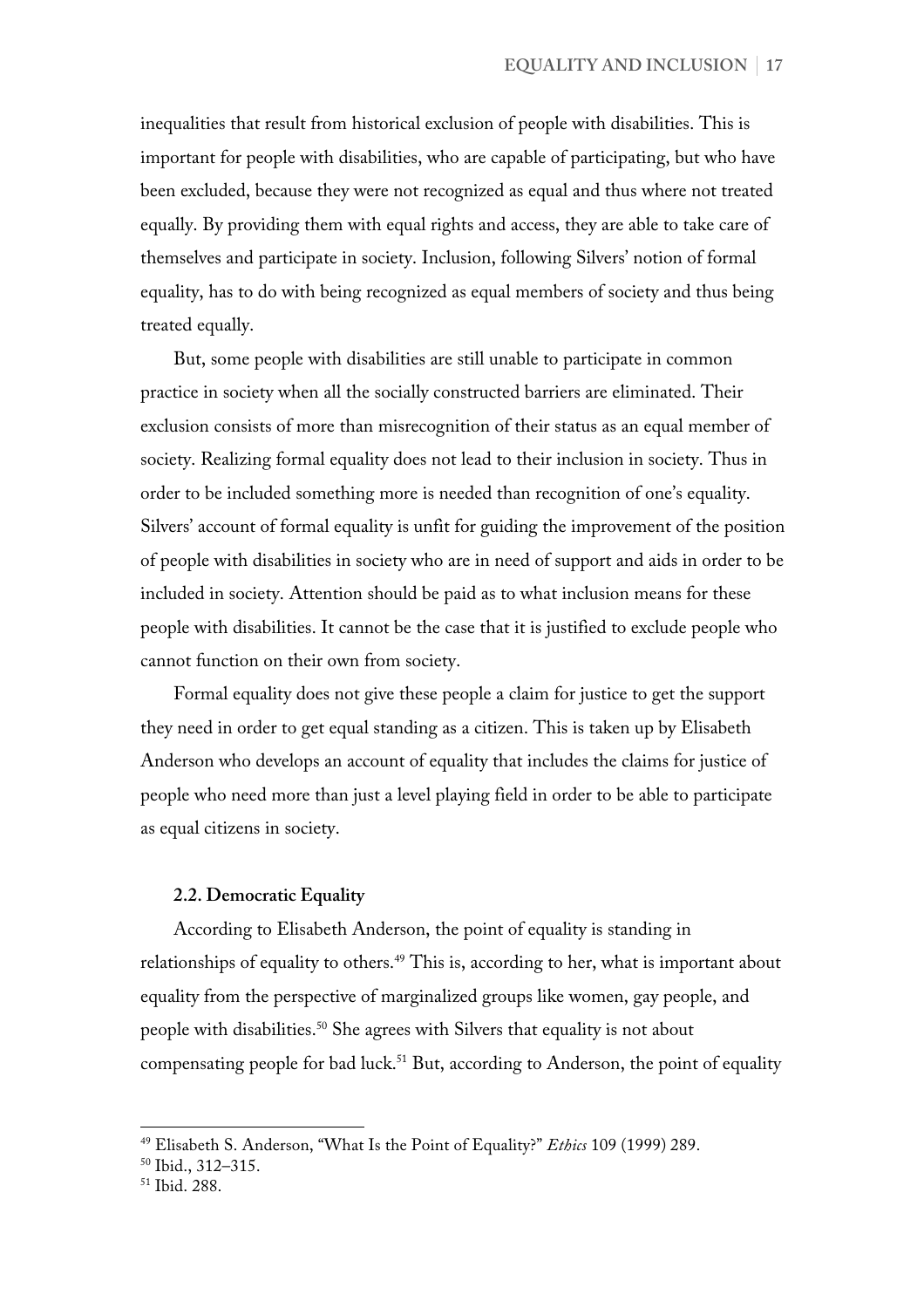is not being treated equally, but having equality in social relations.<sup>52</sup> She points out that egalitarian political movements oppose to "basing social order on a hierarchy of human beings, ranked according to intrinsic worth."53 They base their claims of social and political equality on the fact that all people have equal moral worth.<sup>54</sup>

In this section Anderson's notion of democratic equality is explained. For Anderson equality does not only require a level playing field but it also requires promoting capabilities necessary for participation. With this Anderson fills in the gap that Silvers left with regard to people with disabilities who are unable to take part in common practice when only provided a level playing field. Anderson argues that equality entails that these people get the support and aids they need in order to be able to participate. In order to be included as an equal citizen one has to be able to participate as an equal in society. Anderson's discussion brings to the front that being involved in participation is an important aspect of inclusion. People who are unable to participate should get the support they need to obtain the required capabilities. By focusing on enabling participation, Anderson's argument supports the inclusion of people with disabilities who, with Silvers, where not included in common practice.

But focusing on participation seems to be incompatible with the inclusion of people with such severe disabilities who, regardless of the support they get, will not be able to participate. Anderson seems to be unable to resolve this because participation plays such a central part in her notion of equality.

Anderson's notion of democratic equality is a relational account of equality. According to this account two people are "equal when each accepts the obligation to justify their actions by principles acceptable to the other, and in which they take mutual consultation, reciprocation, and recognition for granted."55 It "aims to abolish socially created oppression."<sup>56</sup> But it also tries to integrate matters of equal recognition

 

 $56$  Ibid.

<sup>52</sup> Ibid., 287–337.

<sup>53</sup> Ibid., 312.

<sup>54</sup> Ibid., 313.

<sup>55</sup> Ibid.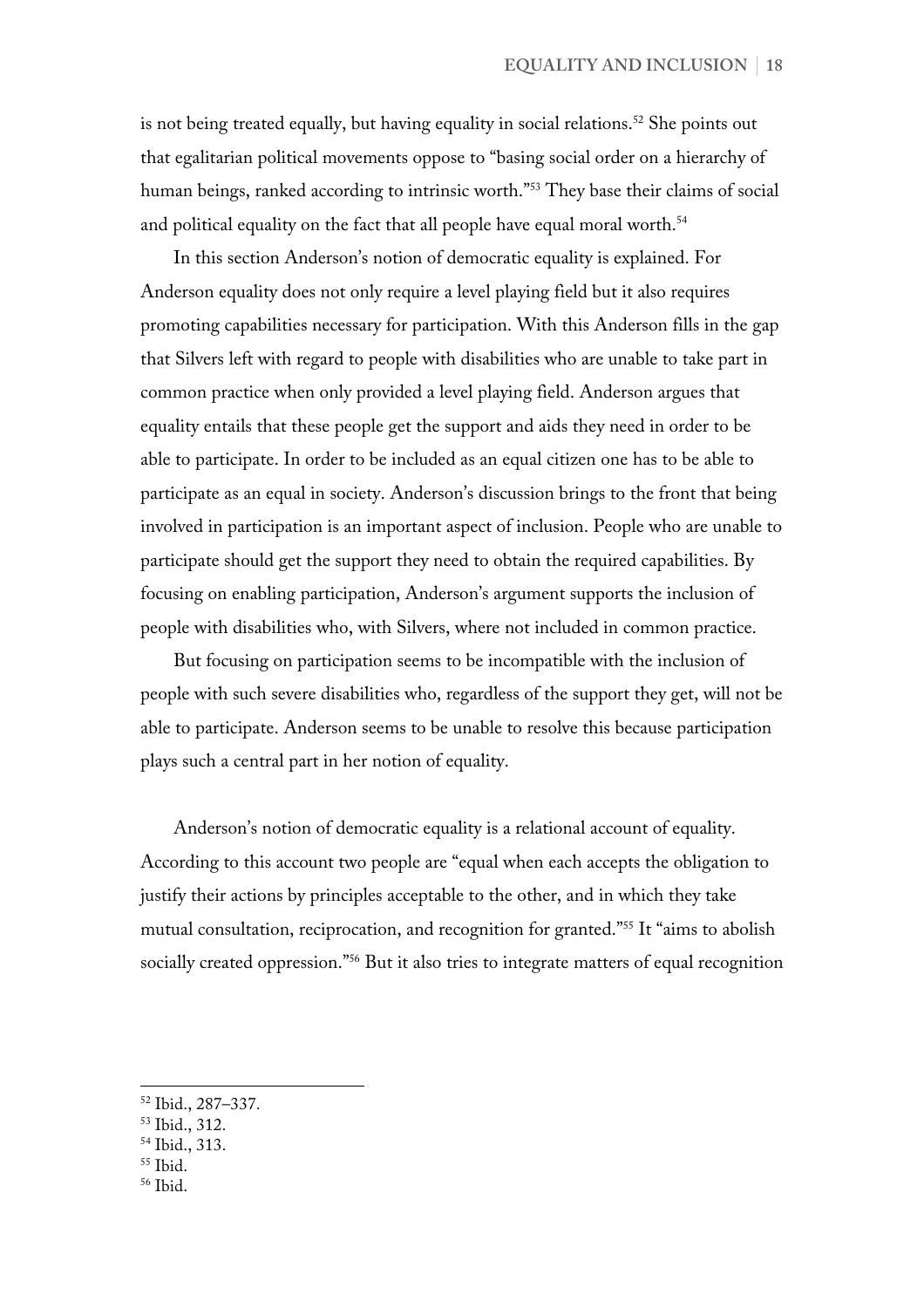with equal distribution of goods.<sup>57</sup> What stands out is that this notion of equality tells us something about how people should relate to each other, namely as equals.

From this conception of equality Anderson derives principles of justice. In order to get a better understanding of what democratic equality means it is useful to have a closer look at what these principles of justice are. These principles are based on the idea that the state (as citizens acting collectively) should secure the social conditions of everyone's freedom.58 And "that the social condition of living a free life is that one stand in relations of equality with others."59 Anderson explains the connection between freedom and equality as follows:

Equals are not subject to arbitrary violence or physical coercion by others. Choice unconstrained by arbitrary physical coercion is one of the fundamental conditions of freedom. Equals are not marginalized by others. They are therefore free to participate in politics and the major institutions of civil society. Equals are not dominated by others; they do not live at the mercy of others' wills. This means that they govern their lives by their own wills, which is freedom. Equals are not exploited by others. This means they are free to secure the fair value of their labor. Equals are not subject to cultural imperialism: they are free to practice their own culture, subject to the constraint of respecting everyone else. To live in an egalitarian community, then, is to be free from oppression to participate in and enjoy the goods of society, and to participate in democratic self-government.<sup>60</sup>

Thus what it means to be equals encapsulates what is required to be free. And as "[e]quals are not marginalized," meaning that they are not put aside and excluded from participation, inclusion is part of what equality consists of. What justice requires then, is what is needed to stand in an equal relationship with others. As we will see, this also means that the inclusion of all citizens in certain practices should be ensured. Inclusion has to do with participation.

 

<sup>59</sup> Ibid., 315.

<sup>57</sup> Ibid., 314.

<sup>58</sup> Ibid.

 $60$  Ibid.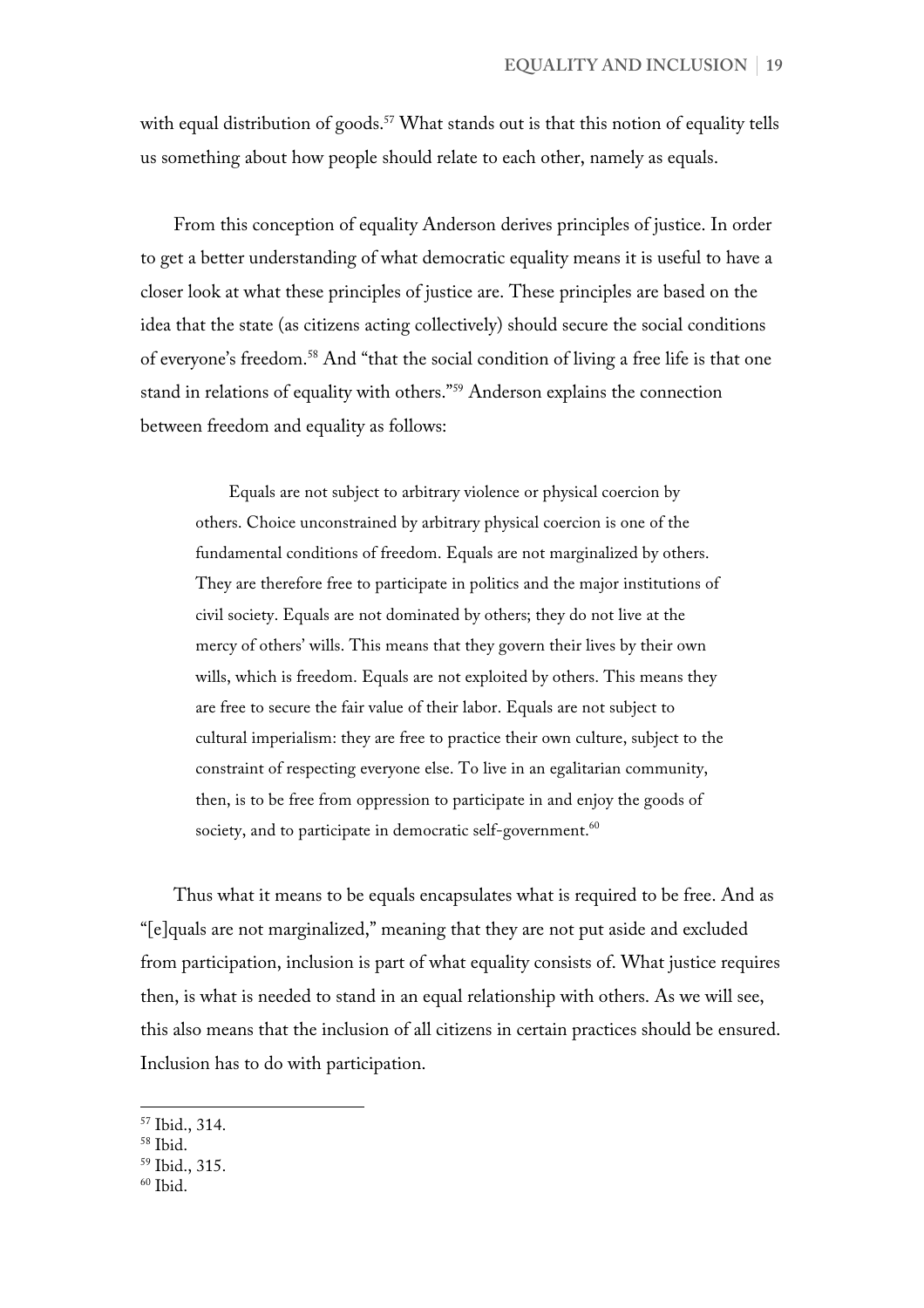According to Anderson the preconditions of justice are best explained with the help of Amartya Sen's capabilities approach.<sup>61</sup> Anderson formulates the egalitarian requirements in terms of capabilities both negative and positive. "Negatively, people are entitled to whatever capabilities are necessary to enable them to avoid or escape entanglement in oppressive social relationships. Positively, they are entitled to the capabilities necessary for functioning as an equal citizen in a democratic state."62

The capabilities considered necessary for functioning as an equal citizen in a democratic state can be divided in three categories. One should be capable of functioning "as a human being, as a participant in a system of cooperative production, and as a citizen of a democratic state."63 As Anderson describes it:

To be capable of functioning as a human being requires effective access to the means of sustaining one's biological existence—food, shelter, clothing, medical care—and access to the basic conditions of human agency knowledge of one's circumstances and options, the ability to deliberate about means and ends, the psychological conditions of autonomy, including the self-confidence to think and judge for oneself, freedom of thought and movement. To be capable of functioning as an equal participant in a system of cooperative production requires effective access to the means of production, access to the education needed to develop one's talents, freedom of occupational choice, the right to make contracts and enter into cooperative agreements with others, the right to receive fair value for one's labor, and recognition by others of one's productive contributions. To be capable of functioning as a citizen requires rights to political participation, such as freedom of speech and the franchise, and also effective access to the goods and relationships of civil society. This entails freedom of association, access to public spaces such as roads, parks, and public accommodations including public transportation, the postal service, and telecommunications. This also entails the social conditions of being accepted by others, such as the ability to appear in public without shame, and not being ascribed outcast status. The freedom to form relationships in civil society also requires

<sup>61</sup> Ibid., 316.

<sup>62</sup> Ibid.

<sup>63</sup> Ibid., 317.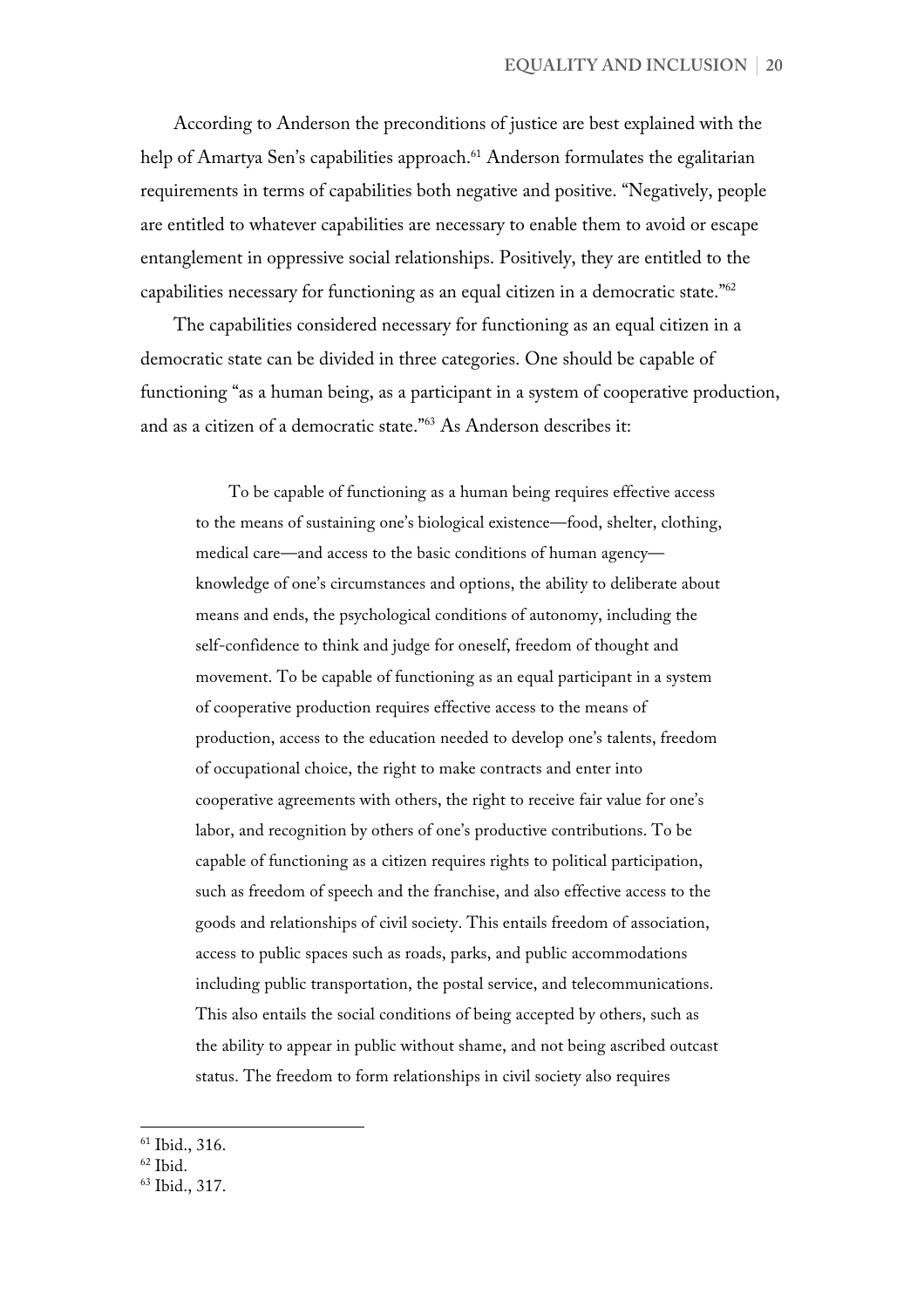effective access to private spaces, since many such relationships can only function when protected from the scrutiny and intrusions of others. Homelessness—that is, having only public dwelling—is a condition of profound unfreedom.<sup>64</sup>

Equality for Anderson thus requires that everyone has the capabilities that are necessary for functioning as an equal citizen. To summarize, according to Anderson, all citizens have equal moral worth, therefore they should stand in relationships of equality with each other. In order to relate to each other as equals every citizen should be able to function as an equal citizen. This requires that one has the capabilities that enable this.

As Anderson points out, the claims of disability rights activist, for example accessibility of public space or adaptation of working environment, can be understood in terms of these capabilities necessary for functioning as equal citizens.<sup>65</sup> The notion of democratic equality can be used to diagnose exclusion as a form of injustice. An example that Anderson gives is that people may not be excluded from civil society based on a disability.<sup>66</sup> As she explains, someone who is unable to walk is therefore entitled to a wheelchair and ramps that provide access to public buildings. Such aids and adjustments prevent that one is excluded from participating in society because of a particular disability. Moreover, according to Anderson, civil society should be adjusted as to include people with disabilities because "individuals need to be able to move around civil society to have equal standing as citizens."67

For Anderson, inclusion in participation is part of equality. One needs to be included in order to have equal standing as a citizen. Interestingly, Anderson allows for unequal treatment or unequal distribution of resources in order to promote equality. The person unable to walk gets a wheelchair, and the person who is able to walk doesn't get a wheelchair or something equally expensive, as would be expected when equality is viewed as distributing resources equally among people. The unequal treatment is legitimate as it results in equality in the relational sense because both will

- <sup>66</sup> Ibid., 331.
- $67$  Ibid.

<sup>64</sup> Ibid., 318.

<sup>65</sup> Ibid., 320.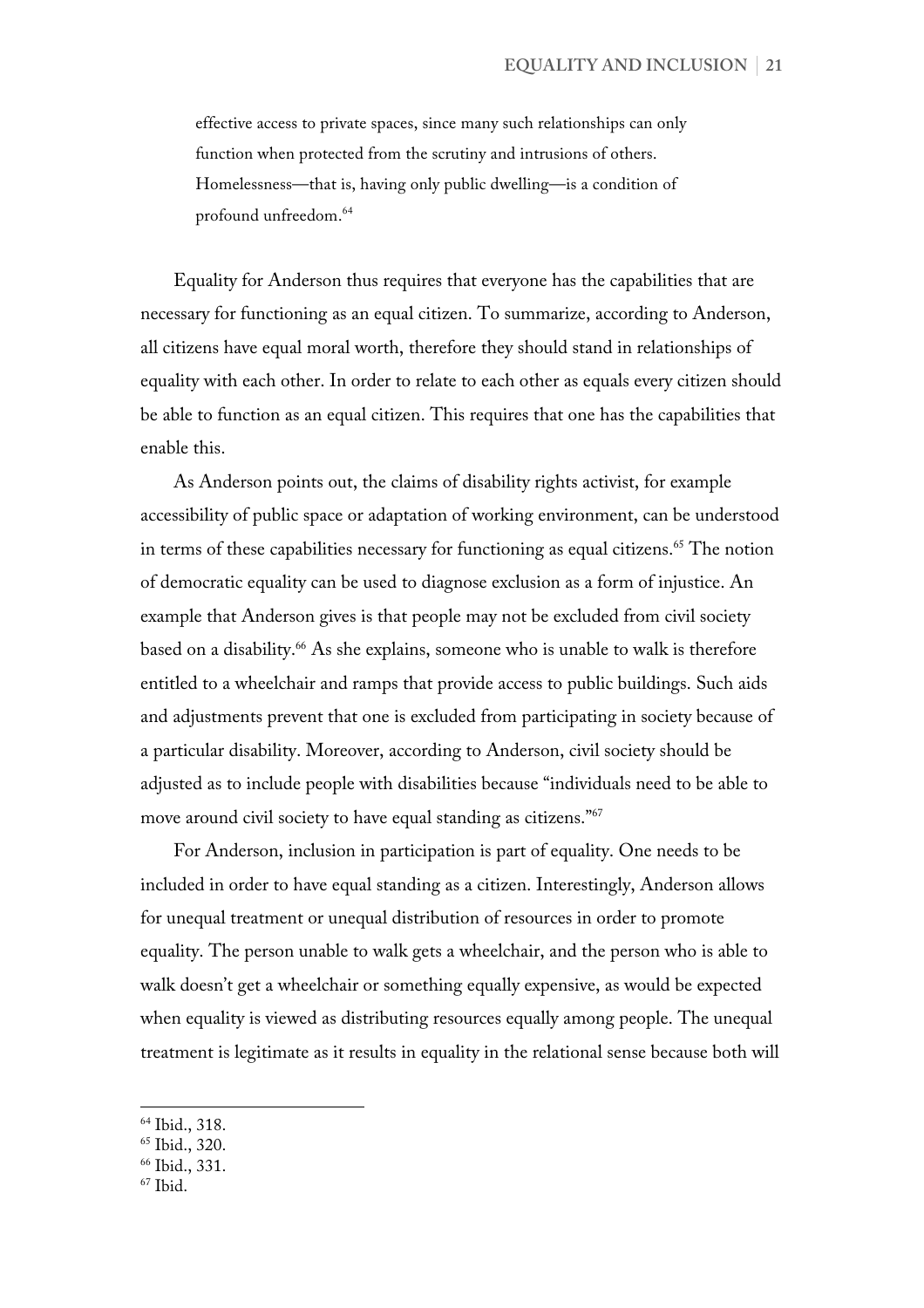be able to move around and participate as equals.

This account of equality thus opposes an account of equality that prescribes that resources should be distributed equally among all citizens regardless of one's needs or merits. Such accounts are insensitive to individual differences in ability between citizens. Anderson's account of democratic equality clearly is sensitive to such differences and she tries to neutralize the impact of such differences on one's ability to function as an equal citizen. She is aware of the fact that standing in a relation of equality to each other in practice requires more than the presupposition that everyone has equal moral worth. It requires that everyone is able to participate as an equal citizen.

For Anderson, equality (for people with disabilities) means not only that society may not hamper one's functioning by installing or maintaining obstacles that would not have been there were the disability a majority trait (as Silvers states). But it also means that measures should be taken to include the ones who, even without any environmental obstacle, would not be able to participate. It thus goes a step further than what Silvers' account of equality allows for. Democratic equality for people with disabilities means that they should get the support they need in order to acquire the capabilities necessary for participating as equal citizens. In this way people with disabilities and people without disabilities can stand in a relation of equality with each other in society.

Following Anderson's theory, the focus of inclusion lies with participation. In order to be included as an equal citizen one have to be able to participate. I will call this the *participation principle* (this principle will be formulated more precisely in the following chapter). Although Anderson gives strong arguments why people should be included in participation in order to be included in society as equals, from her discussion it cannot be concluded yet that participation is what inclusion, in more general terms, consists of. In the next chapter it is explained that participation is one of the requirements of inclusion more generally. In order to be included people should be not be excluded from participation. The relationship between participation and inclusion will be further explained in the next chapter. In the final part of this section I will explain why Anderson's focus on participation also has a downside.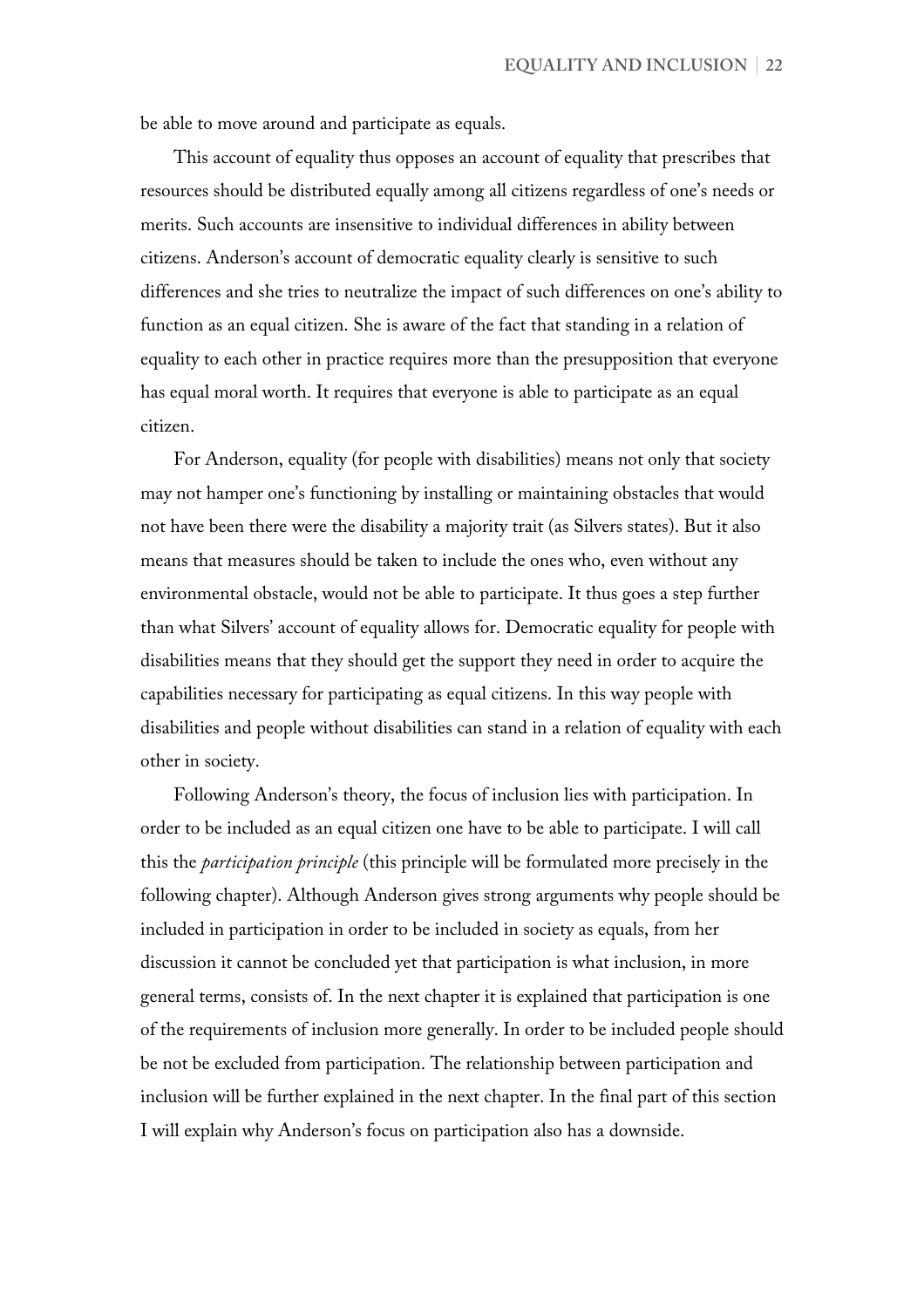Anderson's argument says that one can only be included as an equal when one is able to participate as an equal in society. But some people with disabilities will never be able to participate as equals in society because, as Kittay points out, the nature of their disabilities makes it impossible to acquire the capabilities needed in order to participate as an equal citizen.<sup>68</sup> This means that these people do not get standing as equal citizens. Democratic equality does not tell us how to include these people as equals in society. It seems as if the inability to enable these people to participate makes their inclusion impossible. This would make people with severe disabilities a necessarily marginalized group. But this is in tension with the equal moral worth of all people that forms the foundation of Anderson's theory. Anderson thus is not able to explain how all people (with disabilities) can be included in society. As did Silvers' theory, also Anderson's theory leaves some people out of consideration although they are considered, by both authors, to be of equal moral worth with other citizens.

In order to find out what is required to include people with very severe disabilities, in the next section, Kittay's notion of connection-based equality is discussed. She develops an account of equality that is supposed to also include people with very severe disabilities as equals.

#### **2.3. Equality and Dependency**

For some people, reaching the level of capabilities that is necessary for functioning as an equal citizen is impossible. In *Love's Labor*, <sup>69</sup> Kittay describes her own daughter, Sesha, who is disabled and whose cognitive and physical condition will not allow her to function as an equal citizen as described by Anderson. Sesha is unable to speak or express herself with words, probably both because of her physical and mental condition. She cannot move around independently and it is questionable whether she can reason. She cannot even feed herself adequately. For her, being capable of functioning as an equal participant in a system of cooperative production or functioning as a citizen, as described by Anderson above, seems impossible regardless of the support she gets. This means that Sesha will not be an equal in Anderson's terms and thus that one cannot make claims for justice for Sesha based on her

<sup>68</sup> Eva Feder Kittay, *Love's Labor: Essays on Women, Equality, and Dependency* (New York: Routledge, 1999 )172-173.

<sup>69</sup> Ibid., 147-160.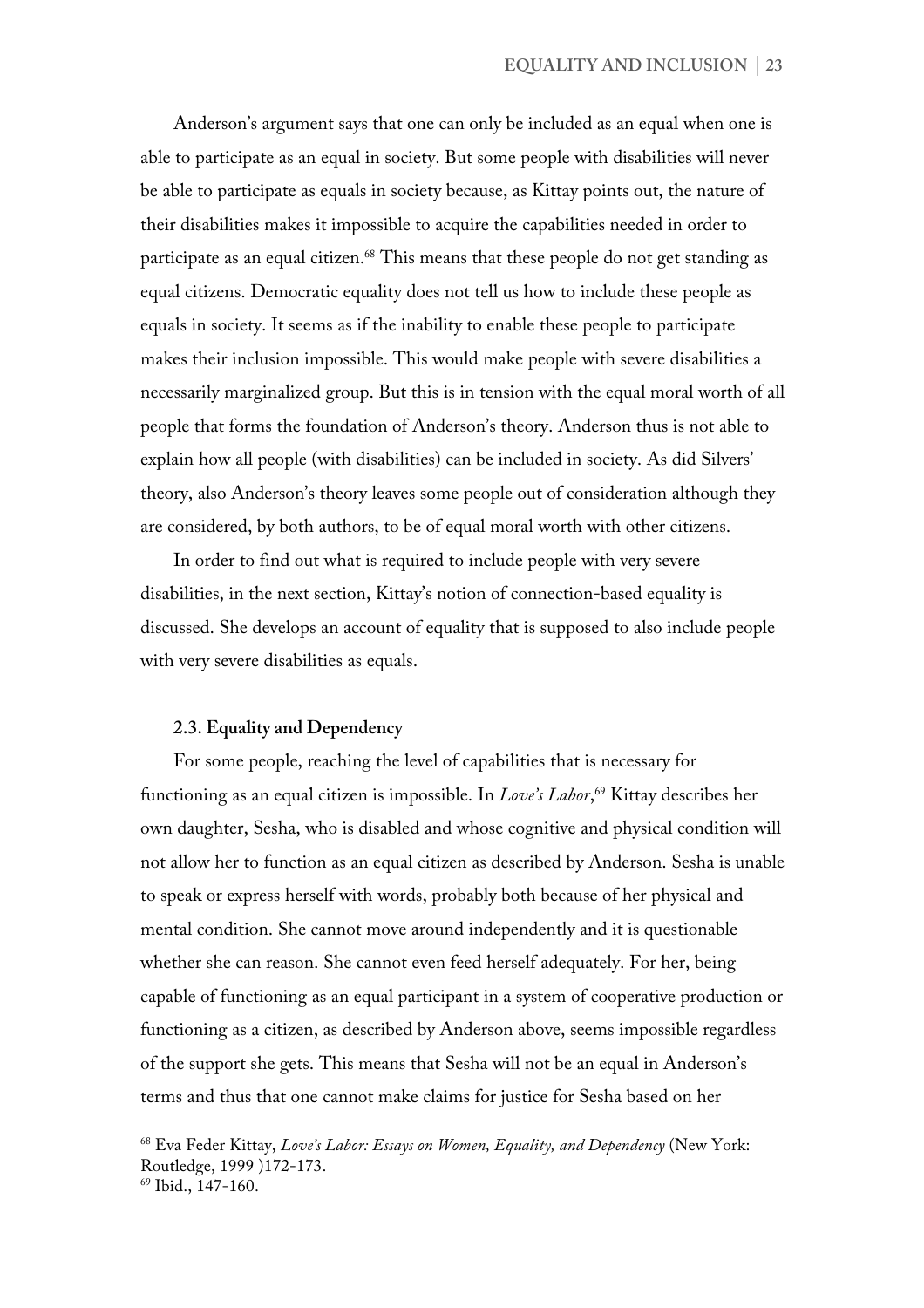equality. There seems to be a tension between stating that all persons have equal moral worth and not being able to include all persons equally within ones theoretical framework. According to Kittay, theories "which do not consider dependency at their heart may be based on the concept of persons as moral equals, but they will result in a society in which the claim to equal moral worth cannot be realised for *all*."70

Kittay explains why dependency should play a central role in a theory that seeks justice for all. As she points out, it is not only central to the lives of some people with disabilities, it is something that we all experience at some points in our lives.<sup>71</sup> Inevitably, we are dependent from the moment we are born until we reach maturity and after that we can again face periods of dependence due to illness, accidents or old age. We are also likely at some point in our lives to get involved with dependency as we take care for our dependend children, parents, partner or friends. Even as a professional, dependency can play a major role, for example, when you work as a nurse or at a day-care centre.

Because dependency strongly affects our status as equal citizens (that is, as persons who, as equals share benefits and burdens of social cooperation), and because it affects all of us at one time or another, it is not an issue that can be set aside, much less avoided. Its consequences for social organization cannot be deferred until other traditional questions about the structure of society have been settled without distorting the character of a just social order. Dependency must be faced from the beginning of any project in egalitarian theory that hopes to include *all* persons within its scope.<sup>72</sup>

According to Kittay we need a connection-based notion of equality in order to include people who are dependent and the ones who take care of the dependents into our notion of equality.73 Kittay finds the basis for such a notion of equality in the phrase "We are all –*equally*– some mother's child."74 She does not want to take the mother-child relation exclusively as the basis for the connection-based notion of

<sup>70</sup> Ibid., 77.

<sup>71</sup> Ibid., 29, 77.

<sup>72</sup> Ibid., 77.

<sup>73</sup> Ibid., 28.

<sup>74</sup> Ibid., 25.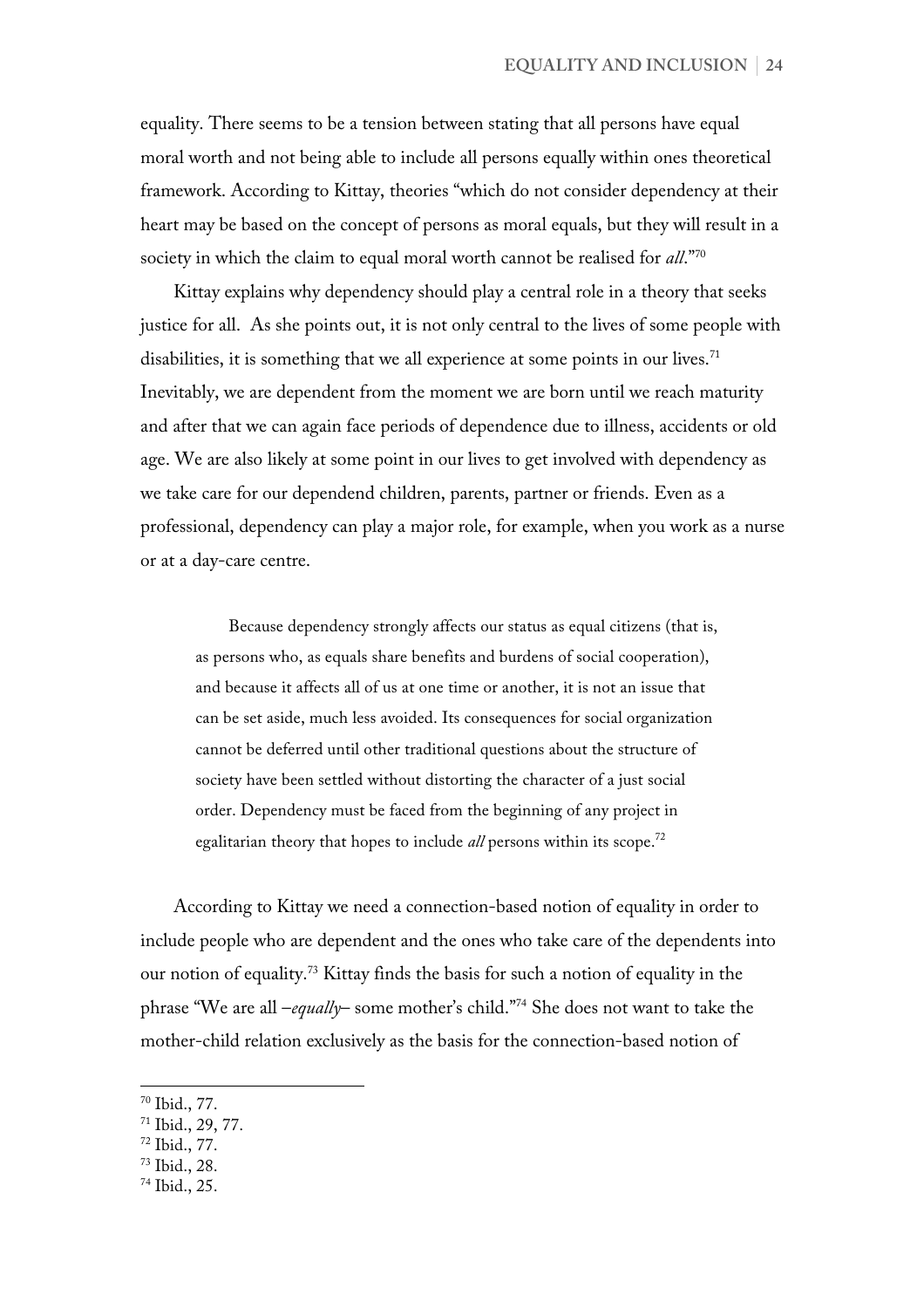equally.75 For Kittay it is about the connection that is a fundamental condition for human survival. She explains this as follows:

That nothing can fully alienate the responsibility of others to recognize us as some mother's child resides in that feature of human existence that demands connection as a fundamental condition for human survival. No one can survive and become a member of the human community without the interest of some mothering person(s) who has provided a degree of preservative love, a concern in fostering the individual's growth, and a training for social acceptability. When we respect an individual as some mother's child, we honor the efforts of that mothering person and symbolically of all mothering persons. When we do not, not only are rights belonging to the abused individual violated, but the efforts of the mothering person are dishonoured. The sanctity of the relation that makes possible all human connection is violated.76

The question central to connection-based equality is: "What are my responsibilities to others with whom I stand in specific relations and what are the responsibilities of others to me, so that I can be well cared for and have my needs addressed even as I care for and respond to the needs of those who depend on me?"77 Connection-based equality also takes nested dependencies into account, for example a mother caring for her new born child may not be able to take care of herself by doing groceries or cooking meals, or providing money. Therefore the task of taking care of the mother has to be taken up by someone else. Connection-based equality "insists that our full functioning presumes our need for and ability to participate in relationships of dependency without sacrificing the needs of dependents or dependency workers."78 With the help of connection-based equality one can make claims for justice aimed at the welfare both of the dependent and the one taking care of the dependend. Kittay focuses much on the needs of the one (mostly women) taking care of someone with a severe disability. Although I do agree with Kittay that

- <sup>76</sup> Ibid., 69.
- <sup>77</sup> Ibid., 28.
- <sup>78</sup> Ibid., 132.

<sup>75</sup> Ibid., 26.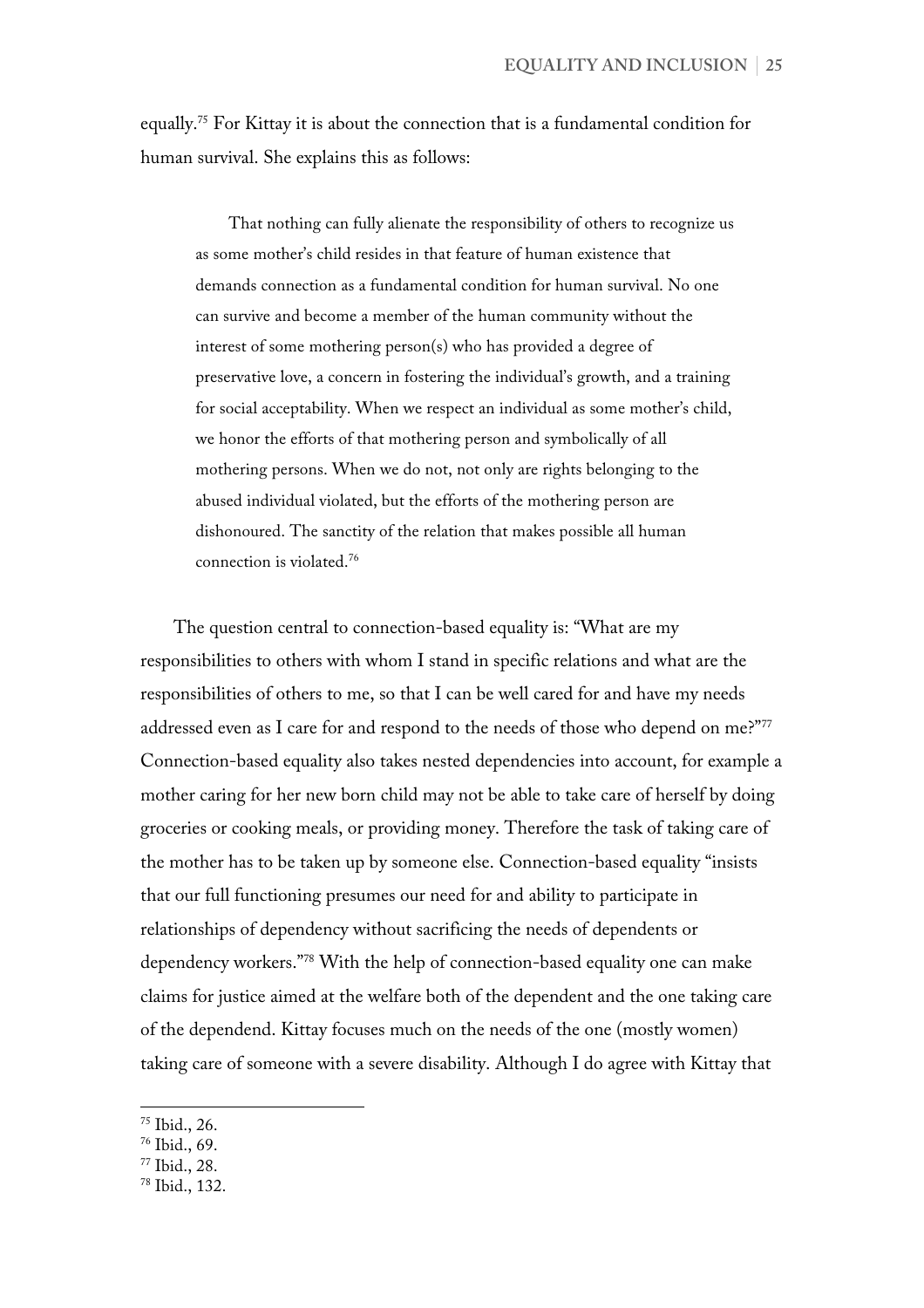the concerns of the ones taking care of others are not getting as much attention as they should, this to a large extent exceeds the scope of this thesis. Therefore, in what follows I will focus on what connection-based equality means for persons with disabilities.

Connection-based equality puts the needs people have and their dependency on others at the heart of inclusion. Only when we incorporate the notions of need and dependency can we develop a theoretical framework that includes all people.

Because connection-based equality does not take any characteristic of an individual as the basis for equality no one is excluded from being equal. This means that regardless of the nature of one's disability one will always be included as an equal and one's equality will be a reason for claims of justice. So even if one is extremely limited in both one's cognitive and physical abilities one still counts as an equal based on one's connection to others.

But even though Kittay gives a central place to the connections that exist between people with regard to dependency she does not want to let go of the liberal conception of a citizen as a "free, independent, equal individual to whom rights attach."79 This citizen, according to Kittay, does not only have the two moral powers Rawls mentions – "an ability to form and revise one's conception of one's own good and a sense of justice"80 – but also a third one, namely "the capacity for responding to those in need with care."<sup>81</sup> What follows from this, according to Kittay, is that:

If we possess basic liberties, freedom of movement and choice of occupation, and have access to the powers and prerogatives of public office, as well as income and wealth, then we can be said to possess the political and civil rights of citizenship. But full social citizenship requires that if we are called upon to care, we can fulfil these duties without losing our ability to care for ourselves, and that in caring for another, the full burden of support as well as care for the one dependent on us will not fall upon our shoulders

 

<sup>81</sup> Ibid.

<sup>79</sup> Ibid., 131.

<sup>80</sup> Ibid.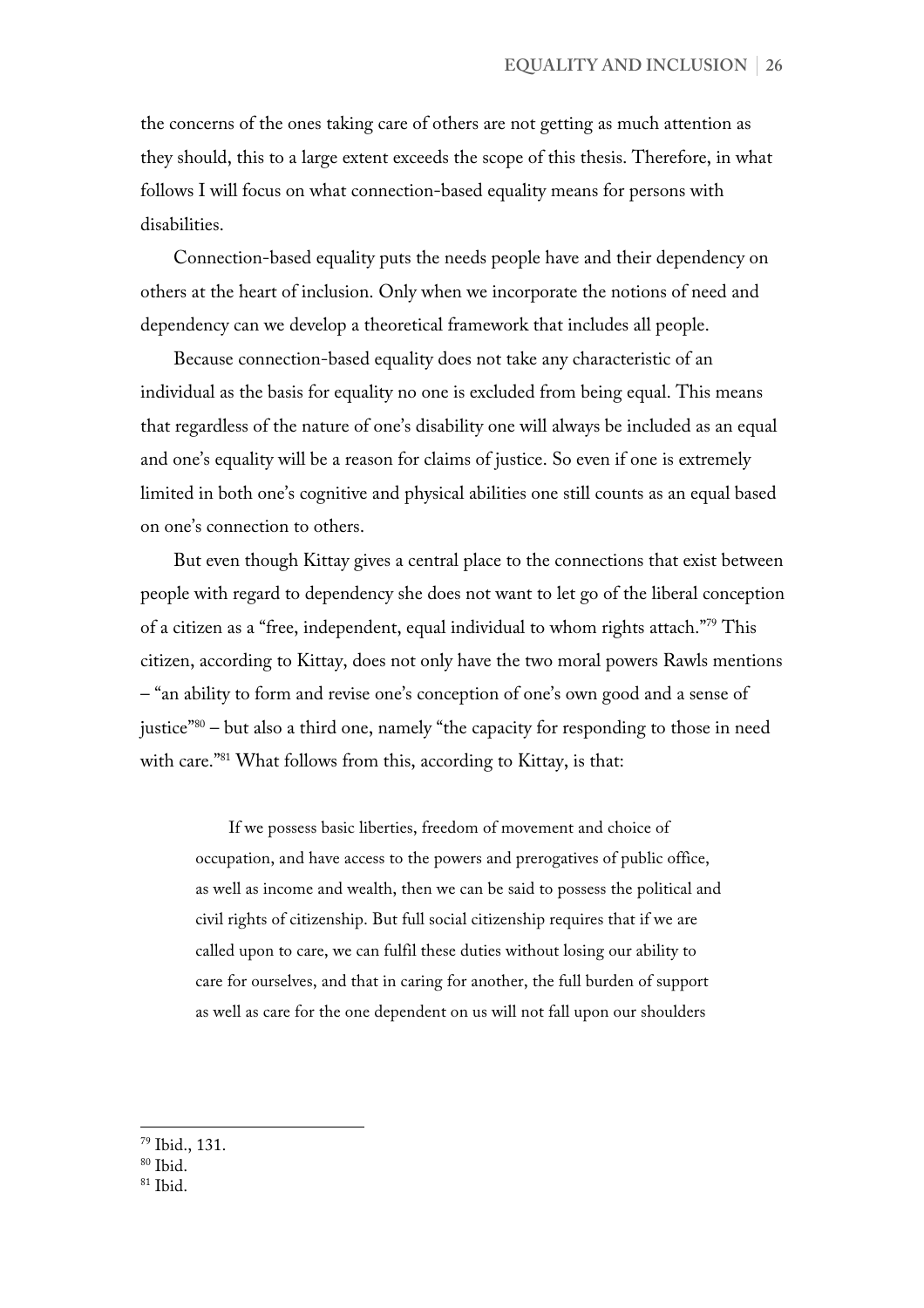alone. Without such assurance, we have not yet attained the powers and capacities to function as free and equal citizens.<sup>82</sup>

Unfortunately, Kittay does not explain what citizenship means for people with such severe disabilities that they are unable to attain the powers and capacities needed to enact the three moral powers and the associated rights. Kittay only focuses on the caretaker in her proposals for a just society. Still, by virtue of being "some mother's child" the needs of even the most severely disabled people should be cared for.

It is unclear whether Kittay intends to extend her theory of justice to the ones who are dependent. Her major concern seems to be the ones who do the caring. As did Anderson, Kittay proposes a capabilities approach as a theory of justice.<sup>83</sup> She does not give an extensive account of which capabilities should be promoted, besides the capability to care for someone in need. But one can expect that these capabilities should be promoted for people with disabilities as well. The advantage, for people with very severe disabilities who cannot acquire important capabilities, of this approach is that the care provided to them by others is taken into account. Everyone's needs are taken into account by the notion of connection-based equality. In order to realize inclusion for even the most severely disabled people it is important that: one's needs are taken into account. This I will call the *needs principle*. Kittay did make clear how taking needs into account is of importance for a theory that includes everyone as an equal. In the following chapter the *needs principle* as a requirement of inclusion will be further explained.

Kittay does not exclusively comprehend connection-based equality as a basis for justice, still in what follows it is discussed what the disadvantage of connectionbased equality is for people with disabilities. By focusing on addressing needs, instead of focussing on being recognized as an equal in order to be treated as an equal or standing in relationships of equality to others by being included in participation, it is likely that these important aspects of equality are neglected. For people with disabilities who are conceived of as being non-productive and dependend on others,

<sup>82</sup> Ibid.

<sup>83</sup> Ibid., 131-132.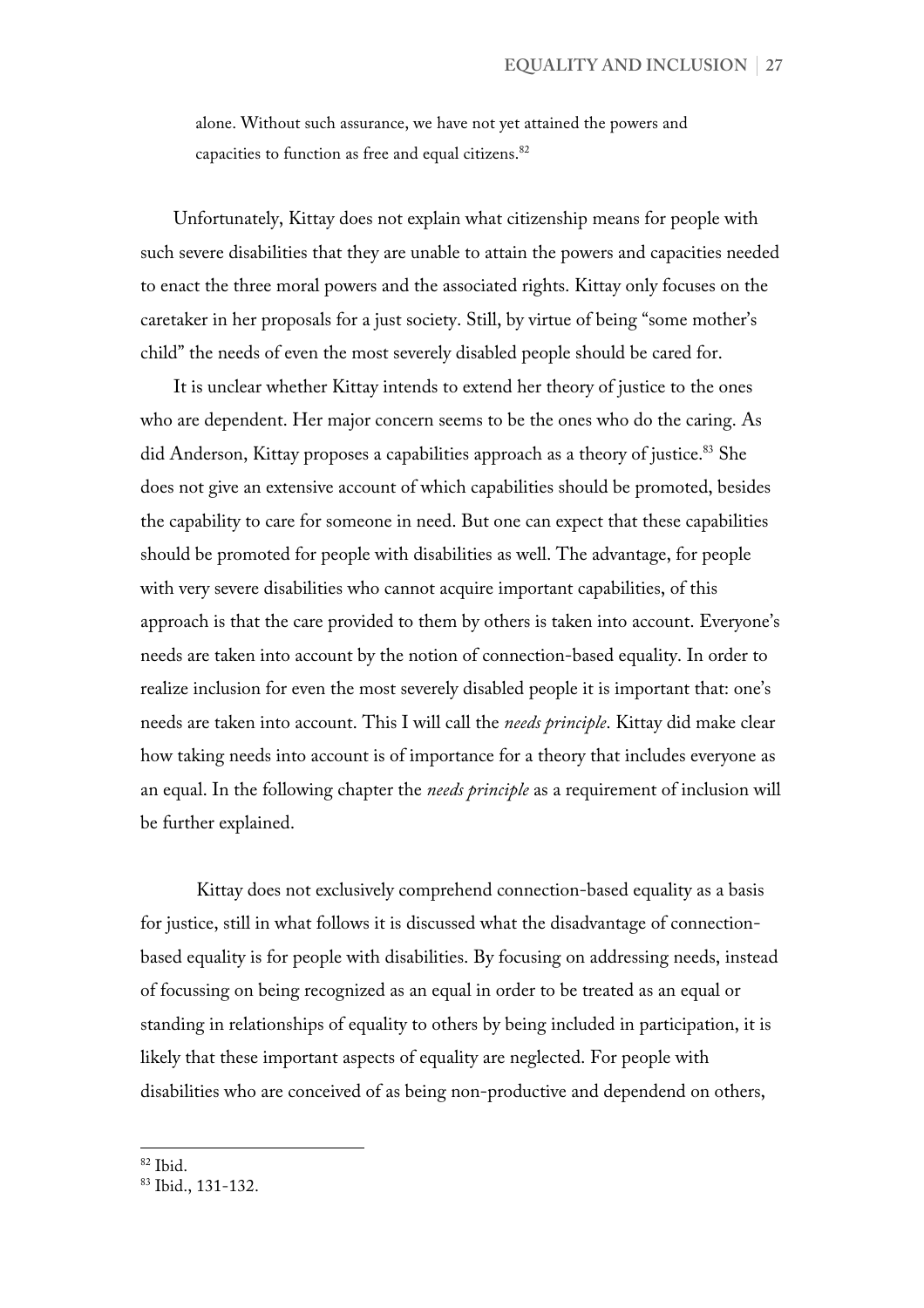but who are actually able to participate, connection-based equality as addressing needs may not have the empowering effect of formal and democratic equality. Although people with disabilities will be included as equals whose needs should be attended, their connection-based equality does not promote their inclusion in participation or their recognition as equals who should be treated equally in Silvers' sense. It also does not do much work with regard to counteracting the stigma of being non-productive and dependent. Actually, focusing on needs of people with disabilities can be interpreted as focussing on difference instead of equality, which is exactly what Silvers objected to. On the other hand, considering people's needs may actually stress their equality as Kittay explained in the above. People with and without disabilities may have the same needs. What might differ is the amount of help or care they need to meet those needs. So, it may not be focusing on needs Silvers opposes to, but just focusing on care.

#### **2.4. Conclusion**

Thus far we have identified three principles of inclusion with the help of the three different theories of equality: the *recognition of equality principle*, the *participation principle* and the *needs principle*. The core values of these three different accounts of equality all have to do with promoting inclusion as is shown in this chapter. It is suggested that the moral equality of all humans forms the basis for the inclusion of all people (with or without disabilities) in society. Silvers, Anderson and Kittay all have provided a firm justificatory basis for different ways in which our equality is of concern to society.

According to Silvers, the equality of all people makes that they should be recognized as such, which takes shape in treating them equally and granting them equal rights. People should not be obstructed by socially constructed barriers, that testify of their misrecognition as equals, even though they are part of a minority such as people with disabilities. In order to be included one has to be recognized as an equal (*recognition of equality principle*).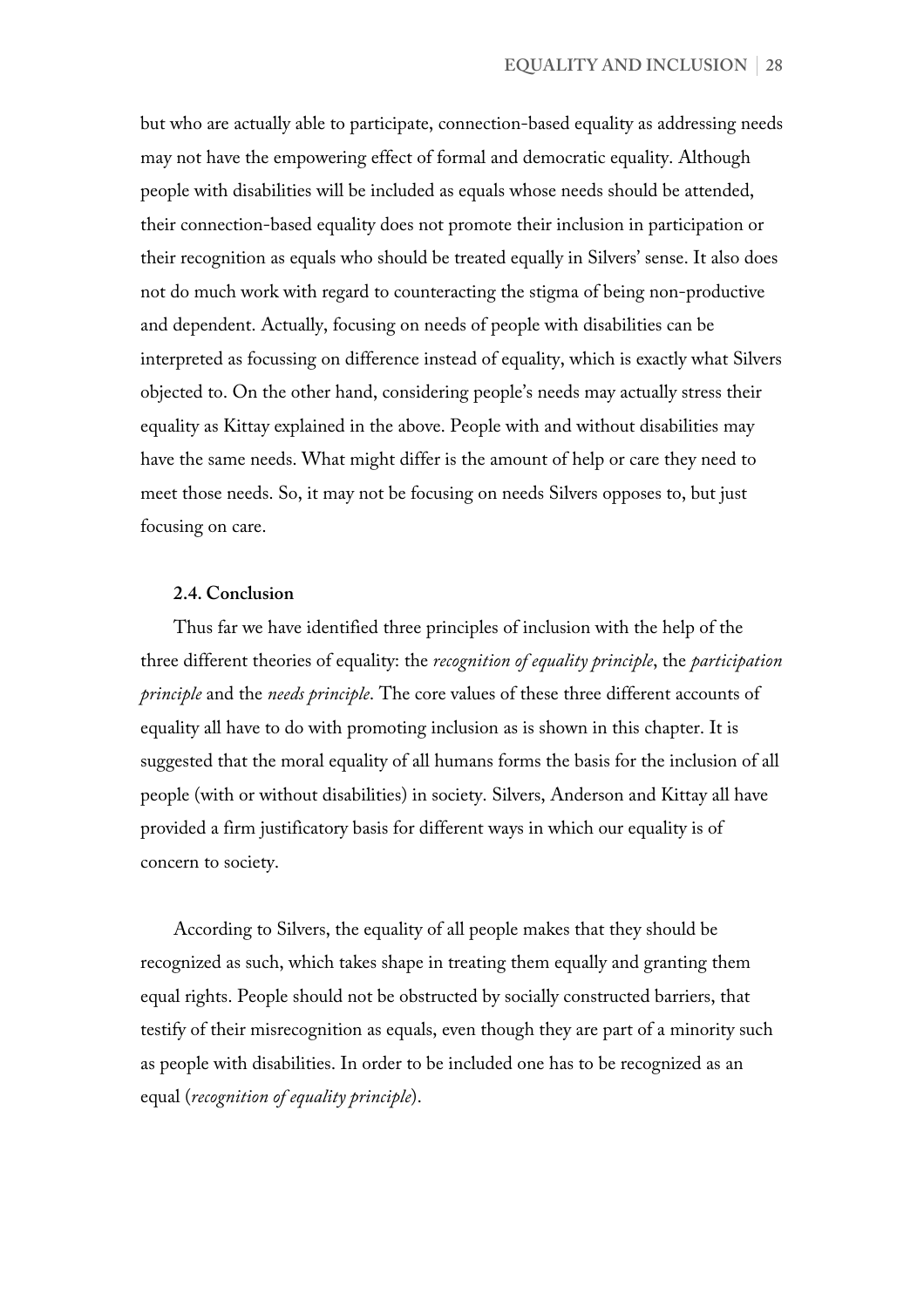Anderson argued that equality has to take shape in the relations in which people stand to each other. People have to be able to participate as equals in order to stand in a relation of equality to others. Therefore, the capabilities necessary for participation have to be promoted by society. In order to be included people should be involved in participation (*participation principle*).

Kittay pointed out that only if one is responsive to needs and dependence one can have a theory of equality that incorporates all people, even the ones with very severe disabilities, as equals. Meeting people's needs has to be of concern for society in order to include all people as equals. In order to be included one's needs have to be taken into account (*needs principle*).

As is discussed above, if one only follows the *recognition of equality principle*, people with disabilities who need more than equal rights and a level playing field in order to be included in society are left out of consideration. The *participation principle* fills in the gap the recognition principle leaves in this regard by emphasising the importance of participation and thus also the promotion of participation. Still, if one only follows these two principles, people who are unable to participate, regardless of a level playing field and the support they receive, are still not included. The *needs principle* provides a basis on which even the most severely disabled people can be included in society, although it is not able to promote inclusion in the sense of the other two principles.

If one unites these three principles, one gets an account of inclusion that has the advantages of all three kinds of equality without their shortcomings. By developing such an account of inclusion based on these notions of equality one has a firm ground for diagnosing unjust exclusionary practices and a powerful guideline for what kind of changes in society will lead towards the inclusion of all citizens. Equality forms the basis: we are of equal moral worth, and therefore we should all be included. The aim of the following chapters is to give substance to what inclusion means.

In the next chapter, more is said about the content of the three principles of inclusion. It is explained that the *recognition of equality principle* and the *participation*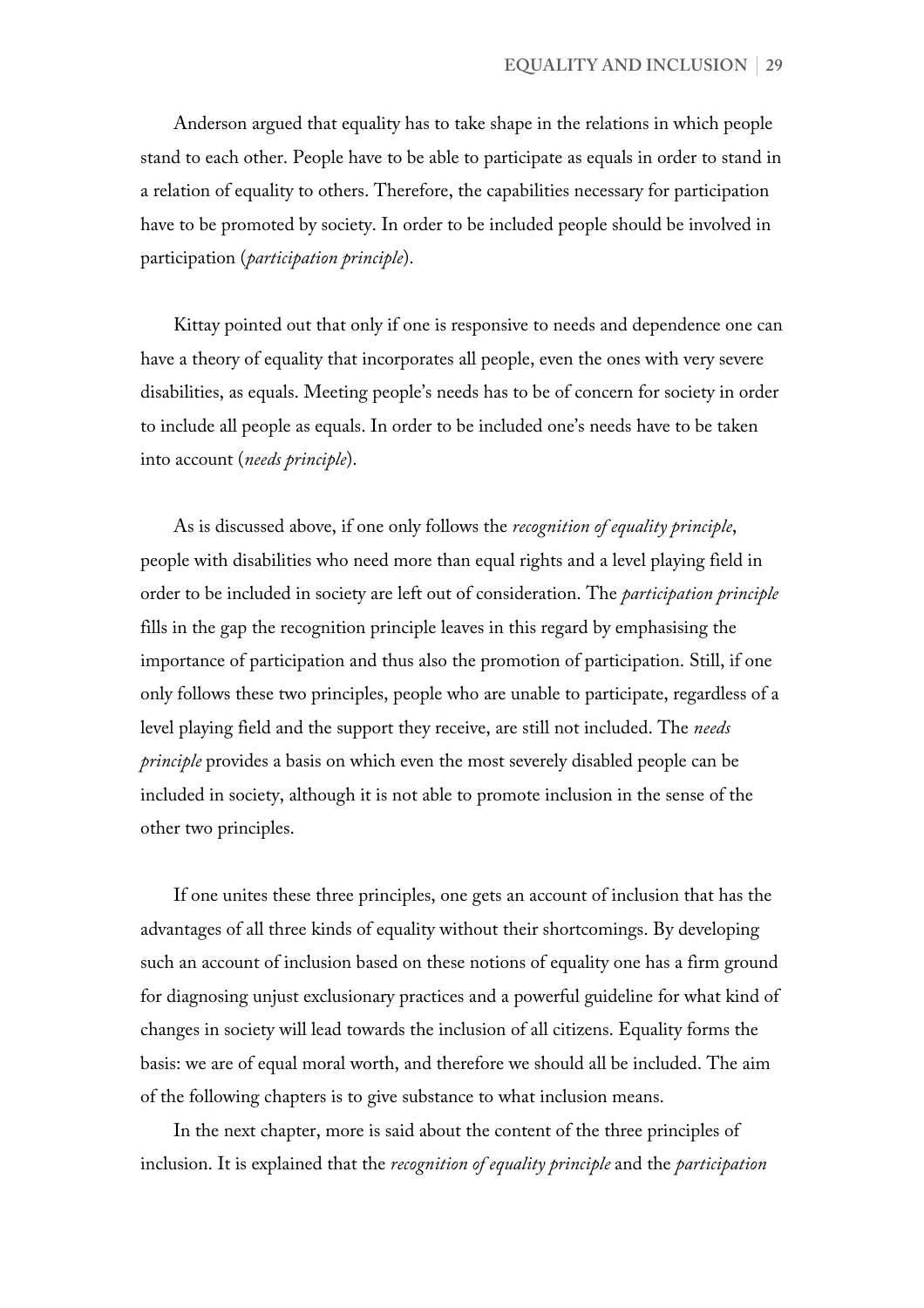*principle* are connected. Therefore participation is an essential aspect of inclusion. It is explained that the *participation principle* is compatible with the inclusion of people who are not able to participate.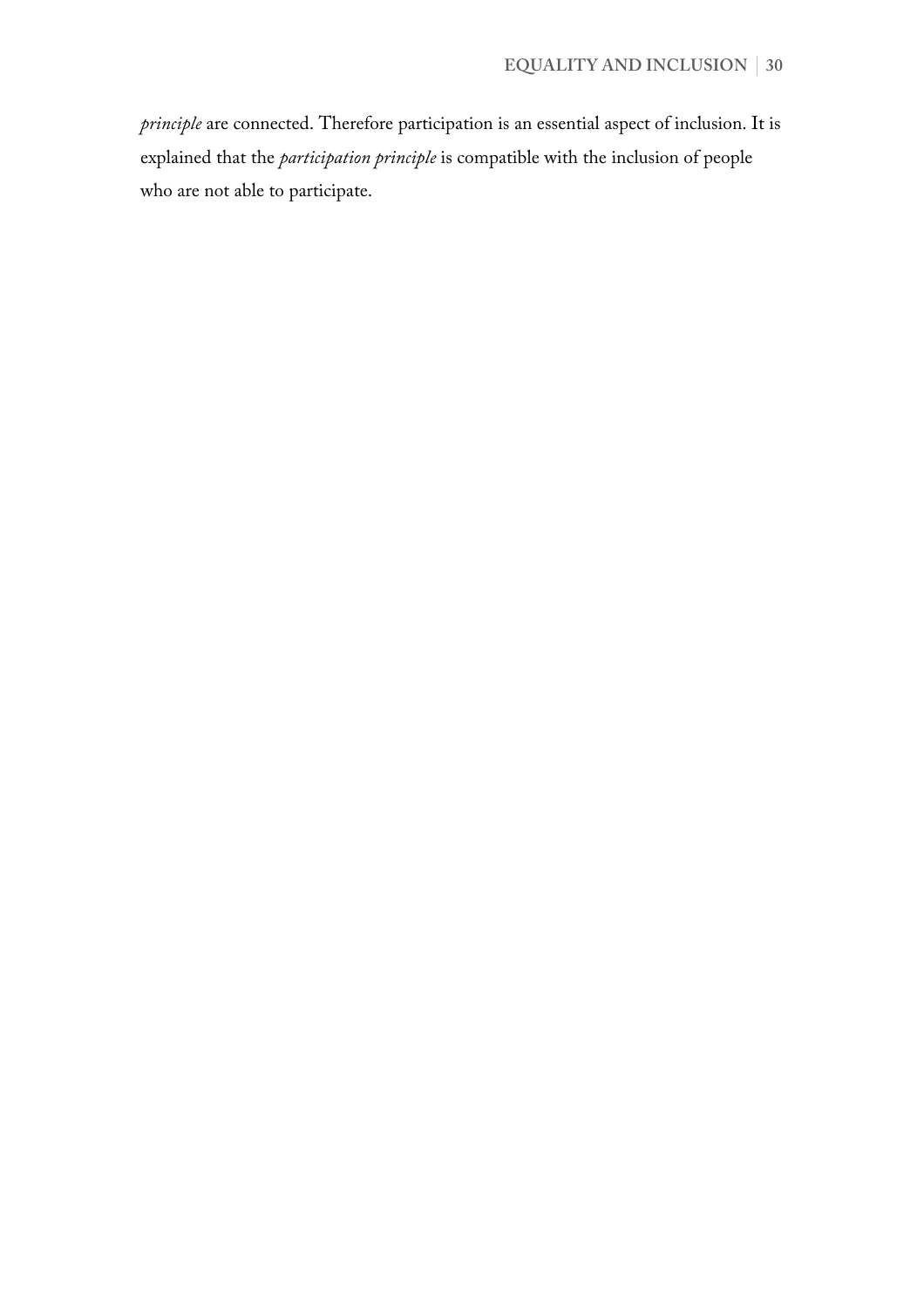### **3. The Requirements of Inclusion**

In the previous chapter three principles of inclusion were identified. In this chapter it is explained how these principles can be unified into one account of inclusion. It already became clear that the *recognition of equality principle* and the *needs principle* are substantial to inclusion. Why participation is essential to inclusion (if one is not concerned with including people as equals in society) did not get attention yet. Therefore, with the help of Nancy Fraser's notion of parity of participation, it is argued that participation as a peer is connected to recognition of the other as an equal. This connection makes it problematic to say that one is recognized as an equal if one at the same time is not included in participation as a peer. Therefore, participation as a peer is part of inclusion.

However, this leaves us with the problem identified in the former chapter, how can one include people with severe disabilities who are unable to participate as peers. It is argued that it is possible to include people who are unable to participate as peers even when one sticks to the *participation principle* as one of the requirements of inclusion.

Furthermore, the content of the *recognition of equality principle* and the *needs principle* as requirements of inclusion is explained more extensively.

#### **3.1. Participation as a Norm for Justice and Recognition**

Nancy Fraser explains the importance of participation. <sup>84</sup> This has to do with her conception of recognition, the so-called *status model*. Fraser treats recognition "as a question of social status."<sup>85</sup> "[W]hat requires recognition is not group-specific identity but rather the status of group members as full partners in social interaction."86 Misrecognition for Fraser means: "*social subordination* in the sense of being prevented from *participating as a peer* in social life."87 She uses the notion of participating as a peer as a means to evaluate the justice of social practices.

<sup>84</sup> Nancy Fraser, "Recognition without Ethics?" *Theory, Culture & Society* 18 (2001) 21–42.

<sup>85</sup> Ibid., 24.

<sup>86</sup> Ibid.

 $87$  Ibid.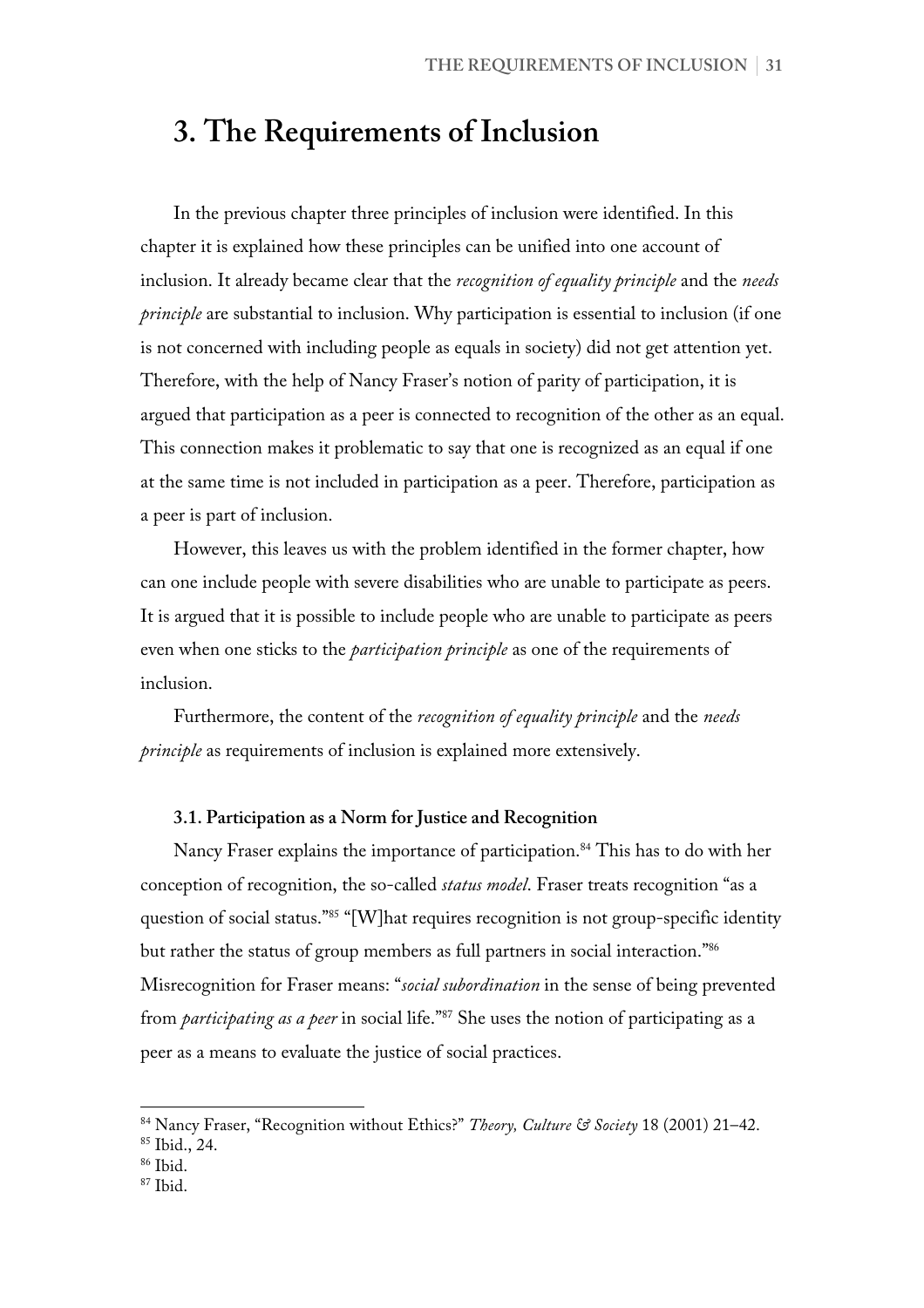To view recognition as a matter of status is to examine institutionalized patterns of cultural value for their effects on the relative standing of social actors. If and when such patterns constitute actors as *peers,* capable of participating on a par with one another in social life, then we can speak of *reciprocal recognition* and *status equality.* When, in contrast, institutionalized patterns of cultural value constitute some actors as inferior, excluded, wholly other or simply invisible, hence as less than full partners in social interaction, then we should speak of *misrecognition* and *status subordination.88*

Parity of participation functions for Fraser as a standard against which one can measure whether claims for recognition are morally justified.<sup>89</sup> If one makes a claim for recognition, one should be able to affirm that institutionalized patterns of cultural value currently deny one the opportunity to participate on a par with others.<sup>90</sup> If one is not denied the opportunity to participate by institutionalized patterns of cultural value one cannot make a justified claim for recognition. Furthermore, Fraser argues that parity of participation can also be used as a standard for determining whether a claim for distributive justice is warranted. For parity of participation to be possible "the distribution of material resources must be such as to ensure participants' independence and voice."91 Inequalities in material resources that impede parity of participation are unjust.

From this account of recognition and participation we can learn that being able to participate is important in order to be recognized and to have equal status. The norm of parity of participation comprehends two universalist claims: "[f]irst, it encompasses all (adult) partners to interaction. And, second, it presupposes the equal moral worth of human beings."92 But this does not mean that Fraser only allows for claims for

 

<sup>91</sup> Ibid., 29.

<sup>88</sup> Ibid.

<sup>89</sup> Ibid., 31.

<sup>90</sup> Ibid., 32-33.

<sup>92</sup> Ibid., 30.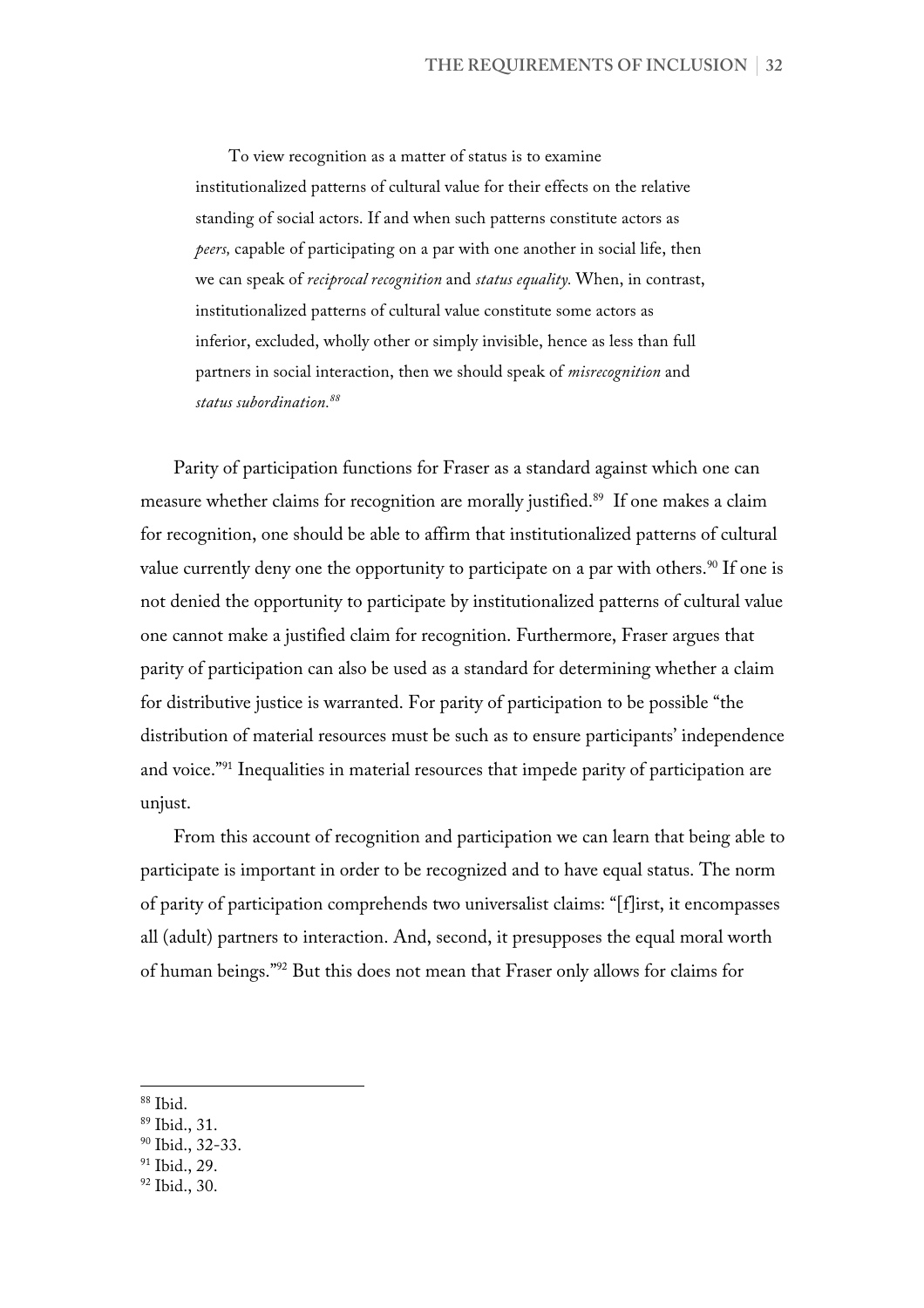recognition that result from practices in which the common humanity of some participants is denied.<sup>93</sup>

Fraser does acknowledge that misrecognition can also involve "denying some participant's distinctiveness."94 And in such cases "the remedy could be recognition of specificity."95 Hereby the notion of parity of participation is consistent with Anita Silvers' notion of formal equality because both emphasize that one should be responsive to differences between people in order to be able to treat them equal. The *recognition of equality principle* fits well with Fraser's notion of status equality. Her analysis of recognition as status equality can thus be applied to the *recognition of equality principle* as well.

The notion of parity of participation also much resembles Elizabeth Anderson's notion of democratic equality, in which being able to participate as an equal citizen was the central requirement. As with Anderson's democratic equality, parity of participation leaves room for recognizing differences that may affect one's ability to participate. Both authors emphasize that justice should be based on the relations in which people stand to each other. Anderson argued that certain capabilities should be promoted in order to be able to function as an equal citizen and thus to stand in an relationship of equality with others. Fraser does not make explicit what, according to her, the requirements of participation are, in terms of, for example, capabilities, but she does recognize that the distribution of material resources influences one's ability to participate as a peer. From Anderson's notion of democratic equality the *participation principle* as a requirement of inclusion was derived, stating that in order to be included one should be involved in participation. This principle should be extended considering the above discussion about parity of participation in order to display the specific kind of participation that is connected to recognition of one's equality. In order to be included one should be involved in participation as a peer.

From Fraser's account of parity of participation it follows that there is a very tight connection between participation and recognition. According to Fraser participation as a peer can serve as a standard for determining whether one is recognized as an

 $93$  Ibid.

<sup>&</sup>lt;sup>94</sup> Ibid.

 $95$  Ibid.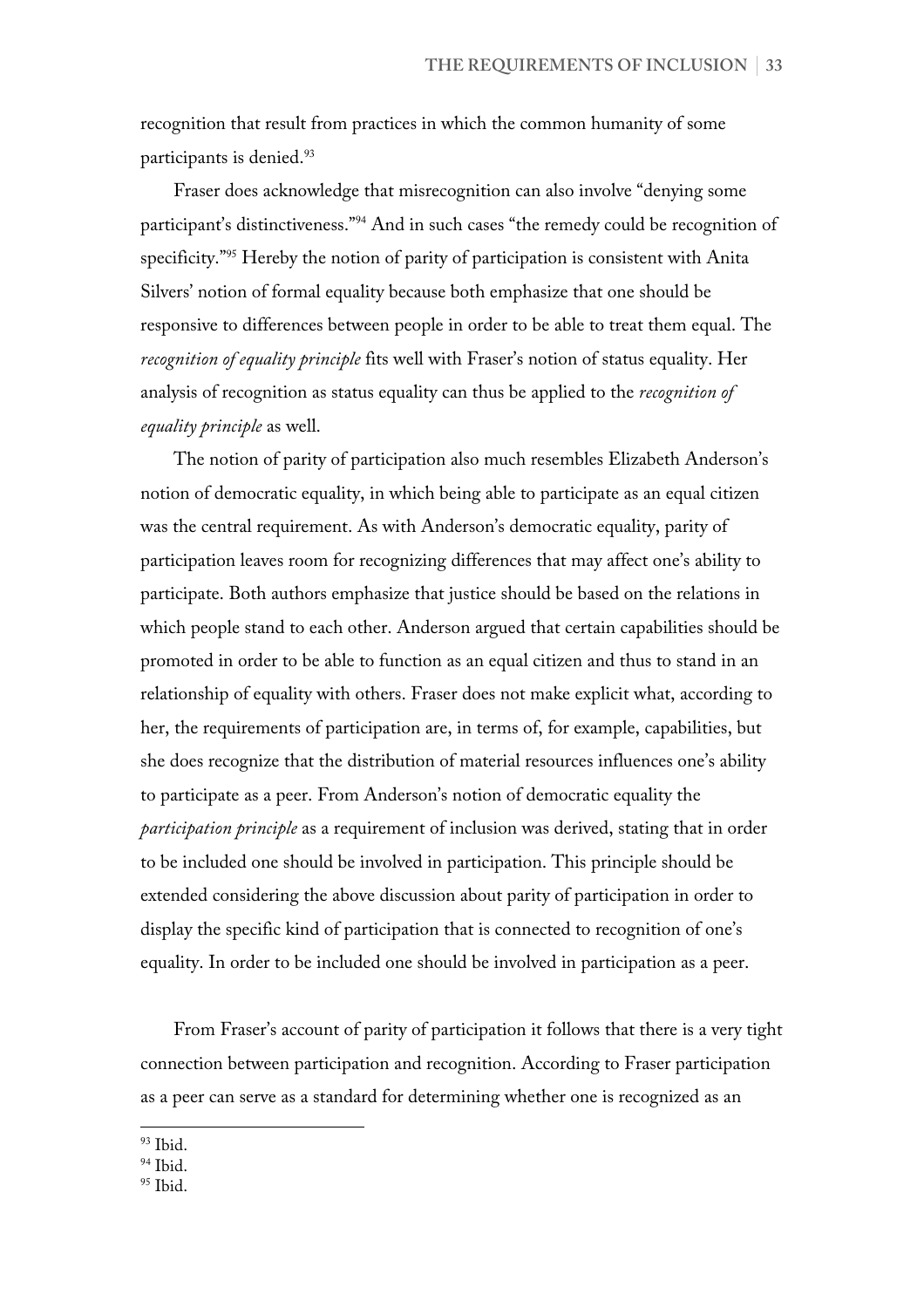equal member of society. This means that recognition without parity of participation seems to be inconsistent because it is parity of participation that testifies of reciprocal recognition. Therefore a notion of inclusion with recognition and without participation seems to lack something very important.

Joel Anderson further explains the interrelatedness of participation and recognition.<sup>96</sup> He points out that in order to participate it is not enough that one has the required skills and interest in taking part in a particular activity. "The other participants must, at some level, also acknowledge one to be a co-participant."97 He illustrates this as follows: "I can kick around a football on a pitch where a game is being played, but unless I'm considered to be a co-participant, I'm not one."98 This exemplifies not only that participation is important for recognition, but also that recognition is essential to participation.

But inclusion does not necessarily entail participation and, as is argued, one can be included in an activity without participating. This certainly needs some elaboration in order to make clear what is meant by inclusion (without participation).

#### **3.2. Three Principles of Inclusion**

It is clear that the participation principle is part of inclusion, so now an account of inclusion based on the three principles can be formulated.

Inclusion is about a state one is in, a state brought about by others. Being included means being part of a group. In order to be part of a group some requirements have to be met, and these have to be met by others. This makes inclusion relational; one cannot be included if others do not comply with one's inclusion. For A to be included in a group consisting of B and C, B and C have to include A. Inclusion thus is a state that can only be brought about by others.

The three principles of inclusion thus far identified give content to what being included comes down to. Together they form the requirements of inclusion. To better

<sup>96</sup> Joel Anderson, "Intercultural Dialogue and Free, Full and Equal Participation: Towards a new agenda for an intercultural Europe," in *Intercultural Dialogue: Enabling free, full and equal participation*, 4–34 (London: Platform for Intercultural Europe Discussion, Alliance Publishing Trust, 2010) 14.

<sup>&</sup>lt;sup>97</sup> Ibid.

 $98$  Ibid.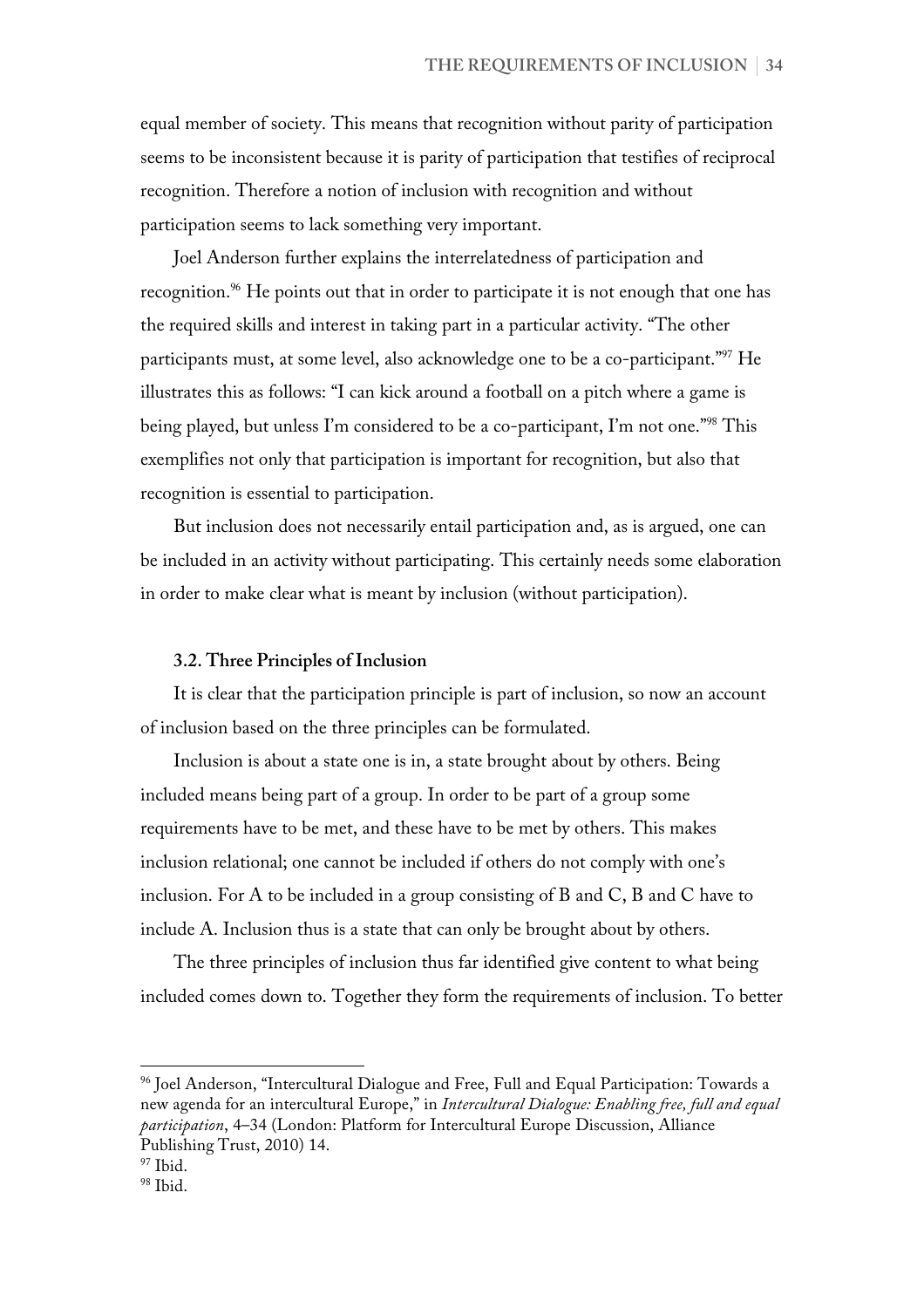fit the relational character of inclusion the principles will be formulated in a slightly different way than has been done above.

One is included if:

- 1. One is recognized as an equal member of the group, by the group. (*Recognition of equality principle*).
- 2. One is not excluded from participation as a peer, by the group. (*Participation principle).*
- 3. The individual needs one has are taken into account by the group. (*Needs principle*).

Inclusion requires that each of these three requirements be met. In what follows it will be explained what fulfilling these principles comes down to. As was pointed out earlier, the *participation principle* might not be compatible with the inclusion of people with such severe disabilities that they are unable to participate as peers. It will be explained why it is still possible to include these people, regardless of the *participation principle*.

#### *3.2.1. Recognition principle*

The first principle distinguishes inclusion from being conceived of as being part of a group based on some predicate that applies to the person, such as being a female, being a student or being an American. It tells us that whether or not one is being included depends on whether the other members of a group recognize one as an equal member of the group. This recognition of one's equality takes shape in the realization of formal equality as explained in the former chapter. This does not only mean that one is granted equal rights to others, it also means that others do not install or maintain socially constructed barriers that result in one being treated unequally.

#### *3.2.2. Participation principle*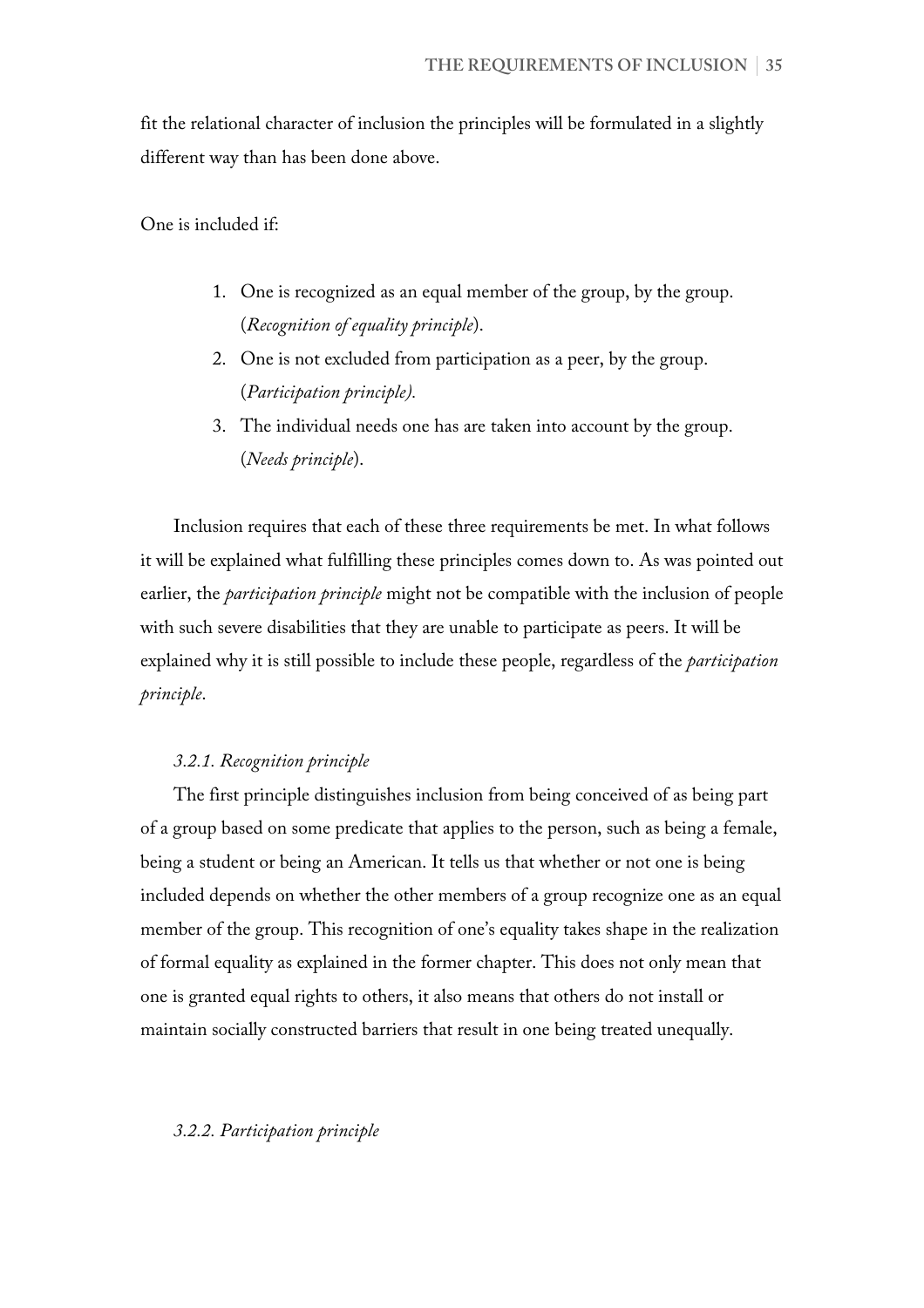The second principle tells us that people should not be excluded from participating as a peer by other members. This does not only mean that others should not reject one as a participant, but it also incorporates that the capabilities necessary for participation should (if needed) be promoted by others. In order for this principle to be compatible with the inclusion of people with severe disabilities in society it is necessary to uncouple participation from inclusion. This seems to contradict the argument of Fraser about the connection between recognition and equality. I will argue that it is possible to include someone by recognizing his equality and taking his needs into account without that person being able to participate as a peer.

In what follows I do not argue that it is legitimate to deny someone with a disability who is – with or without any support – able to participate as a peer the opportunity to participate as a peer. This would be unjust and in conflict with recognizing that person as an equal member of society. And I do not allow for this possibility because that would imply that all persons can be included in society, even though all persons with disabilities are denied participation. This is highly controversial as it is for instance in conflict with the *Convention on the Rights of Persons with Disabilities* (CRPD), which demands the promotion of participation of people with disabilities. As Joel Anderson emphasises, the importance of participation is recognized by several UN conventions and declaration.<sup>99</sup> In article 3 of the CRPD it is stressed that one of the general principles of the convention is "[f]ull and effective participation and inclusion in society"100 of people with disabilities. That participation of people with disabilities is something one should strive for is assumed throughout the CRPD. Not only in article 3 but also in the articles 19, on living independently and being included in the community, 24, on education, 26, on habilitation and rehabilitation, 29, on participation in political and public life and 30, on participation in cultural life, recreation, leisure and sport, furthering and ensuring participation of people with disabilities in different practices in society is put forward.101 Participation as a norm for the fair treatment of people with disabilities thus is widely recognized.

With the help of two examples I will show that when one is not excluded from participating as a peer by others, one can be included without being able to

 

 $101$  Ibid.

 $99$  Ibid.

<sup>&</sup>lt;sup>100</sup> UN Convention on the Rights of Persons with Disabilities.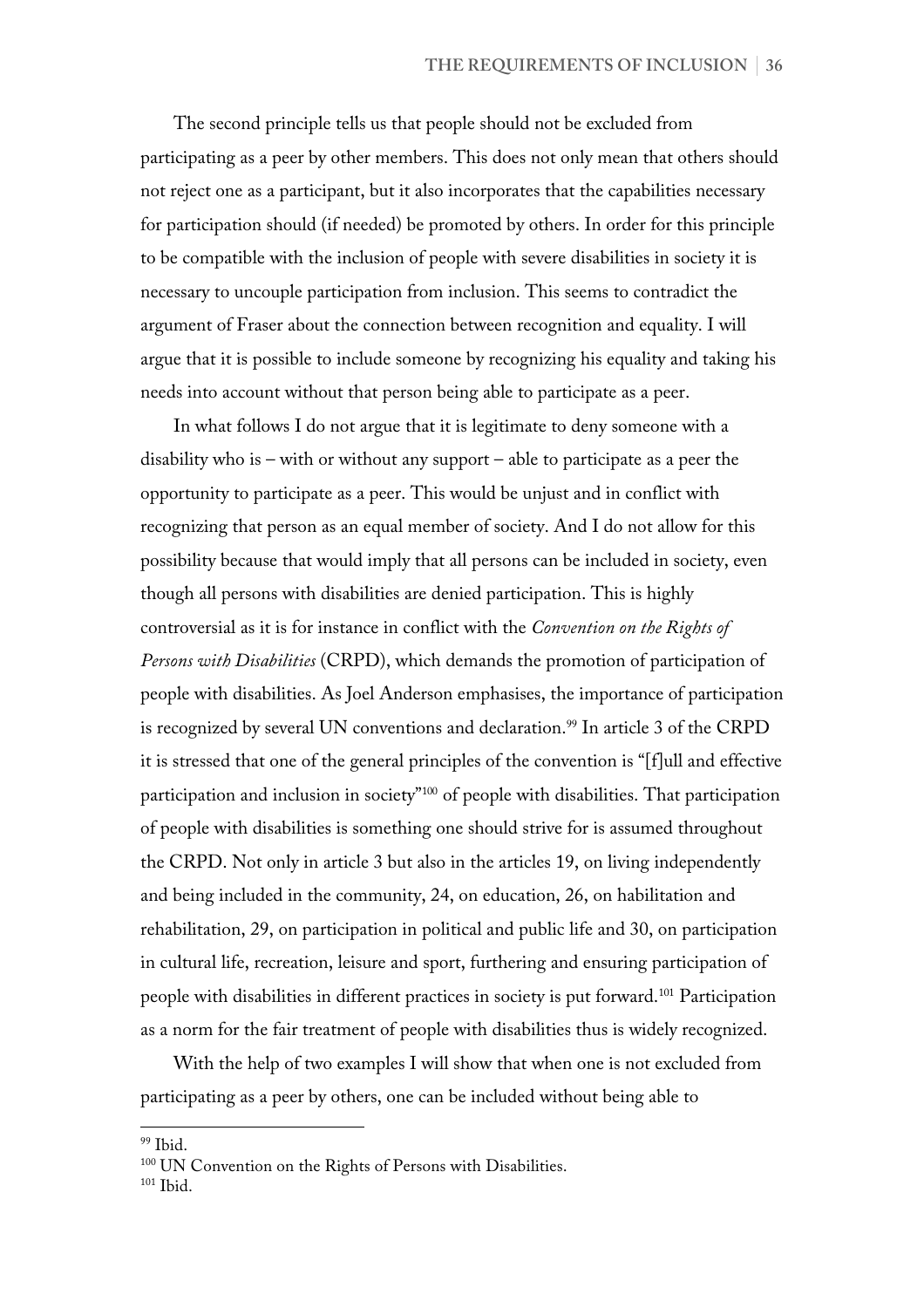participate. This makes my account of inclusion compatible with the inclusion of people with severe disabilities.

Take the case of Billy, a boy in a wheelchair who loves football. His able-bodied friends also love football and in the weekends they play football at the local sports club. This could be a very sad story in which Billy spends his weekends without his friends, watching television and regretting that he could not participate. But it can also be one about how Billy is included in the sports club, even though he is not able to play football. Billy actually joins his friend every weekend, having fun with them in the dressing room before the game, joining them to the sports field, shouting directions from the sideline and after the game he celebrates the victories and mourns the defeats together with the players. Billy is included in the football club without being able to participate. The players of the team recognize him as part of the group and his needs are taken into account. When they have a game out of town they make sure that Billy can come with them in the bus and when the community office wanted to move the club out of their accommodation to a new sports center that was not wheelchair accessible they organized a petition against it.

Two objections can be made against the case of Billy. First, one can argue that Billy does participate in the sports club, although not in the actual football game, he does participate in the sports club because he joins all the activities. Second, one can argue that the sports club, in order to be inclusive, should play a game in which Billy can participate, such as basketball. I do agree with the first objection, Billy, does participate in such a substantial part of the activities that is seems to be only a minor issue that he does not play football. Being part of the football club seems to consist of much more than playing football. For example, the coach is also part of the team without playing matches. Still, one can argue that playing football plays a crucial role in being part of the football team. The coach and the players do contribute to the realization of a football game and Billy does not. Therefore, he does not participate in the core activity of the football club, namely playing football. This makes the example count as an example of Billy being included but not participating (in the core activity).

The second objection I disagree with. Of course, the members of the football club may decide to do a different sport that Billy can play as well. But, that would mean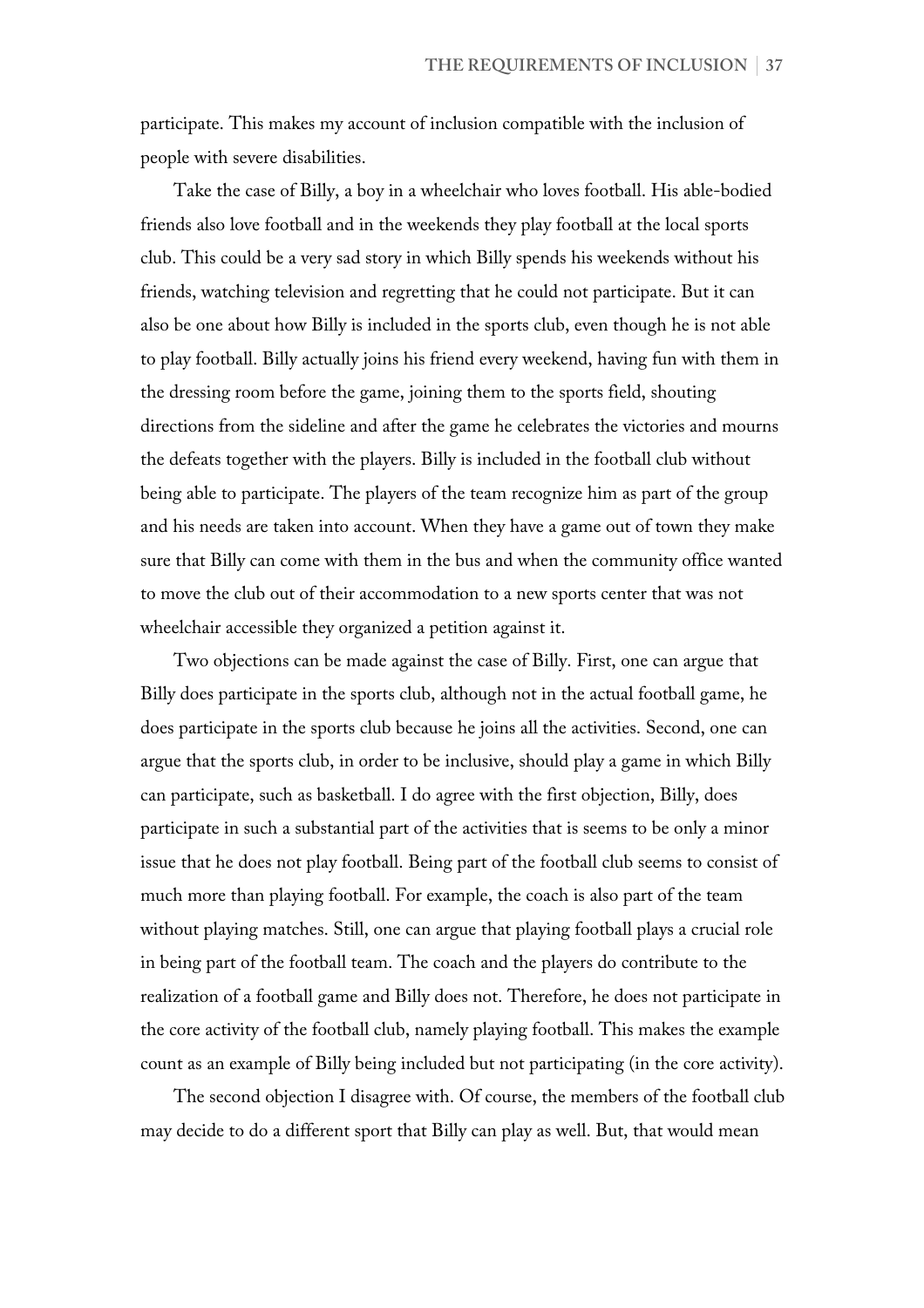that there no longer is a football club, but instead there is a basketball club.<sup>102</sup> It would be paradoxical if, in order to be included in a football club, the football club would have to stop being a football club. However, the following example gives a stronger version of someone being included without being able to participate.

Peter is included in the team of employees at the supermarket. Peter has Down syndrome and he has problems with concentrating on a job. Although he is at the supermarket to stock shelves, or at least to assist with stocking shelves, most of the time he is just strolling the isles or having a smoke together with the employees who take a break. Peter works at the supermarket on a voluntary basis and he is not productive. Every job he starts has to be finished by a colleague, and one of his colleagues has to take time to motivate him to start working. It is clear that Peter is not participating as an employee in the supermarket, and it does not make sense to say he participates in the supermarket simply because he is there. The customers are also present at the supermarket, but are not participating as employees. Let us assume that everything has been done to improve Peter's position in the supermarket, to enable him to actively participate, but that it did not work out. However, one can speak of Peter being included in the supermarket staff; the other employees recognize him as part of the team, he gets a uniform, and with Christmas, when all employees get a present from the company, he gets one as well. Also, his needs are taken into account; he is provided a quiet place to eat his lunch, his colleagues pay attention to him, they make sure that he does not feel lonely and when around Easter it is too busy in the supermarket to give him any attention, the staff let him and his parents know in advance so he can decide to take some days off.

But, one should note that inclusion without participation as a peer is the exception rather than the rule. In the case of Peter it is possible to include him without him being able to participate because, regardless the effort taken, he is not able to participate. His inability to participate does not result from his colleagues not recognizing him as an equal. They do recognize him as an equal member, as testifies the way they take him up in the team as a member of the employees. Peter's disability prevents him from participating as a peer in the work that takes place at the

<sup>&</sup>lt;sup>102</sup> One can also say that there continues to be a sports club.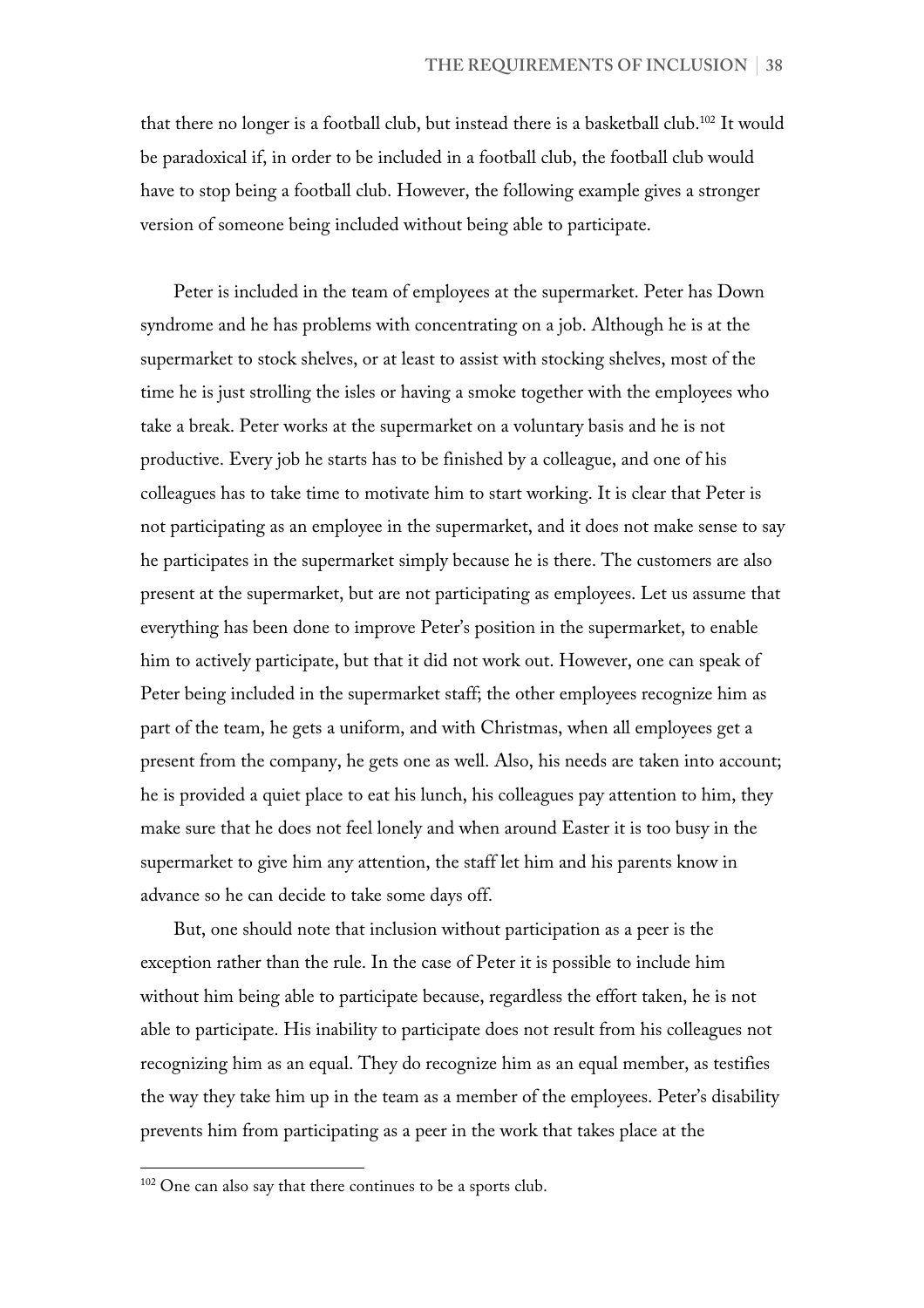supermarket and no one is able to change that. Peter thus is not excluded from participating as a peer.<sup>103</sup> Therefore, the absence of participation as a peer in this case does not conflict with his recognition as an equal and thus Peter can be included without participating as a peer.

## *3.2.3. Needs principle*

 

The third principle says that one is included in a group if the individual needs a person has are taken into account. With needs I mean the needs that are essential for a person's survival, flourishing and well being as a social creature. Most of the time people will be able to attend to these needs by themselves. But under certain circumstances they will need the care of others to attend to these needs. Attending to these needs is at the hart of Kittay's notion of connection-based equality.

If we think of each person as some mother's child, then we consider what is owed to a mother's child by virtue of its being vulnerable to the extent that the child is dependent upon the mother for its well-being. […] The maternal paradigm is extended analogically to whatever situation we may be in where we *need* to be cared for – where our survival, our flourishing and our well-being as social creatures depend on the extension of another's care, concern, and connection to us.104

With taking one's needs into account I mean that not only do others have to take care of you, when you are unable to do so yourself, but also that others pay attention to your needs. This is important, because if others do not concern your needs at all, they might thoughtlessly interfere with the fulfillment of your needs. Or it might be ignored that you have to be provided with means to take care of the fulfillment of your own needs. For example, if the need of someone in a wheelchair to go to the toilet is not taken into account by society then there probably will not be any disabled toilets in

 $103$  One can argue that he is excluded from participation as a peer by his disability. But as I see it, one is only excluded when there is a way in which human action could change the situation. In Billy's case nothing can be done to let him participate as a peer. Therefore, he is not excluded from participation as a peer, he is just unable to participate as a peer (regardless of the aids and support he receives from others). <sup>104</sup> Eva Feder Kittay, *Love's Labor*, 70.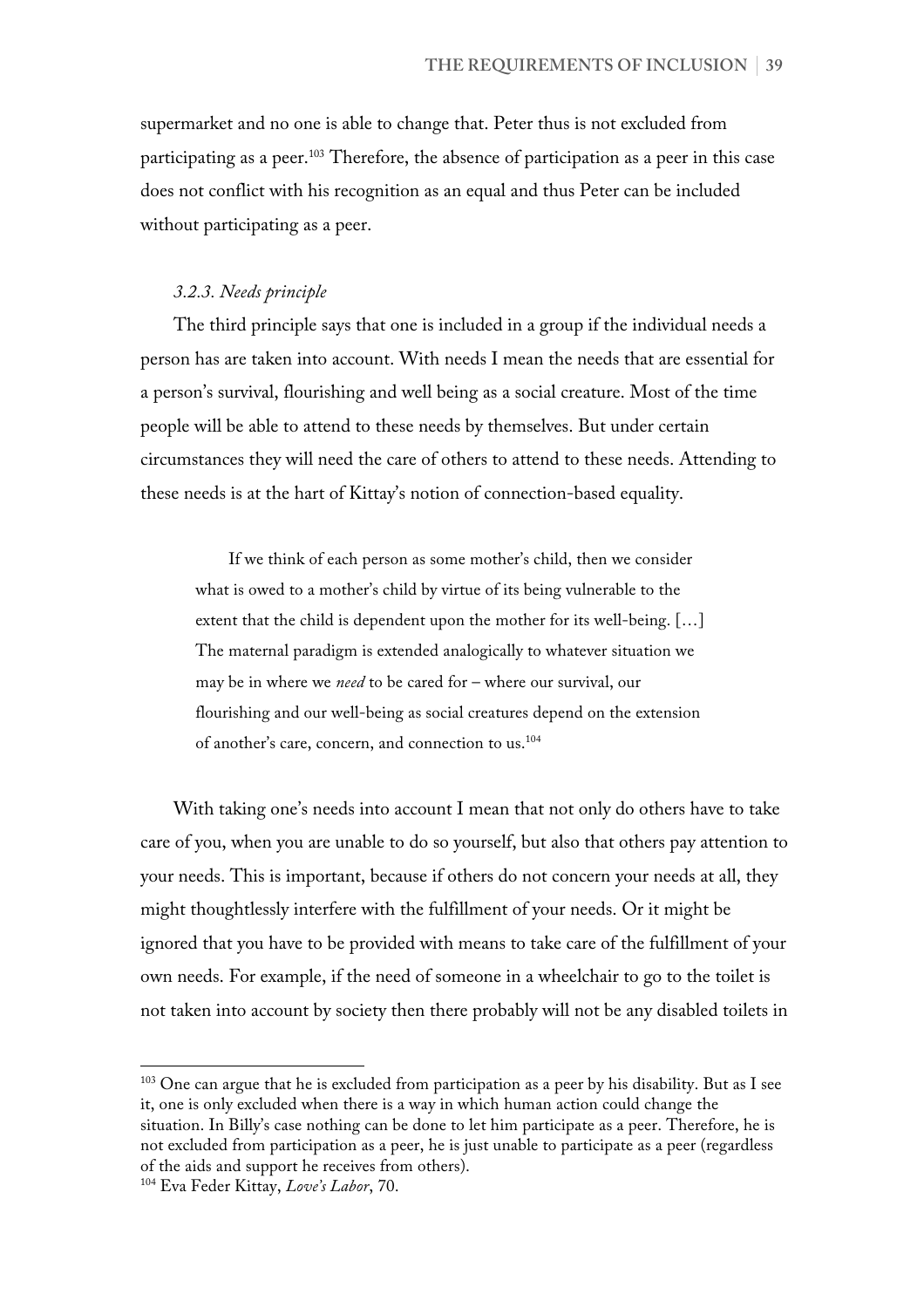public buildings. It is common for societies to take the needs of people into account; for example in providing public toilets, a healthcare system, education, roads, laws restricting working hours or requiring silence after a certain time. But it is not evident that the basic needs of all people in society are taken into account. The difference in embodiment of people with disabilities may give rise to different needs or require different means for fulfilling common needs, think again of the disabled toilet.

As Rob Imrie points out it is important to recognize the differences in needs between people (with disabilities). "As previous research suggests, it is commonplace for disabled people to be defined as having walking difficulties or an impairment that confines them to a wheelchair […]. These definitions are problematical because they fail to recognise the diversity of physical and mental impairments and the often conflicting and different mobility needs of different categories of (disabled) people."105 This observation also indicates that one should not try to take "the needs" of people with disabilities into account as they do not exist as such. Different people with different disabilities have different needs. The inclusion of people with disabilities is about the inclusion of different individuals with a disability and not about including people with disabilities as a group.

Being included means that one's needs are taken into account even when they are different from the majority. It is perfectly possible that the mobility needs of someone in a wheelchair are fulfilled and thus have been taken into account, whereas those of someone with a visual impairment have not been taken into account. As Imrie points out, "although it is common for public buildings to provide ramps to facilitate wheelchair access, it is less so to see signage, texture, or colour coding of a type which provides ease of sight, direction, and communication to vision-impaired people and those with learning difficulties."106

An important question is: by whom should the needs of the individual be taken into account? Is that by all members of the group, or only by the ones making decisions? This is an important question because it tells us something about when the requirement of the *needs principle* is met, and thus when one is included. It is not a

<sup>105</sup> Rob Imrie, "Disability and Discourses of Mobility and Movement," *Environment and Planning A* 32 (2000) 1644.

 $106$  Ibid., 1645.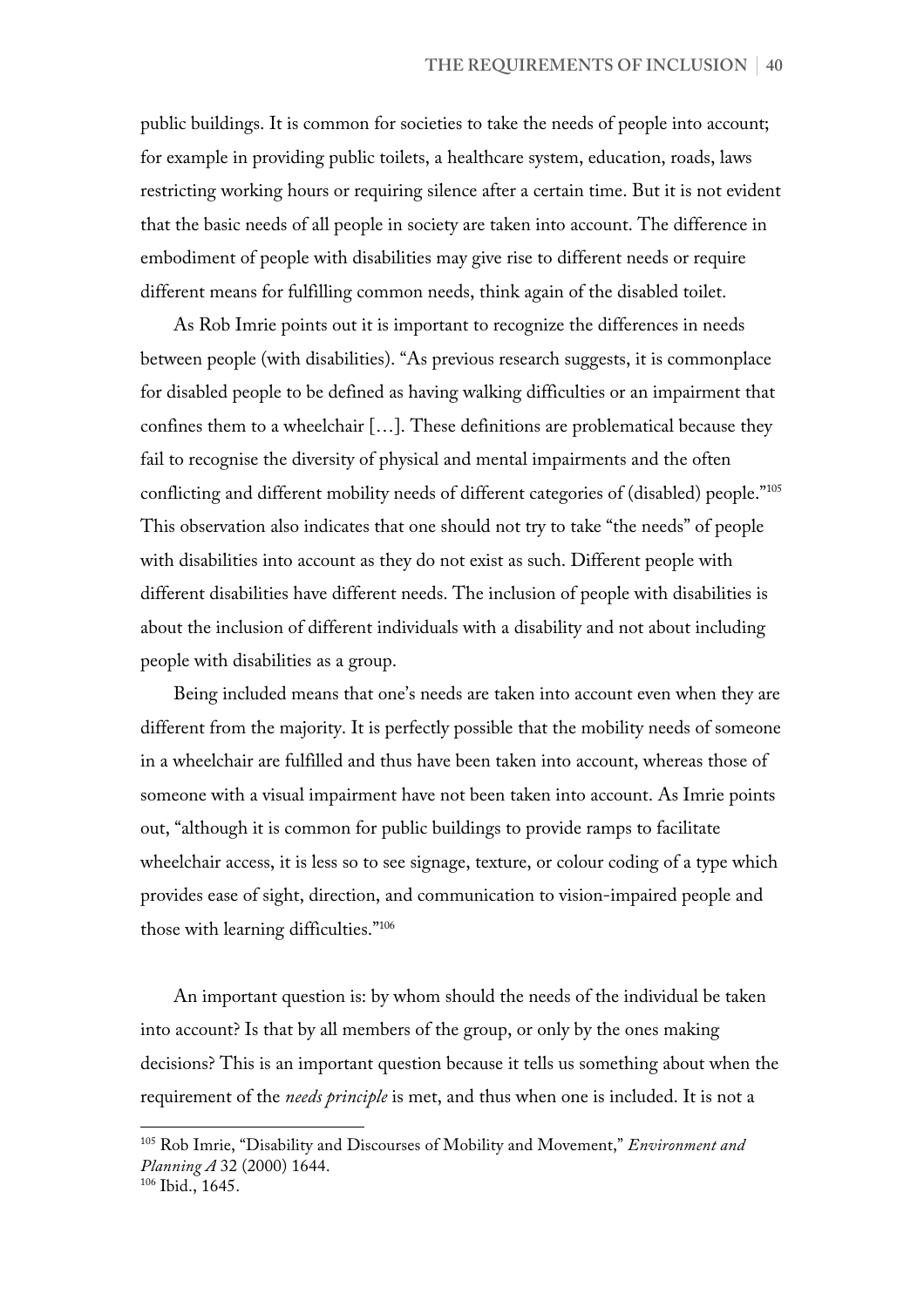requirement of inclusion that one's needs are taken into account by every single individual member of a group in order to be able to speak of inclusion. But, on average every member should do so in order to speak of inclusion. Take again the example of physical access to the university. A professor entering the faculty building recognizes that other people are being part of the academic community that makes use of that building. Therefore, he takes their needs into account when he does not lock the door of the main entrance behind him when he enters the building in the morning. The other members do so equally when they do not park their bike in front of the entrance and thereby prevent other people from entering the building. When members of the academic community do not recognize that someone with a visual impairment may be part of their community and therefore do not take their needs into account, they may for example put their bags in the middle of the hallway when they go fetch some coffee, which could result in people with visual impairments stumbling over them. Now you can object that when someone with a visual impairment is left out of consideration, when someone leaves their bag in the middle of the hallway, that that does not result in the exclusion of people with visual impairments from the academic community. After stumbling, the visually impaired academic can get up and continue walking to the room she was heading at. I do agree that one is not excluded from a community when such a thing happens, even when it happens more than once.107 But I do *not* think that one is therefore included. What I mean is that inclusion is something stronger than just the negation of exclusion. And this is what the three principles are meant to explain. The given examples show that fulfillment of the *needs principle* is something that concerns all members of the group.

The *needs principle* seems demanding, because how can all members of a community know what the needs of the other members are? Most of the time they do not even know each other by person. Therefore, I propose that they do not actually have to know the needs of all individual members in order to be responsive to them. As humans do all the time, they can make this requirement less demanding by using stereotypes. But even stereotyping can be done in a more inclusive way than may be common. One should not only take a white male in his forties as the one that has to

 $107$  On the condition that the one who leaves the bag there is just ignorant and does not do it with the intention to let a visually impaired person stumble.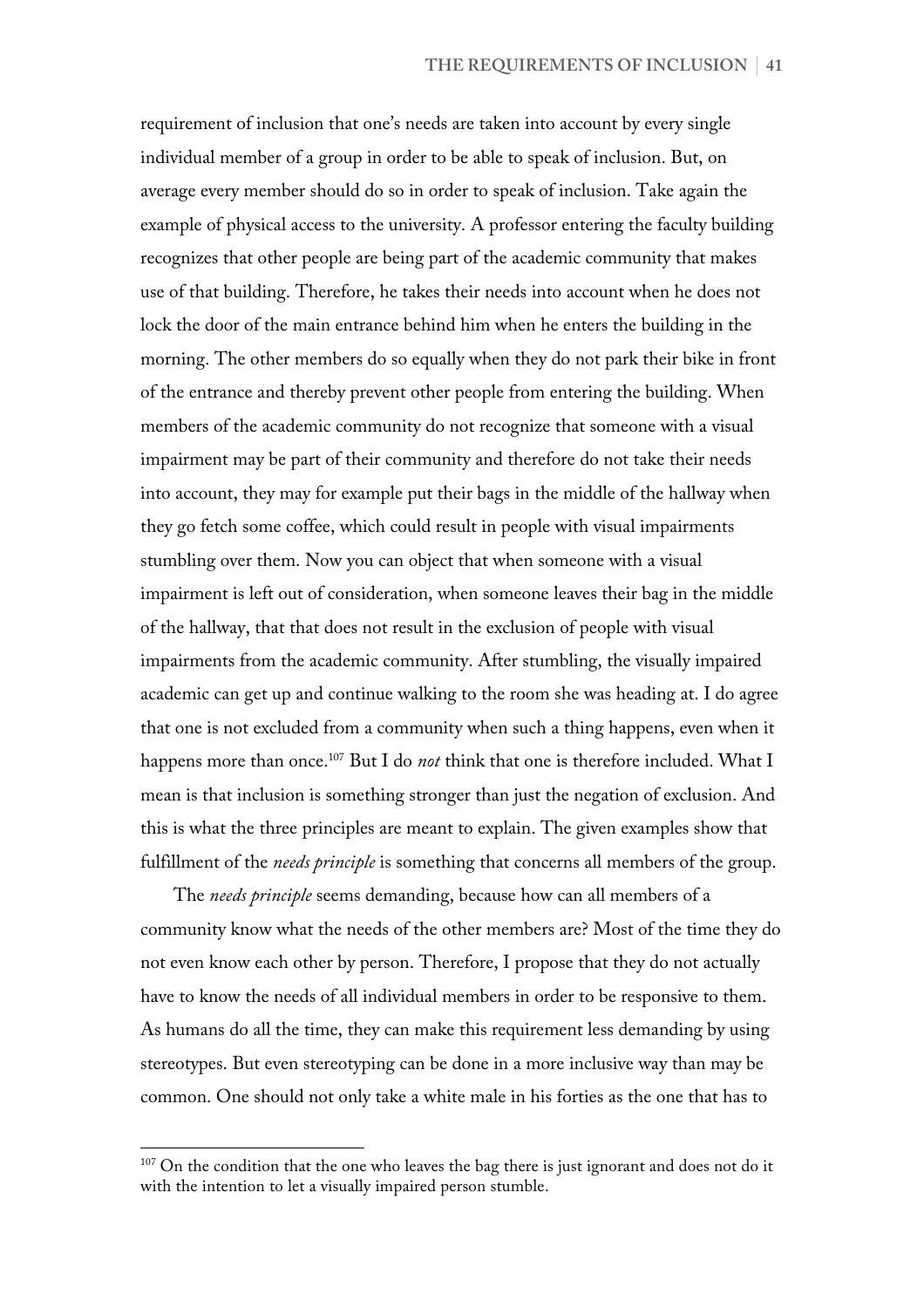be taken into consideration, when reasoning about the needs of the members of the academic community. One can think of Muslim women, gay men, someone in a wheelchair, someone with autism, someone with a hearing impairment, someone with Crohn's disease. But even trying to make an extensive list of the kinds of needs one should take into consideration concerning people with disabilities is more like a research project than something you can ask of person when he is determining where to put his bag. The amount of needs one can take into consideration during the daytime is limited. But not so limited, I would say, that there in no room for improvement. To ensure that also when one differs from the other members of a group in a way that is uncommon and that gives rise to very particular needs, one can be included, inclusion requires that the other group members are willing to take these specific needs into account when these are communicated to them.

What is meant by the *needs principle* is not that all needs have to be fulfilled, but that people's needs should not be ignored. I make this distinction, because there may be practical limits to the extent to which everyone's needs can be fulfilled. The practical impossibility to fulfill one's needs should not result in one being "unincludable." The fulfillment of everyone's needs as a requirement is too strong. But everyone's needs should be paid attention to, should be taken seriously and if possible should be fulfilled, this is what I mean with: should be taken into account. Most of the time taking needs into account does consist of fulfilling them. But, when it is impossible to do so, or when there are conflicting needs in a group, the *needs principle* prescribes that everyone's needs are paid attention to and are taken serious in making a decision as to how to meet everyone's needs as much as possible, although they cannot be fulfilled completely. If everyone's needs have been taken seriously into consideration in decision-making but the outcome could not result in the fulfillment of everyone's needs, one can still say that the requirement of the *needs principle* is satisfied. How inclusive decision-making can take shape will be further explained, under the heading of political inclusion, in the next chapter.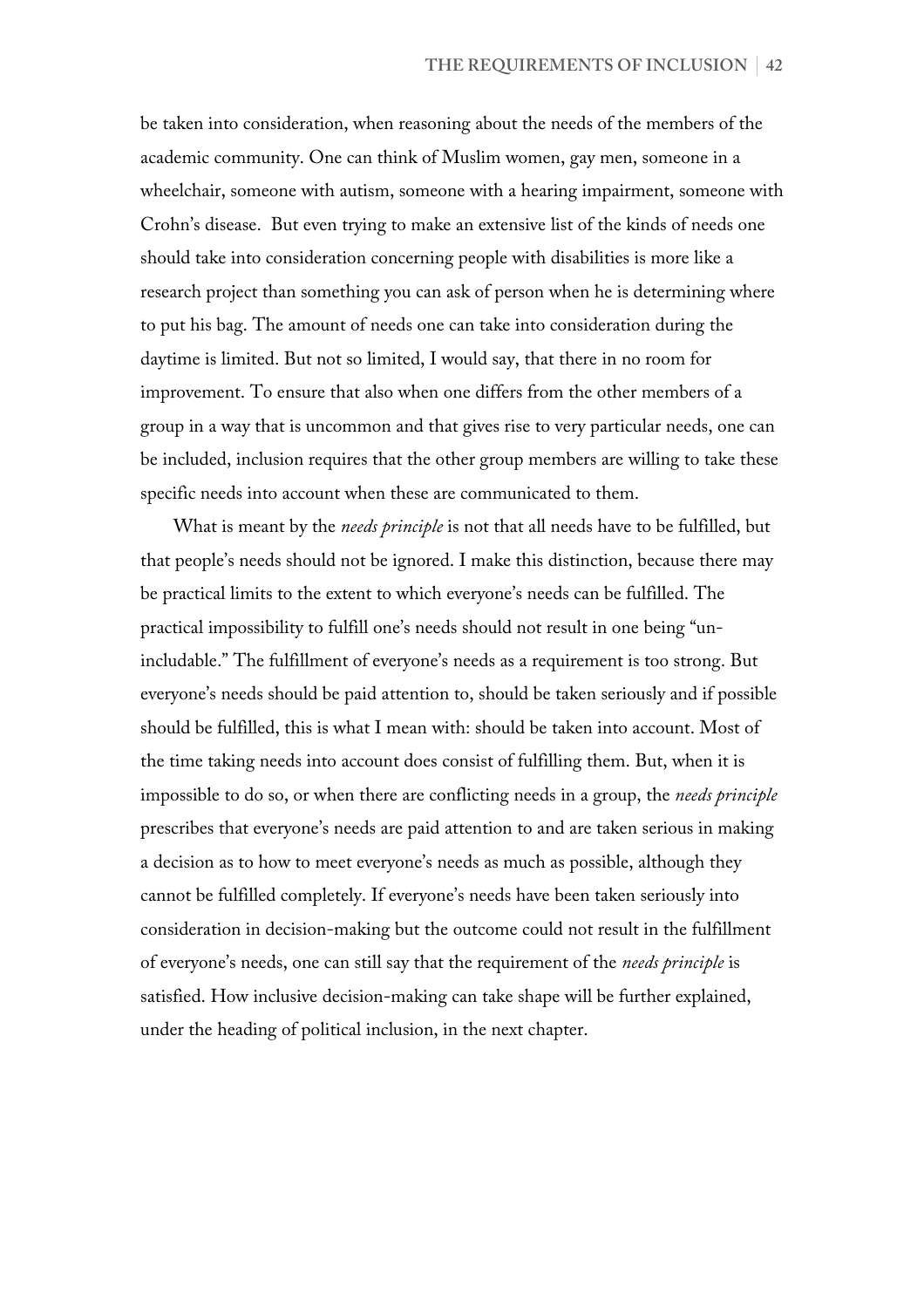# **4. Social, Physical and Political Inclusion**

In the previous chapter it has been explained how the *recognition of equality principle*, the *participation principle* and the *needs principle* can be united into one notion of inclusion. In this chapter it will be explained that one can distinguish three areas in which inclusion has to be realized in order to establish the inclusion of people with disabilities in society. There should be social, physical and political inclusion. This means that in each of these areas the three requirement of inclusion – namely, the *recognition of equality principle*, the *participation principle* and the *needs principle* – have to be fulfilled.

First of all, social inclusion will be discussed. Social inclusion consists of the social attitudes towards one, being such that they do not interfere with, or even support, the fulfillment of the three principles of inclusion. It will be explained that historically, people with disabilities have not been socially included. Realizing social inclusion of people with disabilities thus should be of concern for a society in order to become inclusive.

Second, physical inclusion will be discussed. Physical inclusion consist of the physical environment being accommodative to the differences between people, in such a way that it is compatible with the fulfillment of the principles of inclusion. It will be explained that the designed environment can affect the fulfillment of the three principles in various ways. The realization of physical inclusion thus plays an important part in the inclusion of people with disabilities in society.

Finally, political inclusion is about the organization of democratic decisionmaking and political debate. Political inclusion requires that all members of society are included in political debate in order to ensure that just decisions will be made. This entails the recognition of all members of society as equals who should be involved in decision-making. Besides, it has to be ensured that no one is excluded from participating as a peer in political debate, by allowing for different kinds of rhetoric. Political inclusion also has to do with how the concern for the needs of all members of society takes shape. It may not always be possible to fulfill everyone's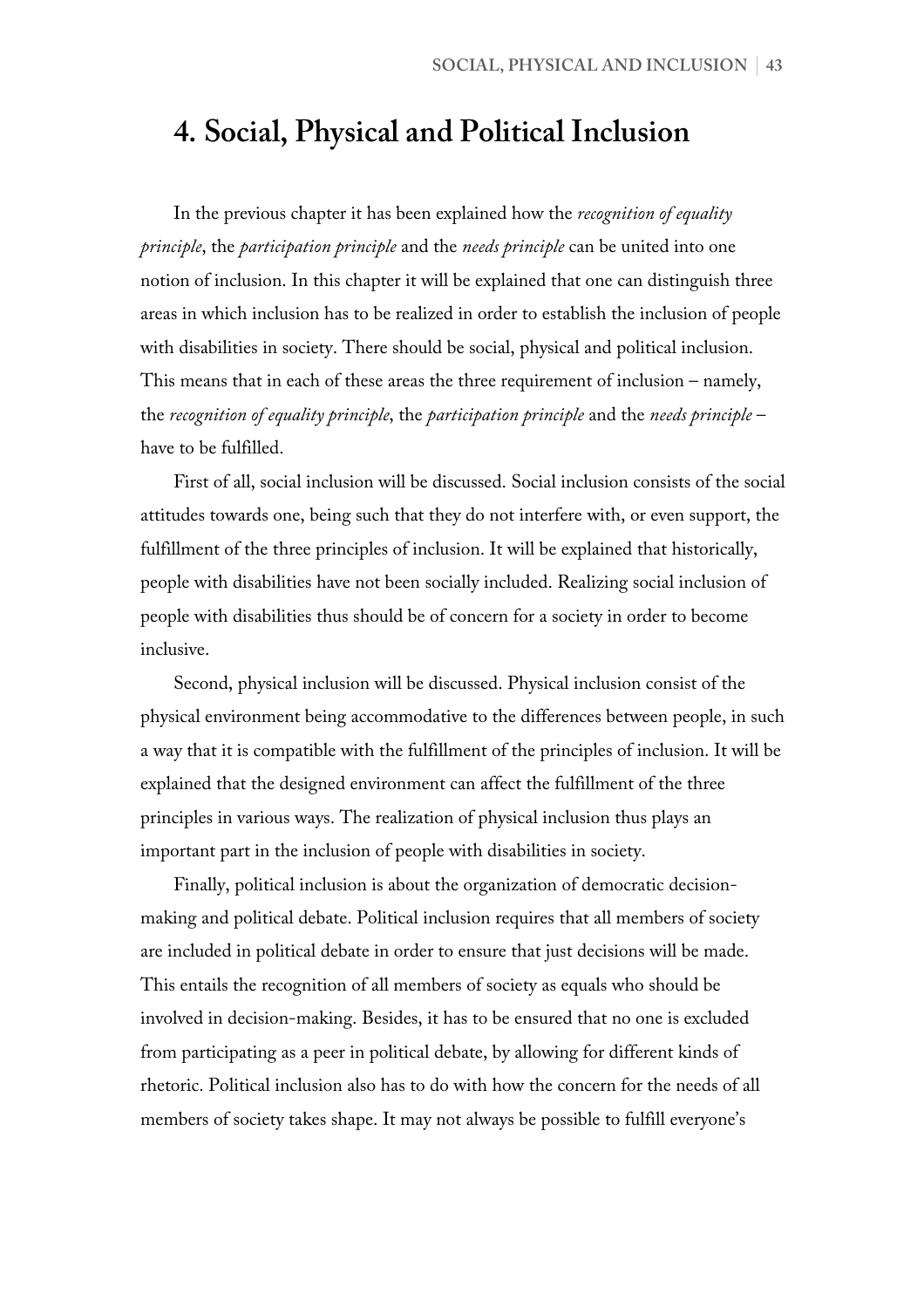needs, and political inclusion enables a decision-making process in which difficult decisions about conflicting needs can come about.

## **4.1. Social inclusion**

 

#### *4.1.1. The Recognition of Equality Principle and Social Inclusion*

People with disabilities […] face considerable prejudice in many facets of daily life, as evidenced by many different commonplace experiences. Prejudice drives the still considerable sources of exclusion and helps determine the levels of access that a society allows individuals with disabilities. Prejudice plays a sizeable role in how people with disabilities are classified by society and in how persons with disabilities are represented in media. Prejudice also fuels the ways in which many members of society react to individuals with disabilities. Many people still regard persons with disabilities in terms of a range of stereotyping and oppressive perceptions, particularly feigned concern, sentimentality, indifference, or outright hostility […]. The move toward social integration must be considered in light of the fact that integration for persons with disabilities still does not mean being considered an integral aspect of a society.<sup>108</sup>

With this observation, Paul Jaeger and Cynthia Ann Bowman point at one of the core issues that hamper inclusion of people with disabilities in society, namely negative social attitudes towards people with disabilities. In order to be included in society one has to be socially included. This means, first of all, that one is recognized as an equal (the *recognition of equality principle*). In order to be recognized as an equal, one has to be regarded as more than "disabled."

Jaeger and Bowman describe that someone's disability long has been regarded as defining the characteristics of that person. "Regardless of the time period or the society, disability has tended to function as a "master status," a classification that has

<sup>108</sup> Paul T. Jaeger and Cynthia Ann Bowman, *Understanding Disability: Inclusion, Access, Diversity, and Civil Rights* (Westport: Praeger Publishers, 2005) 5.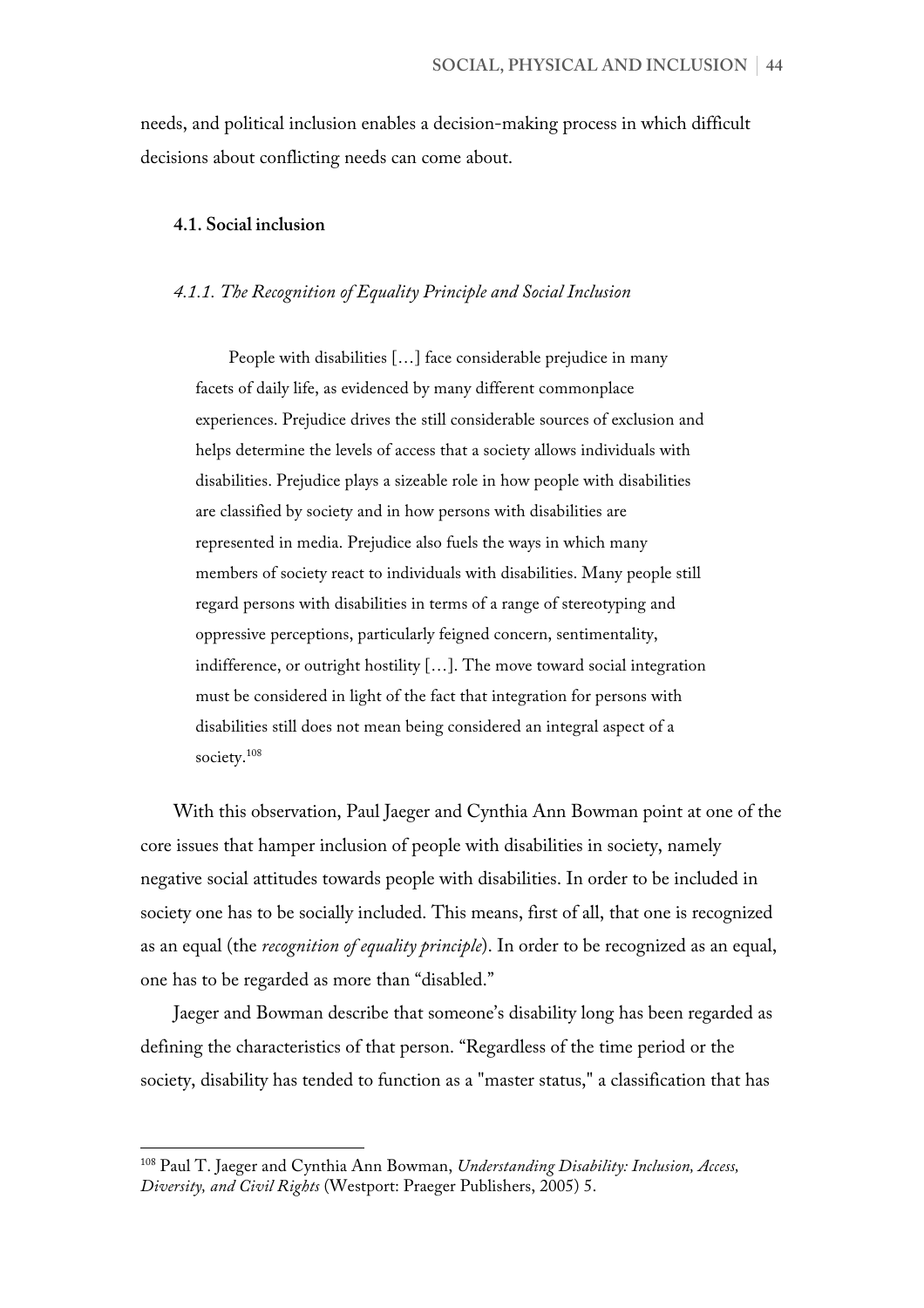more social import than anything else in defining an individual."109 Someone is a disabled employee, a disabled parent, a disabled student or a disabled musician.

If one is primarily conceived of as disabled, one is likely not recognized as an equal member of society, because with the classification of being disabled come certain believes, assumptions and stereotypes.110 According to Jaeger and Bowman: "[i]n general, individuals with disabilities have been socially classified as outsiders throughout history."111 Additionally, they explain that, "individuals with disabilities have been consistently classified as having little social value or as not part of society at all."112 Deborah Marks points out that "disabled people are frequently constituted as being isolated and dependent recipients of services rather than being productive and valued citizens."113 Also, Anita Silvers recognizes the negative image that is attached to disability, "[r]egardless of their personal attainments, individuals identified with this class suffer from a paternalism similar to that which woman once endured. This presumption of incompetence is the burden of membership in what is viewed as a "weak" class incapable of the performances required for full social participation."<sup>114</sup> These negative images of people with disabilities testify of social attitudes towards people with disabilities that do not comply with the *recognition of equality principle*. In order for people with disabilities to be included in society, social attitudes should be in accordance with the recognition of people with disabilities as equal citizens.

In the past few decades progress is made, as the attitude towards people with disabilities is changing. Jaeger and Bowman consider how the change in accepted terms used to describe people with disabilities reflects a change in attitude towards those people. "The change has been away from equating the person with his or her impairment to describing the person as having an impairment."<sup>115</sup>

Also, the adoption by the UN of the Convention on the Rights of Persons with Disabilities constitutes a change in the social attitude towards people with disabilities.

<sup>109</sup> Ibid., 12.

<sup>110</sup> Ibid., 10.

<sup>111</sup> Ibid., 11.

<sup>112</sup> Ibid., 12.

<sup>113</sup> Marks Deborah, "Disability and Cultural Citizenship: Exclusion, 'Integretion' and Resistance," in *Culture and Citizenship* ed. Nick Stevenson 167 - 179 (London: SAGE publications Ltd., 2001). 171

<sup>&</sup>lt;sup>114</sup> Anita Silvers, "Formal Justice," 54.

<sup>115</sup> Paul T. Jaeger and Cynthia Ann Bowman, *Understanding Disability*, 4.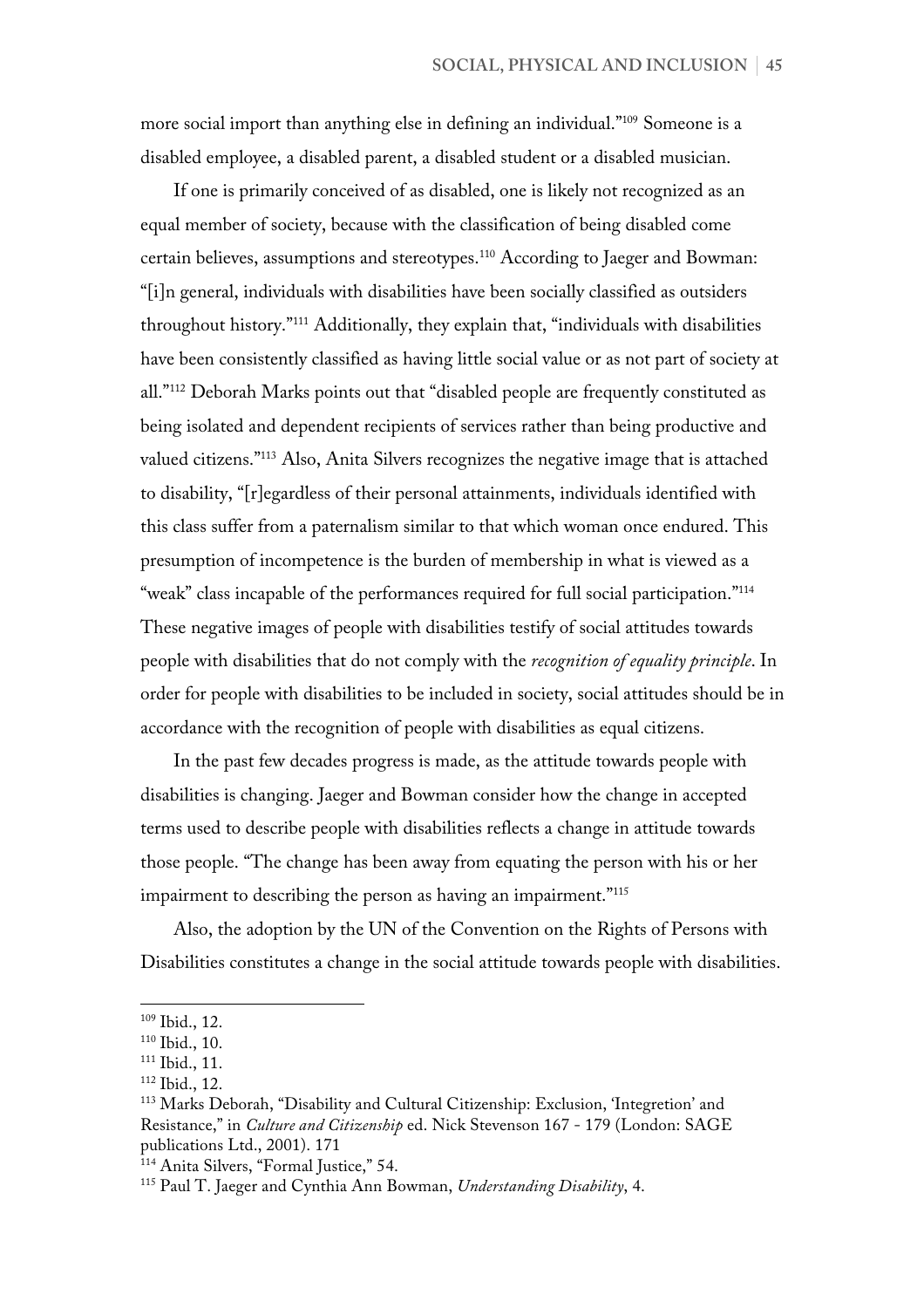According to Caroline Harnacke and Sigrid Graumann "it is widely agreed that the Convention constitutes a paradigm shift."116 Persons with disabilities are, with the Convention, no longer seen as objects that receive society's care. They are "first and foremost seen as persons, as subjects, who have rights like everyone else."117

These changes indicate that social attitudes towards people with disabilities change as to be more inline with the recognition of people with disabilities as equal citizens. This may result in the fulfillment of the *recognition of equality principle* with regard to social inclusion.

#### *4.1.2. The Participation Principle and Social Inclusion*

Social inclusion is also about the fulfillment of the *participation principle*. Silvers gives a telling example of how the social conception of people with disabilities affects their opportunity to participate as peers:

Jenny Morris was a mother, a winning politician, an activist buoyed on the rising tide of a flourishing feminist movement. Others valued her presence and thought her life worth living, even envied her. But, at the age of thirty-three, Jenny Morris tumbled off a wall at the bottom of her garden and injured her lower spine so that she lost the ability to walk.

Morris retained all her political knowledge and skills, her relation with her child, her disposition to fight for social justice. Very little about her that had been of social value changed after the fall – certainly not the skills and knowledge she had demonstrated. Yet, hers was a social as well as a physical fall, for in the eyes of others, she found her life no longer seemed worth living in virtue of her disability.<sup>118</sup>

It is very difficult to participate as a peer when others do not conceive of you as someone who has skills and ambitions that are of equal value as that of others. The reluctance of other people to see one as more than disabled makes it impossible to

<sup>116</sup> Caroline Harnacke and Sigrid Graumann, "Core Principles of the UN Convention on the Rights of Persons with Disabilities: An Overview," in *Disability and Universal Human Rights: Legal, Ethical, and Conceptual Implications of the Convention on the Rights of People with Disability* edited by Joel Anderson and Jos Philips, 31–47 (Utrecht: SIM, 2012) 33. <sup>117</sup> Ibid.

<sup>&</sup>lt;sup>118</sup> Anita Silvers, "Formal Justice," 37.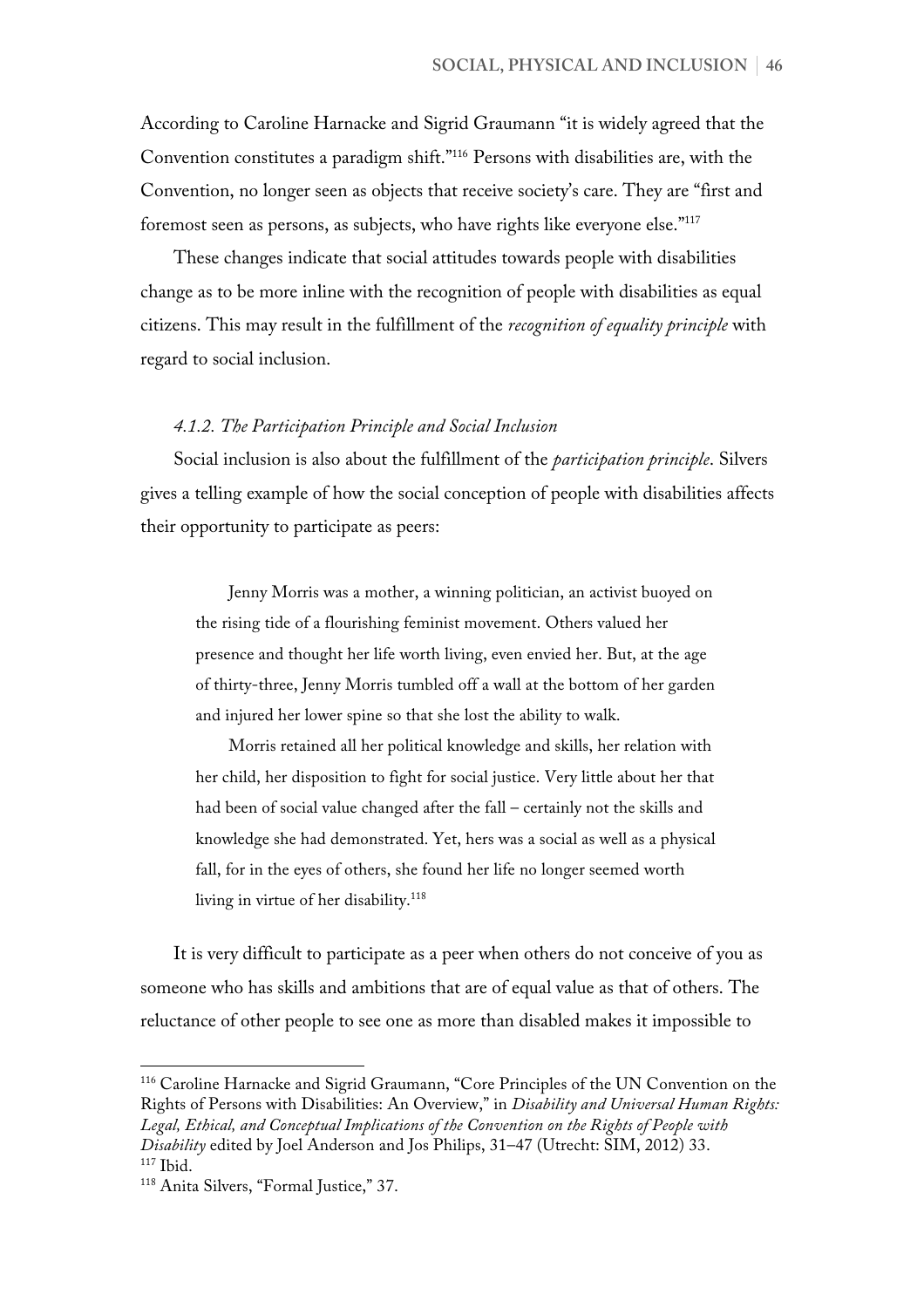participate with them as peers, because in order to participate with them as a peer they need to let you participate with them as a peer.

As pointed out it the previous chapter, in order to be included one should not be excluded from participation as a peer. The social attitude of others may exclude one from participation as a peer, because others conceive of you as being less valuable and unfit to participate as a peer with them. In this way the *participation principle* plays a part in social inclusion. In order to be socially included the social attitude towards one should not exclude one from participating as a peer.

#### *4.1.3. The Needs Principle and Social Inclusion*

Finally also the *needs principle* plays a part in social inclusion. For example, the need of people with disabilities to have relationships and start a family has been ignored much because of the social conception of people with disabilities. Silvers quotes disability researchers Lamd and Layzell who state that:

There is an unspoken taboo about relationships and disabled people. Disabled people's sexual and emotional needs are rarely included in any … representation in everyday life. … This reinforces the public's attitudes and expectations toward disabled people as seeing them as "sick and sexless" rather than as participating in full sexual and family relationships.<sup>119</sup>

The need of people with disabilities to have (sexual) relationships has been ignored. The social attitude that people with disabilities are not up for having a relationship is likely to have hampered their opportunity to fulfill this need. How can you find a partner when potential partners do not take you seriously as someone you can start a relationship with? By reinforcing this attitude the universal need for having a sexual relationship, which exists among people with disabilities as well, is not taken into account by society. This means that the requirement of inclusion stating that one's needs should be taken into account is not met. Furthermore, one is excluded from participating in sexual relationships. This illustrates that the fulfillment of the *needs principle* can also be affected by social attitudes. Social inclusion also consists of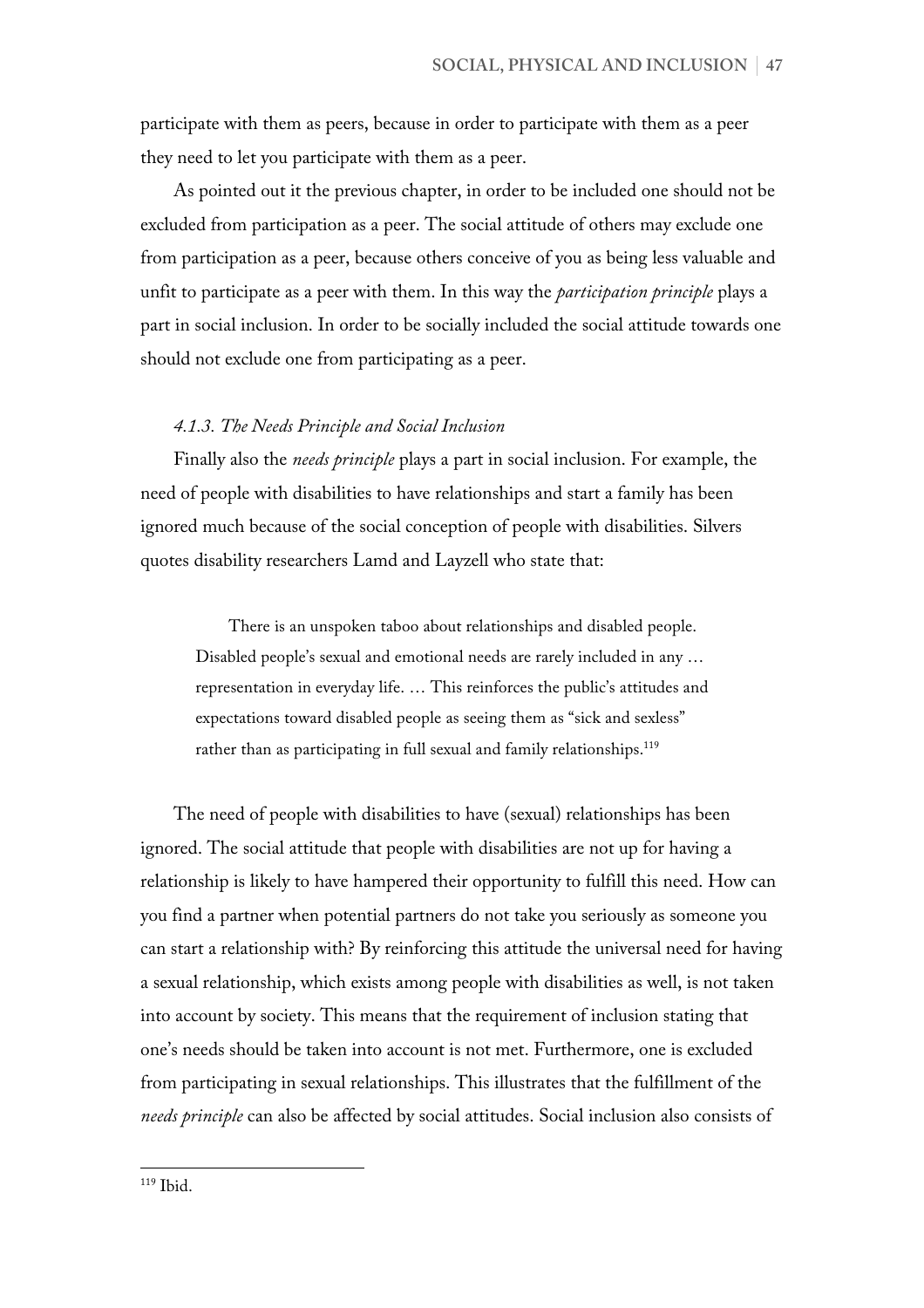social attitudes being such as to comply with the *needs principle*, they should be in accordance with people's needs being taken into account.

One sees that for example in the Dutch society the social attitude with regard to people with disabilities having relationships is changing, as a sexologist is now part of the staff of some rehabilitation centers.120 Also, in the media you see people with disabilities who do have relationships and start a family. Take for example the BBC documentary *We Won't Drop the Baby*<sup>121</sup> in which the story of Laurence Clark and his wife Adele who both have cerebral palsy is told. Laurence and Adele are filmed in the documentary during the period in which they were having their second child. Or take the Channel 4 series, *The Undateables,* in which singles with a disability are followed in their attempts to find a relationship. In this series it is displayed that people with disabilities are persons who want to have a partner and who are just as "dateable" as anyone else.122

To summarize, social inclusion means that social attitudes towards one do not conflict with the recognition of one as an equal. And that one is not restricted by social attitudes of others in participating as a peer or fulfilling one's needs. Positively, it means that one is recognized as an equal member of the community, that social attitudes are supportive of one's opportunity to participate as a peer and that social attitudes are responsive to one's needs. Nevertheless, social inclusion is not the only kind of inclusion that has to be established in order to realize the inclusion of people with disabilities in society. In the next section it will be discussed how also the physical environment plays an important part in the inclusion of people with disabilities in society.

<sup>120</sup> Maartens Kliniek, "De seksuoloog: geen luxe maar bittere noodzaak," interview with Paul Rabsztyn, http://www.maartenskliniek.nl/nieuws/archief/revalidatie/1936961/, visited on May 2014.

And Sophia Revalidatie, "Behandelteam: seksuoloog,"

http://www.sophiarevalidatie.nl/revalideren/algemene-

informatie/jongeren/behandelteam/seksuoloog, visited on May 2014.

<sup>121</sup> BBC, Zoe Callan, "We Won't Drop the Baby," Documentary produced and directed by Zoe Callan, broadcasted 4 April 2012, http://www.bbc.co.uk/programmes/b01dwgnn, visited on May 2014 and http://www.youtube.com/watch?v=wSn3r0\_VpsE, visited on May 2014. <sup>122</sup> Channel 4, first episode broadcasted 3 April 2012, "The Undatables." Real-life television show, http://www.channel4.com/programmes/the-undateables, visited on June 2014.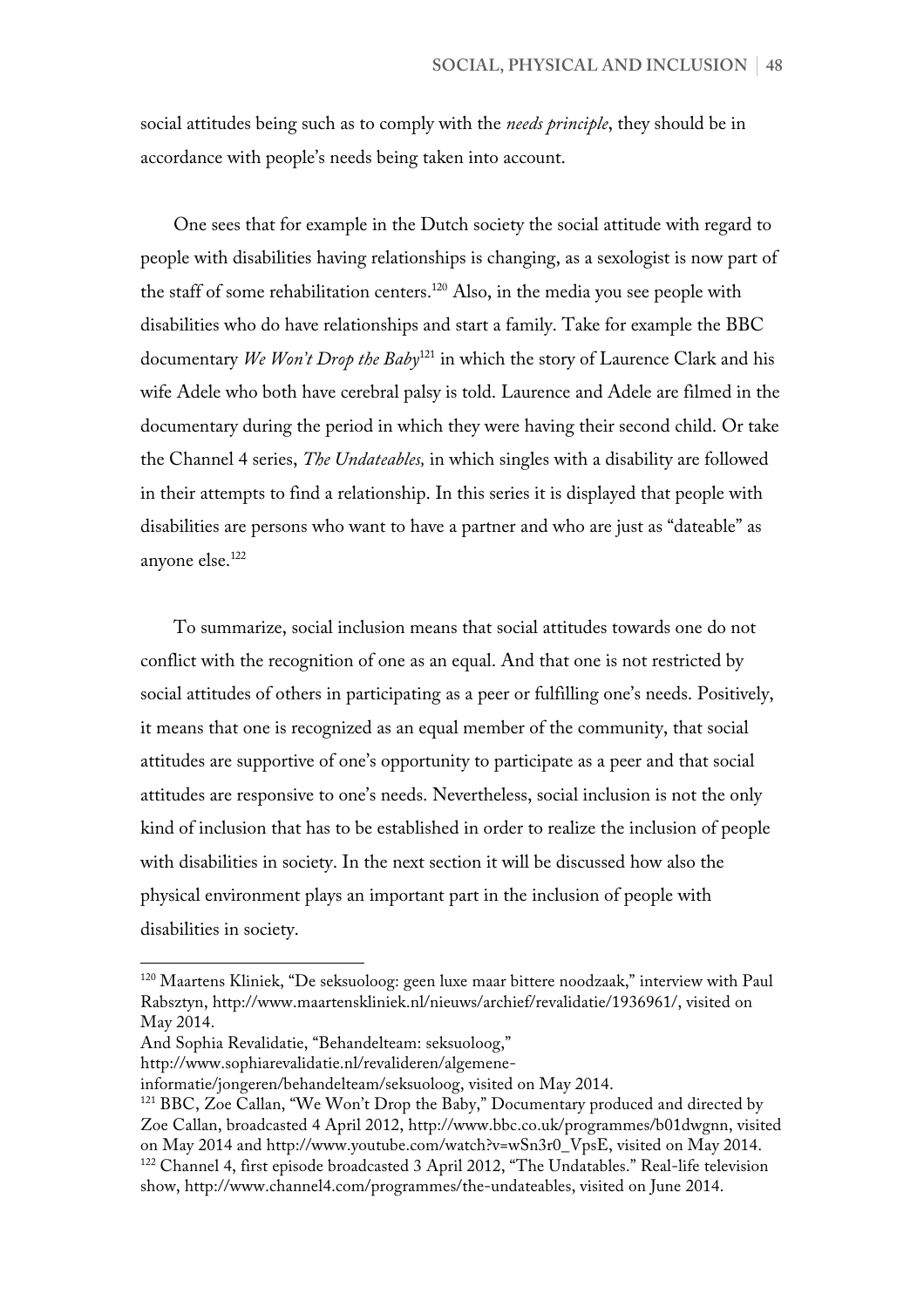#### **4.2. Physical Inclusion**

In this section the physical space is analyzed in terms of inclusion. This means that it is explored how the design of the physical environment plays a role in the realization of the *recognition of equality principle*, the *participation* principle and the *needs principle*. It becomes clear that the physical environment plays a crucial part in the fulfillment of these principles and thus in the inclusion of people with disabilities in society. Physical inclusion consists of the physical environment being in compliance with the three principles of inclusion.

More than any other marginalized group, people with disabilities are affected by exclusionary design of physical space. Human beings are used to shaping the physical environment in order to better fit their needs and interests. Therefore, attention should be paid to the continuing existence of physical design that contributes to the exclusion of people with disabilities.

# *4.2.1. Recognition of Equality Principle as a Requirement for Physical Inclusion*

Physical inclusion has everything to do with access. According to Jaeger and Bowman "access can best be understood as the right to participate equally in ways that are not constrained by physical or mental limitations."123 This starts with being able to be present at a particular site. The entrance of a building can display that the community using that building does not recognize certain people with disabilities as equals as particular people are denied access by the design of the entrance. As Jaeger and Bowman point out, "[a] tangible example is the preeminence of stairs, revealing social discounting of those who cannot walk."124 Jaeger and Bowman support the claim that access has to do with recognition of equality as they point out that only "when persons with disabilities are socially included and classified as having value, then issues of equal access become social concerns."125

The designed physical environment attest of either the recognition or the misrecognition of the equality of people with disabilities. The designed physical environment thus plays a role in whether the *recognition of equality principle* is met.

<sup>123</sup> Paul T. Jaeger and Cynthia Ann Bowman, *Understanding Disability*, 63.

<sup>124</sup> Ibid., 9.

 $125$  Ibid., 63.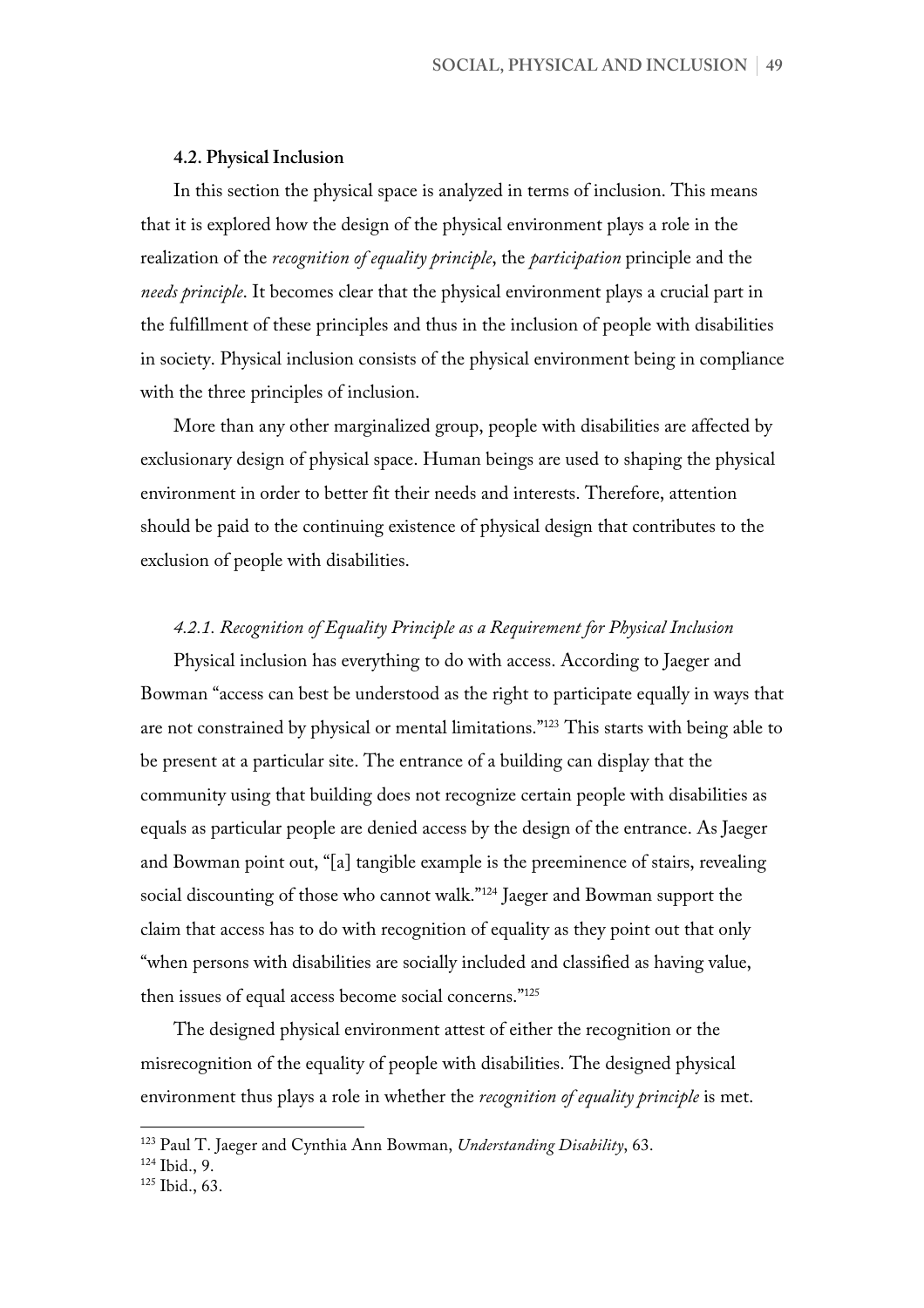People can be physically included or excluded, meaning that the designed physical environment can either satisfy the requirements of inclusion or fail to satisfy them.

Although the physical environment plays a crucial role in the inclusion of people with disabilities, physical objects are not the things that are capable of recognizing anyone as an equal. They attest of whether the people who designed them and who use them recognize people with disabilities as equals. But, as is explained in the following discussion of Tanya Titchkosky's analysis, of how people relate to the inclusiveness of the physical environment, people do not always acknowledge that the designed physical environment displays their recognition or misrecognition of people with disabilities as equals.

Tanya Titchkosky indicates that how people relate to the build environment, that is inaccessible to people with disabilities, may teach us that disability is viewed as excludable.126 She illustrates this with the case of the absence of a wheelchair accessible toilet at the University of Toronto. <sup>127</sup> She found that people at the university were giving reasons for the absence of an accessible toilet and thereby made it excusable that people with disabilities were excluded. <sup>128</sup> She states that "[u]nless the relation between environment and its participants is theorized and thereby disturbed, disability will continue to be included as an excludable type even as the physical environment changes."129 This points out how important it is for the inclusion of people with disabilities that they are recognized as equal members of society who may not be excluded. And that it is acknowledged that recognition of people with disabilities as equal members of society takes shape in the design of the build environment.

Titchkosky points at some obstacles on the way of translating recognition into an accessible environment: "[n]arratives of justification make it ordinary to disregard the absence of an accessible washroom as a noticeable barrier. The washroom is not missing; what is missing is any need to respond to such a barrier to participation.

<sup>126</sup> Tanya Titchkosky, '"To Pee or Not to Pee?" Ordinary Talk about Extraordinary Exclusions in a University Environment,' *Canadian Journal of Sociology* 33 (2008) 45.

<sup>127</sup> Ibid., 42.

<sup>128</sup> Ibid., 45.

 $129$  Ibid., 46.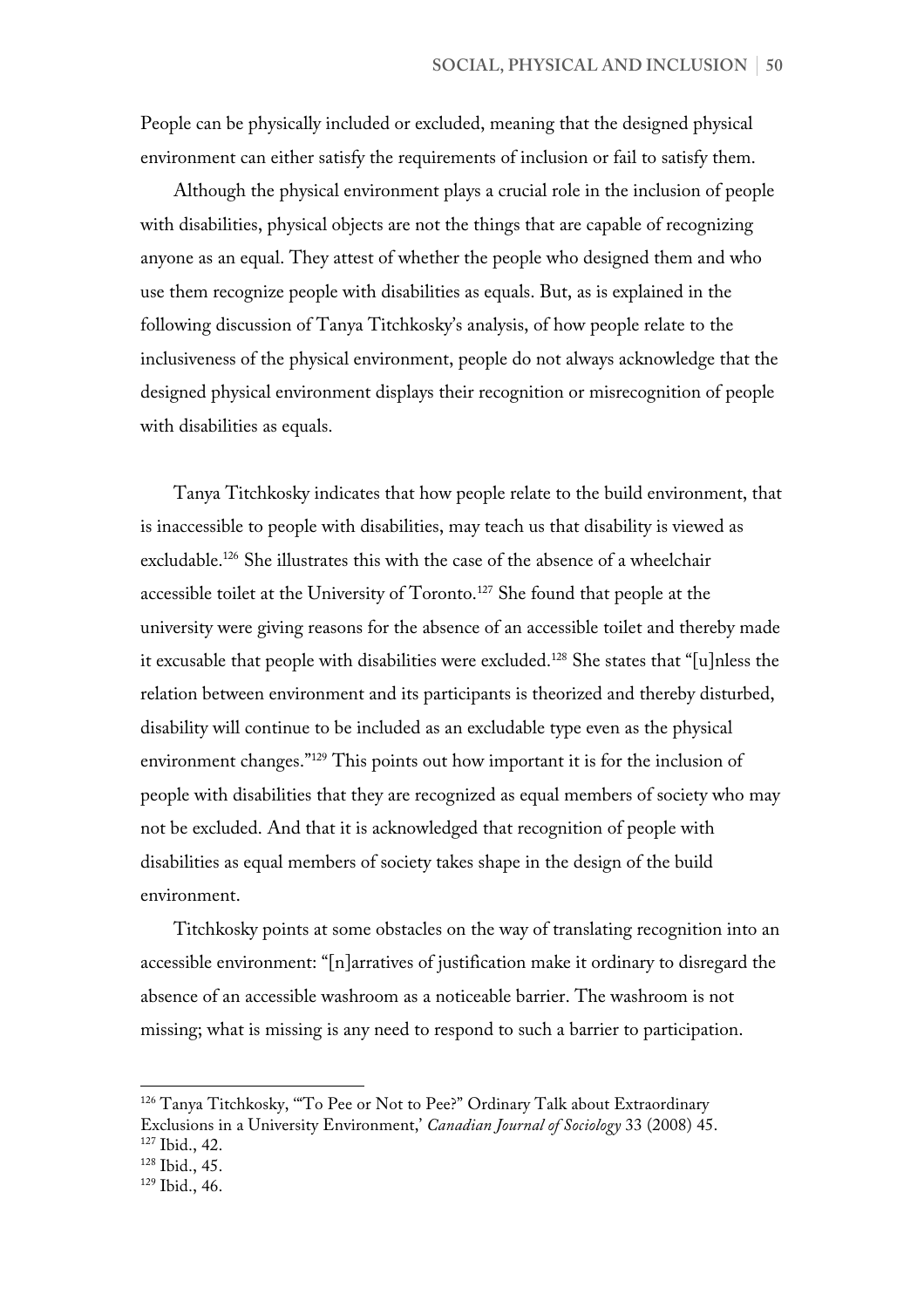Justification, with its inherent lack of alarm, makes it reasonable not to notice the missing accessible washroom."130 People are not alarmed by the presence of an exclusionary practice such as the absence of an accessible washroom. Simultaneously, Titchkosky observes, people also consider it to be ordinary to say that they care for the disabled.131 This seems to lead to the contradictory situation in which accessibility for people with disabilities is considered to be important and at the same time society fails to provide proper access.

The absence of inclusive physical space, according to Titchkosky, has often been explained with phrases such as "things just weren't built with people with disabilities in mind"132 indicating that people with disabilities were not recognized as equal members of society who are amongst the ones entitled to use a certain building. From Titchkosky analysis of the reactions of people with regard to the inaccessibility of certain buildings, and Brendan Gleeson's discussion of access regulations, it can be learned that: the fact that we have inherited a range of inaccessible buildings is treated as an inconvenient truth, and a continuation of using these buildings is not interpreted as the continuation of an unjust exclusionary practice.<sup>133</sup>

Furthermore, restoring past failures to provide access for people with disabilities requires recourses. "In many fights for access, "historical oversight" is a rhetorical device suggesting that nothing can be done because a building structured by old standards is too old and too expensive to change, while maintaining the ordinary sense that things would change were it not for this stifling history."134

But, also with the establishment of new physical environments accessibility may be discarded when it has to compete with financial interests, as Gleeson illustrates with the example of "the decision of public and private transport providers [in New Zeeland] to purchase buses which disability groups considered inaccessible."135 Gleeson indicates that in response to a complaint about this decision the transport

<sup>130</sup> Ibid., 53.

<sup>131</sup> Ibid., 54.

<sup>132</sup> Ibid., 42.

<sup>133</sup> Tanya Titchkosky, "To Pee or Not to Pee?" and Brendan Gleeson, *Geographies of Disability* (London: Routledge, 1999), 181-194.

<sup>134</sup> Tanya Titchkosky, "To Pee or Not to Pee?" 54.

<sup>135</sup> Brendan Gleeson, *Geographies of Disability*, 191.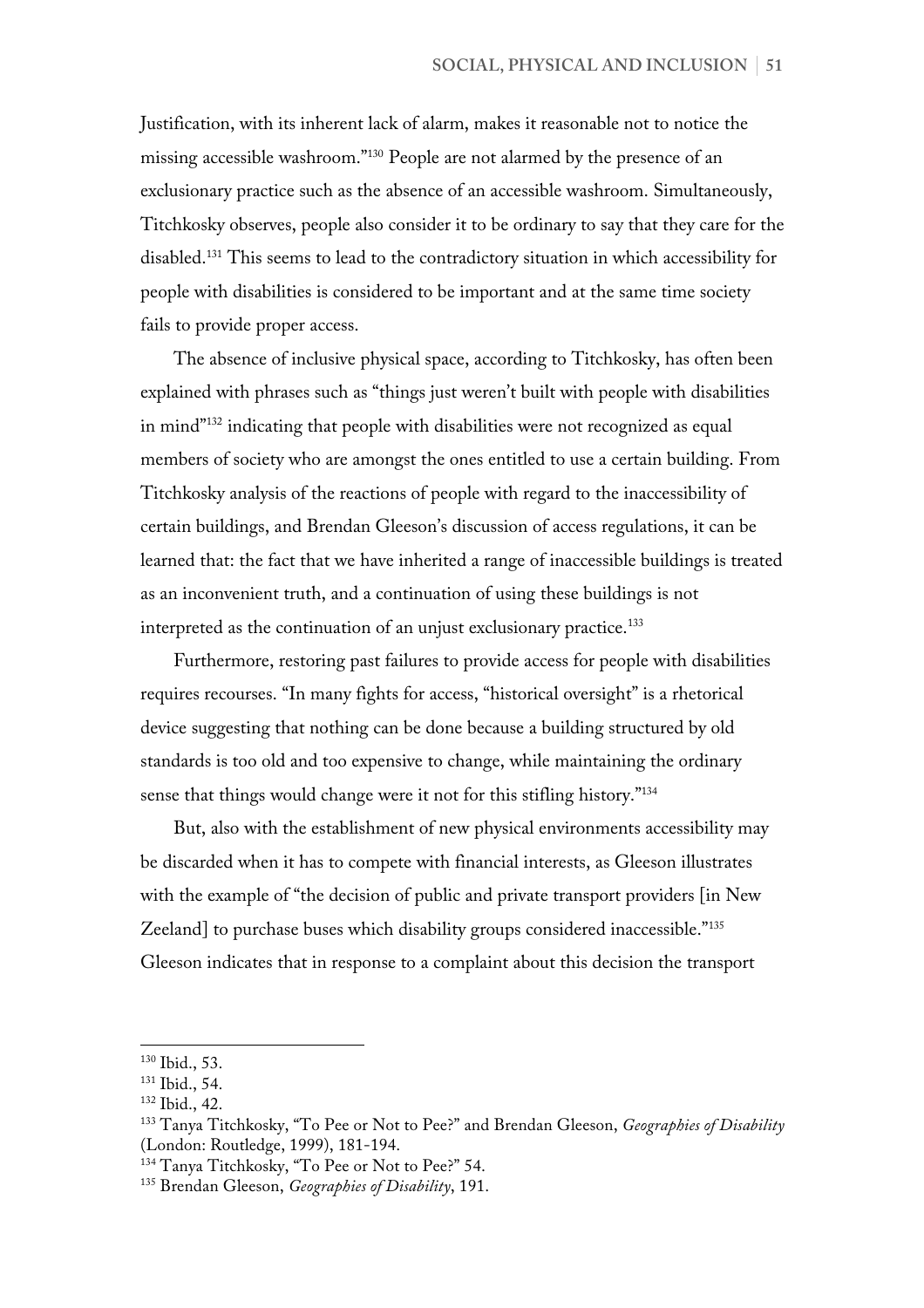manager of a regional council answered that he "was concerned about cost being imposed on ratepayers."136

By shifting the focus of matters of accessibility away from inclusion and towards discussions about financial resources it is easily forgotten that accessibility is part of what the inclusion of people with disabilities in society consists of. Framing the discussion *solely* in terms of financial recourses testifies of misrecognition of people with disabilities as equal members. Whether or not people with disabilities are provided access has becomes a matter of resource allocation instead of recognition of their equality. The absence of access becomes reasonable instead of exclusionary.

This discussion illustrates that physical inclusion requires the recognition of people with disabilities as equals. And, furthermore, that people should be aware of the fact that the design of the physical environment plays a crucial role in the inclusion of people with disabilities, and that the environment is not something static but that it can be changed to become more inclusive. The design of the physical environment should first and foremost be evaluated in terms of inclusion, other factors such as resources only come in second.

# *4.2.2. Participation Principle with Regard to Physical Inclusion*

A paradigm example of how the physical environment may interfere with someone's ability to participate as a peer is that someone who uses a wheelchair is excluded from participation in a certain practice when that practice takes place in a room that can only be entered by walking the stairs. But, whether or not someone with a disability is able to participate as a peer is not only determined by having access. In order not to exclude people with disabilities from participating as peers by the design of the physical environment, attention should be paid to what participation further requires. For instance, Jaeger and Bowman point out "(a)ccessible routes into and within buildings often separate persons with disabilities from others in the structure or even completely hide persons with disabilities from view of other people."137 This makes it for example difficult for people who use a wheelchair to go to a theater together with a group of friends. In some theaters, people, using a

<sup>136</sup> Ibid.

<sup>137</sup> Paul T. Jaeger and Cynthia Ann Bowman, *Understanding Disability,* 66.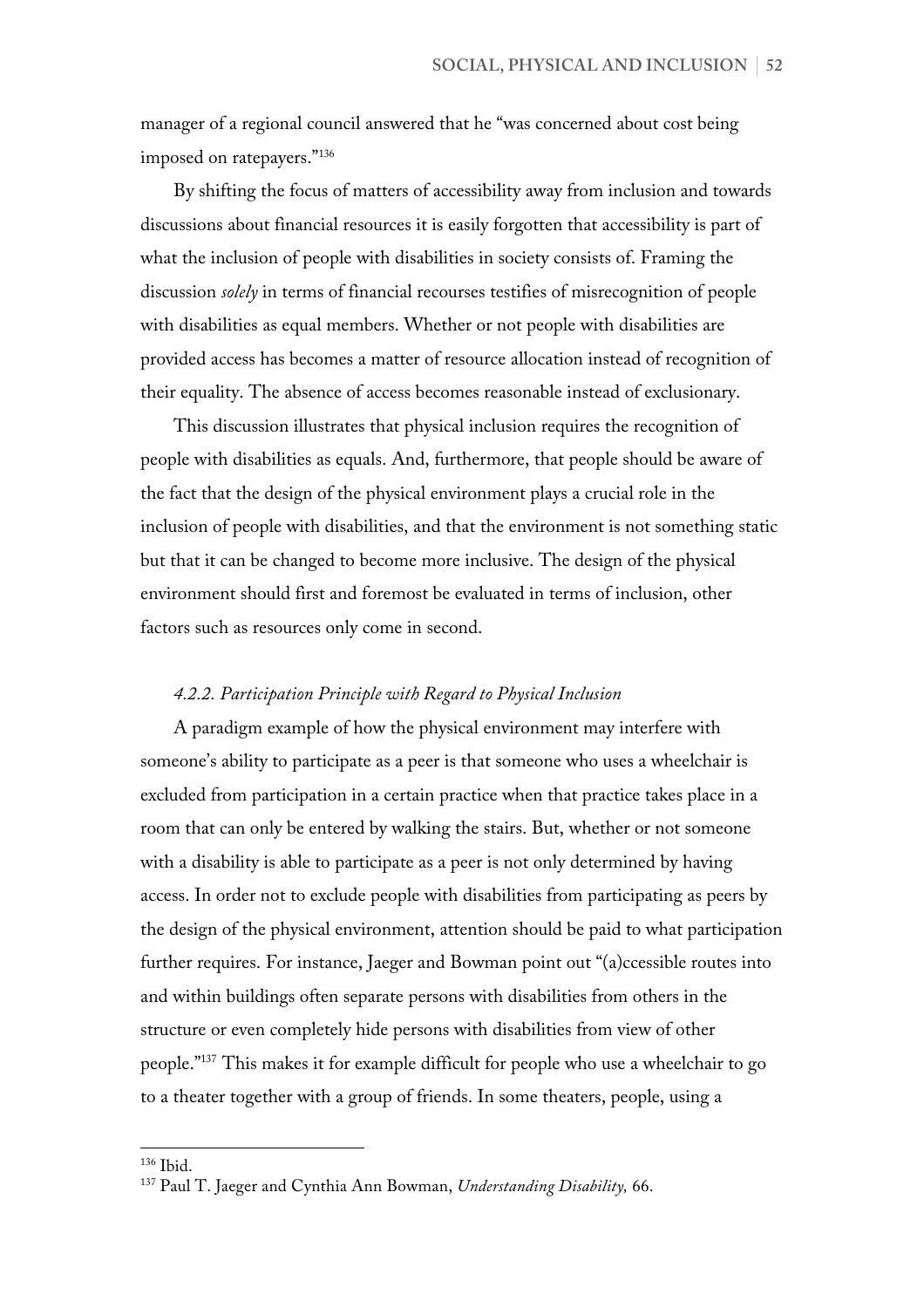wheelchair, need to enter the theater through the back door making use of small elevators. It thus becomes impossible to enter the theater together with a group of friends. Furthermore, when the wheelchair spots in the theater are situated at the first or second rank someone in a wheelchair is not able to join his friends who sit on the balcony. Physical inclusion demands that the design of the environment is such that people with disabilities are able to join people without disabilities in physical space, otherwise they will not be able to participate as peers.138

The example of the theater illustrates moreover that whether the physical environment allows for participation as a peer is distinct from whether one's needs are taken into account. One can say that the needs of someone using a wheelchair have been taken into account, as attention has been paid as to what a person using a wheelchair needs in order to enter the theater and to watch the performance. The separation of the wheelchair user from people who are able to walk, by the design of the physical environment, excluded the person in a wheelchair from participating as a peer with the other members of the audience.

However, physical inclusion is not only about the design of buildings. It is also about the design of other things we use in daily practices. People with disabilities can be excluded from participating as peers by the way information is provided. For example, when information is only provided by voice output people with hearing impairments are unable to perceive it. This can hamper their ability to participate as peers in society when traffic information at railway stations is only provided by a voiceover.

When information is only provided in text, and for instance not in braille, people with visual impairments are excluded. Think of the liturgy booklet in church, when this is not provided in an accessible format for people with visual impairments they cannot participate as peers in the service.

As Jaeger and Bowman explain, people with cognitive or learning impairments may be excluded as well by the way in which information is made accessible.

<sup>&</sup>lt;sup>138</sup> Furthermore people with disabilities should also be able to join each other. Some places do provide for example wheelchair access, but only to one wheelchair at the time.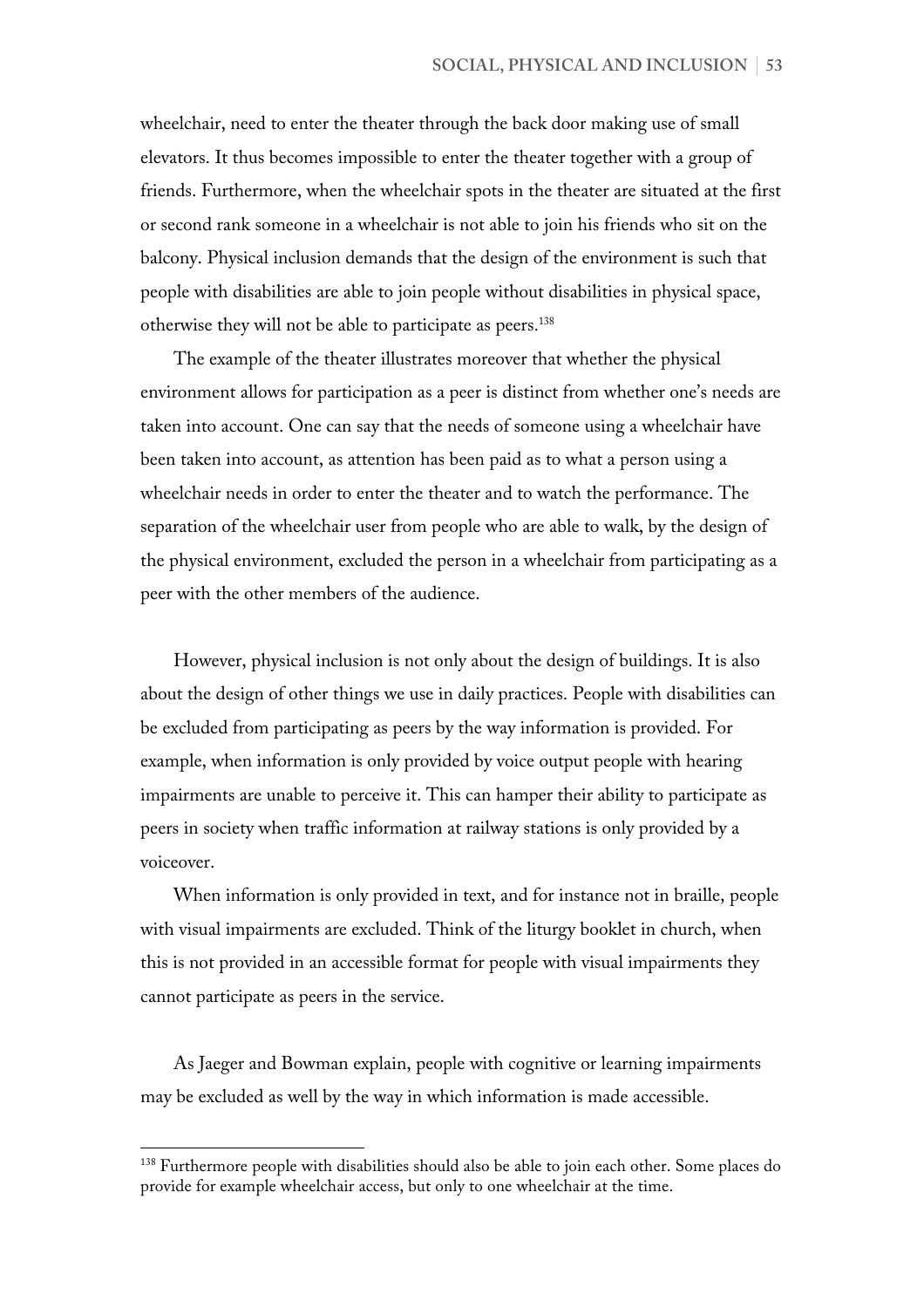For individuals with learning disabilities, intellectual access is a keenly important issue, as their ability to understand certain content may hinge on how it is organized and represented. For example, if information on a Web site is poorly organized and cluttered, the content of the site will be intellectually inaccessible to people with certain learning disabilities. Clarity in organization and representation is similarly essential for intellectual access for individuals with cognitive disabilities.<sup>139</sup>

Lacking access to relevant information may exclude one because in the information age it limits one's opportunities to proceed in basic activities, and thus to participate as a peer in society. Being able to use the internet is required for participating in a lot of activities. For example, if one is unable to use Facebook because the information is cluttered, one may miss out on social events in one's social network announced on Facebook.

People with cognitive disabilities' need for information is not taken into account when information is only available in for them inaccessible formats. Taking care of one's own health requires that one has access to information about insurances, doctors, medicines and more. Physical inclusion does encompass access to information. An inclusive society should ensure that people with disabilities have access to the information they need to fulfill their needs and to be able to participate as a peer.

Most of the time, a failure to take people's needs into account in designing the physical environment excludes people with disabilities from participating as peers, as well. In the next section it will be explained how the needs principle plays a role in the realization of physical inclusion.

#### *4.2.3. Needs Principle*

 

Physical inclusion cannot be realized without the *needs principle* being fulfilled. This means for example that in the case of someone using a wheelchair there has to

<sup>139</sup> Paul T. Jaeger and Cynthia Ann Bowman, *Understanding Disability*, 66.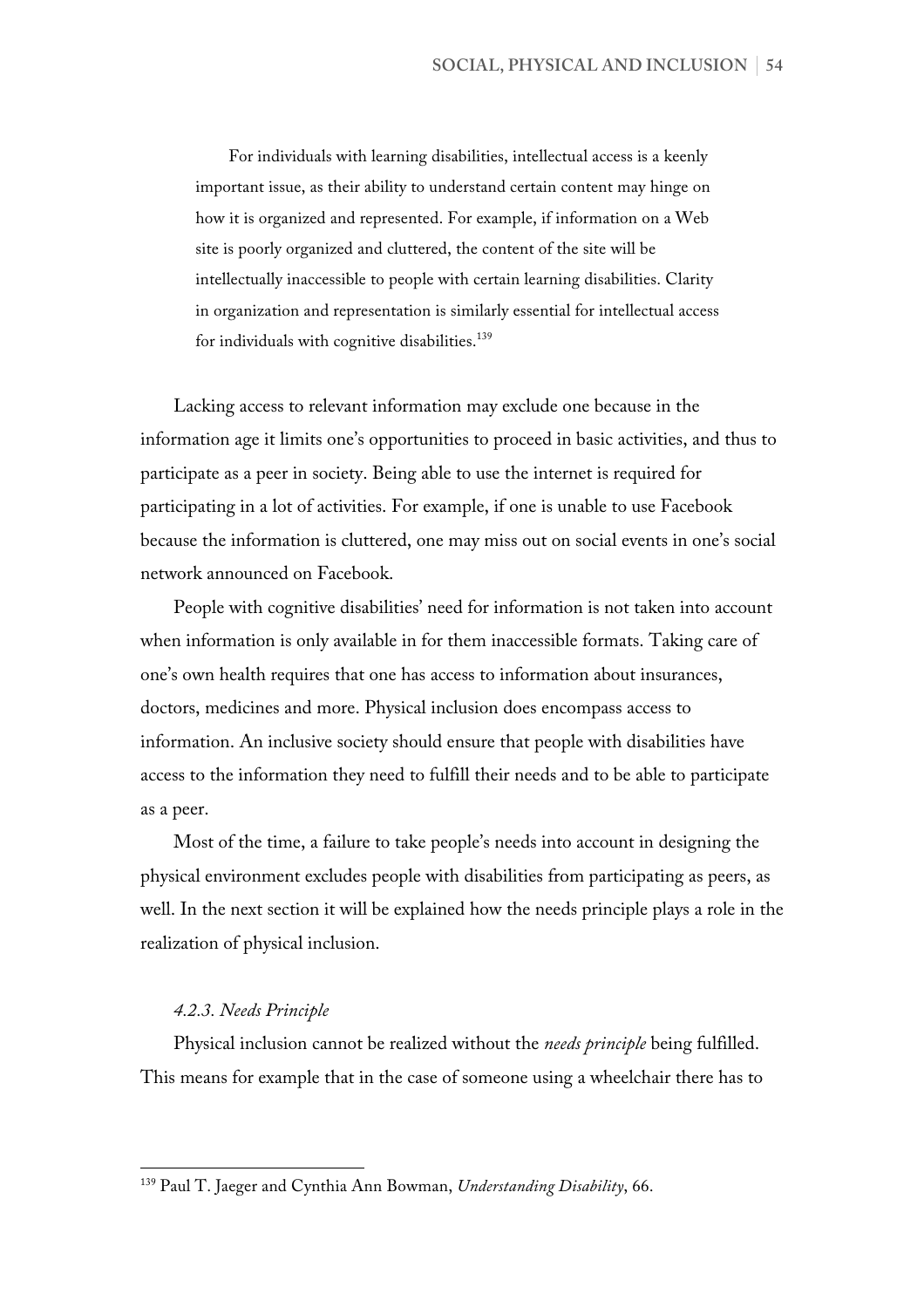be a disabled toilet. Or in the case of someone with dyslexia that exams are provided in an accessible format.

It is not always the case that the special needs of someone with a disability have to be taken consciously into account, in order for a design to be accommodative. Take for example the operating system MS DOS, as Silvers describes, this operating system (without being designed for that purpose) allowed visually impaired people to use the computer, because it was easily compatible with software that reads out load what is displayed on the screen. The next operating system Windows made use of a graphic user interface that made use of pictograms. Without access to the source code, the software visually impaired people used to convert what was displayed on the screen to voice output could not be made compatible with this new operating system.140 DOS was accessible for visually impaired people because (even without access to the source code) software was developed that translated what was displayed on the screen, into voice output. Because Windows had a different interface it was no longer possible to develop such software without access to the source code. This example tells us, that something may unknowingly be made accessible for people with disabilities. But it also points at the importance of the *needs principle*, because when operating systems are designed in compliance with the *needs principle*, the needs of people with disabilities are taken into account. And thus, a new operating system will not be designed in such a way, that some people are suddenly unable to use it. With the prevalence of DOS, visually impaired people were having jobs that required working on the computer. With the rise of Windows, they could no longer participate as an employee, because this required using Windows.<sup>141</sup> The needs of people with visual impairments were not been taken into account, and that resulted in them being physically excluded from they jobs. Because, they simply were no longer able work with the computer at their work place. This example stresses the importance of needs being taken into account, because failure to do so easily results in exclusion.

But the DOS/Windows example also shows us how physical inclusion plays a role in social inclusion, as the presence of visually impaired people in the workforce

<sup>&</sup>lt;sup>140</sup> Anita Silvers, "Formal Justice," 107.

 $141$  Ibid.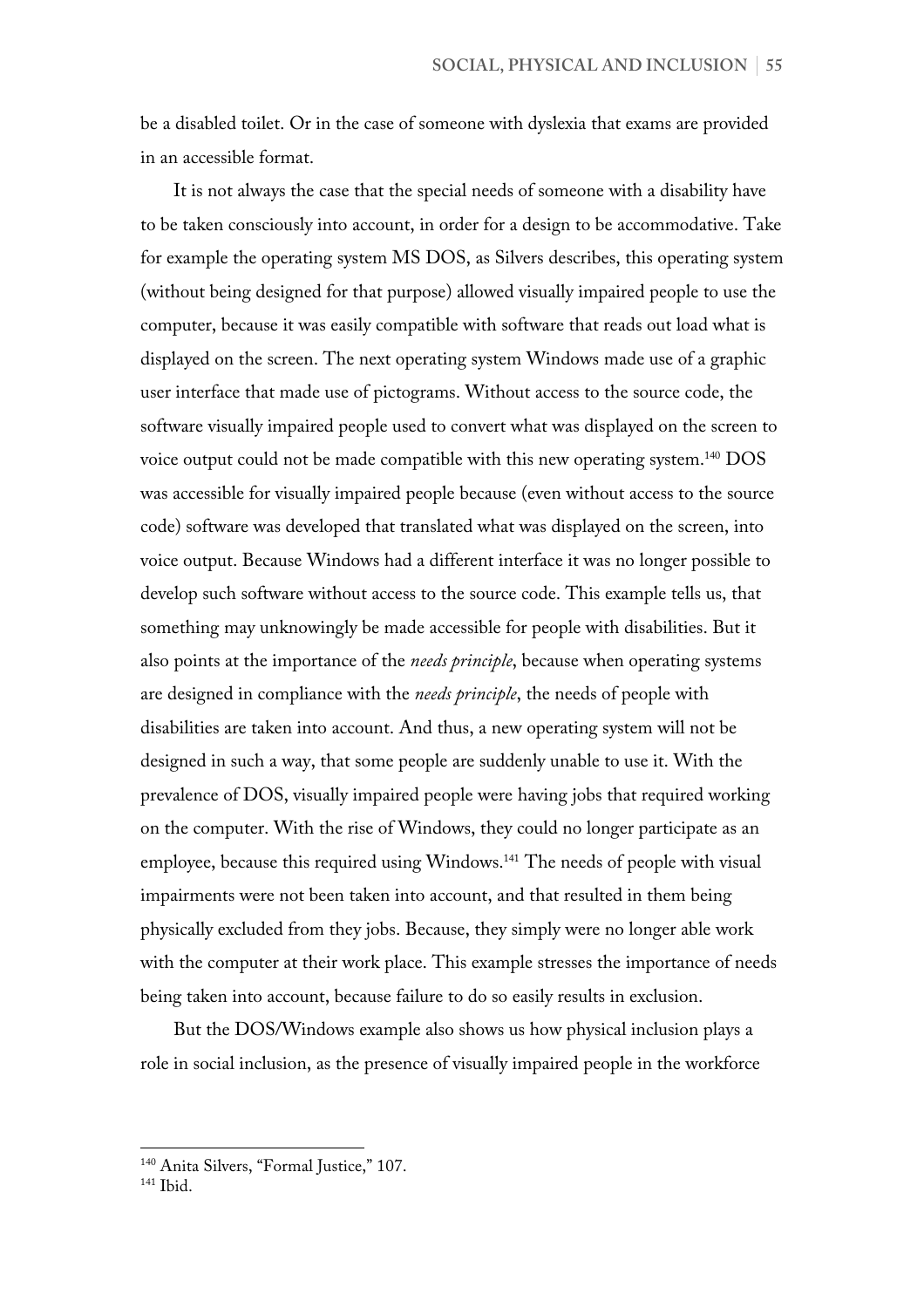shows to other people that being disabled does not mean that one is unfit to work. In this way physical inclusion is crucial for the promotion of social inclusion.

It is important to understand that physical inclusion of people with disabilities in society is very comprehensive. It encompasses both the public sphere and the private sphere. Think of transportation means, work places, schools and universities, medical facilities, shops, commercial institutions, places where one can have leisure time, sport facilities but also private homes. And people with disabilities do not only have to be able to enter all these facilities, but the designed environment should also equally facilitate their participation as a peer.

Creating an environment that is equally accessible for all seems to be not always possible. As Tom Shakespeare points out:

[W]heelchair users demand level access. Yet people with mobility issues who do not use wheelchairs may find that steps are safer and easier for them than ramps. Blind people may find that kerb cuts that liberate wheelchair users make it difficult for them to differentiate pavement from road, and leave them vulnerable to walking into the path of a vehicle. Wheelchair users may have problems with tactile paving that gives locational cues to visually impaired people.<sup>142</sup>

On the one hand, we face the problem of people with disabilities being physically excluded, on the other hand, it seems impossible to make the environment accommodative to everyone. It is important to note, that the impossibility to provide equally accessible environments for everyone does not mean, that one does not have to try to make the environment more universally accommodative.

Priority setting with regard to physical inclusion brings us to the third mode of inclusion, namely political inclusion. Political inclusion should make it possible to make fair decisions with regard to how to decide between different ways to accommodate the environment to the abilities of different people.

<sup>142</sup> Tom Shakespeare, *Disability Rights and Wrongs Revisited* (Abingdon: Routledge, 2014) 37.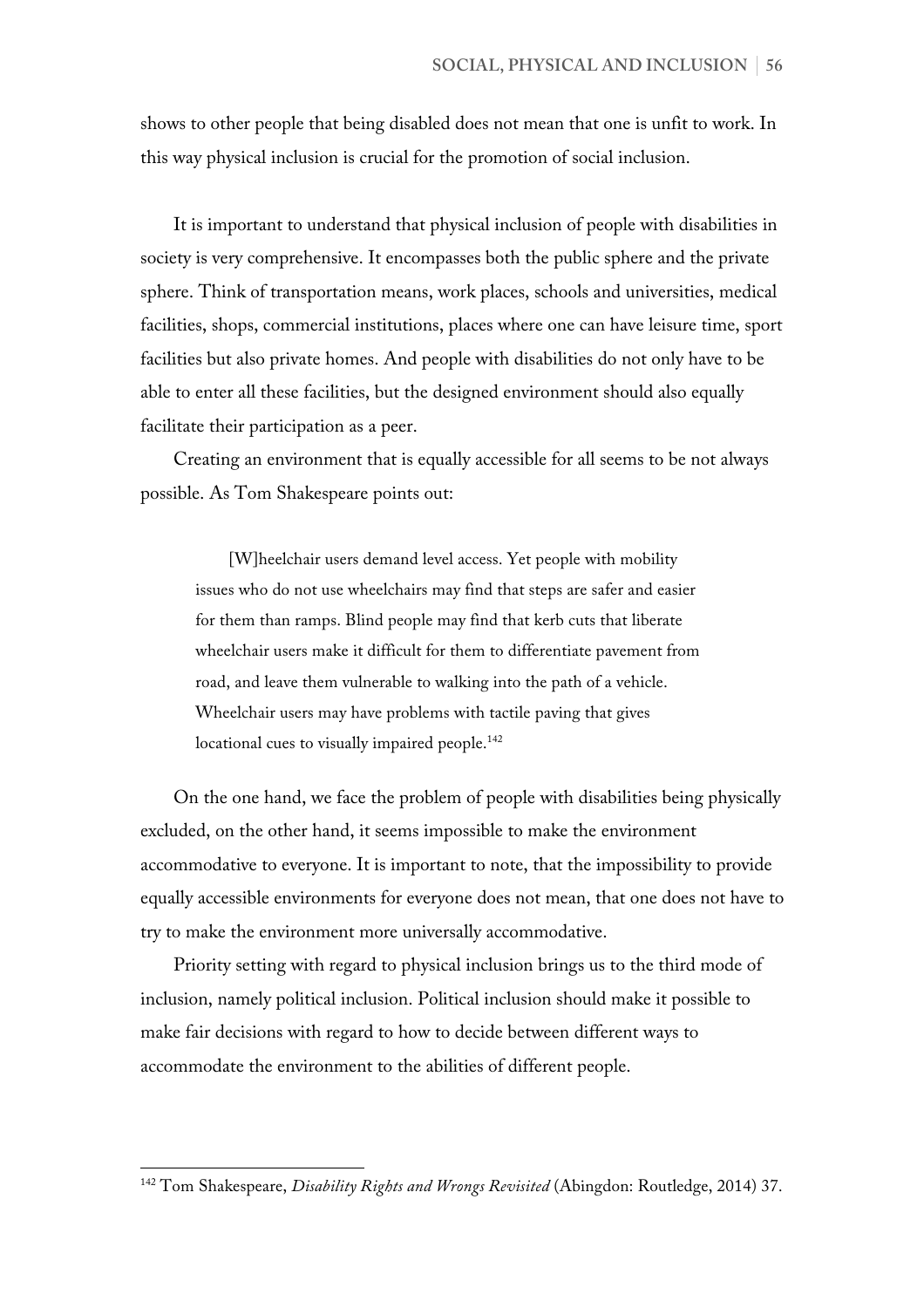## **4.3. Political inclusion**

The above example of a dilemma one may face when striving for physical inclusion illustrates that it is very important to have means to make good decisions in non-ideal situations. Political inclusion should be realized in order for society to generate good decisions. Iris Marion Young gives an extensive account of the inclusion of minority groups in democratic practices in her book *Inclusion and Democracy*. <sup>143</sup> Young conceives of democracy as being connected to justice. According to her there is "a tight theoretical connection between democracy and justice; under ideal conditions of inclusive political equality and public reasonableness, democratic processes serve as the means of discovering and validating the most just policies."144 Therefore, political inclusion should be promoted.

Another reason why political inclusion should be promoted, is that being a citizen of a democratic country involves having the opportunity to participate in politics. People with disabilities should not be excluded from politics, as this comes down to excluding them from participating as peers in society. The three principles of inclusion – the *recognition of equality principle*, the *participation principle* and the *needs principle* – also play a part in the realization of political inclusion.

First, it is argued that political inclusion promotes justice in the outcome of the political decision-making process. Then, it is explained how political inclusion can take shape by the realization of the three principles of inclusion in the organization of political debate. Finally, it is explored how political inclusion also plays an important role in how society fulfills the *needs principle*.

#### *4.3.1. Democracy and Inclusion*

Young is an advocate of a deliberative model of democracy. She favors this model because, compared to for example an aggregative model of democracy, according to her, "[i]t is the best way to think about democracy from the point of view of an interest in a politics of inclusion and promoting greater justice."145

<sup>143</sup> Iris Marion Young, *Inclusion and Democracy* (Oxford: Oxford University Press, 2000).

<sup>144</sup> Ibid., 17.

<sup>145</sup> Ibid., 26.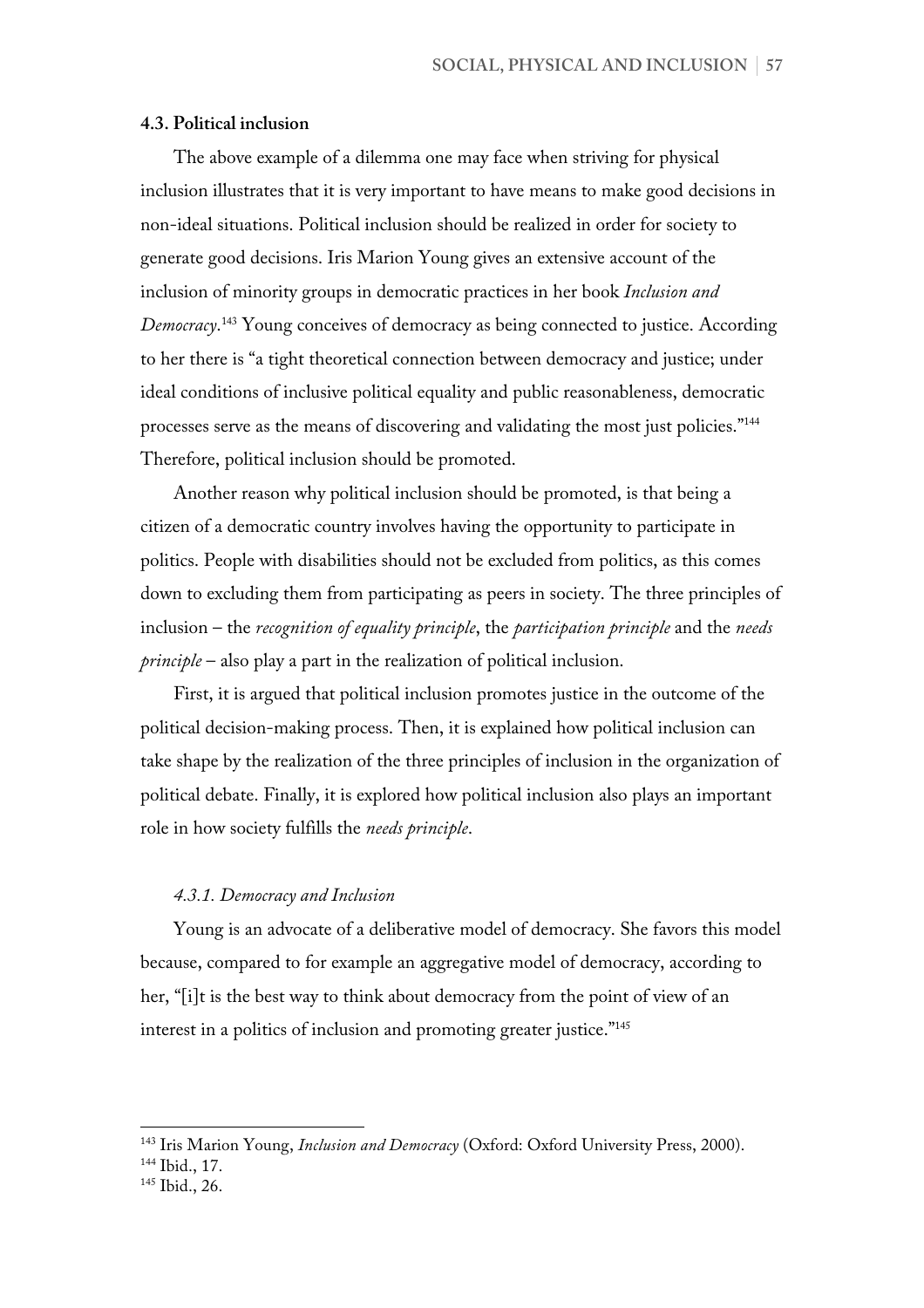In the deliberative model democracy is a form of practical reason. Participants in the democratic process offer proposals for how best to solve problems or meet legitimate needs, and so on, and they present arguments through which they aim to persuade others to accept their proposals. Democratic process is primarily a discussion of problems, conflicts, and claims of need or interest. Through dialogue others test and challenge these proposals and arguments. Because they have not stood up to dialogic examination, the deliberating public rejects or refines some proposals. Participants arrive at a decision not by determining what preferences have greatest numerical support, but by determining which proposals the collective agrees are supported by the best reasons.<sup>146</sup>

Inclusion is one of the normative ideals entailed in this model of democracy. According to Young, "a democratic decision is normatively legitimate only if all those affected by it are included in the process of discussion and decision-making."147 As she conceives of inclusion, it is an ideal that "embodies a norm of moral respect."148 Because persons are treated as mere means if they are expected to abide by rules determined without their voice or interest being taken into account. In other words, in order *not* to treat the persons affected by a decision as means they should be included in the decision-making process. But for Young, inclusion does not only consist of being included in decision-making, it also means being *equally* included in the democratic process. This means that all "ought to have an equal right and effective opportunity to express their interests and concerns. All also ought to have equal effective opportunity to question one another, and to respond to and criticize one another's proposals and arguments."149 As such the *recognition of equality principle* is part of political inclusion.

# *4.3.2. Internal and External Inclusion*

Young points out several ways in which people can be excluded from democratic decision-making. First of all, she distinguishes between external and internal

<sup>146</sup> Ibid., 22-23.

<sup>147</sup> Ibid., 23.

<sup>148</sup> Ibid.

 $149$  Ibid.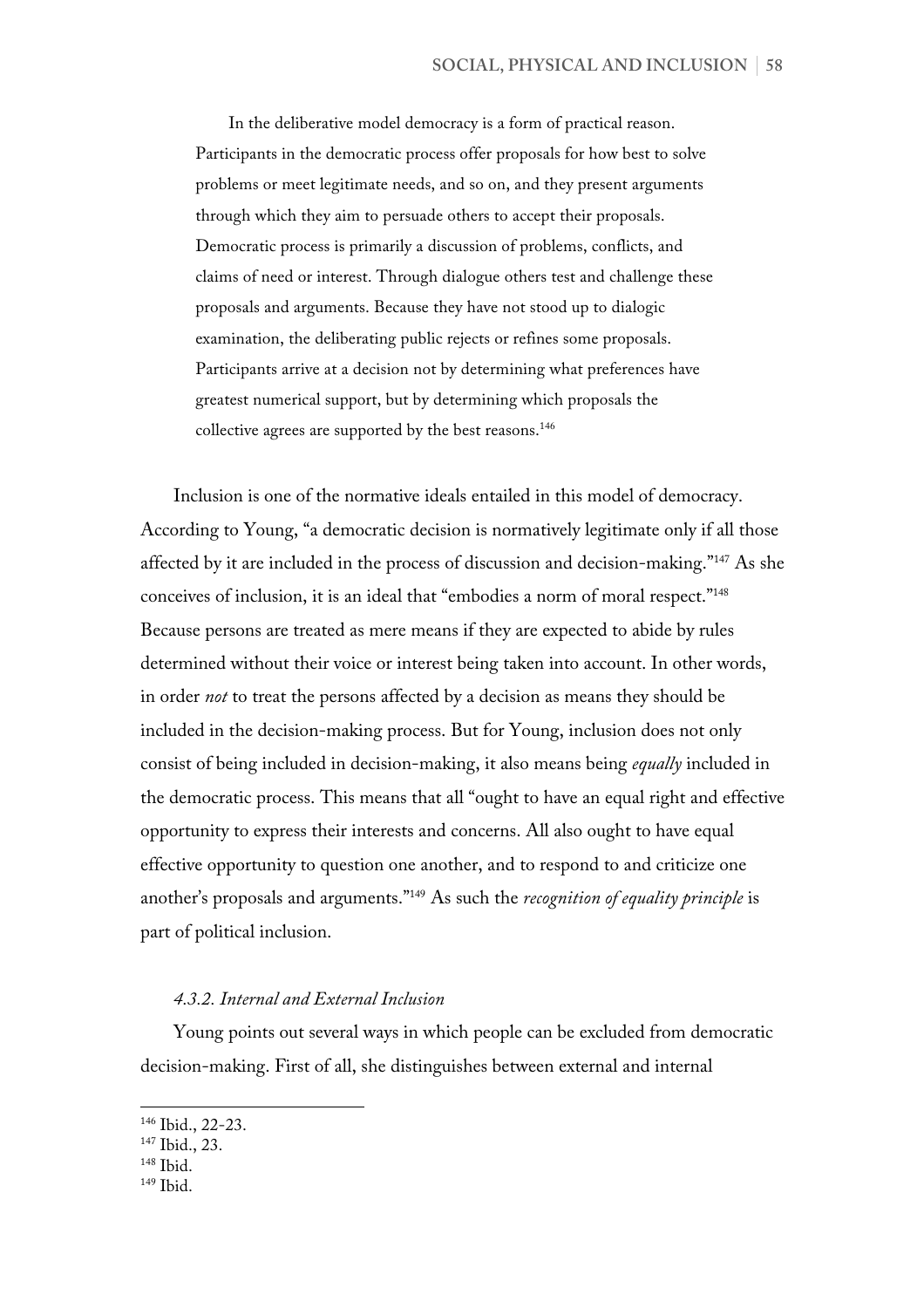exclusion. External exclusion means that those who are affected by a certain decision, are left out of the fora of discussion and decision-making. Internal exclusion refers to situations in which persons are present at the discussion or decision-making fora, but at the same time their concerns are not taken equally into account. Because they are, for instance, not recognized by others as partners in the discussion, or their way of expressing themselves is not considered to be appropriate, or their perspective and background presuppositions differ significantly from the majority and therefore their concerns are not understood properly.150

External exclusion mainly consists of matters that have to do with physical inclusion. If for example the sites of political fora are not accessible, or people lack the means for transportation, people may be excluded from political participation. But also the way in which discussion is organized needs to be accessible for everyone. For example people with hearing impairments may need a sign interpreter. Besides, the program and invitations for events should be provided in a format accessible for people with visual impairments. Realizing external inclusion much coincides with physical inclusion.

Internal exclusion has to do with how the discussion takes shape. Young describes three modes of political communication – greeting, or public acknowledgement, affirmative uses of rhetorics and narrative – that are instructive for understanding internal political inclusion. The *recognition of equality principle*, the *participation principle* and the *needs principle* do figure in the discussion of these three modes of communication that illustrate how internal inclusion can be realized.

# *4.3.2.1. Greeting*

 

The first mode of communication Young discusses is greeting. According to Young, this is the moment of communication in which a speaker "announces her presence as ready to listen and take responsibility for her relationship to her interlocutors, at the same time that it announces her distance from the others, their

 $150$  Ibid.,  $52-53$ .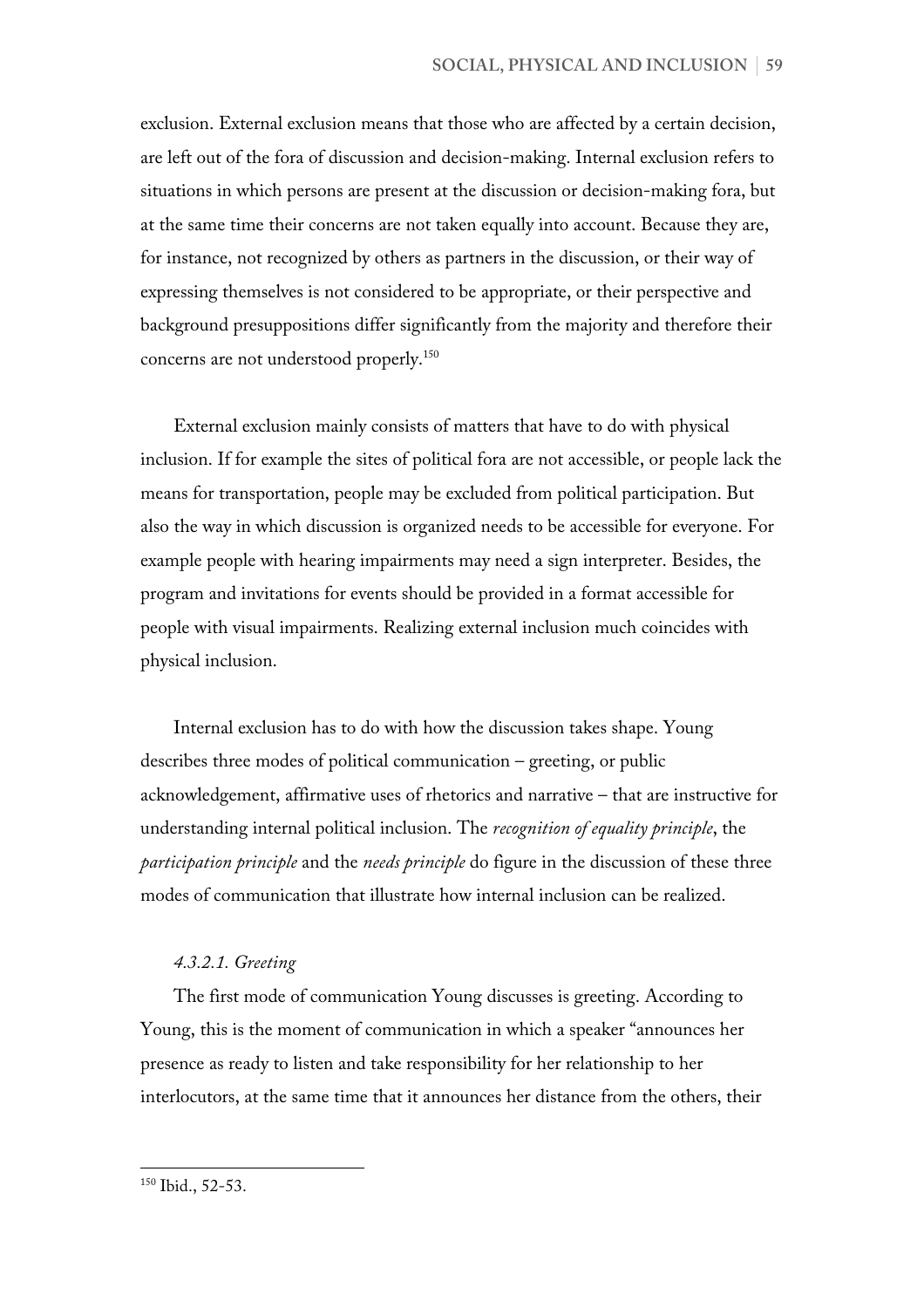irreducible particularity."151 By greeting, one acknowledges the other as a participant in communication and acknowledges the other's distinctiveness. This can be seen as making one's recognition of the other explicit. Greeting thus is part of complying with the *recognition of equality principle*. According to Young, this is important in political communication because "democratic legitimacy requires that all those affected by decisions should be included in discussions that reach them."152 The moment of greeting constitutes the starting point of such discussion.

Greeting names those communicative political gestures through which participants in democratic discussion recognize other specific groups as included in the discussion that will issue in decisions. By such gestures of greeting, discussion participants acknowledge that they are together with those they name, and that they are obliged to listen to their opinions and take them seriously.153

By greeting one makes explicit that one intends to include the other in the political discussion and decision-making process. Thus, as a sign of recognition of the other as an equal, greeting is part of inclusive political discussion.

# *4.3.2.2. Rhetoric*

The second mode of communication important for internal inclusion in political communication, Young explains, is rhetoric. By excluding particular forms of rhetoric certain people may be excluded from participating as peers in political debate. Amongst rhetoric Young understands: the emotional tone of the discourse, the use of figures of speech, forms of communication that do not involve speech ("such as visual media, signs and banners, street demonstration, guerrilla theatre, and the use of symbols in all these contexts") and the way in which one adapts one's communication to a particular audience and their particular assumptions, history and idiom.154 Young emphases rhetoric as a mode of political communication in order to point out that

 

<sup>153</sup> Ibid.

<sup>151</sup> Ibid., 59.

<sup>152</sup> Ibid., 61.

 $154$  Ibid., 65.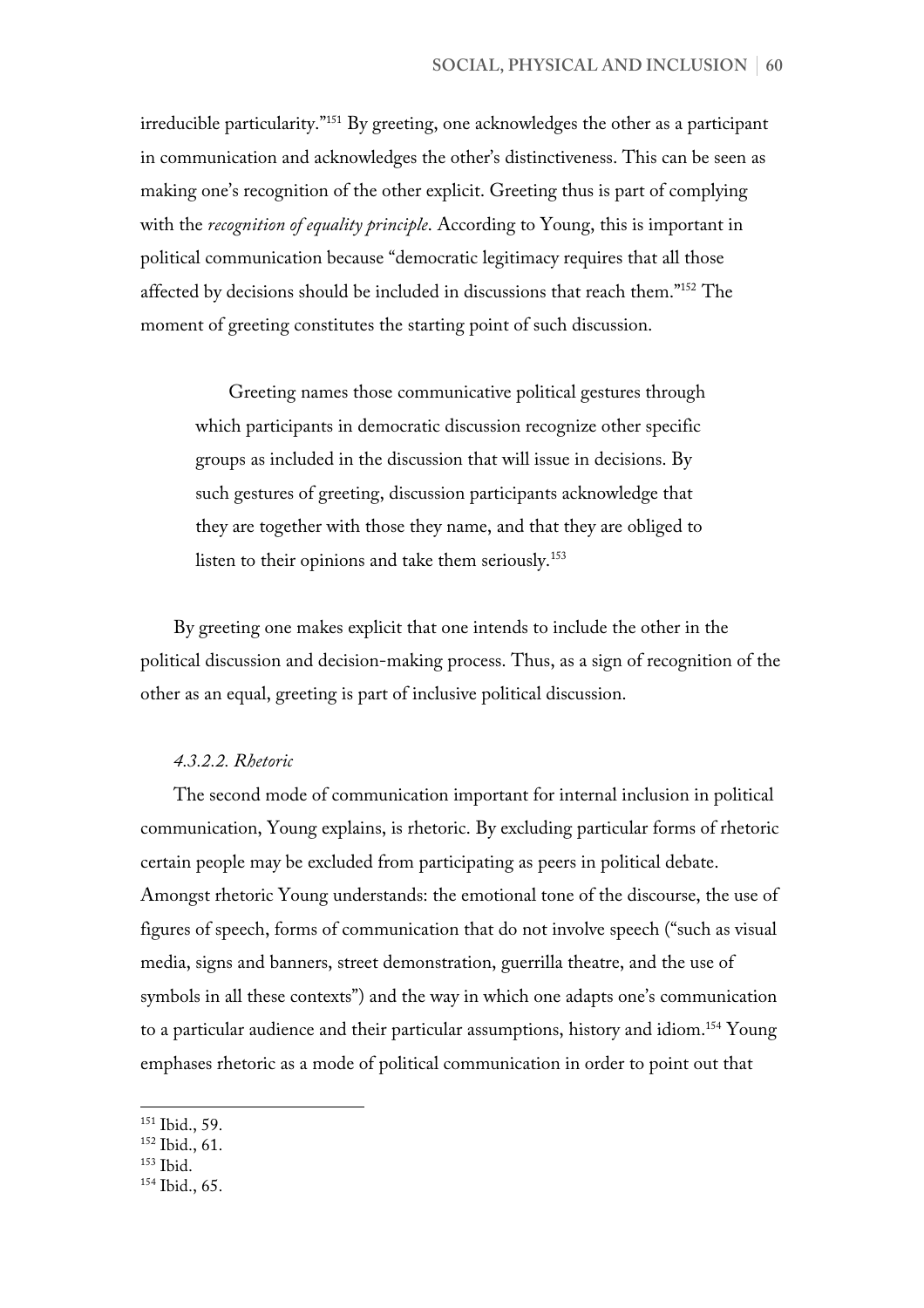"any discursive content and argument is embodied in situated style and rhetoric."<sup>155</sup> As she explains, for example, some modes of emotional speech are not taken seriously in political debate, because of the presumption that political speech should be rational and free of emotion.156 People who are not able (or used) to express themselves in the conventional neutral way are then excluded from political debate. By pointing out that this way of expressing does not have a special feature that makes it more suitable for political debate, it can be understood that one should acknowledge other ways of expression in political debate as not to exclude these people from participating as peers. Political inclusion thus requires the fulfillment of the *participation principle*.

In the case of disability, people with a hearing impairment may want to express themselves with sign language. People with cognitive impairments may also make use of different rhetoric to express themselves. Political debate being open for different forms of rhetoric ensures that people are not unnecessary excluded from participation as peers in politics. It even opens up the possibility to include people who are not able to express themselves at a political fora. Using different rhetoric, e.g. making use of a medium such as video, people who are unable to express themselves in political debate such as people with severe cognitive disabilities can be included. By showing a documentary about the life of someone with a severe cognitive impairment, her experiences and needs can become part of political deliberation. This is one way in which people unable to participate in political debate in the conventional way, can still be included in a different manner. The medium of video documentaries can also play a role in the third mode of communication Young describes. This shows how being accommodative to different rhetoric ensures that people are not excluded from participating as peers in political debate.

# *4.3.2.3 Narrative*

 

The third mode of communication Young describes as important for inclusive political debate, is narrative.157 This may prove helpful when the background assumptions and experiences of the different parties in communication are so different that they have trouble understanding each other. By telling narratives people can

<sup>155</sup> Ibid., 64.

<sup>156</sup> Ibid., 63-64.

<sup>157</sup> Ibid., 70-71.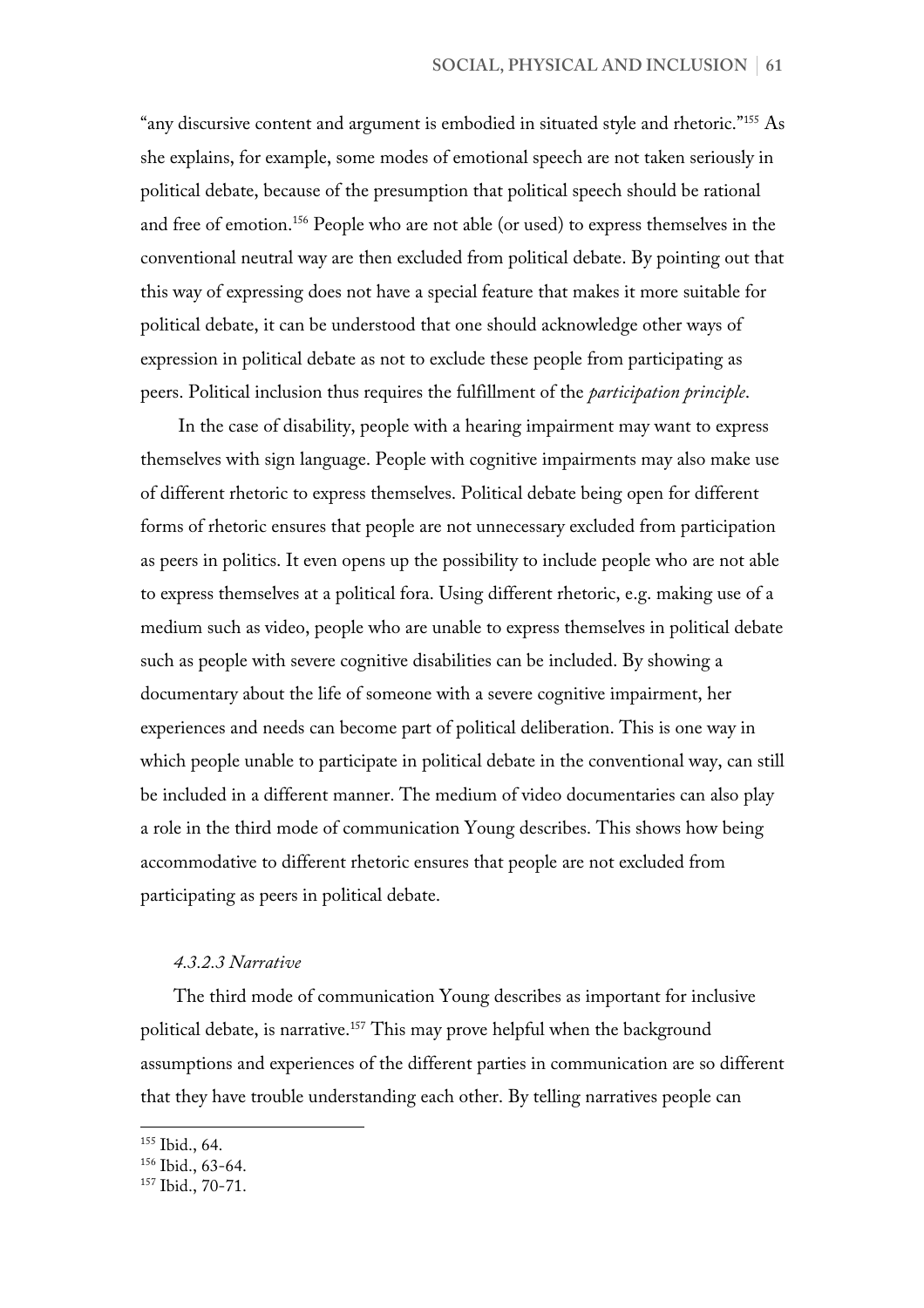make an argument better understandable from the point of view of the audience. For able-bodied people it is difficult to understand the experience of having a disability. By telling about their experience with having a disability, people with disabilities can make accessible to able-bodied people what kind of problems they face and what kind of misunderstandings are prevalent about having a disability. This is very important for the inclusion of people with disabilities in political debate because many political decisions particularly affect the lives of people with disabilities. Again, for example documentaries but also books can prove useful to communicate a narrative in support of a particular argument or decision. But just taking the time to listen to spoken narratives may prove important as well. Narratives play an important role in communicating needs and this is important for being able to fulfilling the *needs principle* of inclusion.

## *4.3.3. The Needs Principle*

Political inclusion plays an important role in how society gets to know the needs of the different people in society. This is particularly important as society has to fulfill the *needs principle* and thus take everyone's needs into account. As mentioned before, it is not easy to acquire knowledge of how one can be responsive to the needs of one's fellow citizens. By realizing political inclusion one establishes that the knowledge of society about itself and the needs of its members improves. As Young puts it:

Some partialities and misunderstandings can best be exposed by discussion with differently situated others. Susan Wendell offers one example of how the experience and perspective of a structural social group can contribute to the social knowledge of everyone in order to promote more justice. When people with disabilities have the opportunity to express their perceptions of biases in the socially constructed environment or expectations of functions needed to perform tasks, then everyone learns how to see the social environment differently.<sup>158</sup>

<sup>158</sup> Ibid., 117.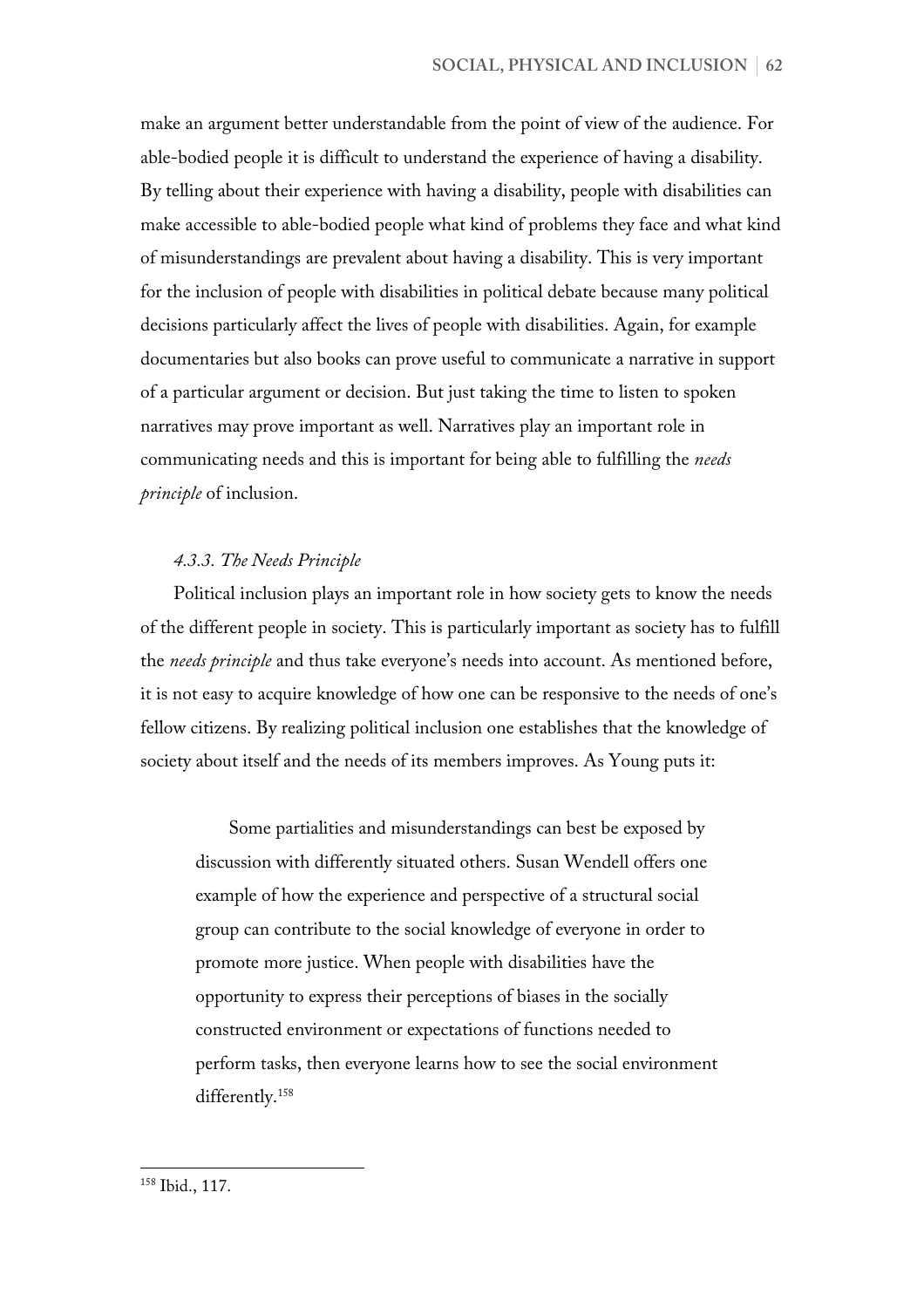Political inclusion thus enhances the knowledge about the different perspectives people have on practices in society. Thereby it becomes possible to take the needs of the people in society into account.

But then the question rises as to how society deals with those needs. In political deliberation the needs of different people or groups in society are taken into consideration and together with all parties involved a good solution for the situation at hand should be found. This can entail that not all needs can be fulfilled at the same time. Some people or groups may have conflicting needs, and resources are always scarce, thus choices have to be made. Having political inclusion ensures that all the parties involved in a particular decision are able to express their concerns and take part in making a decision. Hereby, decisions are not (only) made in the interest of the most powerful or the majority. Inclusion means that all people involved give concern to the needs of others and deliberate about the best way to meet these different needs.

When the people affected by a decision are not included in the political debate (or their needs have not been taken into consideration) and the outcome does harm their needs, this outcome can been considered unjust. But, if this decision has been made in an inclusive way, it can be a just one. This will be explained in what follows.

According to Linda Barclay, justice cannot demand something that one cannot reasonably expect society to provide.159 Although a lot of the disadvantages people with disabilities face are socially constructed that does not mean that justice demands that all these disadvantages should be taken away by altering the social component. Barclay states that "[i]f the social contribution to disadvantage is unavoidable, or only overcome at unacceptable cost, including opportunity cost, then it is incorrect to assume that it is a source of injustice."160 This means that the existence of some disadvantages for people with disabilities, even when they are socially constructed, may be unavoidable even in a just society.

Justice does not have to be only about socially constructed disadvantages, the not socially constructed disadvantages may even prove more difficult to mitigate. As has been explained in the first chapter, for some people to be able to participate as an equal member of society requires certain aids and support such as wheelchairs, sign

<sup>159</sup> Linda Barclay, "Justice and Disability: What Kind of Theorizing Is Needed?" *Journal of Social Philosophy* 42 (2011), 281.  $160$  Ibid., 281.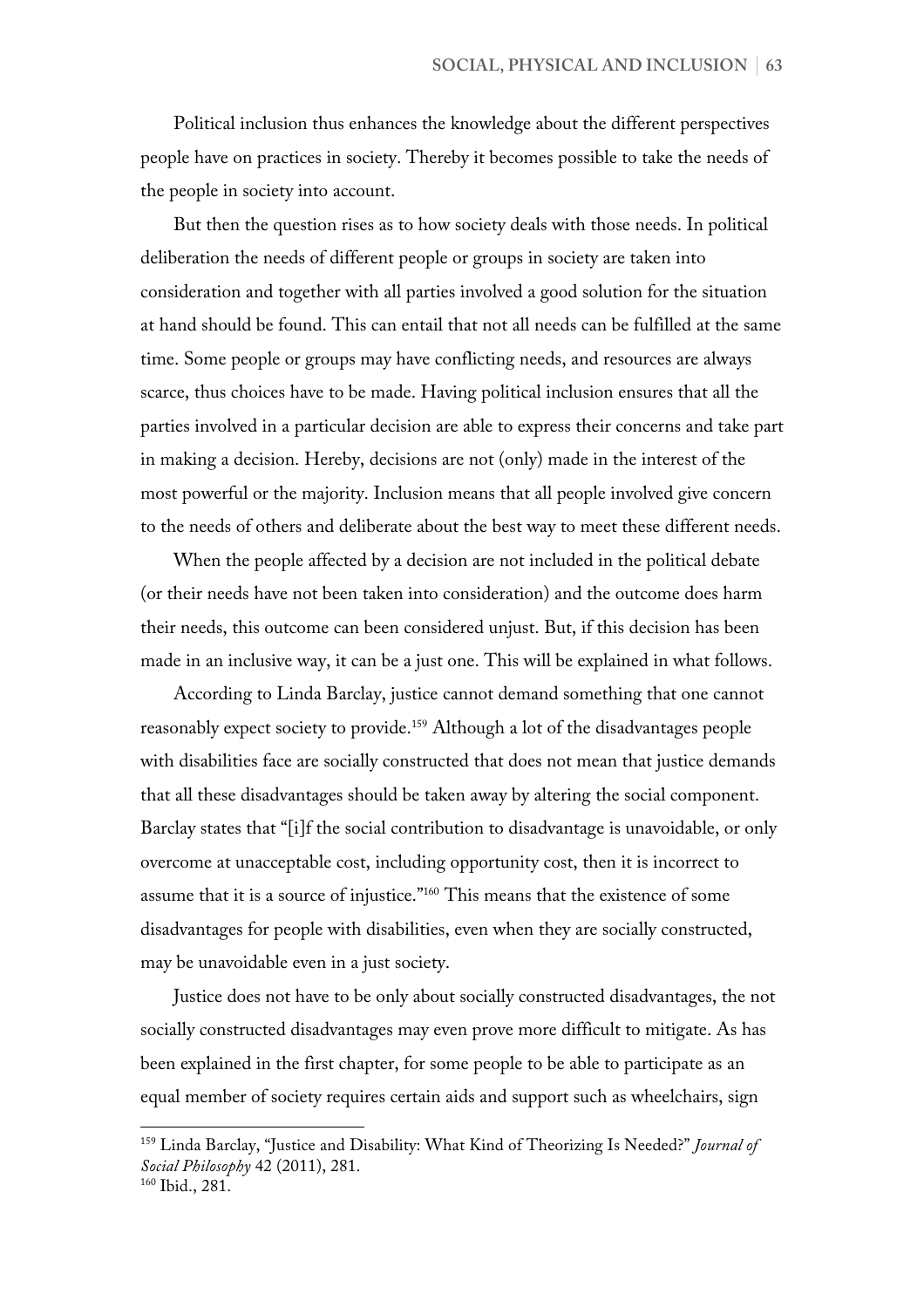language interpreters or extra training to acquire skills such as reading or walking. An inclusive society has to ensure that people are not excluded from participation because they lack the resources necessary for acquiring aids and support that will provide them the capabilities essential for participating as peers. But it is difficult in practice to give content to such a requirement. Does it mean that all paraplegic have to be provided a robotic exoskeleton in order to be able to play football? Or is a wheelchair that enables one to move around by oneself sufficient? The resources available in society do play an important role in determining what aids and support can be provided. Moreover, it has to be decided what capabilities are essential for participating as a peer. Walking may not be essential for participation, as moving around independently may be. This may raise the question whether to spend resources on curing an injury that deprives one of the ability to walk or on providing a wheelchair in order to restore the capability to move around independently. Although walking may not prove to be essential for participation, the individuals needs have to be taken into account as well. Taking this into account may prove restoring one's ability to walk to be more important. For example because walking can have a positive effect on one's health where sitting all day may cause osteoporosis.<sup>161,162</sup> This illustrates how following the requirements of inclusion in decision-making is not only about the establishment of capabilities, but that it is also about needs of the individual, for instance with regard to health. However, some authors, such as Martha Nussbaum, define health also as a capability. <sup>163</sup> It exceeds the scope of this thesis to explore the different conceptions of health in order to determine whether health concerns are better placed under the heading of capabilities necessary for participation or needs of the individual. Either way health is of concern for inclusion.

How to deal with claims for justice is a political matter. Political inclusion is a way to ensure that the political decision-making process is just. Only when a decision came about in an inclusive process one can be sure that the decision is a just one. Even when the outcome is not optimal for everyone. Realizing political inclusion thus

<sup>161</sup> I.M. Lee and D.M. Buchner, "The Importance of Walking to Public Health," *Medicine and Science in Sports and Exercise* 40 (2008) 512–8.

<sup>162</sup> B.J. Kiratli, "Immobilization Osteoporosis," In *Atlas of* Osteoporosis, 149-164 (Philadelphia: Current Medicine Group, 2003).

<sup>163</sup> Martha C. Nussbaum, *Frontiers of Justice: Disability, Nationality, Species Membership* (Cambridge: Belknap Press, 2007) 76.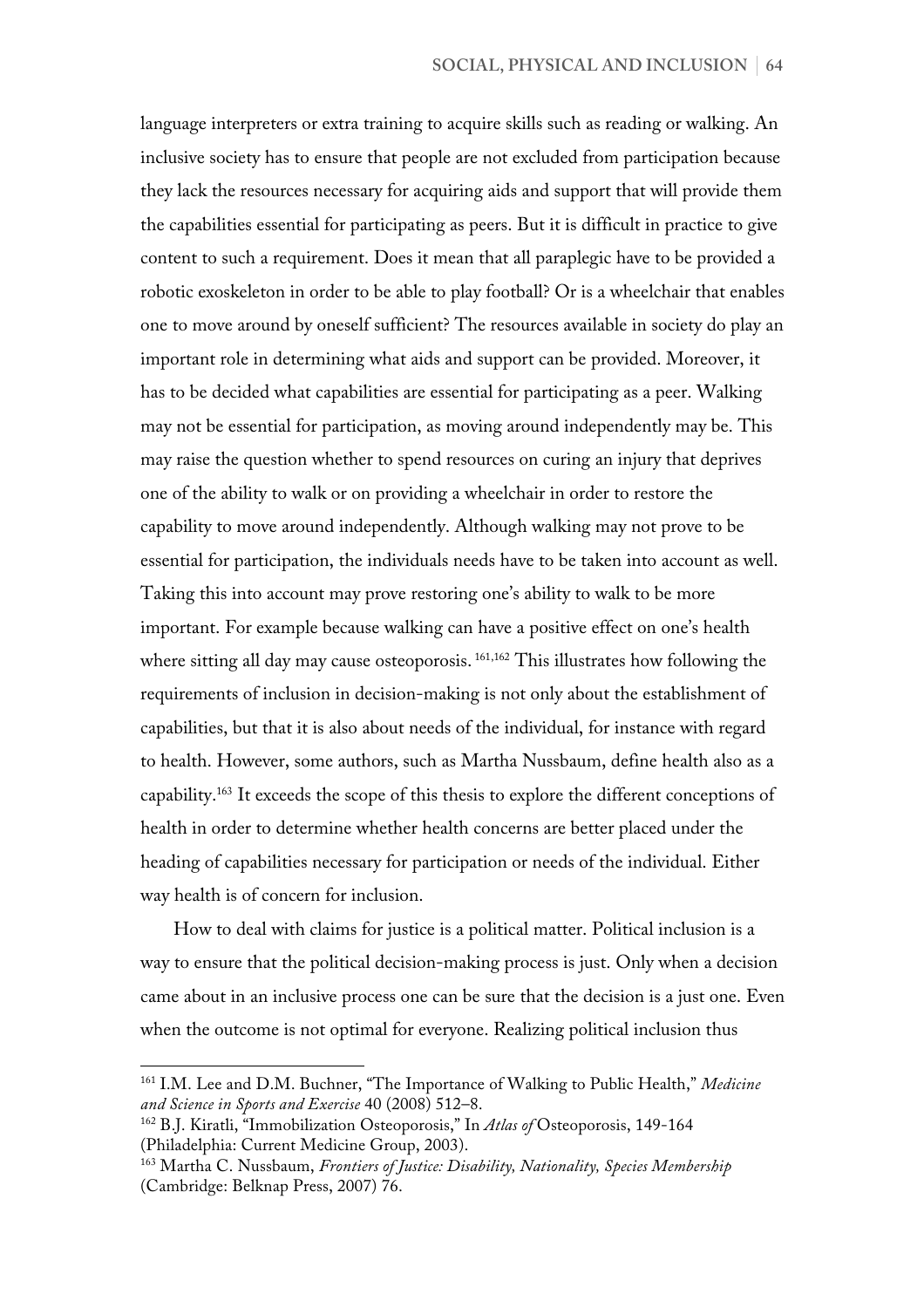provides a legitimate way to make difficult decisions about for example access for people with disabilities in a situation were no optimal outcome is possible.

It does not only tell us that able-bodied people should be responsive to the needs of people with disabilities but also that people with disabilities should be responsive to the needs of people with different disabilities and of people without disabilities. In this way, people with disabilities are equally required to take responsibility for the decision at hand, and that gives them the opportunity not only to demand what is best for them, but also to deliberate about how this can be reconciled with the needs and interests of others and the limited amount of resources at hand.

# **4.4. Conclusion**

In this chapter it has been argued that in order to realize an inclusive society, social, physical and political inclusion have to be established. In these three areas the three principles that form the requirements of inclusion – the *recognition of equality principle*, the *participation principle* and the *needs principle* – have to be met. It has been explained how society may fail to include people with disabilities socially, physically and politically.

Social inclusion is about the social attitude people have towards one. These attitudes may attest of one not being recognized as an equal member of society. Moreover, negative social attitudes towards people with disabilities can lead to their exclusion from participating as peers. Furthermore, social attitudes can attest of one's needs not being taken into account or even interfere with the fulfillment of one's needs. The realization of social inclusion thus forms an important aspect of the completion of an inclusive society. In order to be included in society one has to be socially included in society.

Physical inclusion incorporates the way in which the physical environment affects the fulfillment of the three requirements of inclusion. The physical environment can attest of people with disabilities not being recognized as equal members of society. In that they are for instance not provided access. The physical environment can also exclude people with disabilities from participation as a peer. Finally, in the design of the physical environment the needs of people with disabilities should be taken into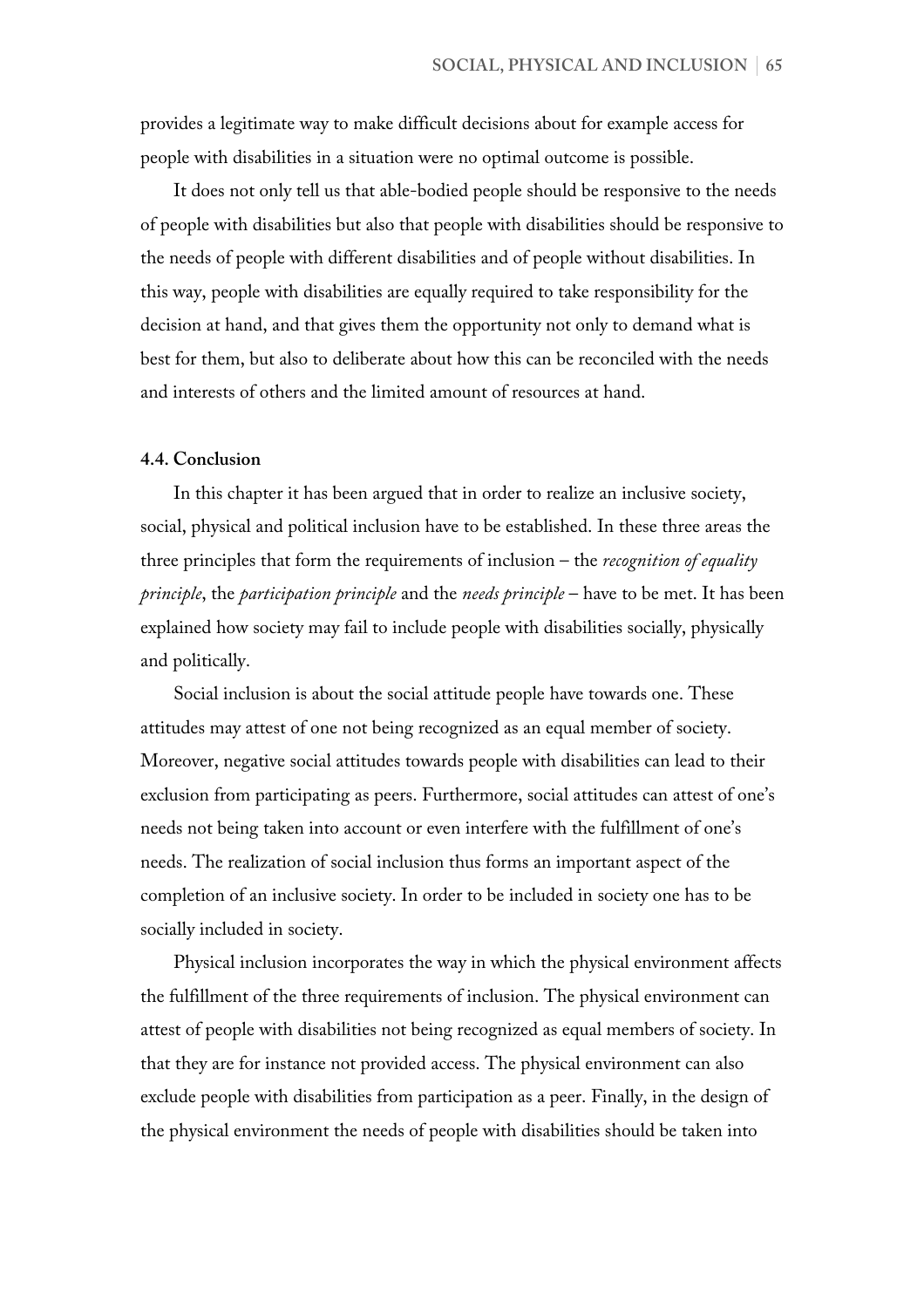account. When people with disabilities are not physically included in society then one cannot say that a society is inclusive to all.

Political inclusion is about the organization of democratic decision-making and political debate. All members of society should be included in political debate in order to ensure that just decisions will be made. This entails the recognition of all members of society as equals who should be involved in decision-making. Furthermore, it has to be ensured that no one is excluded from participating as a peer in political debate, by allowing for different kinds of rhetoric. Also, everyone's needs have to be taken into account, this requires that everyone should have to opportunity to communicate needs. This can be ensured for instance by acknowledging narrative as a mode of communication in political debate. But, political inclusion also has to do with how the concern for the needs of all members of society takes shape. It may not always be possible to fulfill everyone's needs. Political inclusion enables a decision-making process in which difficult decisions about conflicting needs can come about.

Social, physical and political inclusion for everyone has to be realized in order to establish the inclusion of all members of society. But as will be explained in the following chapters this does not take away all difficulties people with disabilities might experience. Still, the three principles of inclusion can provide guidelines as to how to deal with disability related difficulties in an inclusive manner.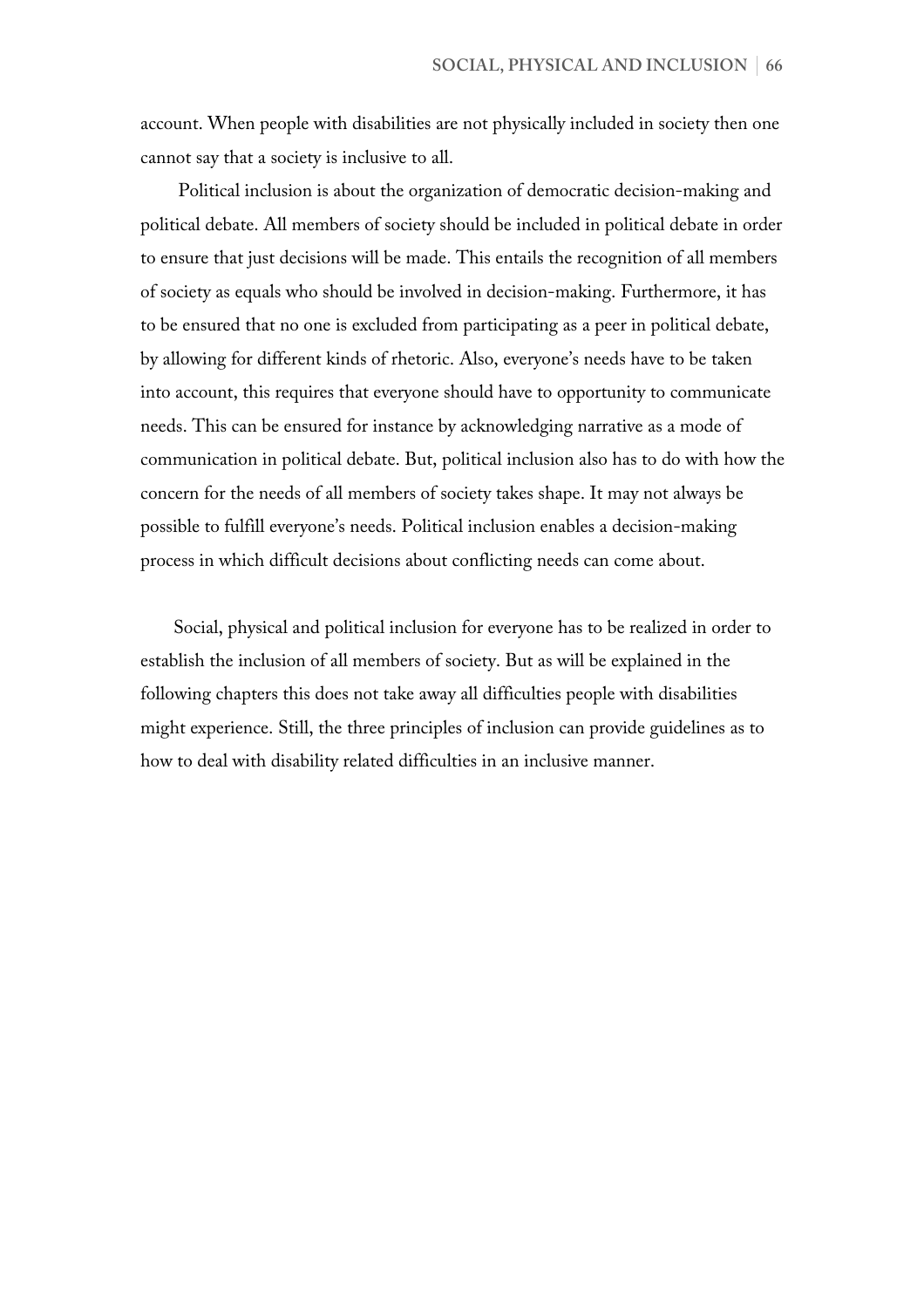# **5. Disability and Inclusion**

In this chapter it is discussed how inclusion and disability relate to each other. It is argued that not al difficulties associated with disability disappear when social, physical and political inclusion are realized. In the following chapter, with the help of a case study, it is shown that the requirements of inclusion can also function as a standard against which policy can be tested. Even when physical, social and political inclusion are realized this is important for the inclusion of people with disabilities in society, because, as is explained in this chapter, even in an inclusive society disability may pose difficulties for the individual.

With the social model of disability as formulated in 1976 by the Union of the Physically Impaired Against Segregation (UPIAS), disability is interpreted as "the disadvantage of restriction of activity by a contemporary social organization which takes no or little account of people who have physical impairments and thus excludes them from participation in the mainstream of social activities."164 Impairment in this context refers to "[l]acking part or all of a limb, or having a defective limb or mechanism of the body."165

According to this understanding of disability, people with disabilities are people with physical impairments who experience the disadvantage of restriction of activity caused by social organization which does not take them into account. People with disabilities are thus excluded from participation in the mainstream of social activities. Inclusion encompasses that people with impairments (to speak in terms of the social model) are recognized as equal members of society and are not excluded from participation. In an inclusive society, disability, interpreted in accordance with the social model, would not exist. There would only be people with impairments. The distinction between disability and impairment enables one to distinguish between disadvantages that are constituted by the designed physical environment or by how society treats people with impairments and disadvantages that originate in the

<sup>164</sup> Colin Barnes, "Disability Activism and the Struggle for Change: Disability, Policy and Politics in the UK" *Education, Citizenship and Social Justice* 2007 2, 205. <sup>165</sup> Ibid.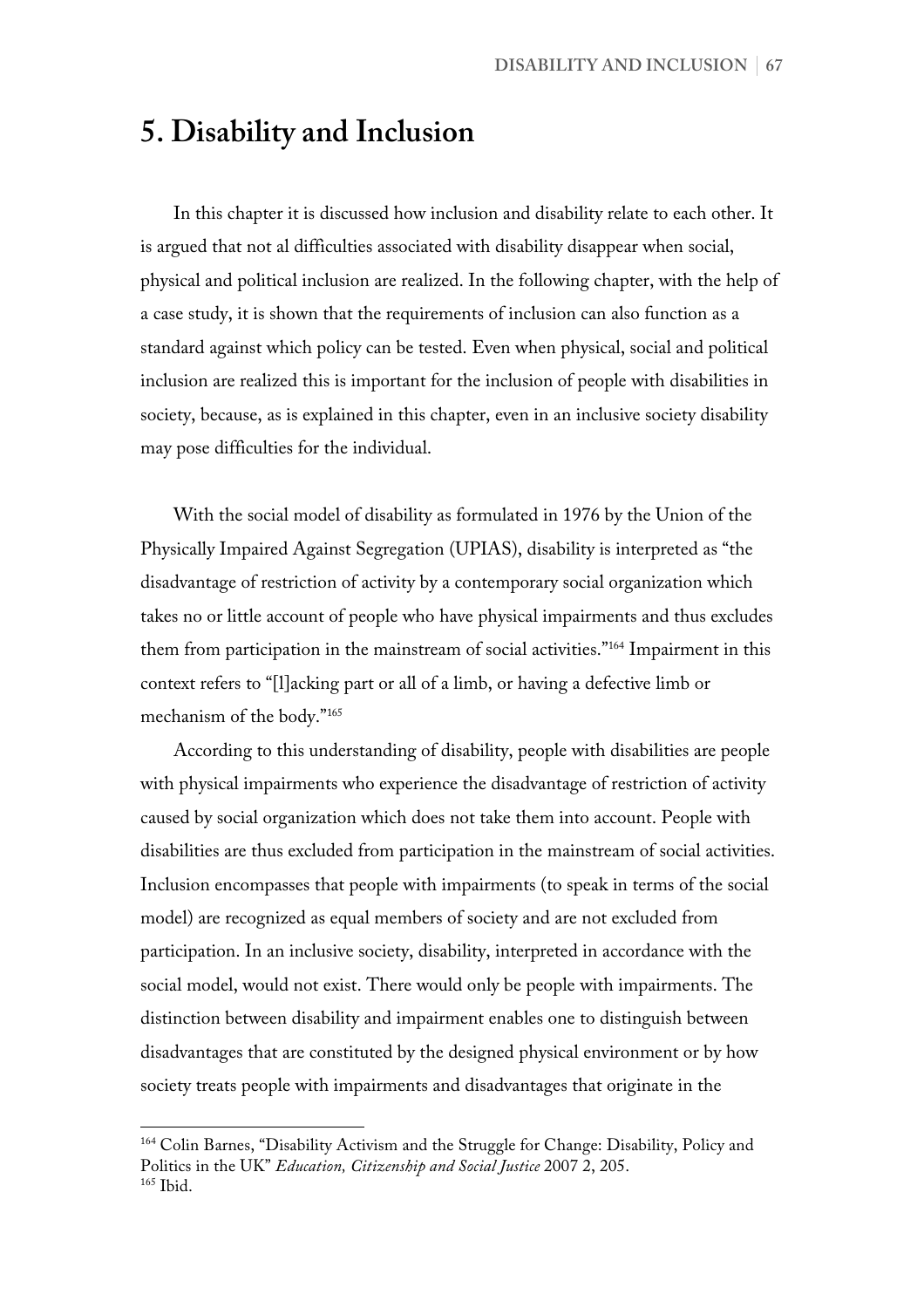physical, mental or sensory deviation of people with impairments.166 Therefore this distinction could be useful for an account of inclusion as developed in this thesis, as it enables one to identify instances of "biological dysfunction and […] processes of social exclusion."167

Nevertheless, I have decided not to follow the social model in making this distinction. First of all because inclusion goes beyond disability (as socially constructed disadvantages). Inclusion concerns impairment as well. The *needs principle* illustrates this most clearly, as taking needs into account means taking impairments into account as they give rise to special needs an individual might have.

Shakespeare argues that one should not discount the impact of impairment on the lives of people with disabilities.<sup>168</sup> If inclusion would only be concerned with socially constructed disability then it would not include the impact of impairment that is not socially constructed. Silvers is an advocate of the social model of disability and as is explained in the first chapter she does not include the not socially constructed effects of disability as she only argues for the establishment of a level playing field. As is stressed in the first chapter with the help of Kittay's notion of connection-based equality, in order to have a theory that includes all people equally, one should take people's needs and dependency into account, even when they are not socially constructed.

Distinguishing between disability and impairment in the context of inclusion may give rise to the suggestion that only socially constructed disability and not impairment should be of concern for inclusion. But that is not the point of inclusion; inclusion of people with disabilities in society equally requires attending to socially constructed

<sup>&</sup>lt;sup>166</sup> It is controversial to speak of disability or impairment in terms of disadvantage. I do agree with the many authors and disability rights activists that try to undo disability of the negative connotation as a burdensome condition. Nonetheless, I think that as soon as one has a proper understanding of what having a disability or impairment does and does not consists of, as many authors in the subject and people having an impairment do have, one may admit that there can be some disadvantages attached to impairments. For example not being able to dress oneself because of a physical impairment is not only disadvantageous because in western society it is socially expected that people get dress before they leave their home and noncompliance to this norm would result in social disapproval. But it is also disadvantages because getting dressed is essential to protecting one's body against the weather. This constitutes a disadvantage.

<sup>&</sup>lt;sup>167</sup> Bill Hughes and Kevin Paterson, "The Social Model of Disability and the Disappearing Body: Towards a Sociology of Impairment," *Disability & Society* 12 (1997) 328. <sup>168</sup> Tom Shakespeare, *Disability Rights and Wrongs Revisited*, 26-28.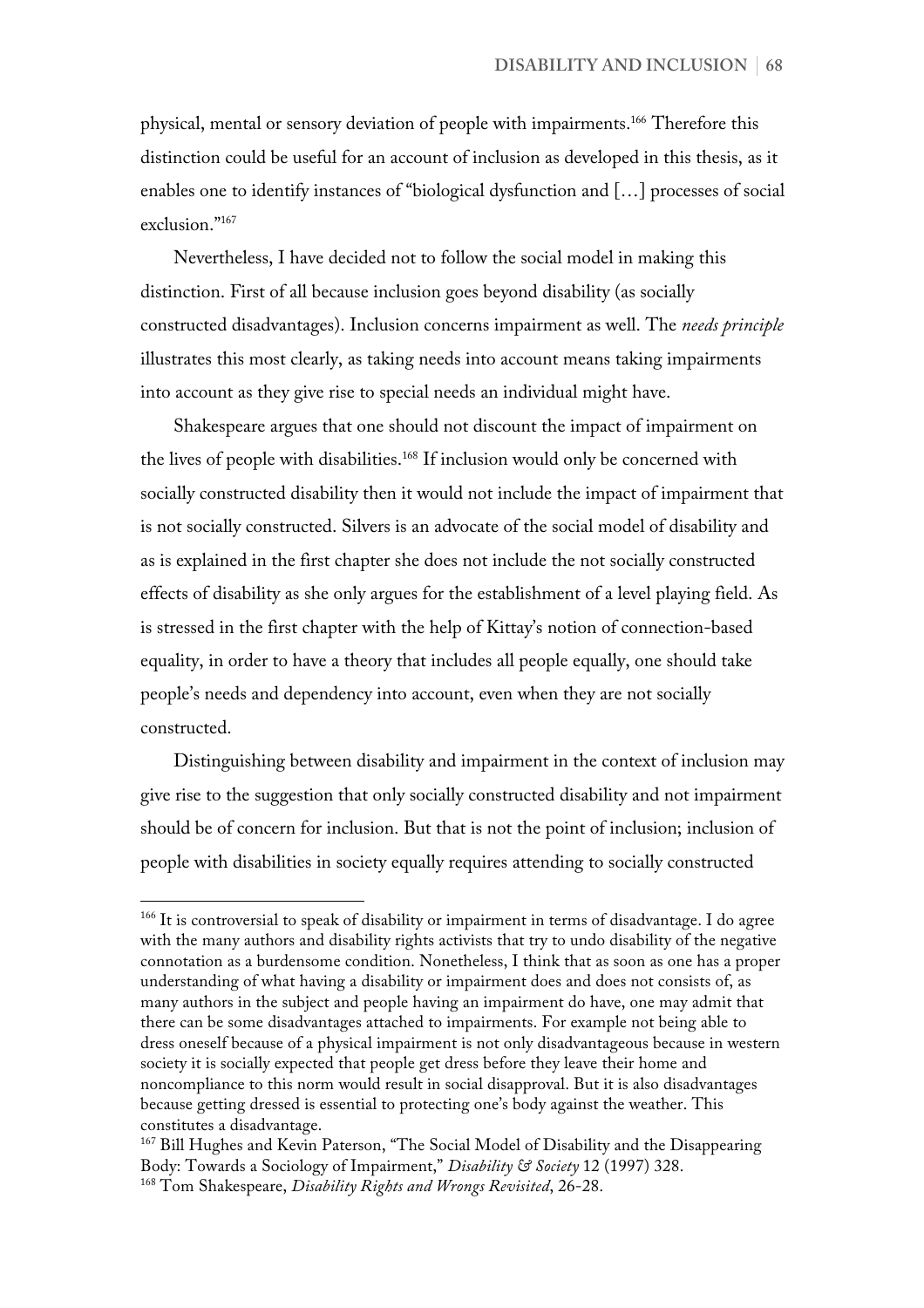disabilities as well as impairments. Both may require attention when fulfilling the three principles of inclusion. Therefore I use the term disability to refer both to socially constructed disability and impairment.

My use of the term disability is compatible with the critical realist approach of Shakespeare.169 Shakespeare describes his position as follows:

The approach to disability that I propose to adopt suggests that disability is always an interaction between individual and structural factors. Rather than getting fixated on defining disability as a deficit or a structural disadvantage or alternatively a product of cultural discourse, a holistic understanding is required. Put simply, the experience of a disabled person results from the relationship between factors intrinsic to the individual, and extrinsic factors arising from the wider context in which she finds herself. Among the intrinsic factors are issues such as: the nature and severity of her impairment, her own attitudes to it, her personal qualities and abilities, and her personality. I accept that contextual factors will influence these intrinsic factors: impairment may be caused by poverty or war; personality may be influenced by upbringing and culture, etc. Among the contextual factors are: the attitudes and reactions of others, the extent to which the environment is enabling or disabling, and wider cultural, social and economic issues relevant to disability in that society.170

As inclusion is not a remedy for the not-socially-constructed aspects of disability, it is important to consider how to conceive of instances of disability that exist within the framework of inclusion. The societal changes in terms of social and physical inclusion, proposed in the previous chapter, basically address the changes advocates of the social model of disability primarily strive for. What is missing is how society should address particular problems people with disabilities have even when physical, social and political inclusion are established.

These problems will be included in the (inclusive) political decision-making process. Nevertheless, it is useful to consider a case that remains complicated even in an inclusive society, because this will show us that the principles of inclusion are

<sup>169</sup> Ibid., 72-91.

<sup>170</sup> Ibid., 74-75.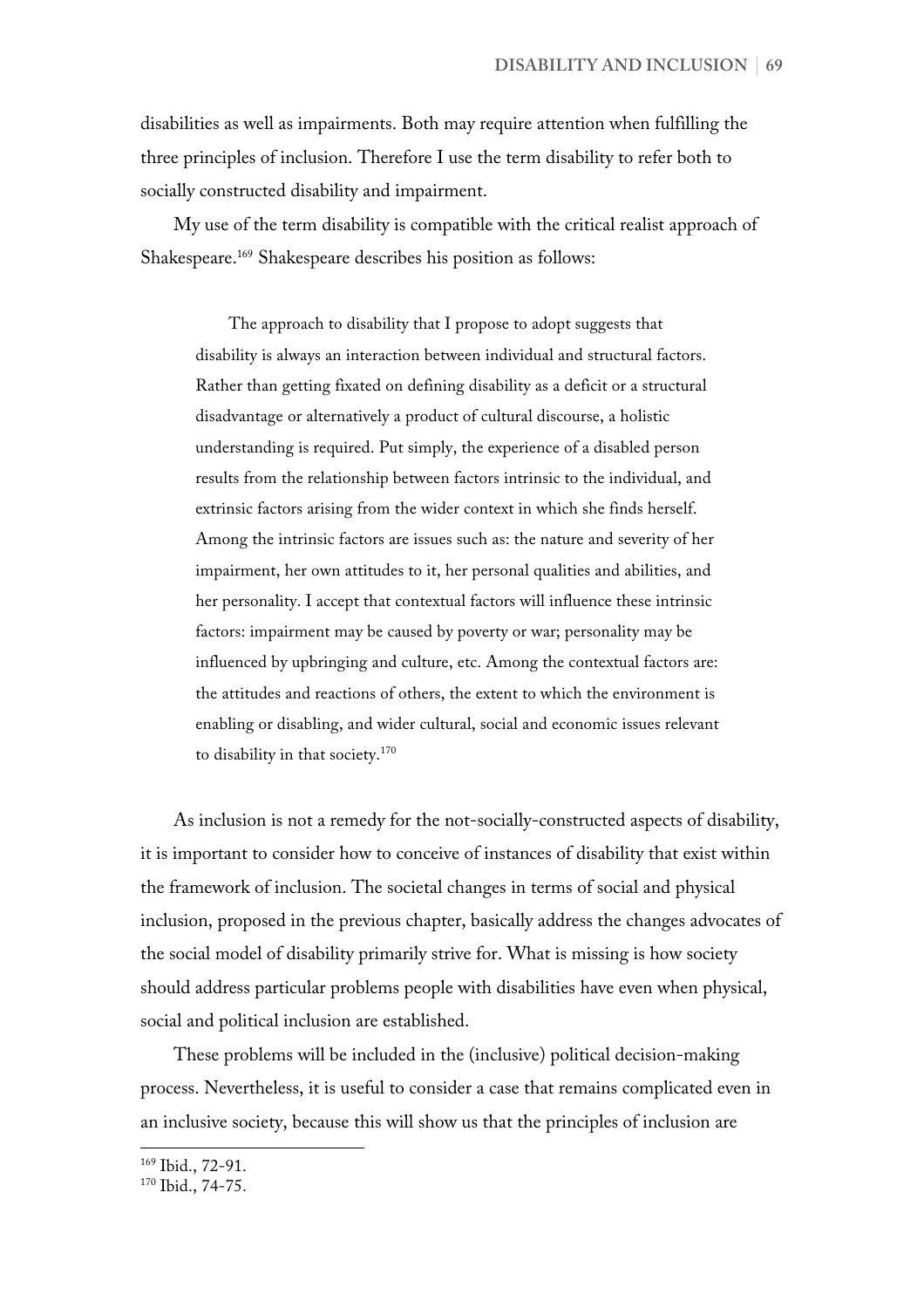helpful in solving disability related issues that even an inclusive society faces. In the following chapter it will be discussed how long-term care can be provided in an inclusive manner.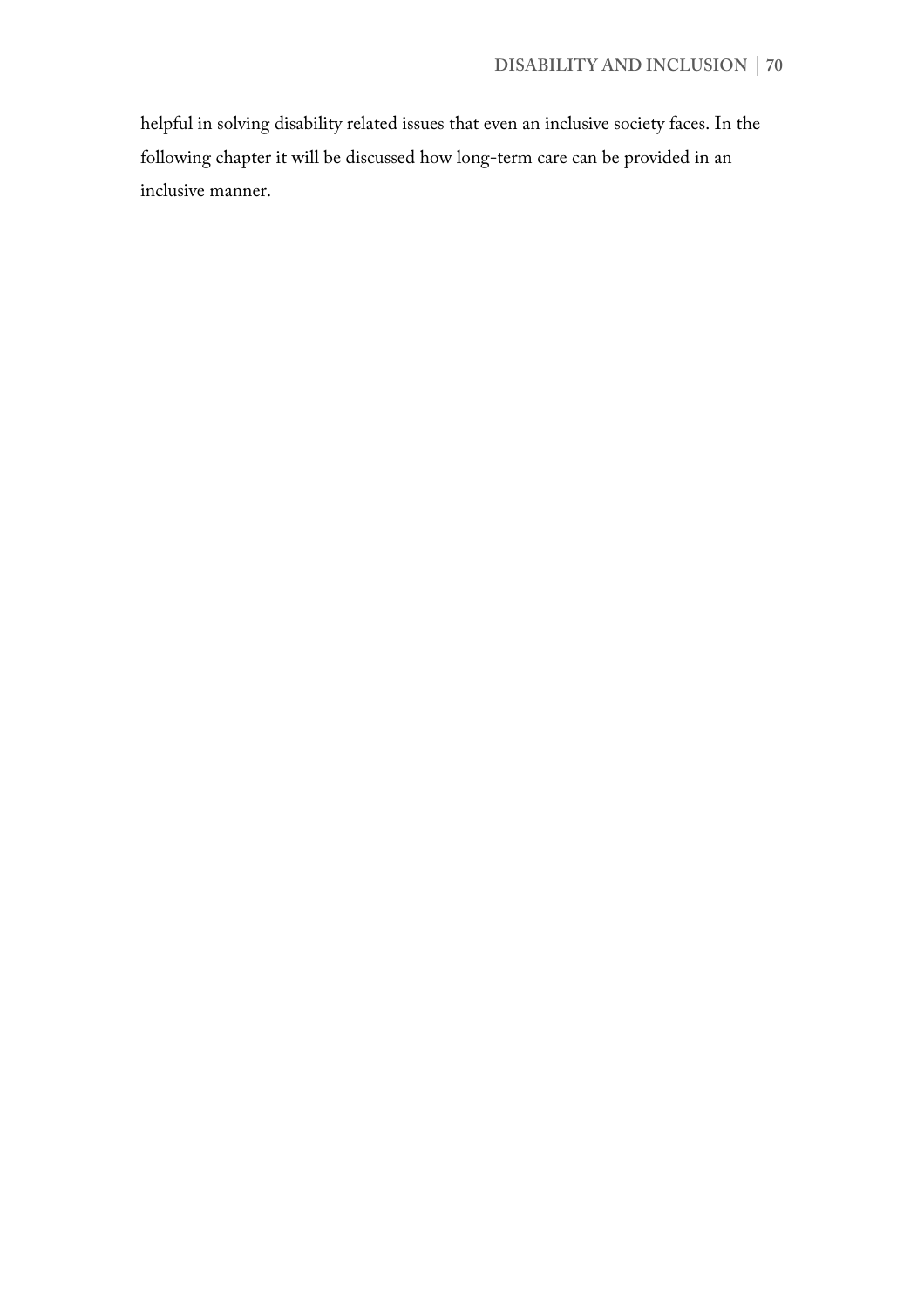# **6. A Case Study: Organizing Care in an Inclusive Way**

Central to this chapter is the organization of long-term care some people with disabilities need. It is explored which guidelines for the organization of care can be abstracted from the three principles of inclusion for providing care in an inclusive manner.

First, it is discussed how a caring relation can take shape that testifies of the recognition of both the caretaker and the care receiver as equals. It is argued that a caring relation in which the caretaker and care receiver are allies in the fulfillment of the need for care of the disabled fits with the recognition of both the caretaker and the care receiver as equals. Also, in order to prevent both the caretaker and care receiver from getting trapped in a suppressive care-relation it should be possible for both to end the care relation without the dependent being left without any options for getting her need for care fulfilled. It is argued that the *participation principle* demands that the organization of care should not exclude one from participating as a peer in society. This requires that care is organized in a sufficiently flexible way with regard to time and place.

I take it for granted that the organization of care should be in accordance with the needs principle, as attending to needs is what care is about. Therefore the *needs principle* will not be extensively discussed in this chapter.

With the help of the abstracted guidelines, it is evaluated whether the personal assistance model of care based on direct payment lives up to these guidelines. It follows that the personal assistance model does meet most of the requirements of an inclusive way of organizing care but that it has some disadvantages as well.

# **6.1. Care and Inclusion**

Some people with disabilities require care, as Mary B. Mahowald explains, the frequency and kind of care may differ significantly. "Some persons with disabilities, for example, require personal assistants around the clock; others require assistance on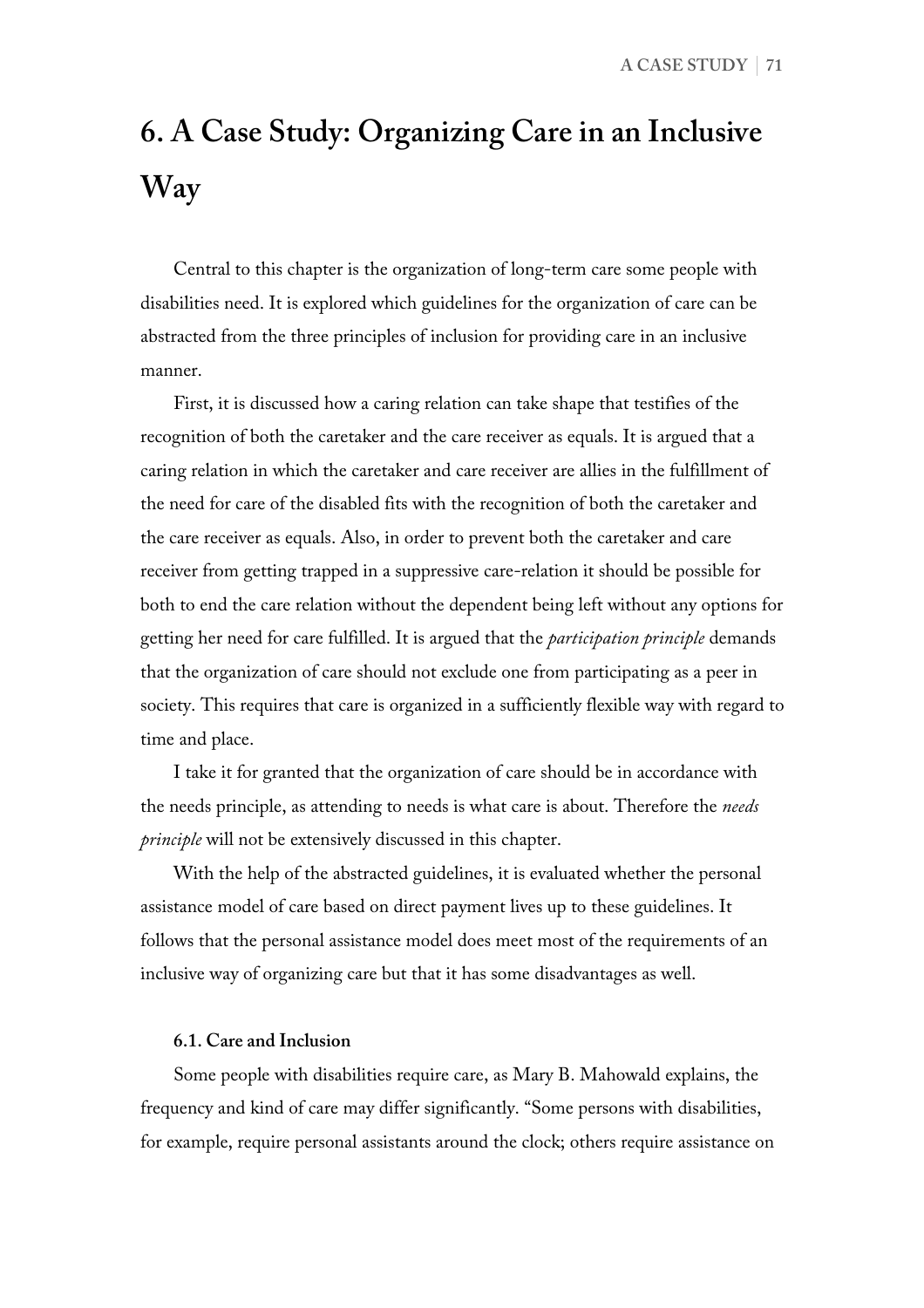a regular but not persistent basis; others require caregiving only occasionally, just as those who are currently able require it."<sup>171</sup>

Caring tasks may range from cleaning someone, tying shoelaces, trimming nails or putting on lipstick to using and monitoring medical devices and equipment, requiring medical skills. 172

Care has to do with attending to the needs of another. The link between the *needs principle* of inclusion and care is easily made. One's needs being taken into account sometimes comes down to being cared for. But inclusion requires not only that one's needs are taken into account. It also requires the fulfillment of the *recognition of equality principle* and the *participation principle*.

# *6.1.1. Is the Care-Relation Compatible with the Recognition of Equality Principle?*

In order for the care-relation to be compatible with the inclusion of both the care receiver and the caretaker in society the care-relation should be compatible with the *recognition of equality principle*. Thus, both the care receiver and the caretaker should be recognized as equals.

Silvers considers the caring relationship to be problematic for the recognition of the care receiver as an equal. Because, as she points out, "in a system in which caring for is the primary way able-bodied relate to disabled, it becomes socially incumbent upon the latter to profess incompetence even where they are more competent than the former."173 Although this is a serious point of concern, it is not inherent to a caring relationship that the care receiver is expected to profess incompetence. As Eva Feder Kittay, Bruce Jennings and Angela A. Wasunna point out "[a] person who cares for another with the attention required of good caring, provides care and assistance when it is needed and not when it interferes with the other's justifiable need and desire to be exercising her own agency."174

<sup>171</sup> Mary B. Mahowald, "A Feminst Standpoint," in *Disability, Difference, Discrimination: Perspectives on Justice in Bioethics and Public Policy*, 209 - 251 (Lanham/Oxford: Rowman & Littlefield Publishers, 1998) 244.

<sup>172</sup> Ibid.

<sup>&</sup>lt;sup>173</sup> Anita Silvers, "Formal Justice," 99.

<sup>174</sup> Eva Feder Kittay, Bruce Jennings and Angela A. Wasunna, "Dependency, Difference and the Global Ethic of Longterm Care," *The Journal of Political Philosophy* 13 (2005) 458.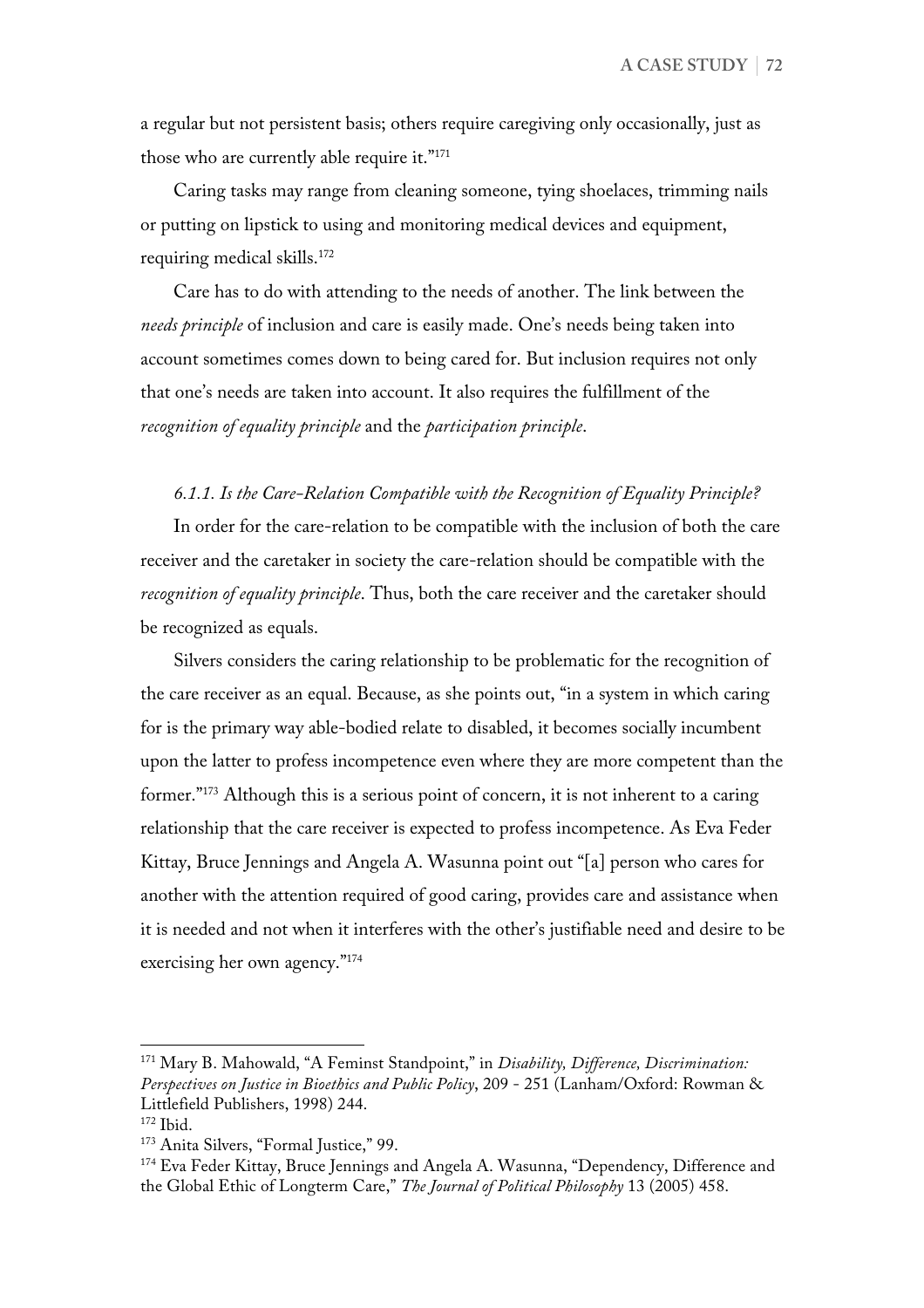This being said, according to Silvers, there is another reason why the caring relationship is repressive with regard to the one being cared for. She believes that **"**the very structure of helping or caring relationships invites the marginalization of whoever is consigned to the position of dependence."175 Silvers explains this as follows:

Help-givers choose how they are willing to help, but help-takers cannot choose how they will be helped, for in choosing to reject proffered help one withdraws oneself from being helped as well as from being in a helping relationship. To relate to others primarily by being helped by them, then, implies subordinating one's choices to one's caretakers, at least in so far as one remains in the state of being helped.<sup>176</sup>

Silvers describes the caring-relation or helping-relation as extremely one sided. In her view, it only consists of the caregiver providing the care receiver with a service. But, even though one person is providing care while the other is receiving it, there is place for mutual recognition in the care-relation. The one providing-care can recognize the other as an equal who has a voice in the providence of care. Recognizing the dependent as an equal means that one takes requests of the other serious. This does not mean that the caregiver should obey the care receiver unconditionally, because the caretaker has to be recognized as an equal person as well.

The care receiver is not the only one that may not be recognized as an equal in the care-relation. As Kittay e.a. point out, the caring-relation can also be repressive for the caregiver.177 They explain that, for instance, the demand for "independent living" made by disability rights movements in the early 1970's, as it seemed, could only be realized by caregivers who acted as if they were invisible.178 It was comprehended that a severely disabled person can maintain independence when the care-giver functions as an instrument of her will.<sup>179</sup> "The disabled person needs the

<sup>&</sup>lt;sup>175</sup> Anita Silvers, "Reconciling Equality to Difference," 40.

<sup>176</sup> Ibid., 40–41.

<sup>&</sup>lt;sup>177</sup> Eva Feder Kittay, Bruce Jennings and Angela A. Wasunna, "Dependency, Difference and the Global Ethic of Longterm Care," 466–467. <sup>178</sup> Ibid., 465–466.

 $179$  Ibid., 466.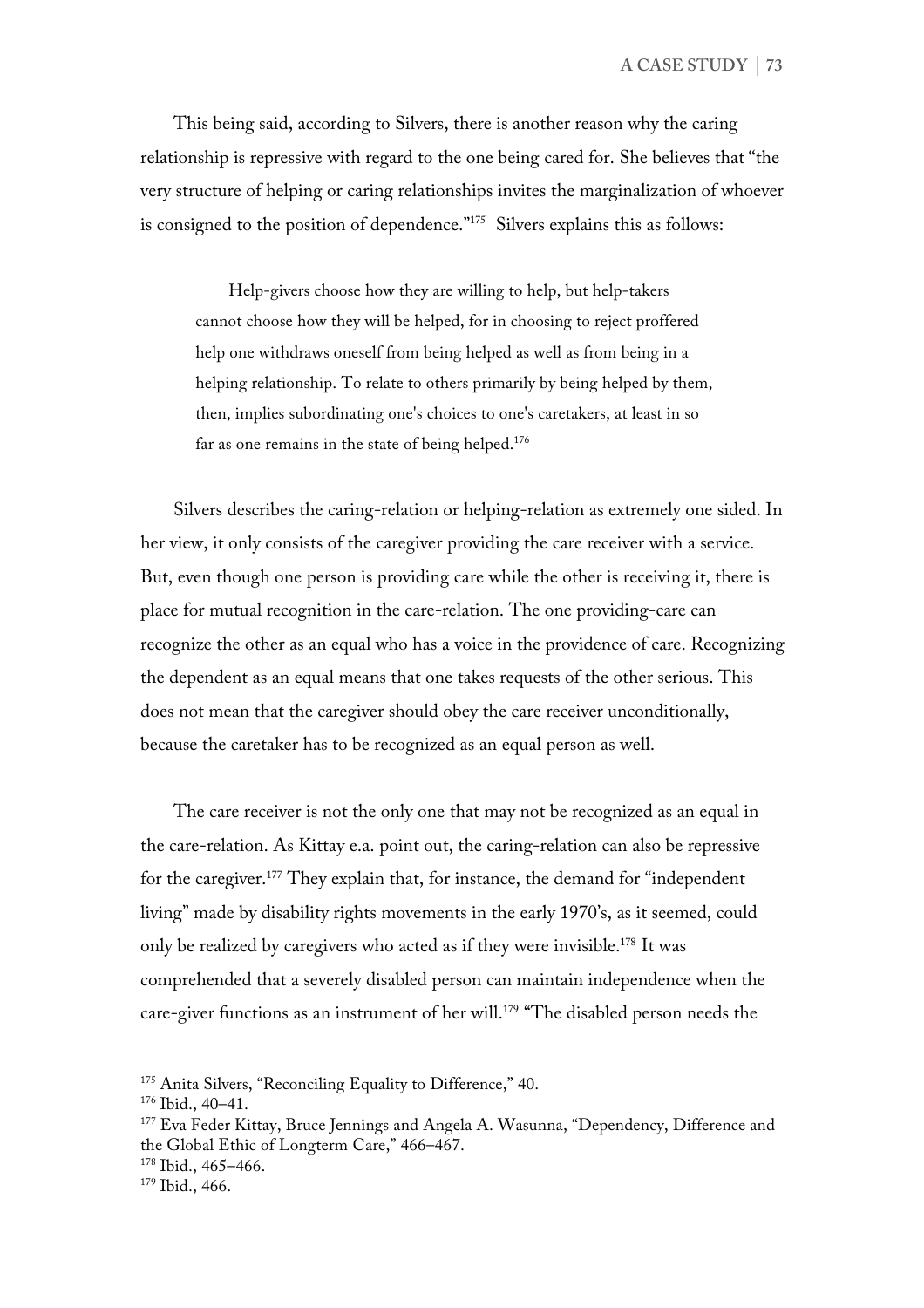assistant to be invisible in order to maintain a sense of his independence, and sees the relationship as best achieved when entirely professional."180 According to Kittay, being invisible or transparent is part of good caregiving. The caregiver "must not interject her own desires, aspirations or wishes and so distort or fail to perceive the need she is there to meet."181 But this invisibility comes at a price for the caregiver because she is likely not to be recognized as a person and valued accordingly when she is "invisible". 182

The above pictured dilemma, between the need of the disabled for having control over the care she receives in order to be independent, and the interests of the caregiver who should be recognized as a person in her own right, has to be solved in order to be able to establish a care system that lives up to the *recognition of equality principle*. According to Kittay, a solution for this dilemma has to be found in a transvaluation of dependency. She proposes that "if we acknowledge our own dependency and vulnerability instead of demanding an illusory independence, one that can only be maintained by denying our connection to and reliance on others, then we do not need to make the caregiver invisible."183 However, the caregiver still has to be transparent to the needs of the care receiver. For Kittay being transparent differs from being invisible in that when one is transparent one can still be recognized as an equal person.

According to Kittay, the notion of independent agency is deeply rooted in our conceptions of justice and we need to rethink justice in such a way that dependency needs are no longer something negative. She suggests that "we want social structures predicated on a notion of justice which allows the extent and severity of our dependency needs to be rendered *indifferent* to our capacity to flourish. That is to say, whether or not we have dependency needs ought not be a critical determinant of whether or not we can lead flourishing lives. The burden of need should be neutralized by the possibility to have those needs met."184

 

 $184$  Ibid.

<sup>180</sup> Ibid.

<sup>&</sup>lt;sup>181</sup> Ibid.

<sup>182</sup> Ibid., 466-467.

<sup>183</sup> Ibid., 467.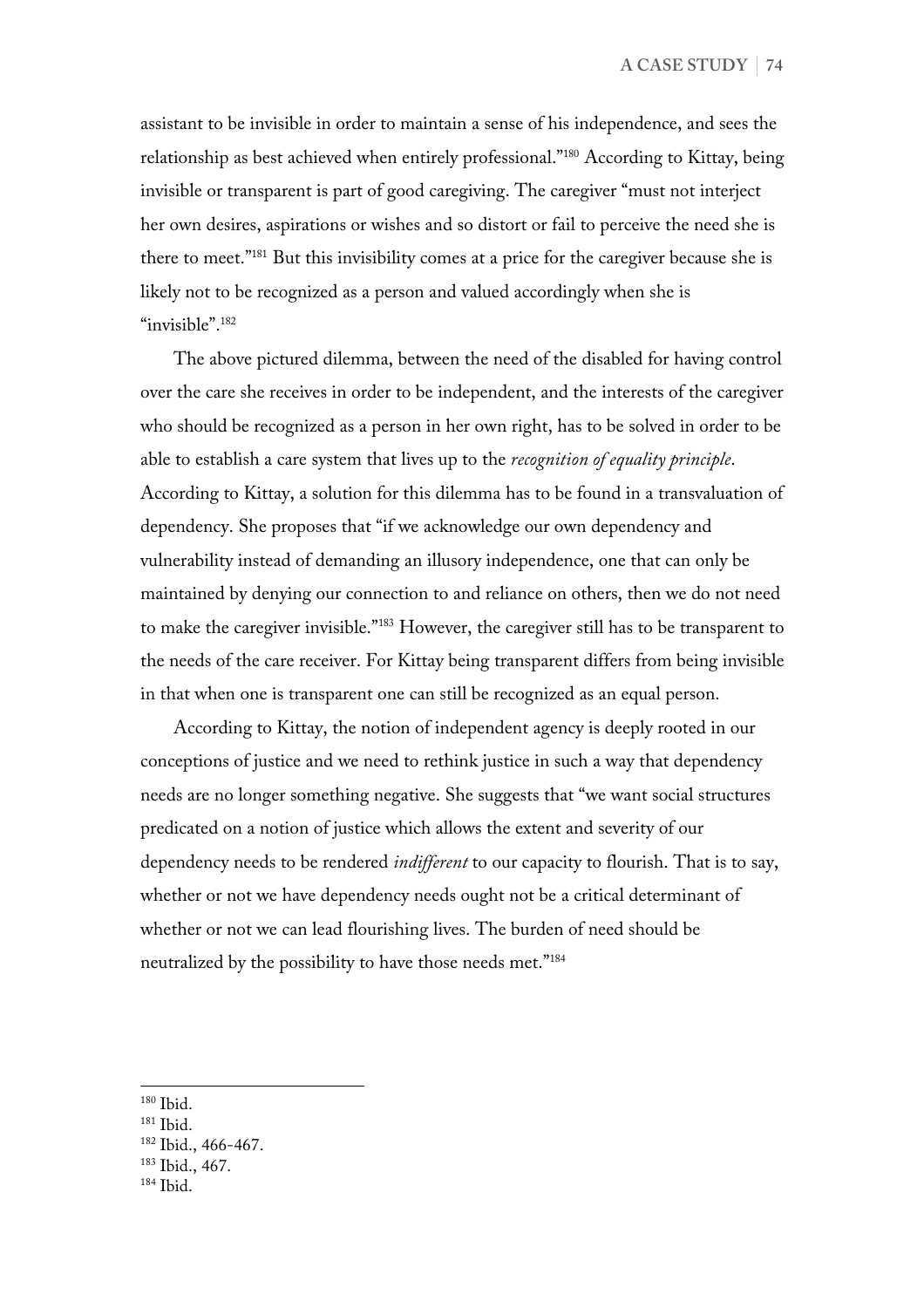I agree with Kittay that dependency needs should not be seen as interfering with ones opportunity to flourish, but I do think that some kind of independence has to be realized in order to be able to flourish regardless of one's dependency needs.

Malcom Richardson recognizes that people with disabilities may conceive of independence as being compatible with being dependent on care of others. "Independence then is about personal power and control over one's life rather than doing things for yourself, unassisted."185 Richardson proposes that the nursing practice should be based on alliance between nurses and people with disabilities. This seems to be a useful understanding of how the care-relation can take shape. If people with disabilities and caretakers are allies in the realization of care such that the care is the product of cooperation between the caretaker and the disabled person, then care can be both based on mutual recognition and having control over one's own life.

The caretaker has to take the choice of the disabled person as guiding in the providence of care, recognizing the equality of the disabled person as someone who should not be subordinated to the choice of others. Then, together the caretaker and the disabled person have to find the best way to give shape to the choice of the disabled person in the providence of care. Here the disabled person also has to recognize the caretaker as an equal person cooperating in the fulfillment of the need for care of the disabled person. Thus the disabled person and the caretaker work together in the realization of the dependency needs of the disabled person. This solution for bringing the care-relation in accordance with the recognition of both the caretaker and the care receiver coincides with how Fraser envisions the establishment of recognition in parity of participation. It can also be led back to Anderson, who argued equality takes shape in participation with others. By understanding the carerelation as part of an activity that involves two participants it is possible to understand how both parties involved can be recognized as equals. Recognition of the care receiver and the caretaker as equals entails not excluding one of them from participating as a peer in the care-relation (this is the *participation principle*).

<sup>&</sup>lt;sup>185</sup> Malcom Richardson, "Addressing Barriers: Disabled Rights and the Implications for Nursing of the Social Construct of Disability," *Journal of Advanced Nursing* 25 (1997) 1269- 1275.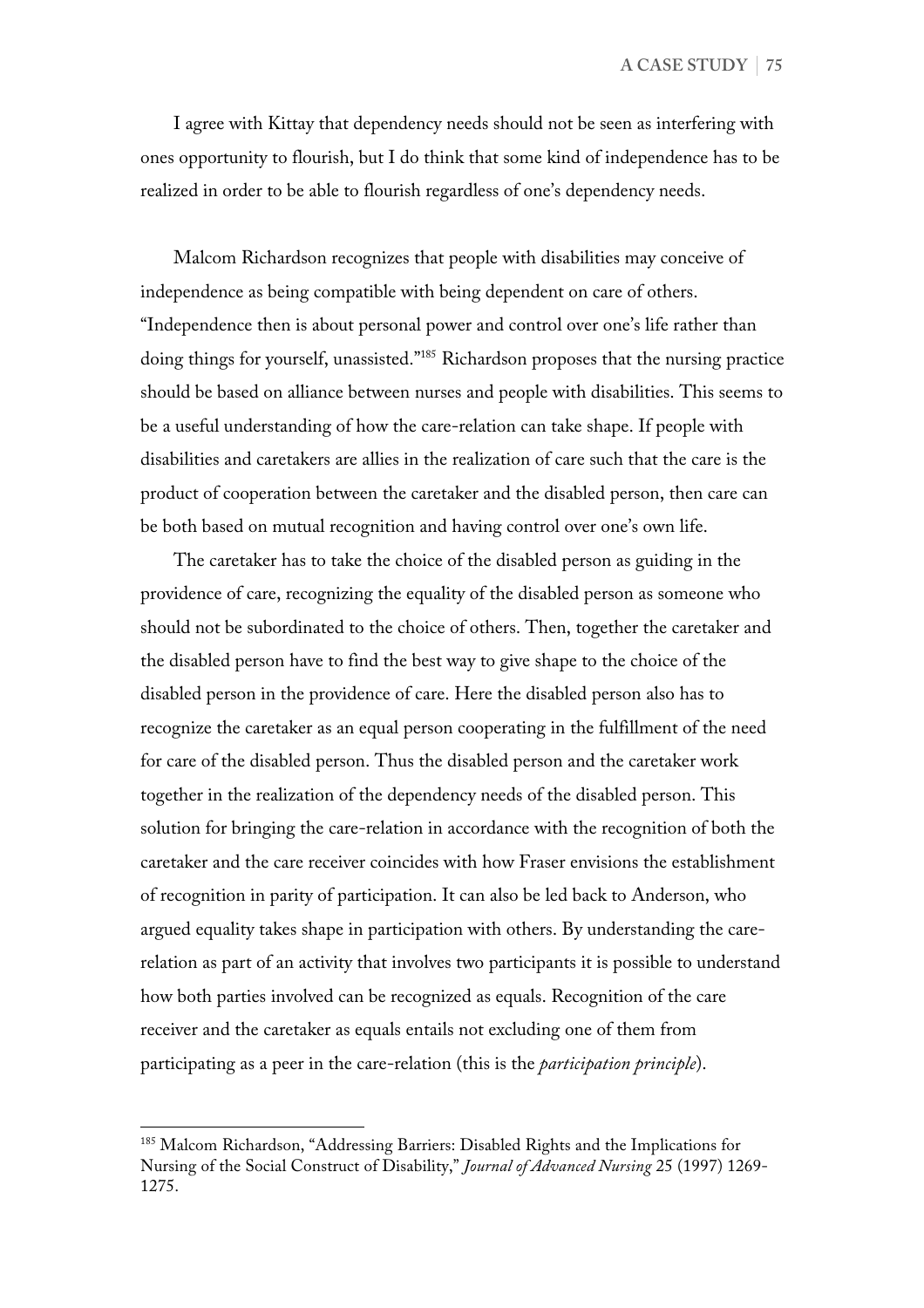By introducing the notion of participating as peers with regard to the carerelation the same kind of problem as was discussed in the first two chapters seems to rise again, because some people with severe disabilities are not be able to participate as peers in the care-relation.

A description of the caring relation as a cooperation between the caretaker and the care receiver is not in line with how Kittay describes dependency relations in *Love's Labor*. For Kittay the dependency relation, which is the relation between the caretaker and the care receiver, is one in which the caretaker is the one primarily responsible for the wellbeing of the one depending on care. The dependent or charge, as Kittay calls it, does not even have the ability or entitlement for committing or entrusting the responsibility for the care for her own wellbeing to the caretaker.<sup>186</sup> This, according to Kittay, has to be done by a third party.<sup>187</sup> Kittay's description of the dependent does not indicate that she considers the possibility of mutual cooperation between the caretaker and the one depending on care based on the choices made by the dependent. This could be due to the kind of care and dependents Kittay envisions. She is only concerned with care for people who do not have the abilities necessary for any kind of mutual cooperation such as babies or people with severe mental disorders. This makes it understandable that she sees the caretaker as the one being in charge of the wellbeing of the care receiver, and that there is no mention of cooperation.

It is important to be aware of the difference between taking care of someone who only has a physical or mild mental disability and taking care of someone with little mental capacities. Where the fist kind of care can take the shape of an alliance between the person with a disability and the caretaker the second one cannot. In what follows I will be primarily concerned with the first kind of care.

The kind of independence described above as having control over how one's care is provided can be realized in an inclusive way as the caregiver and care receiver recognize each other as equal persons and situate themselves as allies. Still the caregiver has to be transparent to the needs of the care receiver, which means putting

<sup>186</sup> Eva Feder Kittay, *Love's Labor*, 31.

 $187$  Ibid.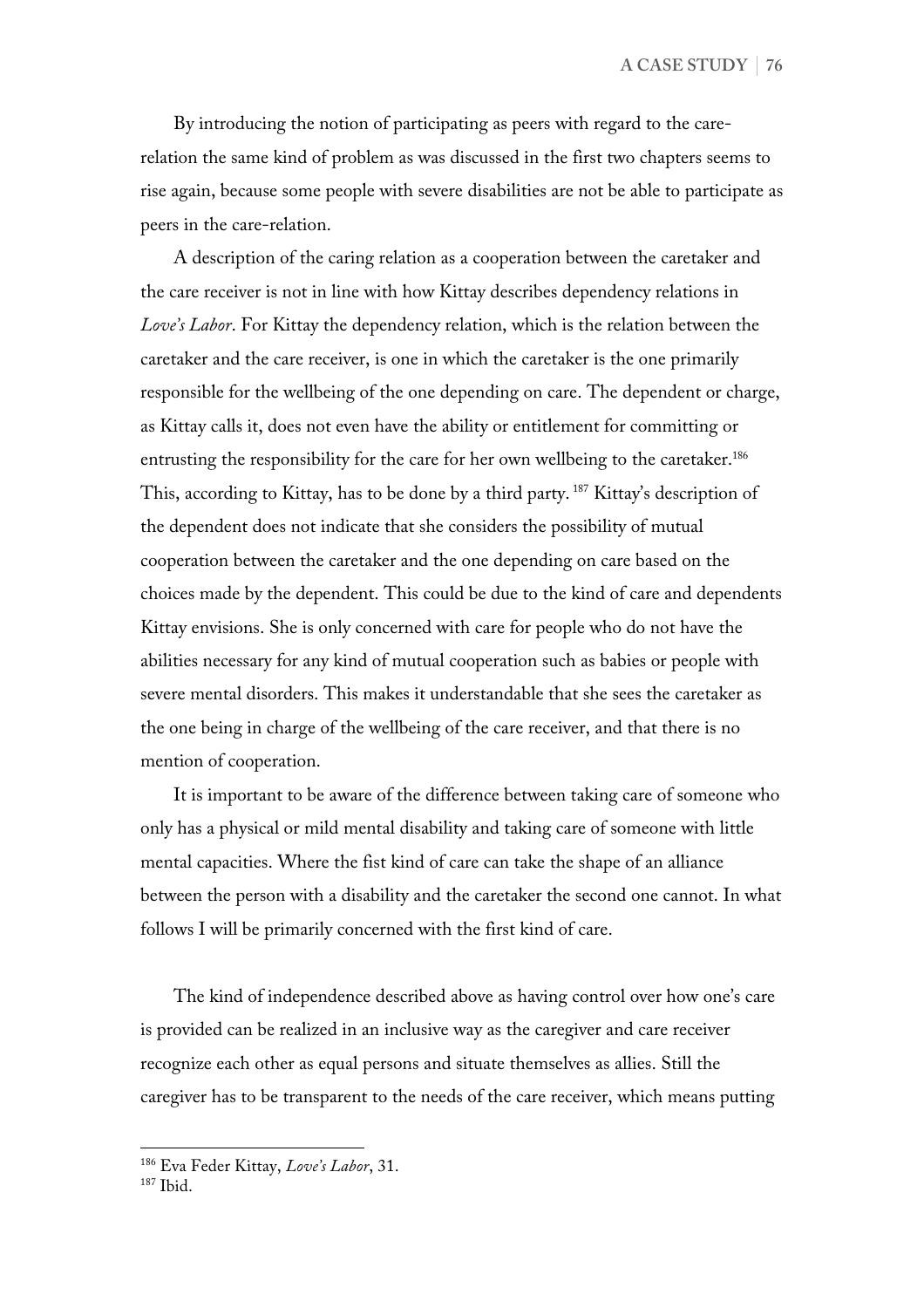her own desires, aspirations or wishes aside for the moment. Because the caretaker is a person situated in a broader context than that of caring it can happen that at certain moment the caretaker is unable to be transparent to the care receiver because she needs to attend to her own needs. At such a point the care receiver is likely to become a subjected to the choice of the caregiver. To avoid this, another kind of independence has to be realized, namely, the care receiver should not be solely dependent on one or a few particular persons for having one's need for care met.

The disabled person should have different options for getting dependency needs met, in order to be able to escape a situation in which she is subordinated to the choice of others.

Also from the point of view of the caretaker it is important that the disabled person is not solely dependent on her because she can too experience the caring relation as suppressive when she is not recognized as an equal. When ending the caring relation would mean that the disabled person would not get the necessary care this would put moral constraints on the caretaker not to end the caring-relation. And that may result in continuing a situation in which she is not recognized as an equal person. This is also of concern for the situation in which one takes care of persons with very severe mental disabilities, because then the care tasks, as Kittay points out, can be so demanding that the caretaker is not able attend to her own needs.<sup>188</sup> Being trapped in such a caring relation also testifies of society not recognizing one as an equal who's needs should be taken into account.

In order to prevent that disabled people who depend on care of others end-up in a caring relationship in which they are subordinated to the choice of others, requires that society takes responsibility for providing care for the disabled. If one does not have the resources to buy independence by providing oneself with different options for having one's dependency needs met, one is easily subjected to the beneficence of others. If one is dependent on beneficence one may have to subject oneself to the choice of others because otherwise one risks that the care is not provided, and that constitutes the caring relationship that Silvers opposes to. Only when the state organizes a care system can it be guaranteed that people are not dependent for care on

<sup>188</sup> Ibid., 65.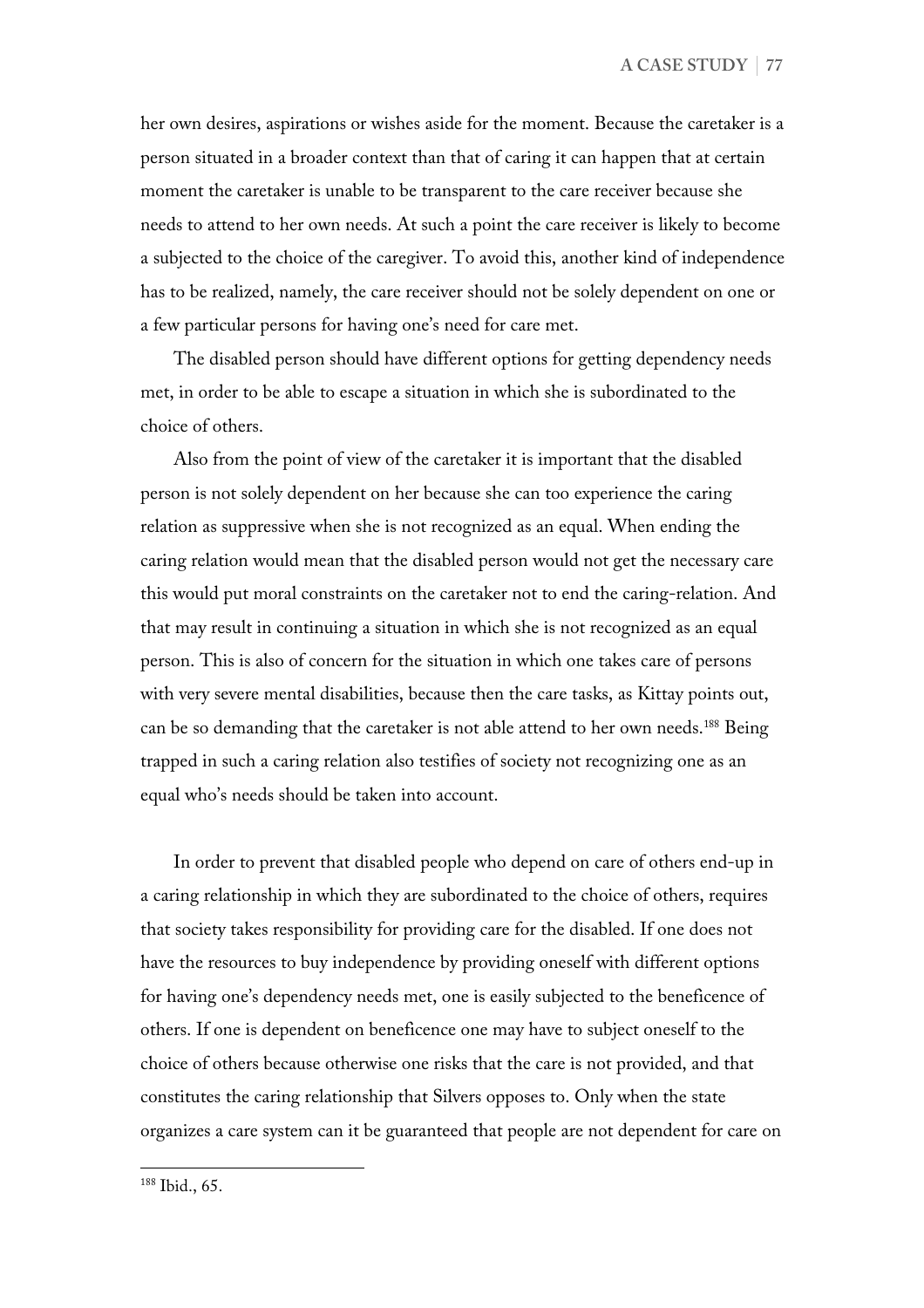one (or a few) particular person(s) as their only option for getting their needs for care met. If one is dependent on the state, one is not dependent on the choice of another person as I have argued elsewhere with reference to the Metaphysics of Morals from Immanuel Kant. 189,190 The state has to ensure that people with disabilities have freedom of choice in who provides their care. This can take shape in different ways.

But as the opportunity of having a way out of a caring relation may prevent people from being trapped in a suppressive situation, it may not be helpful with ensuring that there are caring relations in which both dependent and caretaker are recognized as equals. This also requires attention, because otherwise there is no real way out of the suppressive situation because ending one suppressive caring-relation may for the disabled person mean having to start a new suppressive caring relation. As described above the caring relation as a cooperation between the caretaker and the care receiver is a relation in which both can be recognized as equals and in which the care receiver can acquire independence. The state has to take this into consideration as well when taking concern for the providence of care to citizens in need.

From the discussion of the care-relation with regard to the recognition of *equality principle* three guidelines for the organization of care in an inclusive way can be abstracted. First, care should be organized in such a way that it supports the establishment of the care-relation as a cooperation between the care receiver and the caretaker. Second, both the care receiver and the caretaker have to be able to end the care-relation when one of them is not recognized as an equal, without the one depending on care then being deprived of options for getting her needs met. Third, the state should take responsibility for the providence of long-term care.

*6.1.2. What is Required of Care in Order to be Compatible with the Participation Principle?*

The *participation principle* already came to the front when discussing the care relation. But this principle also plays a different role with regard to the organization of

<sup>&</sup>lt;sup>189</sup> Yuki Tol, "The Innate Right to Freedom and the State's Duty to Provide Assistance for its Citizens with Physical Impairments," ms. 2014.

<sup>190</sup> Immanuel Kant, "The Metaphysics of Morals," *The Cambridge Edition of the Works of Immanuel Kant*, trans. and ed. Mary J. Gregor 360 - 603 (New York: Camebridge University Press, 1996) 458 / 6:314.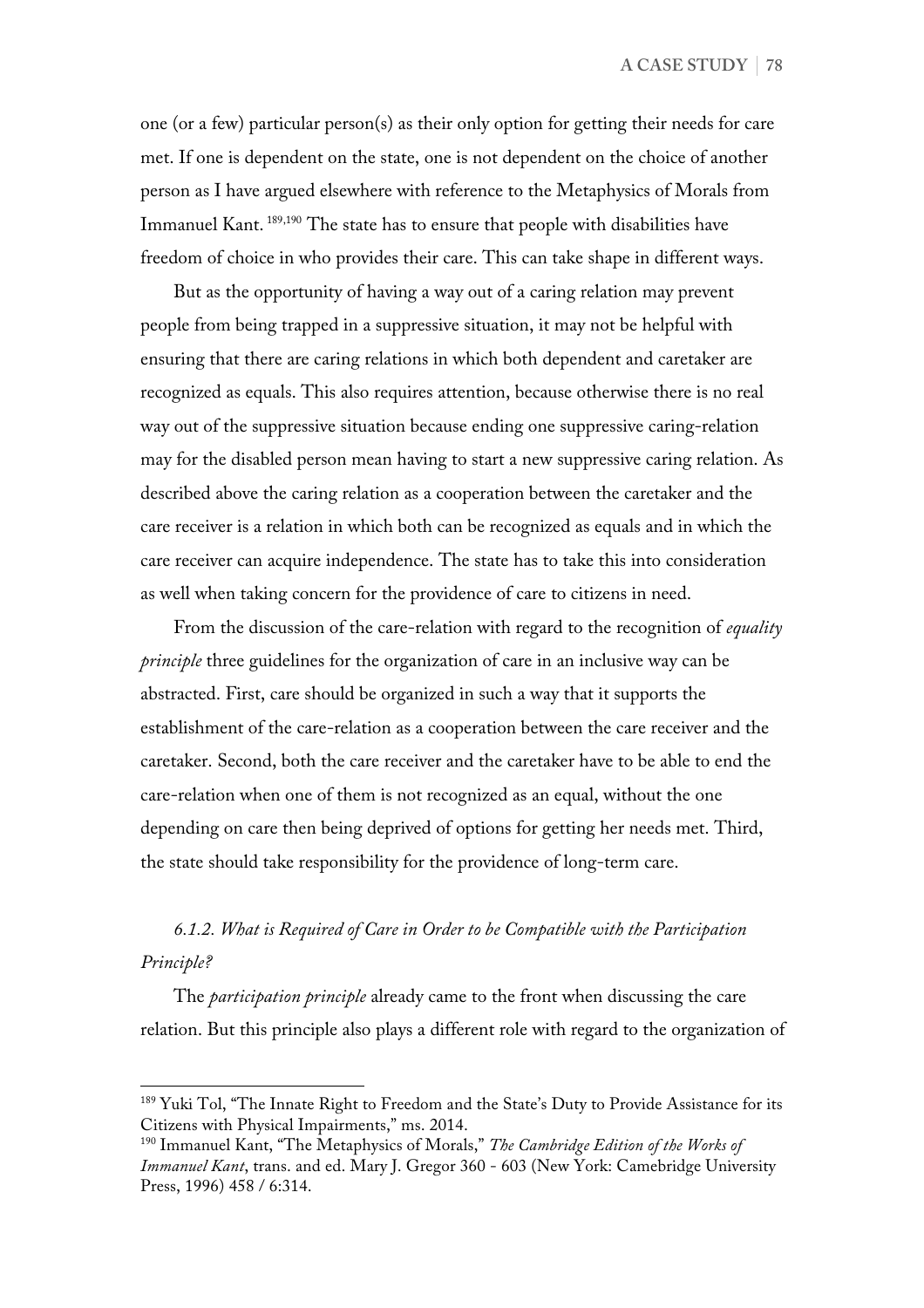care. Care should be organized in such a way that it does not exclude people with disabilities from participating as peers in society. This means that it should be organized in such a manner that it is compatible with people with disabilities participating in society.

First of all this means that it should not be solely centered around one location where people are supposed to spend their every day of their life. As was argued in the previous chapter being able to participate means that one has to be able to be present at the site a particular practice takes place. If care is organized around one particular location this excludes people who depend on care from participating in practices in society such as education, labor or leisure time activities.

This is also important for people who have such severe mental disabilities that they cannot decide for themselves that they want to go somewhere. They should be recognized as equal members of society who are for example are part of a family. Not being excluded from participating in family life for them can mean being able to go to birthday parties or join their family on holidays. This means that the care they require should not exclude them from taking part in such activities.

Second, it has to be compatible with a certain amount of flexibility that participation as a peer in society requires. Especially in social activities it is difficult to schedule care in advance. Being tied to a care schedule may make it impossible to participate in social activities. When it is not the disability that requires tight care schedule but it is the care-provider that demands a tights schedule, people depending on care may be excluded from participating as peers in social activities. Thus, care should be provided in a sufficiently flexible way as to be accommodative to participation in difficult to schedule activities.

Again this may also be of concern for people with such severe mental disabilities that they are not able to decide to participate in social activities. Their being part of a community or family means that they may be included in social activities that require flexibility by the other members. This should not be obstructed by the way in which their care is provided because that results in their exclusion.

The *participation principle* can be used as well as a guideline for the organization of care, the organization of care should not exclude one from participating as a peer in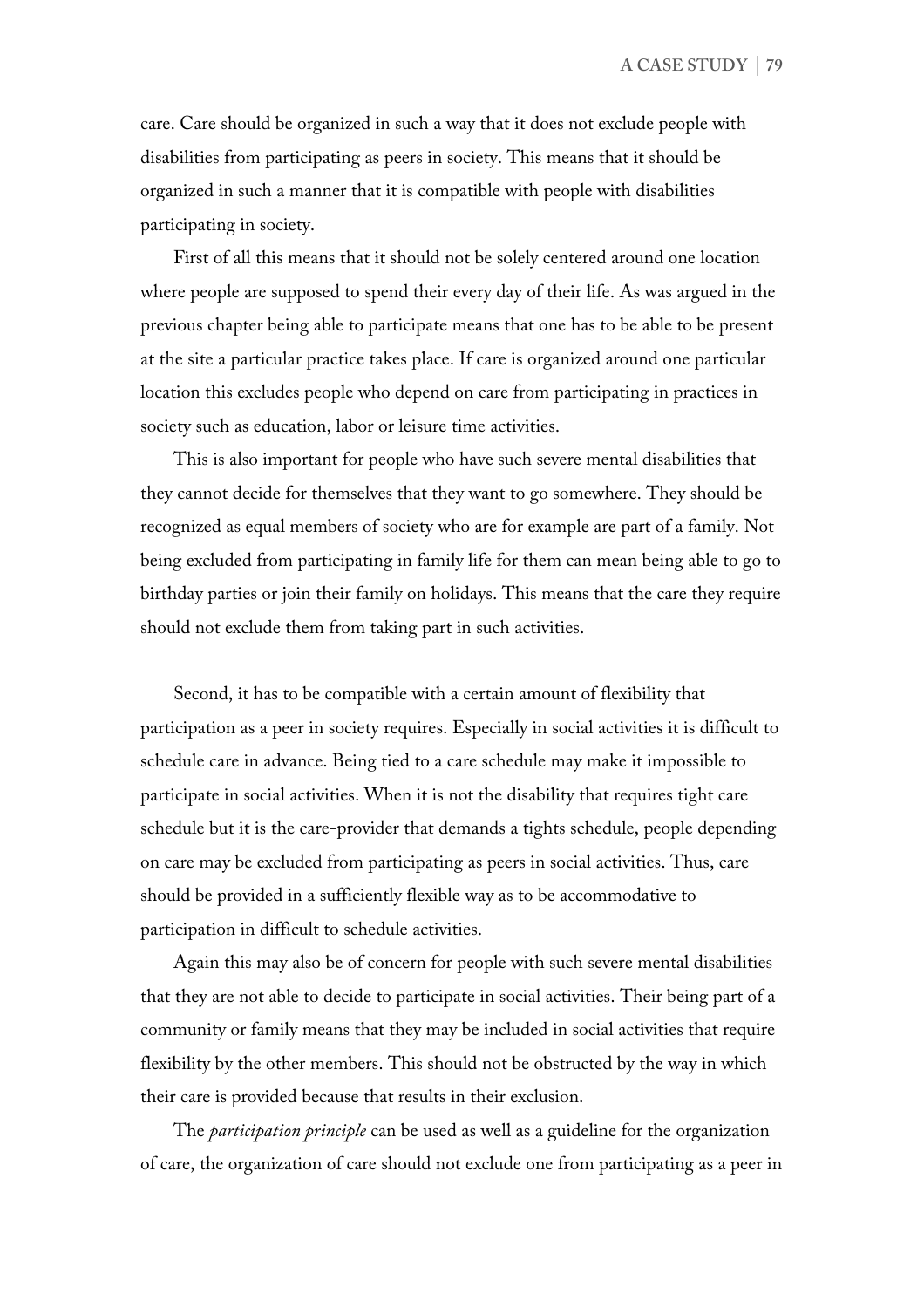society. Two aspects are primarily of importance with this regard, first, that care is not provided solely on one location and second, that it is sufficiently flexible time wise.

#### **6.2. Personal Assistance Model**

In this section it will be discussed whether the personal assistance model for providing long term care fits with the requirements of inclusion. Shakespeare describes this model as follows:

Personal assistance (PA) refers to the new ways of delivering personal support in daily living, which were devised by disabled people's movements in Britain, North America and Northern European countries from the 1970s onwards, as an alternative to traditional models of care […]. Personal assistance was a key element in the empowerment of people with significant impairments, who had previously depended on residential care. Rather than living in institutions, or being supported in the community by paid carers supplied by the state, or being reliant on family and friends, disabled people began to receive payments directly to manage their own staff through arrangements such as the Independent Living Fund.<sup>191</sup>

It is highly relevant to discuss this model as in recent long term care reforms in several European countries the personal assistance model has become available to people with disabilities. Therefore it should be discussed whether this reform is an improvement with regard to inclusion of people with disabilities. $^{192,193}$ 

In this section it will be discussed whether the personal assistance model for organizing long term care based on a direct payment scheme is in line with the guidelines for organizing care in accordance with the *recognition of equality principle*  and the *participation principle*. According to this model, people with disabilities who depend on care are provided financial resources in order to organize their own care. The direct payment scheme enables people with disabilities to employ their own

<sup>191</sup> Tom Shakespeare, *Disability Rights and Wrongs Revisited*, 173.

<sup>&</sup>lt;sup>192</sup> Emmanuele Pavolini and Costanzo Ranci, "Restructuring the Welfare State: Reforms in Long-Term Care in Western European Countries," *Journal of European Social Policy* 18 (2008) 246–259.

<sup>193</sup> Tom Shakespeare, *Disability Rights and Wrongs Revisited*, 174.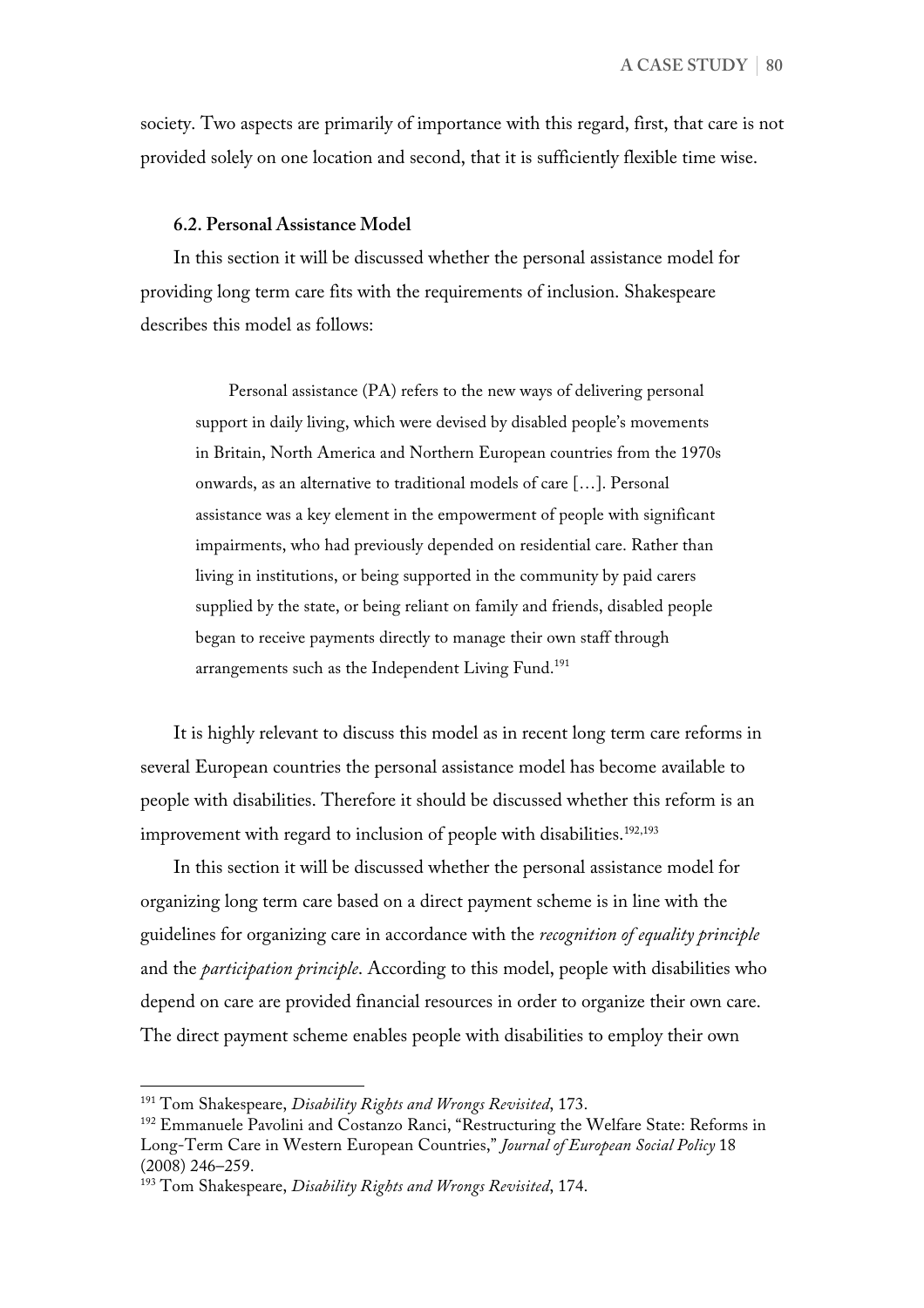personal assistants who perform the care tasks. Shakespeare indicates that the Swedish pioneer in personal assistance Adolf Razka thought the most important features of this way of providing care were "that the disabled person chooses who works, with which tasks, at which times, where and how."194

It will be argued that the PA model based on direct payment does make true the expectations with regard to flexibility in time and location, but it also has some disadvantages. It will be discussed whether the advantages are due to the employeremployee relation in which the care is provided. Furthermore the most important disadvantages of a PA model based on direct payment seem to be met by home care organizations.

It will be questioned whether the success of the PA model based on direct payment may be due to there being no third party involved in the caring relation, such as there is a third party, for example the home care provider, involved in alternative models for providing long term care.

## *6.2.1. The Employer/Employee Relationship*

One of the main features of direct payment is that the care receiver is the employer of the caregiver. This might give the disabled person a more powerful position in relation to the caregiver than would otherwise have been the case. But as Clare Ungerson suggest the relationship between the personal assistant and the person with a disability differs from a common employer/employee relationship because the one depending on care is more vulnerable than an employer usually is. So the relationship has to be one of trust as well as Ungerson points out. <sup>195</sup> Furthermore, as Shakespeare argues, it is a relationship that involves feelings.196 According to Shakespeare the relationship between the care receiver and the caretaker is not likely to fit the ideal of Independent Living movement as the personal assistant being the arms and legs of a person with a disability.197

<sup>194</sup> Ibid., 175.

<sup>&</sup>lt;sup>195</sup> Clare Ungerson, "Personal Assistants and Disabled People: an Examination of a Hybrid form of Work and Care," *Work, Employment and Society* 13 (1999) 588. <sup>196</sup> Tom Shakespeare, *Disability Rights and Wrongs Revisited*, 173-187. <sup>197</sup> Ibid., 175.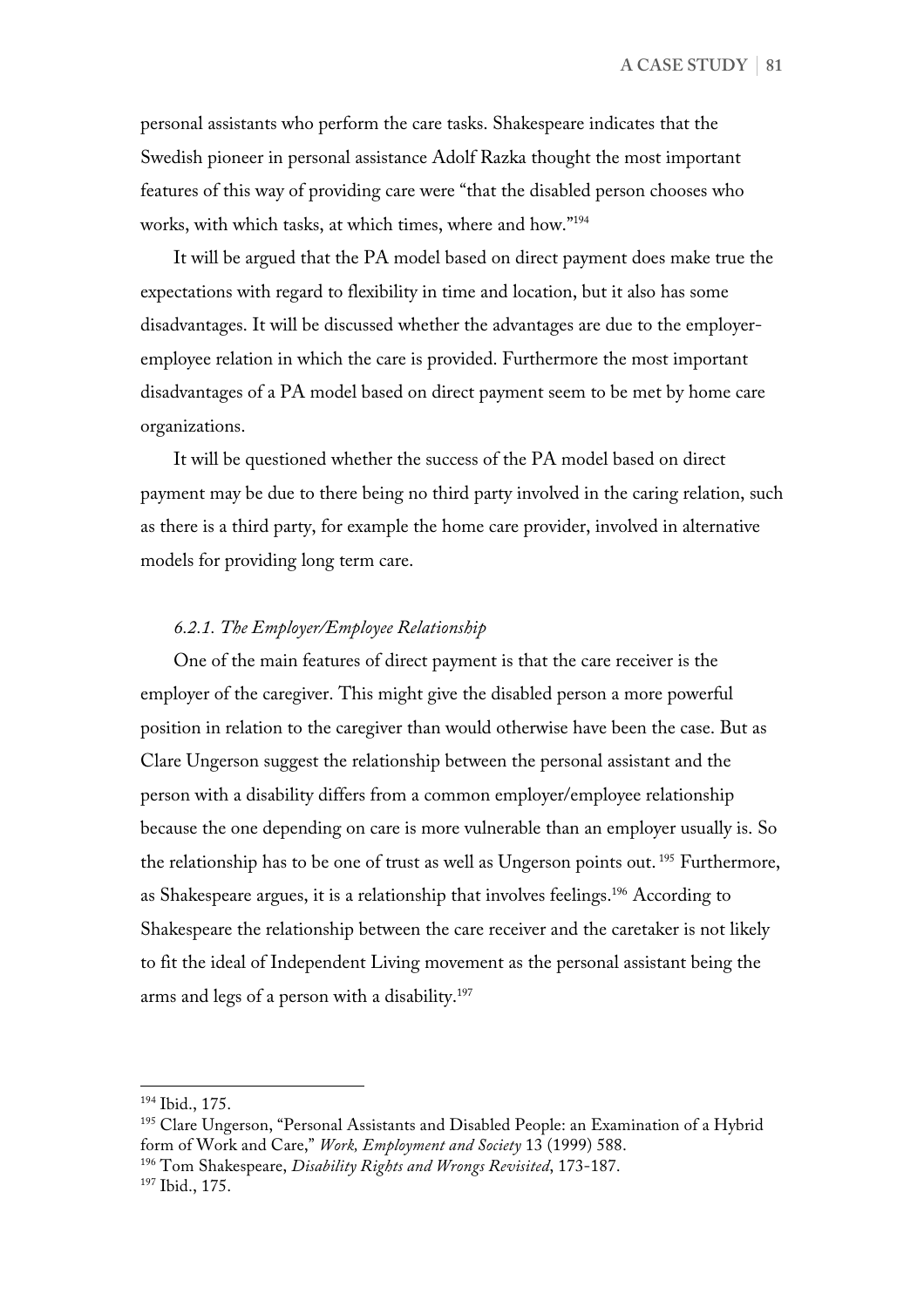Still, Shakespeare points out that within the PA model the personal assistant can be denied the recognition as an equal by the care receiver. The relationship can take the shape of a more traditional master servant relation, in which the personal assistant for example only speaks when spoken to. <sup>198</sup> There are records of personal assistance "being abused and exploited and treated with disrespect."<sup>199</sup> But this is not very common as Shakespeare describes relationships between caretaker and care receiver within the PA model that testify of recognition of equality as well. <sup>200</sup> For example the relation can take the shape of a professional friendship that is experienced as a relation in which the care receiver and caretaker are equals.201 The variety of relations that occur within the PA model makes it difficult to judge whether the PA model lives up to the *recognition of equality principle*. There is no guarantee that this is the case within the PA model. On the other hand, the PA model leaves ample room for the relation between the care receiver and the caretaker to be one in which the both are recognized as equals.

Another aspect of the employer/employee relation is the power to hire and fire that lies with the care receiver. This suggests that the relation is easily ended when it becomes repressive. But this may not always be the case as will be explained. Ungerson did research different ways in which direct payment for hiring personal assistants is organized in different countries.202 She found that the care-relations take different shapes in the different countries with regard to emotional attachment involved. In some countries people were allowed to hire close relatives resulting in more 'warm' (emotional affective) relations. The affection involved makes these relations last longer but they are also more difficult to end. She found that when personal assistant were recruited by professional agencies who also take responsibility for replacement, the relationships were more professional, involved less affection and were easier to end.<sup>203</sup>

It can thus be argued that the employer/employee relationship does not necessarily provide the opportunity to easily end a caring relation although the power

<sup>182</sup> Ibid., 181.

<sup>199</sup> Ibid.

<sup>200</sup> Ibid., 182-185.

<sup>201</sup> Ibid., 182.

<sup>202</sup> Clare Ungerson, "Care, Work and Feeling," *The Sociological Review* 53 (2005) 188–203.  $203$  Ibid.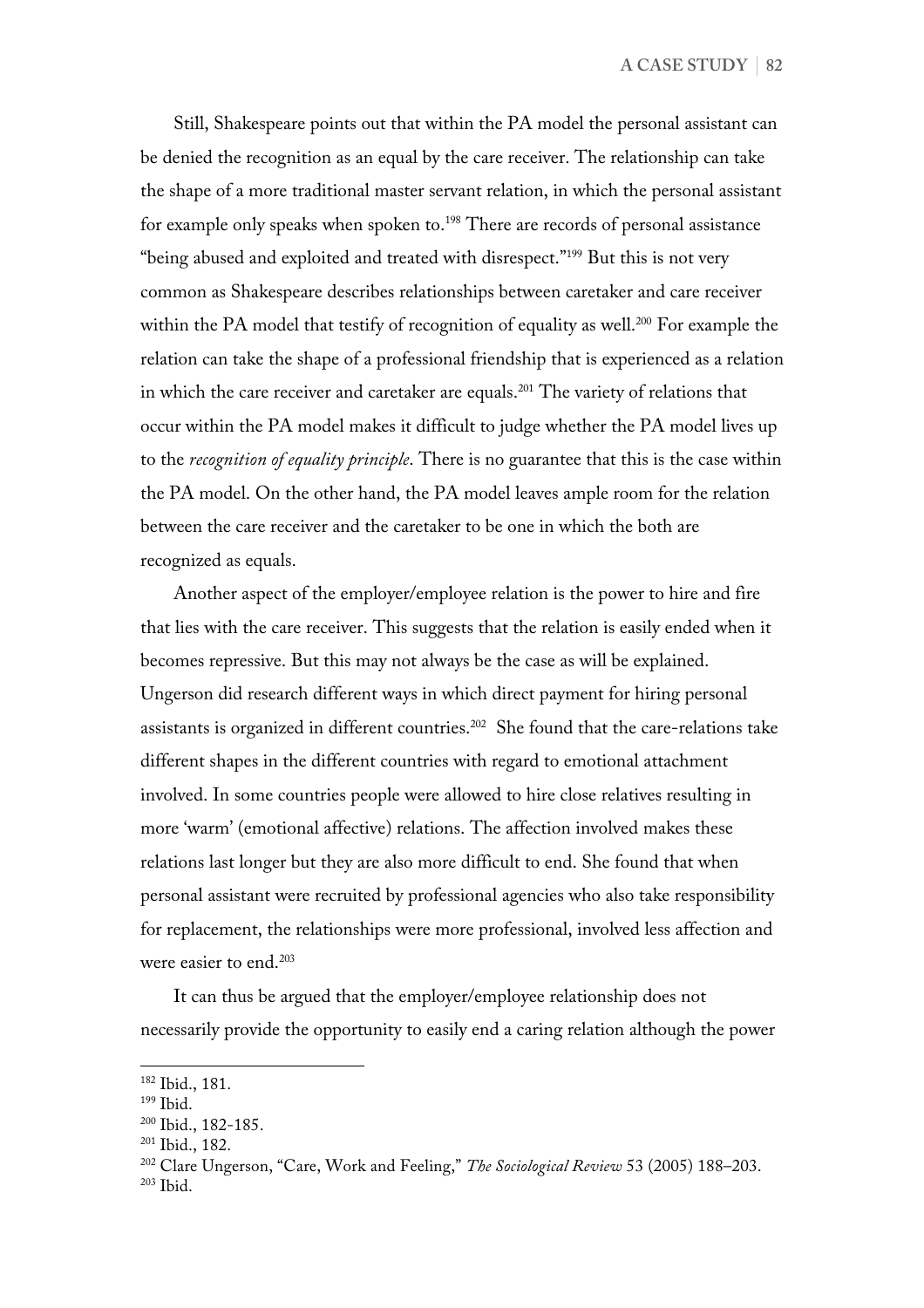to hire and to fire is with the person with a disability. Other factors such as emotional attachment play a role.

The finding that more professionally organized PA relations are more easily to end can be seen as an argument in favor of such an organization. But organizing care in a way that is accommodative to the situation of a person and the practices in which a person participates can make that hiring someone with which the care receiver already has an emotional relation is preferable.

For example in the Dutch television program JZHMH the story is told of Frank, a young man with cerebral palsy who lives in a students home in which he hires his friends and roommates to provide care.<sup>204</sup> This enables him to participate as a student in the informal setting of a student's home. One can imagine that if Frank would not be able to get care of this roommates but professional caretakers were coming around to help him, for example with eating dinner, this might interfere with the practices taking place at the students home, especially when the caretakers are much older than Frank.

But would it not be preferable if Frank's roommates helped him for free? Would this be the case, Frank would be dependent on the charity of his friends, furthermore he might not feel free to make more demanding claims he may be able to make because of the payment being involved. For example, his roommates have to live by a schedule in order to ensure that there is always someone available to assist Frank.

### *6.2.2. Flexibility in order not to Exclude people from participating as peers*

Angie Carmichael and Louise Brown indicate that people with disabilities making use of personal assistance based on direct payment schemes have more control over the organization of their care and feel more satisfied about the care they receive in comparison to people who receive directly provided care.<sup>205</sup> Furthermore, they point out that with the help of personal assistance paid from direct payment schemes

<sup>&</sup>lt;sup>204</sup> "Je zal het maar hebben," episode broadcasted first on 4 March 2014,

http://www.npo.nl/je-zal-het-maar-hebben/04-03-2014/BNN\_101342899, viewed July 2014.

<sup>&</sup>lt;sup>205</sup> Angie Carmichael and Louise Brown, "The Future Challenge for Direct Payments," *Disability & Society* 17 (2002) 799-800.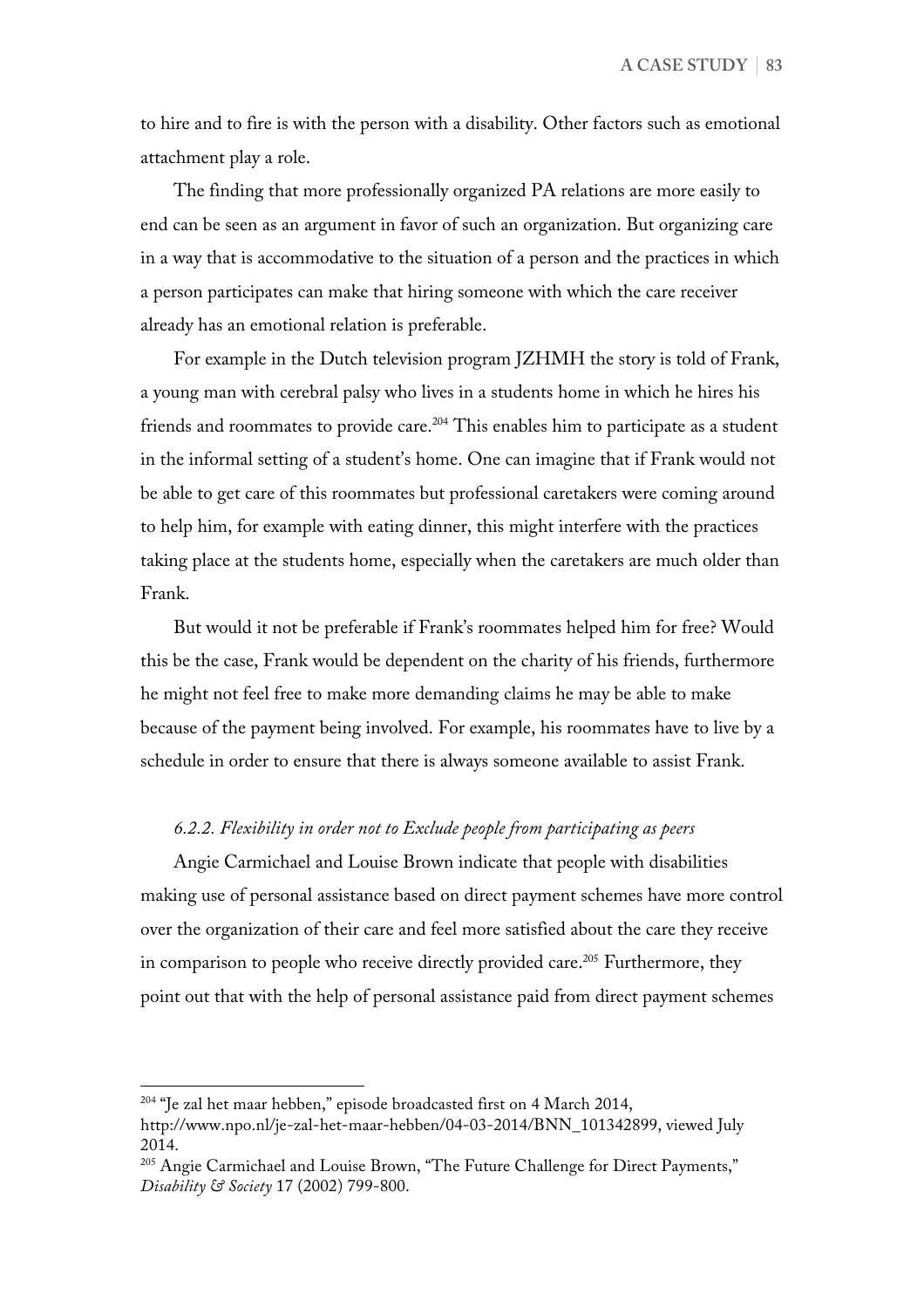they did gain more flexibility that enabled them to participate in society and fulfill parenting responsibilities.206

Also, Caroline Glendinning e.a. point out that people employing their own personal assistants experience control, flexibility over who provides care and how it is provided. They also express that people employing their own personal assistants are able to participate in activities outside their home.<sup>207</sup>

Moreover, Askheim's research supports the above findings about the organization of care with personal assistance paid from direct payment schemes.<sup>208</sup>

At the points of flexibility in time and location as not to exclude people from participating as peers in society the PA model based on direct payment seems to meet the requirements of an inclusive arrangement of long term care. The model also gives the people depending on care control about their care as can be learned from the empirical research referred to above.

The PA model does meet the *participation principle* as it allows for the organization of care in a way that is flexible with regard to time and place which makes that people are on this ground not excluded from participating as peers in society.

#### *6.2.3. Barriers of Administration and Recruitment*

One of the disadvantages of the PA model based on direct payment is the administration that comes with it. As Carmichael and Brown indicate "[f]or some people, however, the time and complexities involved in the administration of using a direct payment acts as a deterrent and so they continue to opt for directly provided services."209 This means that for people who consider the administration to be too burdensome the PA-model based on direct payment is not an option. Another disadvantage is that it can be difficult and demanding to find personal assistants.

<sup>206</sup> Ibid., 801-802.

<sup>&</sup>lt;sup>207</sup> Glendinning, Caroline e.a., "New Kinds of Care, New Kinds of Relationships: How Purchasing Services Affects Relationships in Giving and Receiving Personal Assistance," *Health and Social Care in the Community* 8 (2000) 201–211.

<sup>&</sup>lt;sup>208</sup> O.P. Askheim, "Personal Assistance for Disabled People – the Norwegian Experience," *International Journal of Social Welfare* 8 (1999) 111–119.

<sup>&</sup>lt;sup>209</sup> Angie Carmichael and Louise Brown, "The Future Challenge for Direct Payments,"802.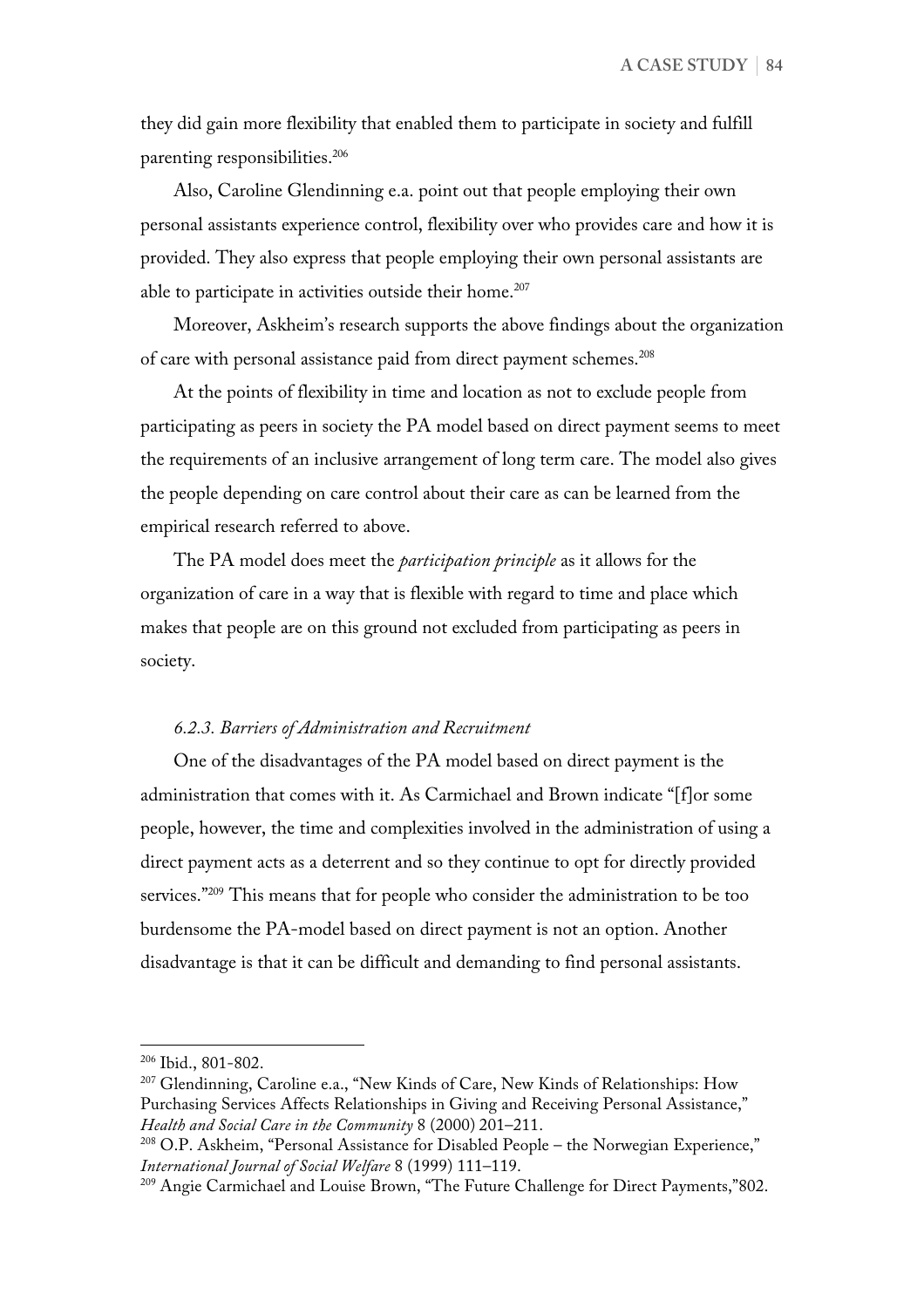Glendinning e.a. suggest that "[m]any direct payment users had experienced difficulty recruiting suitable staff."210

Difficulties with recruiting staff may form a barrier for people to ending a contract with a caretaker.<sup>211</sup> Being able to end the caring relation was one of the requirements of organizing care in an inclusive way. The PA model based on direct payment may not score as good on this account as might be expected at first sight as in practice people may find it difficult to recruit a new caretaker. This can also be interpreted as the provider of care (the state) failing to offer the care receiver sound options for getting one's need for care met by someone else.

The two disadvantages of administrative burden and recruitment make the PA model based on direct payment unfit for people who cannot take the burden of the recruitment and administration. Thus, the direct payment scheme cannot be the sole way in which care is provided in society. Now one can question whether the direct payment is necessary for the organization of personal assistance in such a way that it is compatible with the requirements of inclusion. A homecare provider can take away the burden of administration and recruitment and thus provide more accessible care. But how does that affect the relation between the caretaker and care receiver?

## *6.2.4. The Involvement of a Third Party in the Care-Relation*

An aspect of the PA model based on direct payment that comes with the employer/employee relationship is that there is no third party involved in the relation between the caregiver and the care receiver. The organization of care in this model is something that is between the caregiver and receiver. This may make it more likely that the providence of care takes the shape of an alliance between the caregiver and care receiver. A third party such as a homecare provider may one-sidedly impose demands and rules upon the caregiver and care receiver as this party is the most powerful of the ones involved. For instance, a homecare provider may impose rules with regard to the amount of time that may be spent on the providence of a particular

<sup>210</sup> Glendinning, Caroline e.a., "New Kinds of Care, New Kinds of Relationships: How Purchasing Services Affects Relationships in Giving and Receiving Personal Assistance," *Health and Social Care in the Community* 8 (2000) 206.

<sup>211</sup> Clare Ungerson, "Care, Work and Feeling," *The Sociological Review* 53 (2005) 201.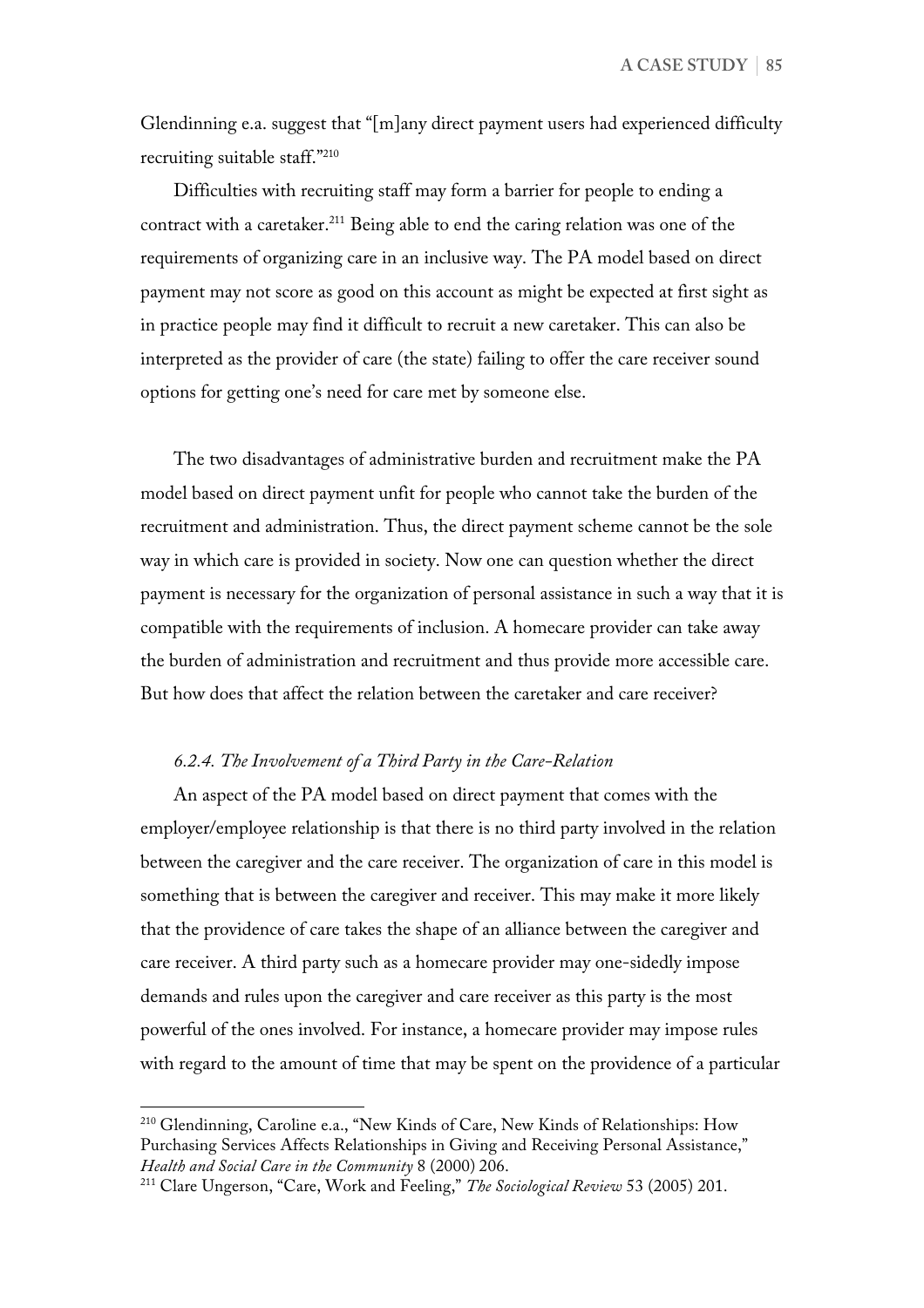care task. These could be reasonable and not obstructive to the care-relation between the caregiver and care receiver but they may as well be in conflict with the requirements of organizing care in an inclusive way. It is important that the organization behind the caregiver embraces the guidelines of organizing care in an inclusive way and thus is responsive to both the caregiver and the care receiver. The transparency that is required for the providence of good care should somehow be adopted by the homecare provider. Furthermore, the homecare provider should become a partner in the cooperation between the caregiver and the care receiver and recognize both of them as equals. This may pose a challenge to the contemporary homecare providers who may not be used to such a way of relating to the providence of care. In theory it should not be impossible to realize the care provided by a homecare provider in an inclusive manner and thus proving that the PA model is not the only model that is able to meet requirements of inclusion. However, it remains an open question whether it will be successful in practice.

What could be an advantage of a third party being involved in the care relationship is that the third party can see to it that the caretaker and care receiver are not subordinated to the choice of the other and that both are recognized as equals. Some monitoring on the provided care is missing in the PA model based on direct payment. The caregiver and care receiver are both expected to be able to end a suppressive relation by themselves. But in case one of them is unable to do so the suppressive relationship might continue unnoticed. A third party might prove helpful in such a situation to empower the suppressed party to end the relationship.

#### **6.3. Conclusion**

As I have argued above, the providence of care should be compatible with the recognition of both the one cared for and the caretaker as equal persons. Which requires that the care-relation takes the shape of a cooperation between the caretaker and care receiver. Secondly, both the caretaker and the care receiver should be able to end the relation. And thirdly, the state should take responsibility for the providence of care.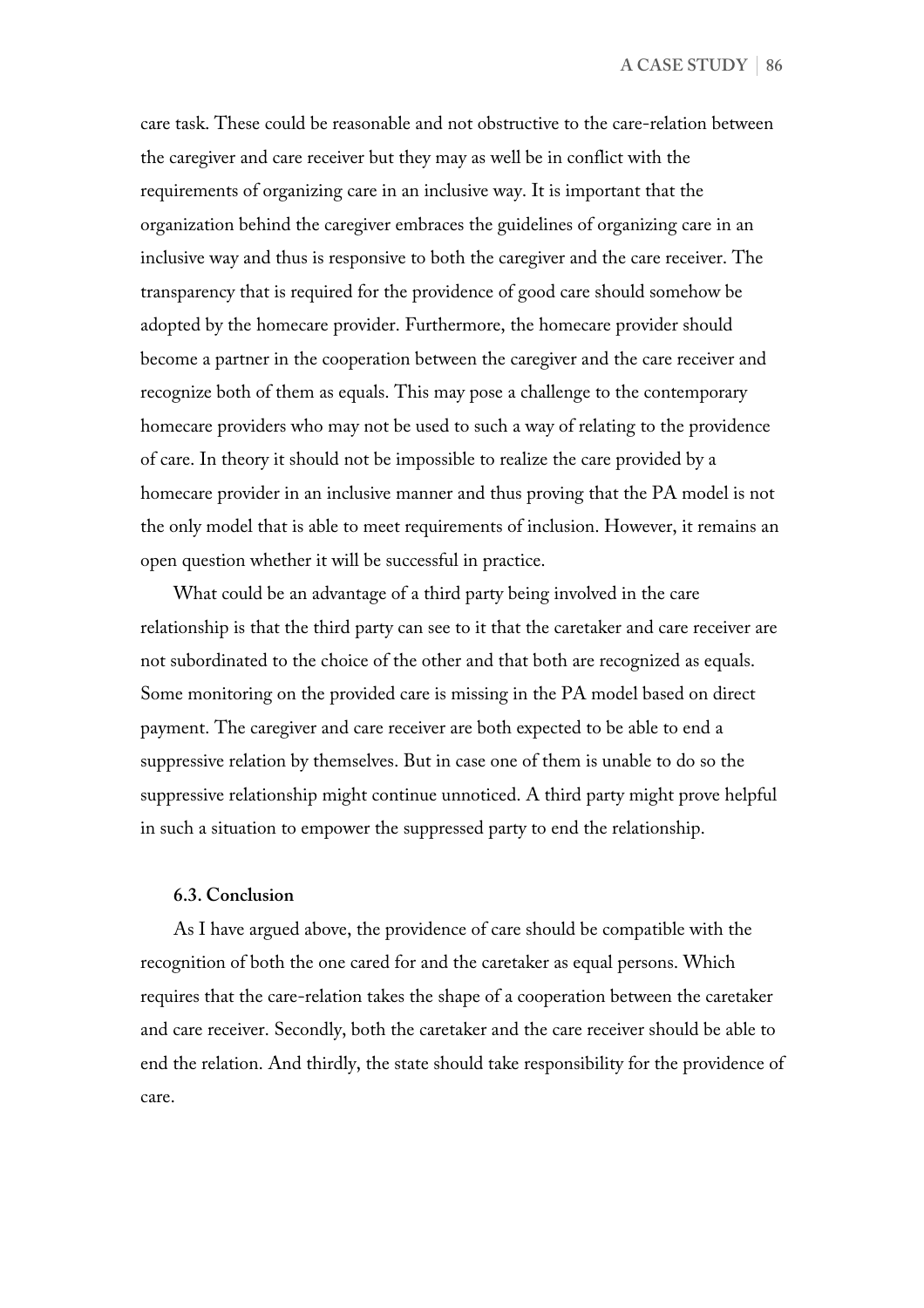In order to be compatible with the *participation principle* care should be organized in a flexible manner with regard to time and place. The PA model scores very good in relation to the *participation principle*.

The PA model can be in line with the *recognition of equality principle* as the carerelation within this model can be one in which both parties are recognized as equals. But this is not necessarily the case as empirical studies point out. Furthermore it might be more difficult to end the care-relation within this model than it seems from the outside. The emotional involvement that may exist between the caretaker and care receiver can make it difficult to end the care relation. Finally the state may not take full responsibility whit the PA model for providing care in an inclusive way as problems with recruitment can make it difficult to end a care-relation and in a way the state does thus not live up to the requirement that care receivers should have other options to have their needs for care met.

The administrative burden is another point that makes the PA model not accessible for all in need of care. It is thus important to note that organizing care in an inclusive way cannot solely take shape in the PA model based on direct payment. This does not mean that the PA model should not be an option for some people to get their need for care met. But one should be aware that other inclusive ways for providing care have to be available. Because people unable or unwilling to take the responsibility of organizing their own care are still entitled to receiving care in an inclusive way and the PA model is unfit to provide that for these people.

For people who are able to organize their own care the PA model proves to be in compliance with the *participation principle* as they are able to organize their care in a flexible way with regard to time and place.

Overall the PA model can be a way for providing care in an inclusive manner but because it is not fit for everyone effort should be taken to develop other ways of providing inclusive care.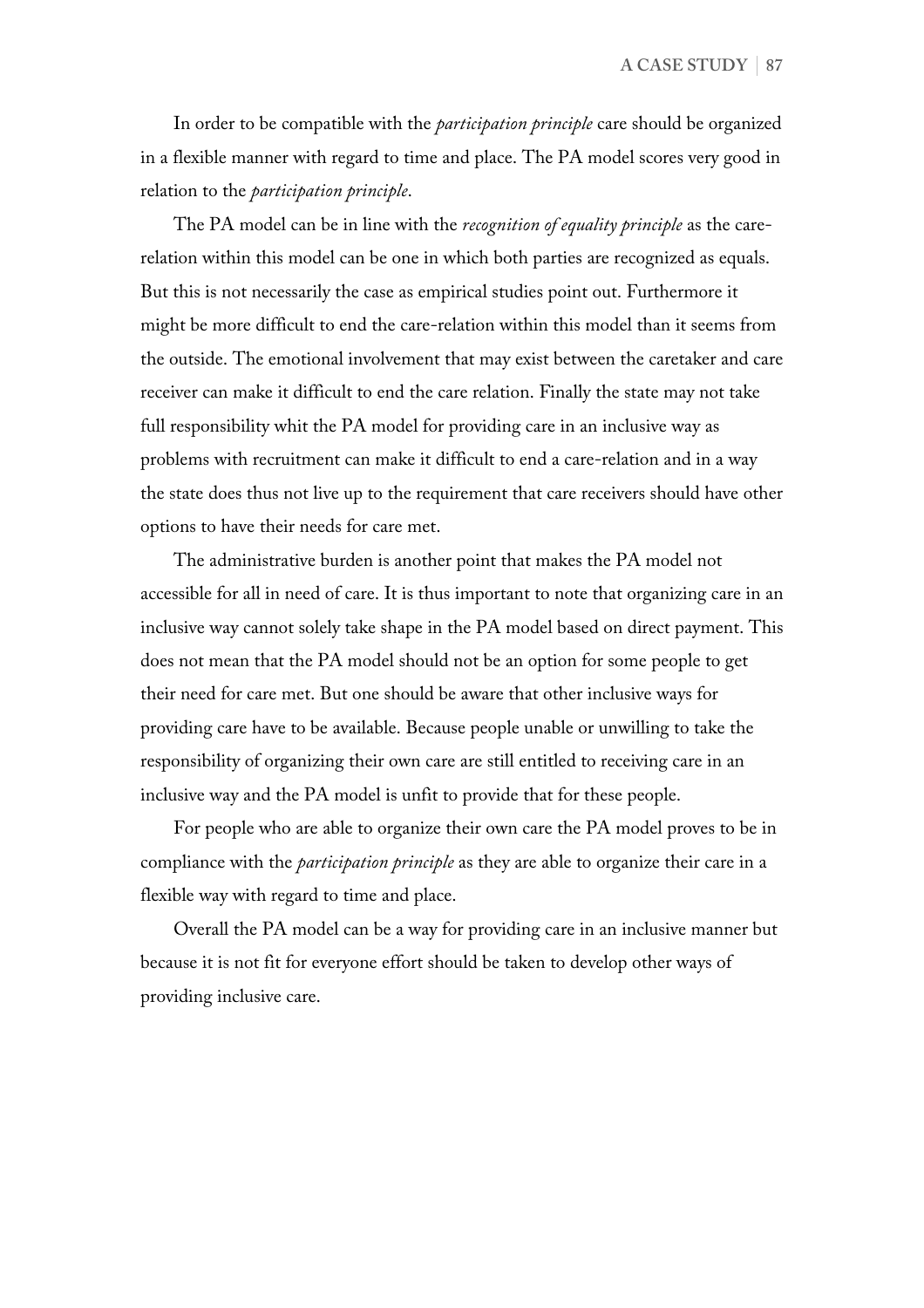## **7. Conclusion**

The main question of this thesis is: *what does inclusion of people with disabilities in society mean?* This question has been answered by developing an account of inclusion that is applied to the position of people with disabilities in society. It became clear that inclusion of people with disabilities in society is about how society as a whole and the individual citizens relate to them. The attitudes people have towards people with disabilities have to be inclusive for inclusion to be realized. This is something that lies with the individual. But creating the enabling structures to support the opportunity of people with disabilities to participate as peers is something that can take shape only by people acting collectively. Being included means that the principles of inclusion are fulfilled.

The *recognition of equality principle* states that in order to be included one should be recognized as an equal by the members of the group one is included in. The inclusion of people with disabilities in society thus means that they are recognized as equals by other citizens. The *participation principle* states that one is included if one is not excluded from participating as a peer. The inclusion of people with disabilities in society thus means that they are not excluded from participating as peers. This entails that society takes care to support everyone in acquiring the capabilities one needs to participate as a peer. The *needs principle* reads that in order to be included one's needs have to be taken into account. The inclusion of people with disabilities in society thus means that their needs are being taken into account.

The fulfilment of the three principles of inclusion at a society level requires that inclusion is realized socially, physically and politically. Social inclusion means that the attitudes of people with disabilities attest of one's recognition as an equal, that they are not excluded from participating as peers because of prevailing social attitudes towards people with disabilities and that the attitudes others have towards people with disabilities does not interfere with their needs being taken into account.

Physical inclusion means that the physical environment is in accordance with the recognition of people with disabilities as equals, that it enables people with disabilities to participate as peers and that in the design the needs of people with disabilities have been taken into account.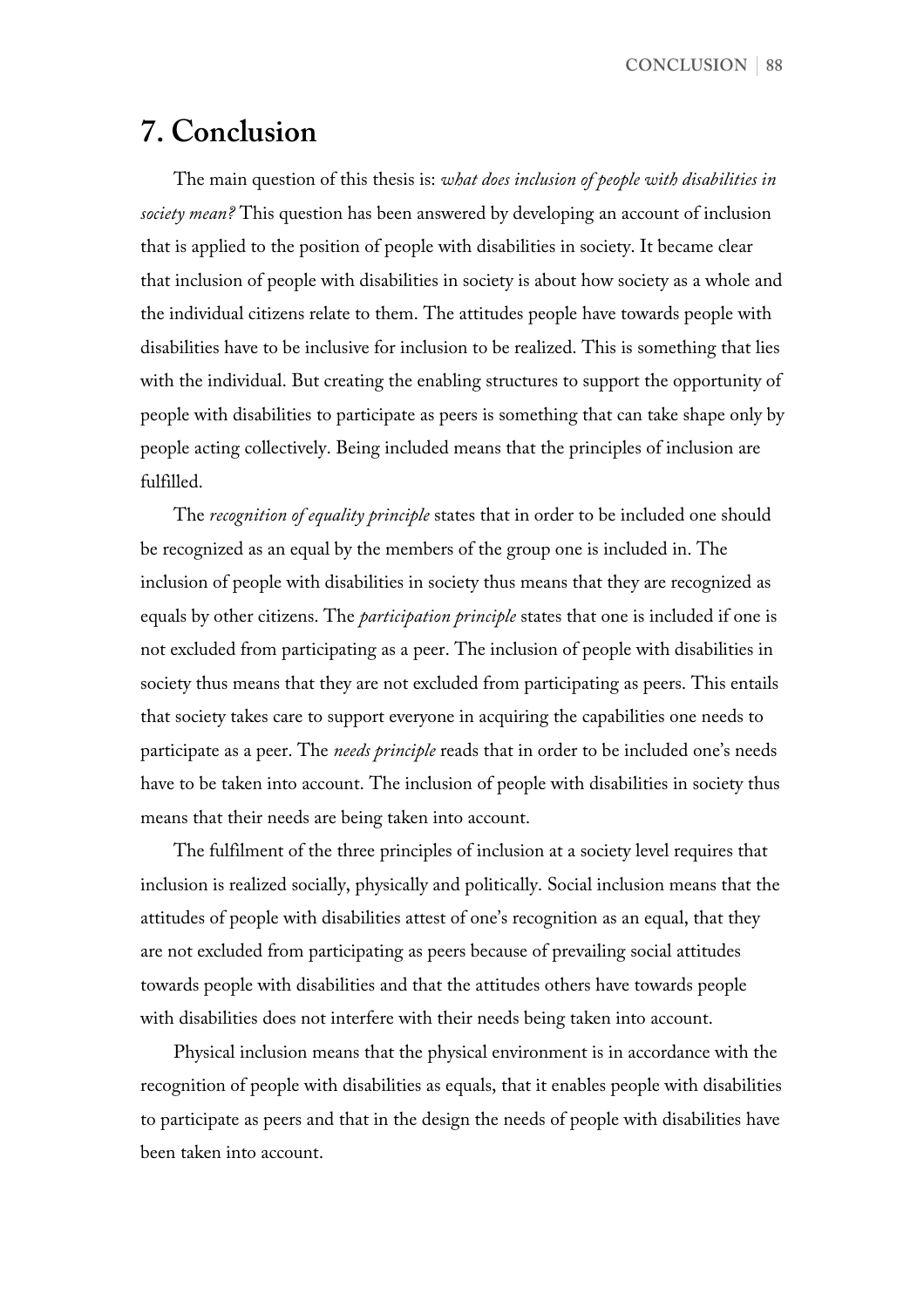Political inclusion entails the recognition of all members of society as equals who should be involved in decision-making. It has to be ensured that no one is excluded from participating as a peer in political debate, by allowing for different kinds of rhetoric. Also, everyone's needs have to be taken into account, this requires that everyone should have the opportunity to communicate needs. This can be ensured for instance by acknowledging narrative as a mode of communication in political debate. Political inclusion also has to do with how the concern for the need of all members of society takes shape. It may not always be possible to fulfill everyone's needs. Political inclusion enables a decision-making process in which difficult decisions about conflicting needs can come about.

Inclusion of people with disabilities in society takes shape when they are socially, physically and politically included. When the inclusion of people with disabilities in society is realized not all issues concerning disability will disappear. Fore instance some people with disabilities require care of others in order to attend to their needs. The organization of care can be done in an inclusive way when the principles of inclusion are taken into account. This means that the care-relation has to be an alliance between the caretaker and care receiver. Furthermore the state has to ensure that people depending on care do have different options for having their needs for care met. Besides, offered care should be sufficiently flexible with regard to time and place.

The personal assistance model based on direct payment as way to provide longterm care has been evaluated in relation to the principles of inclusion. It is a way of providing care is an inclusive manner but is not suitable for everyone.

With this thesis I have pointed out that based on everyone's equal moral worth people with disabilities should be included in society, I have explained what inclusion means and how social, physical and political factors are important for the inclusion of people with disabilities in society. I think it became clear that including people with disabilities in society is something that is of concern for society as a whole, it is not something that can be realized top down by the government. Both people's attitudes toward people with disabilities and the physical environment have to be in line with inclusion as well. Nevertheless politics does play an important part in realizing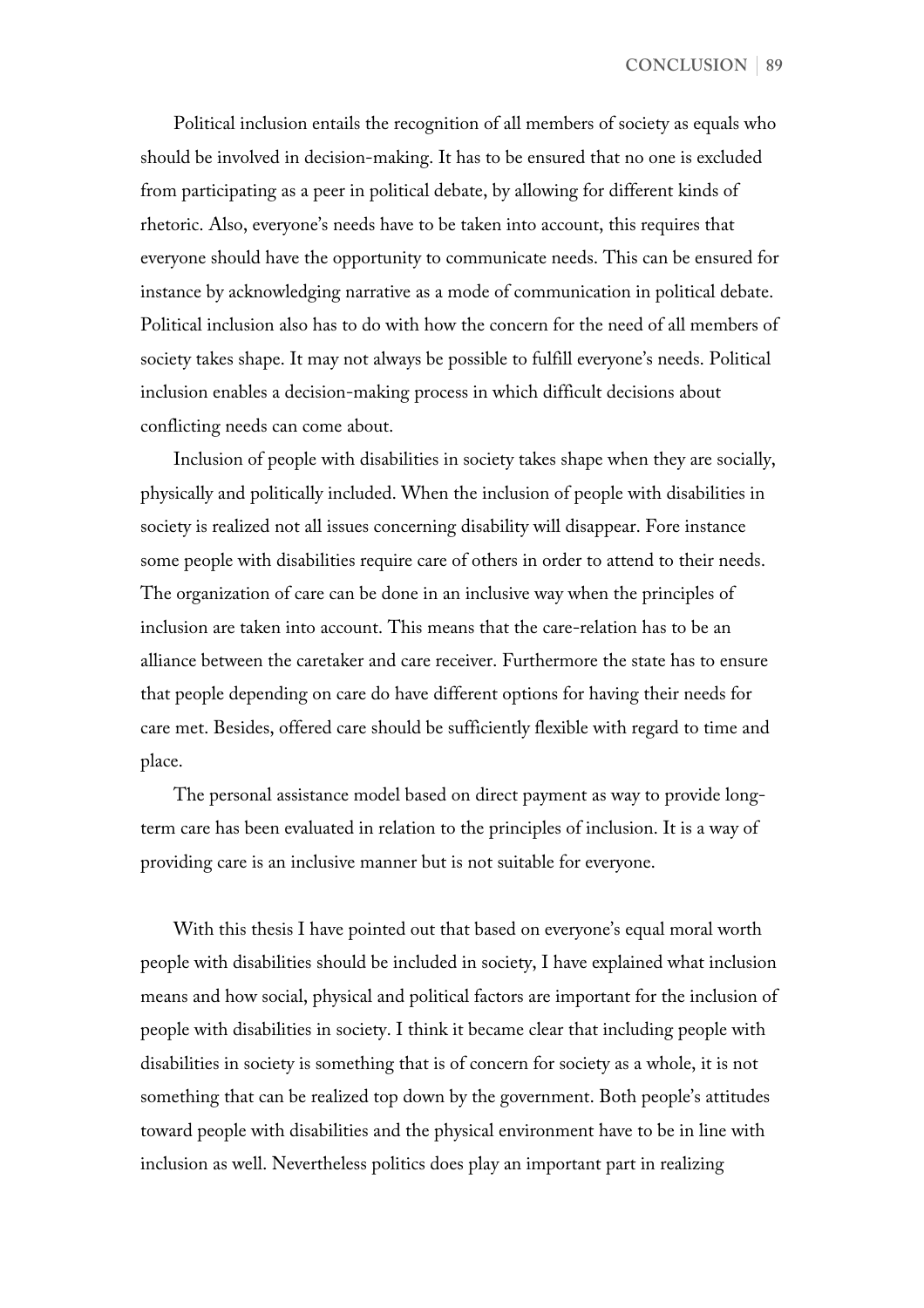inclusion because within politics inclusive policies can take shape. At the introduction I said that inclusion might constitute the final goal disability rights activists strive for. I think this is true but that does not mean that realizing inclusion means that they can retreat from playing an active part in articulating problems people with disabilities face. Inclusion exists only by the grace of communicating different perspectives in order to be able to organize matters in accordance with the inclusion of all people in society. Documentaries have to be made about the lives of people with severe disabilities, people with rare conditions do have to make their needs known to others in order for their need to be taken into account, and with every change in society people with disabilities have to explain how this might affect them. This is an ongoing process as long as society keeps evolving. Inclusion thus is a dynamic process that requires people to continuously remain responsive to one's fellow citizens.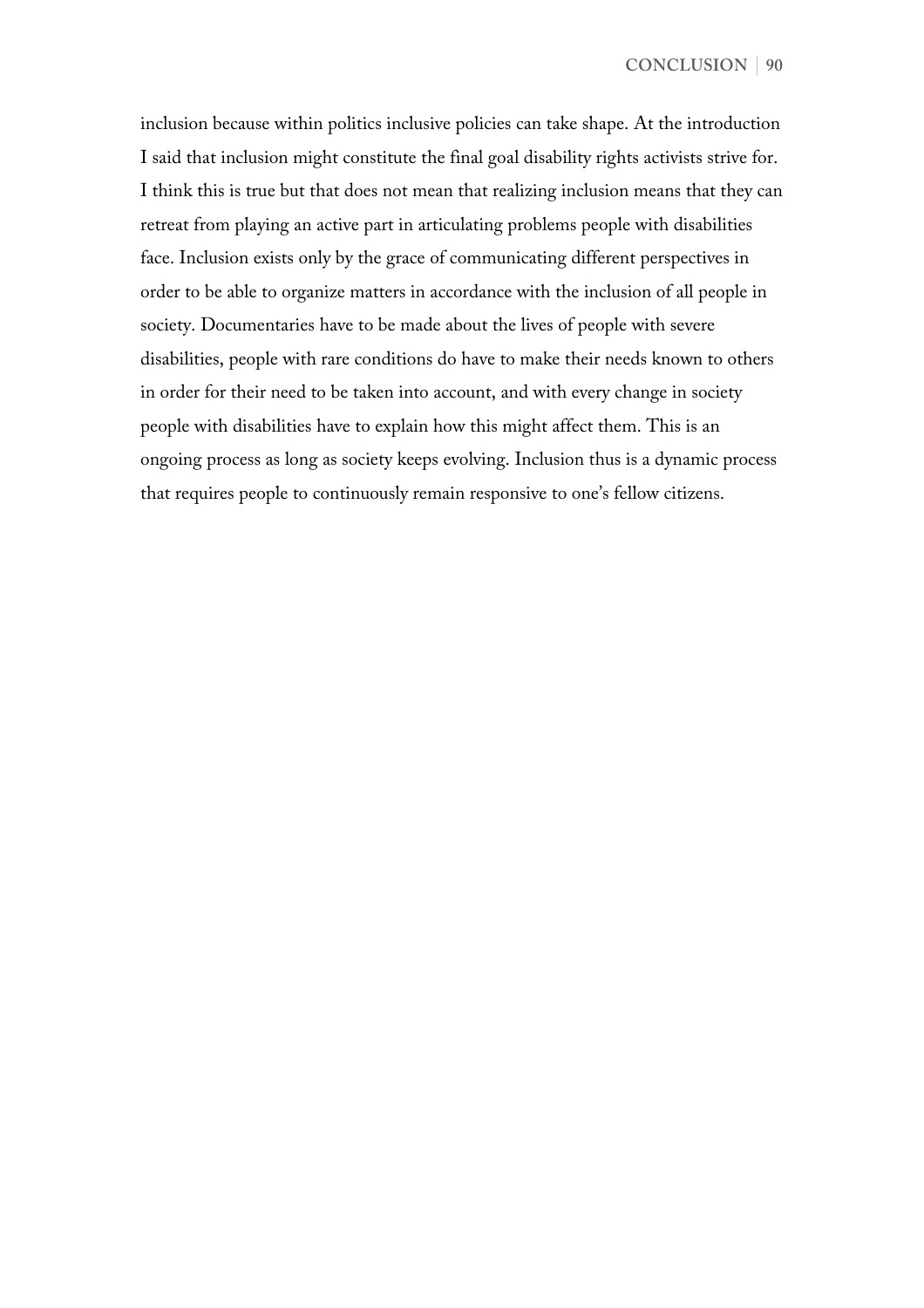# **References**

Anderson, Elisabeth S. "What Is the Point of Equality?" *Ethics* 109 (1999) 287–337.

Anderson, Joel. "Intercultural Dialogue and Free, Full and Equal Participation: Towards a new agenda for an intercultural Europe." In *Intercultural Dialogue: Enabling free, full and equal participation*, 4–34. London : Platform for Intercultural Europe Discussion, Alliance Publishing Trust, 2010.

Askheim, O.P. "Personal Assistance for Disabled People – the Norwegian Experience." *International Journal of Social Welfare* 8 (1999) 111–119.

Atkinson, A. B. and John Hills. *Exclusion, Employment and Opportunity*. London: Centre for Analysis of Social Exclusion, 1998.

Badano, Gabriele. "Political Liberalism and the Justice Claims of the Disabled: a Reconciliation." *Critical Review of International Social and Political Philosophy* (2013) 1-22.

Barclay, Linda. "Justice and Disability: What Kind of Theorizing Is Needed?" *Journal of Social Philosophy* 42 (2011) 273–287.

Barnes, Colin and Geof Mercer. "Disability, Work, and Welfare: Challenging the Social Exclusion of Disabled People" *Work, Employment and Society* 19 (2005) 527 – 545.

Barnes, Colin "Disability Activism and the Struggle for Change: Disability, Policy and Politics in the UK." *Education, Citizenship and Social Justice* 2 (2007) 203–221.

Becker, Lawrence C. "Reciprocity, Justice, and Disability" *Ethic* 116 (2005) 9–39.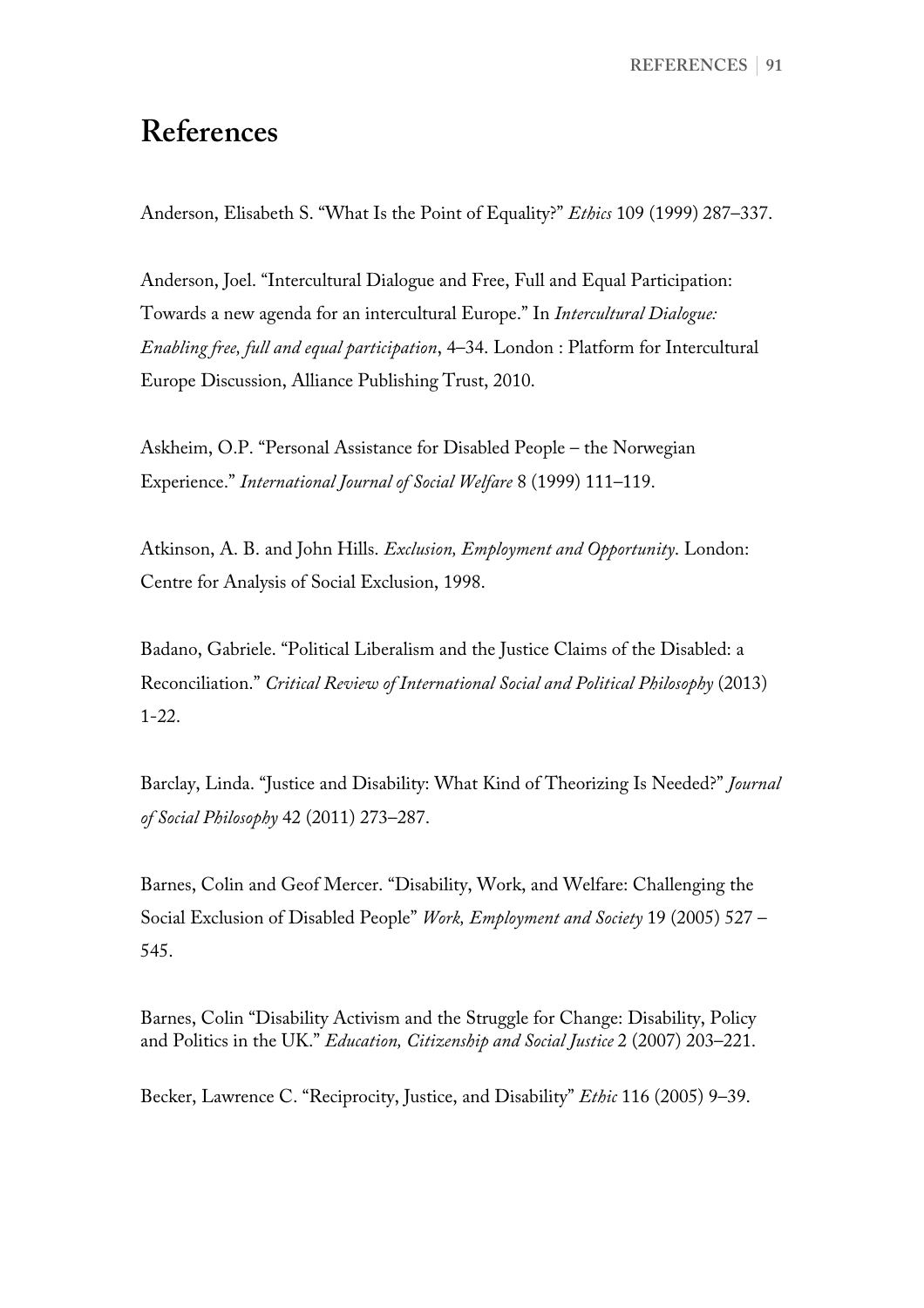Carmichael, Angie and Louise Brown. "The Future Challenge for Direct Payments." *Disability & Society* 17 (2002) 797–808.

Clear, Mike. *Promises Promises: Disability and Terms of Inclusion*. Sydney: The Federation Press, 2000.

Convention on the Rights of People with Disabilities, adopted 13 December 2006, viewed at http://www.un.org/disabilities/convention/conventionfull.shtml in June 2014.

Dryzek, John S. **"**Political Inclusion and the Dynamics of Democratization" *American Political Science Review* 90 (1996) 475–487.

Fraser, Nancy. "Recognition without Ethics?" *Theory, Culture & Society* 18 (2001) 21– 42.

Gleeson, Brendan. *Geographies of Disability*. London: Routledge, 1999.

Glendinning, Caroline, Shirley Halliwell, Sally Jacobs, Kirstein Rummery and Jane Tyrer. "New Kinds of Care, New Kinds of Relationships: How Purchasing Services Affects Relationships in Giving and Receiving Personal Assistance." *Health and Social Care in the Community* 8 (2000) 201–211.

Graumann, Sigrid. "Resolving the Tension between Equality and Difference" In *Disability and Universal Human Rights: Legal, Ethical, and Conceptual Implications of the Convention on the Rights of People with Disability,* edited by Joel Anderson and Jos Philips, 85–98. Utrecht : SIM, 2012.

Harnacke, Caroline and Sigrid Graumann. "Core Principles of the UN Convention on the Rights of Persons with Disabilities: An Overview." In *Disability and Universal Human Rights: Legal, Ethical, and Conceptual Implications of the Convention on the Rights of People with Disability* edited by Joel Anderson and Jos Philips, 31–47.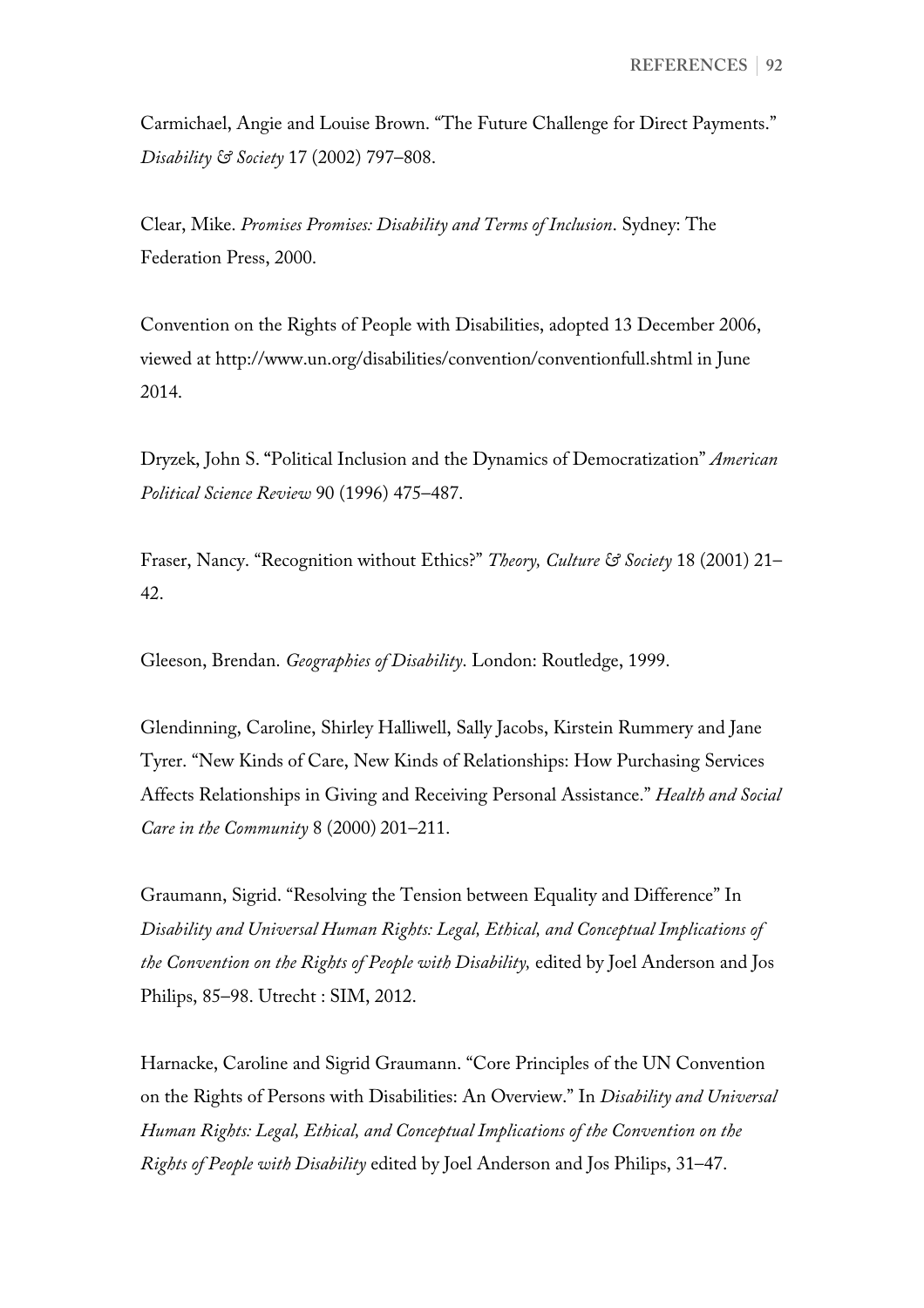Utrecht : SIM, 2012.

Hayes, Alan, Matthew Gray and Ben Edwards. *Social Inclusion: Origin Concepts and Key Themes.* Australian Institute of Family Studies, 2008.

Hughes, Bill and Kevin Paterson. "The Social Model of Disability and the Disappearing Body: Towards a Sociology of Impairment." *Disability & Society* 12 (1997) 325–340.

Imrie, Rob. "Disability and Discourses of Mobility and Movement." *Environment and Planning A* 32 (2000) 1641 – 1656.

Jaeger, Paul T. and Cynthia Ann Bowman. *Understanding Disability: Inclusion, Access, Diversity, and Civil Rights*. Westport: Praeger Publishers, 2005.

Kant, Immanuel. "The Metaphysics of Morals." In *The Cambridge Edition of the Works of Immanuel Kant*, translated and edited Mary J. Gregor, 360 - 603. New York: Camebridge University Press, 1996.

Kiratli, B.J. "Immobilization Osteoporosis." In *Atlas of* Osteoporosis, 149-164. Philadelphia: Current Medicine Group, 2003.

Kittay, Eva Feder. *Love's Labor: Essays on Women, Equality, and Dependency*. New York: Routledge, 1999.

Kittay, Eva Feder, Bruce Jennings and Angela A. Wasunna. "Dependency, Difference and the Global Ethic of Longterm Care." *The Journal of Political Philosophy* 13 (2005) 443–469.

Koops, Herma and Rick Kwekkeboom. "(Goed) burgerschap van mensen met een beperking." In *De goede burger: tien beschouwingen over een morele* categorie, 111–122. Den Haag: Sociaal en Cultureel Planbureau, 2005.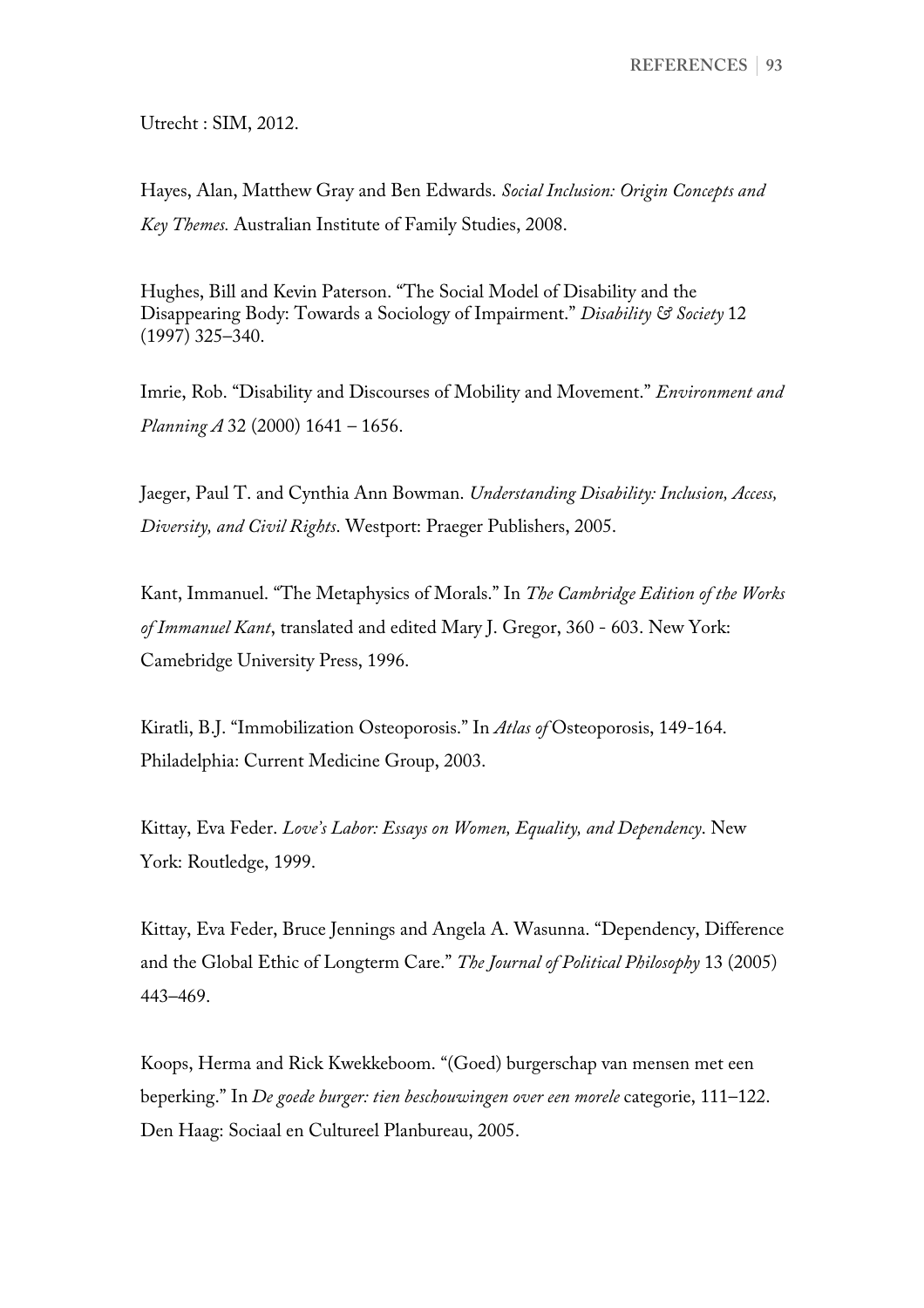Lee, I.M. and D.M. Buchner. "The Importance of Walking to Public Health." *Medicine and Science in Sports and Exercise* 40 (2008) 512–8.

Mahowald, Mary B. "A Feminst Standpoint." In *Disability, Difference, Discrimination: Perspectives on Justice in Bioethics and Public Policy*, 209 – 251. Lanham/Oxford: Rowman & Littlefield Publishers, 1998.

Marks, Deborah. "Disability and Cultural Citizenship: Exclusion, 'Integretion' and Resistance." In *Culture and Citizenship* edited by Nick Stevenson 167 - 179. London: SAGE publications Ltd., 2001.

Minow, Martha. *Making All the Difference: Inclusion, Exclusion and American Law*. Ithaca/London: Cornell University Press, 1990.

Morris, Jenny. "Care or Empowerment? A Disability Rights Perspective." *Social Policy & Administration* 31 (1997) 54 – 60.

Nussbaum, Martha C. *Frontiers of Justice: Disability, Nationality, Species Membership*. Cambridge: Belknap Press, 2007.

Pavolini, Emmanuele and Costanzo Ranci. "Restructuring the Welfare State: Reforms in Long-Term Care in Western European Countries." *Journal of European Social Policy* 18 (2008) 246–259.

Richardson, Malcom. "Addressing Barriers: Disabled Rights and the Implications for Nursing of the Social Construct of Disability." *Journal of Advanced Nursing* 25 (1997) 1269-1275.

Rimmerman, Arie. *Social Inclusion of People with Disabilities: National and International Perspectives*. New York: Camebridge University Press, 2013.

Shakespeare, Tom. *Disability Rights and Wrongs Revisited*. Abingdon: Routledge, 2014.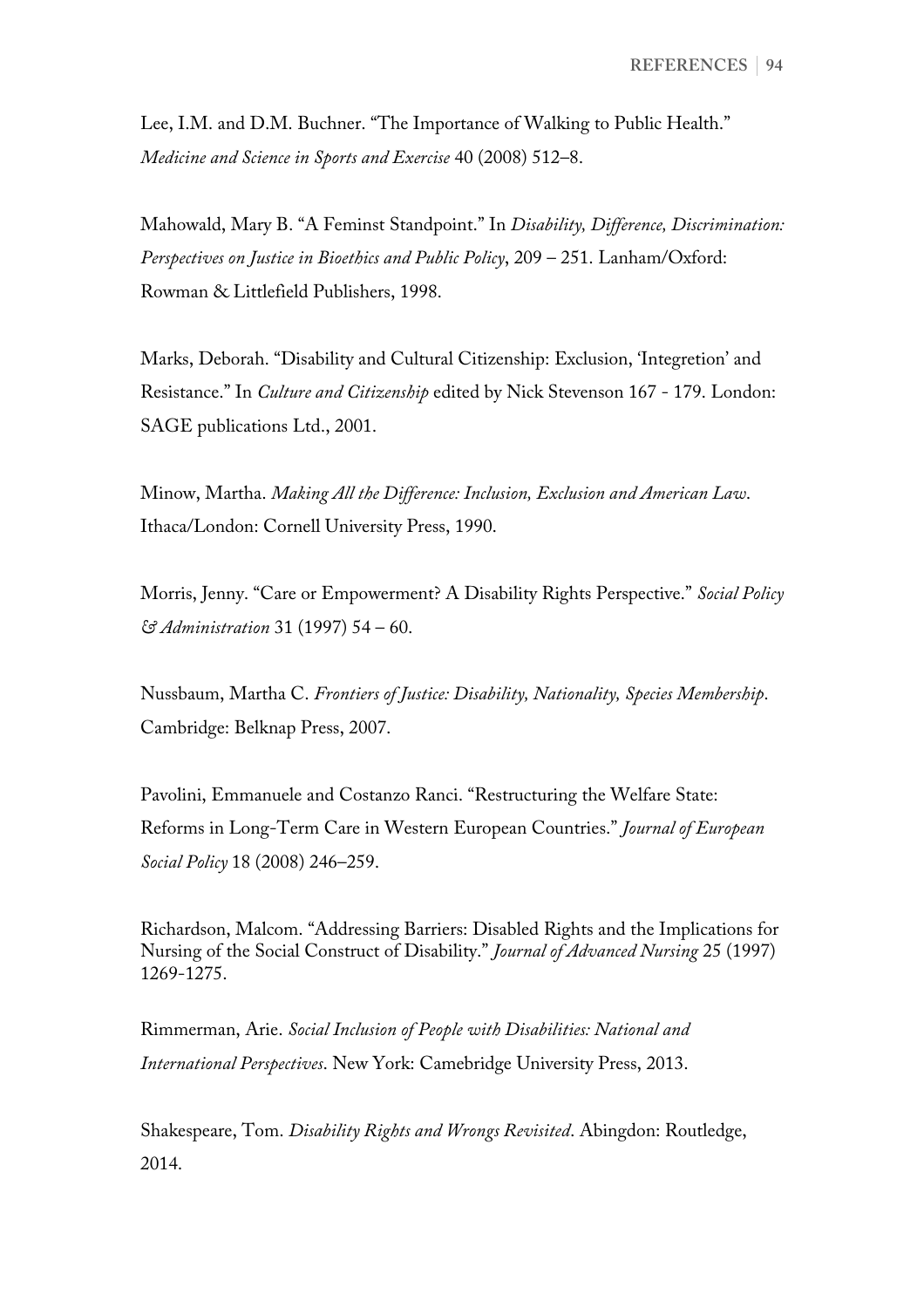Silvers, Anita. "Reconciling Equality to Difference: Caring (F)or Justice For People With Disabilities." *Hypatia* 10 (1995) 30–55.

Silvers, Anita. "Formal Justice." In *Disability, Difference, Discrimination: Perspectives on Justice in Bioethics and Public Policy* 13 - 145. Lanham/Oxford: Rowman & Littlefield Publishers, 1998.

Titchkosky, Tanya. '"To Pee or Not to Pee?" Ordinary Talk about Extraordinary Exclusions in a University Environment.' *Canadian Journal of Sociology* 33 (2008) 37– 60.

Titchkosky, Tanya. *The Question of Access: Disability, Space, Meaning*. Toronto: University of Toronto Press, 2011.

Tol, Yuki. "The Innate Right to Freedom and the State's Duty to Provide Assistance for its Citizens with Physical Impairments," manuscript, 2014.

Young, Iris Marion. *Inclusion and Democracy*. Oxford: Oxford University Press, 2000.

Ungerson, Clare. "Personal Assistants and Disabled People: an Examination of a Hybrid form of Work and Care." *Work, Employment and Society* 13 (1999) 583–600.

Ungerson, Clare. "Care, Work and Feeling." *The Sociological Review* 53 (2005) 188– 203.

## **Webpages**

BBC, Zoe Callan. "We Won't Drop the Baby." Documentary produced and directed by Zoe Callan. Broadcasted 4 April 2012 http://www.bbc.co.uk/programmes/b01dwgnn, visited on May 2014 and http://www.youtube.com/watch?v=wSn3r0\_VpsE, visited on May 2014.